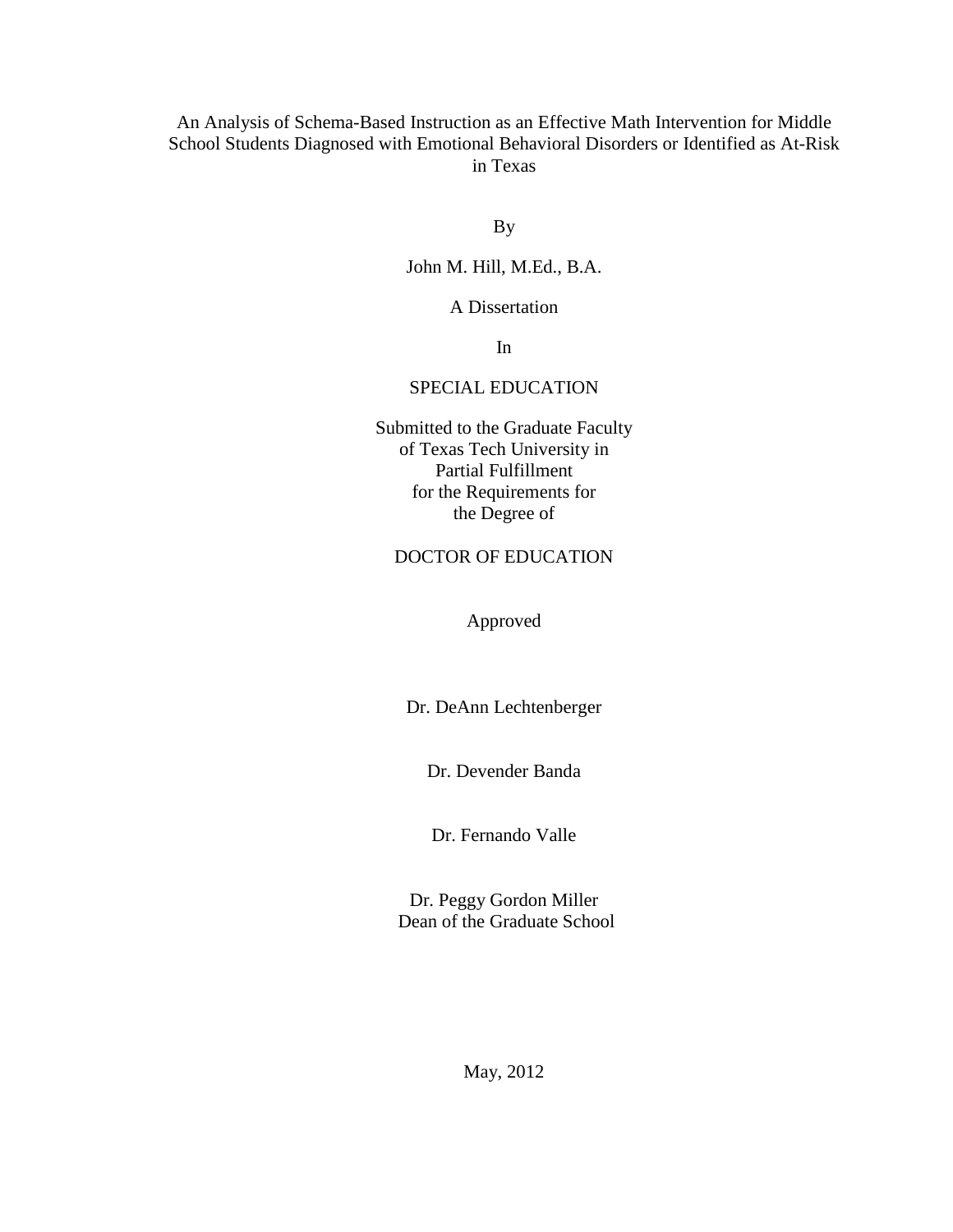Copyright 2012, John M. Hill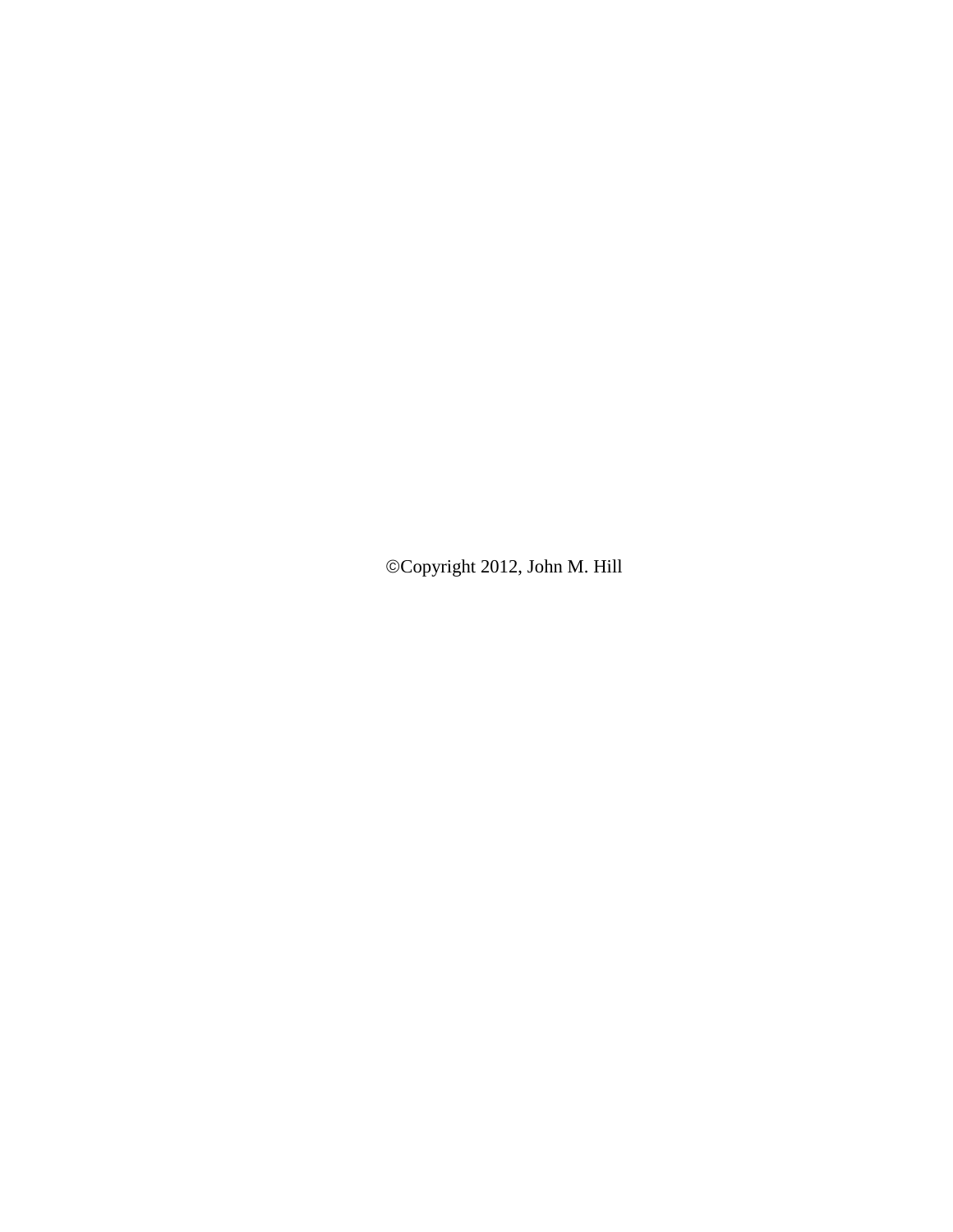#### **Acknowledgements**

<span id="page-2-0"></span>I would like to extend a heart-felt thank you to my wife, Lori, for having patience with me while I finished completing my dissertation; and to my daughter, Jade, whose zest for enjoying life on her terms is always an inspiration. I am also indebted to my mother, Cleata, and father, John, for raising me as well as they did. They instilled in me the value of hard work and integrity.

I want to thank the members of my dissertation committee who guided me on this journey: Dr. Lechtenberger for taking on the arduous task of being my mentor and chair; Dr. Banda for his insight and expertise in research; and Dr. Valle for his enthusiasm and encouragement. Also, all of the graduate education faculty instructors at Texas Tech University with whom I have had contact with over the past six years deserve recognition as well. I am truly blessed to have known such wonderful people who truly care about their profession.

I am also grateful to the faculty and staff at my current school, who afforded me the opportunity to earn my doctorate degree. Eddie Carter, my immediate supervisor, always showed patience in accommodating my educational needs. Bobbie Terry, my colleague, was also instrumental in my development as an educator. Her dedication to struggling students is a testament that I can only hope to emulate in the future. Thanks also to Paul Darden, my friend and neighbor, who inspires children every day to work hard and strive for greatness through competition. I would be remiss not acknowledging what a tremendous professional impact Carol Gilbreth has had on me as well.

ii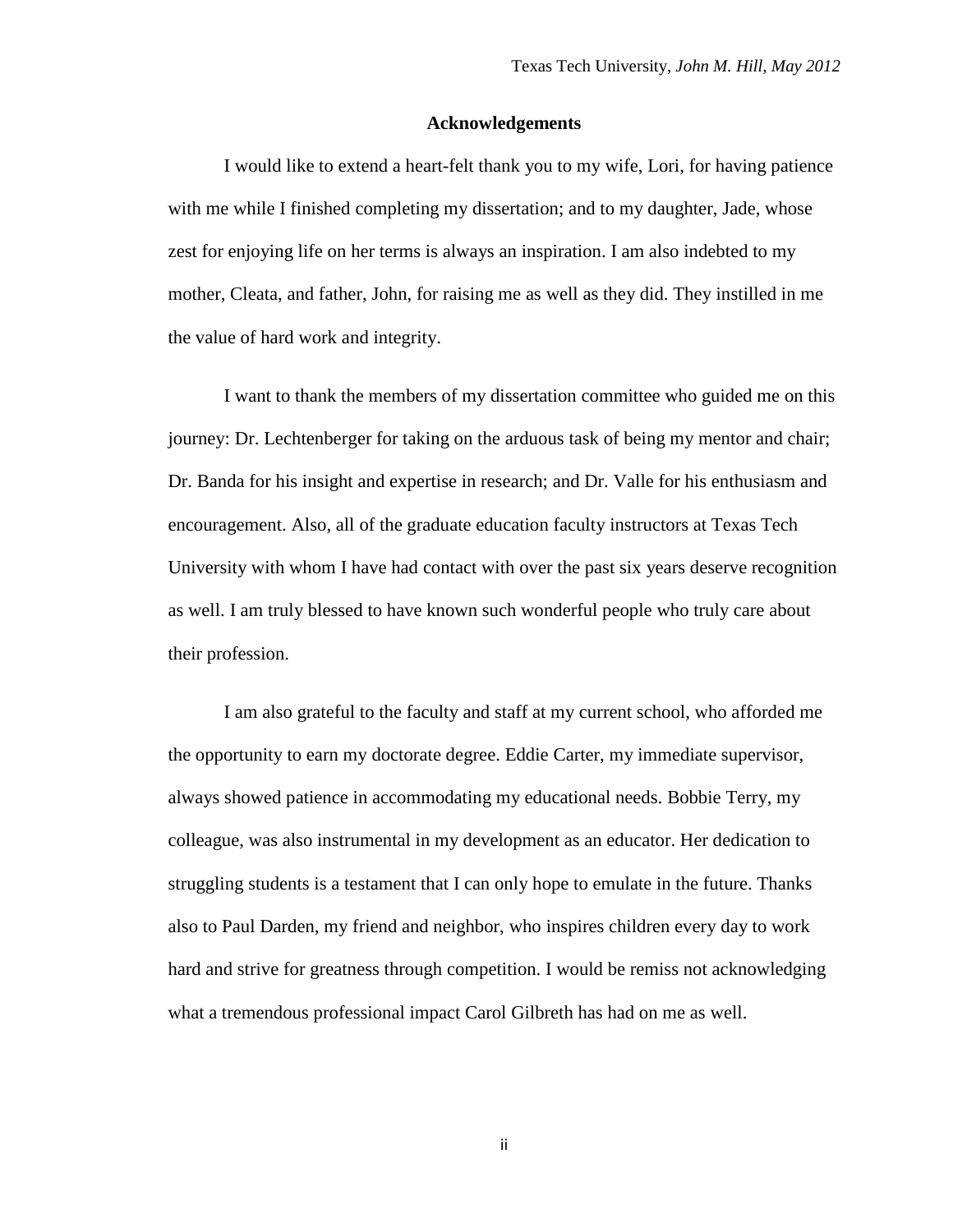# **Table of Contents**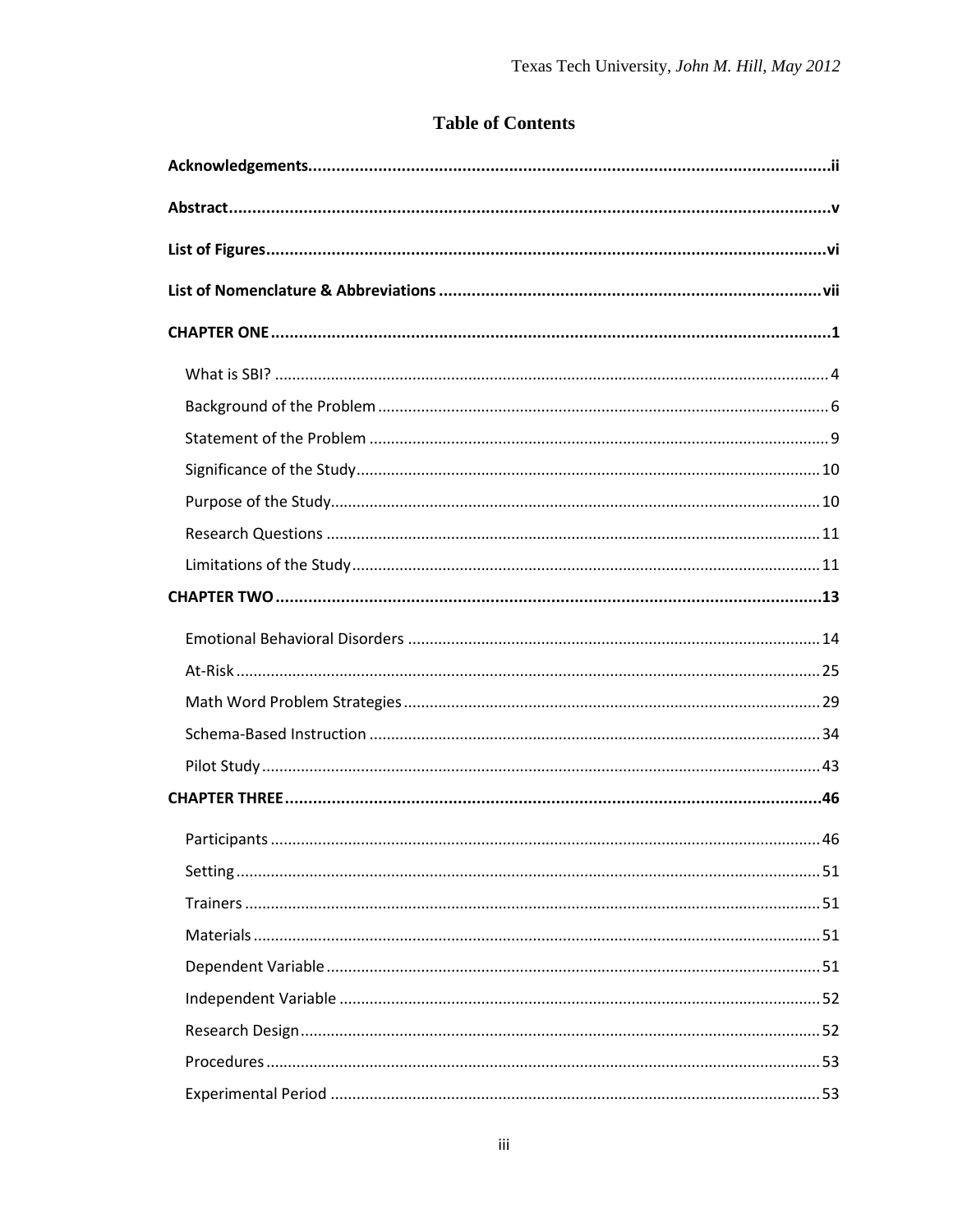| .81 |
|-----|
|     |
|     |
|     |
|     |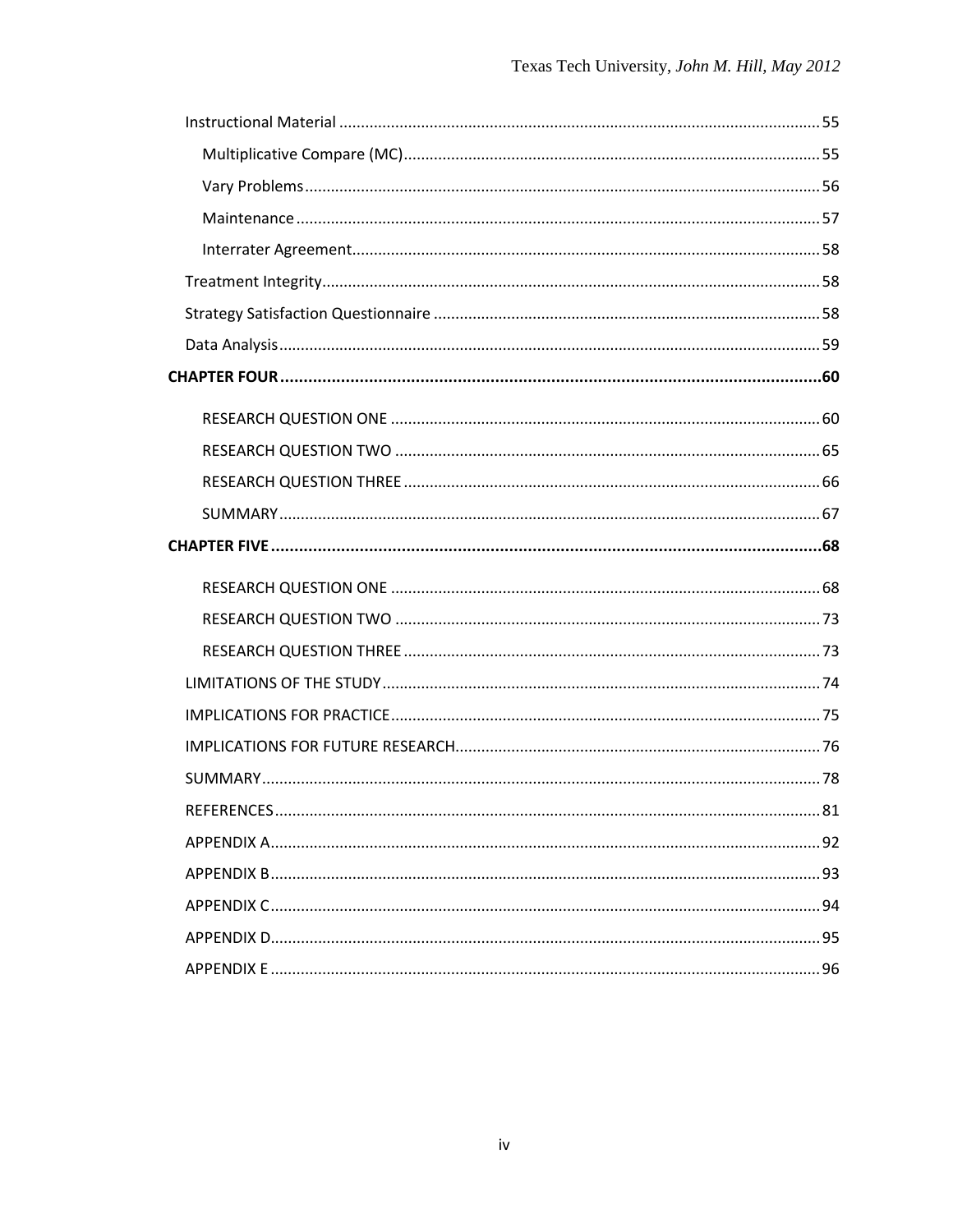#### **Abstract**

<span id="page-5-0"></span>This study gathered data on the effectiveness of schema-based instruction (SBI) as a viable math intervention for students either diagnosed with emotional behavioral disorders or classified as at-risk for failing math. Also, SBI is a potentially effective instrument to utilize during Response to Intervention procedures. There is an enormous demand for identifying successful math interventions for students, regardless of disability. Today, teachers simply do not have the resources or proper training to implement many of the academic interventions recommended by researchers. Time constraints also limit the successful implementation of strategies that could be beneficial to struggling students. As such, it is imperative the educator use strategies that are both effective and simple to execute in the classroom.

In this study, a single subject multiple baseline design across participants was used to determine the effectiveness of SBI on increasing student comprehension of math word problems as demonstrated by increased test scores. Also, the effects were analyzed in the absence of the intervention. Based on the results of this study, SBI demonstrates promise as a viable and effective math intervention that should be considered for struggling students, including those diagnosed with emotional behavioral disorders.

v

.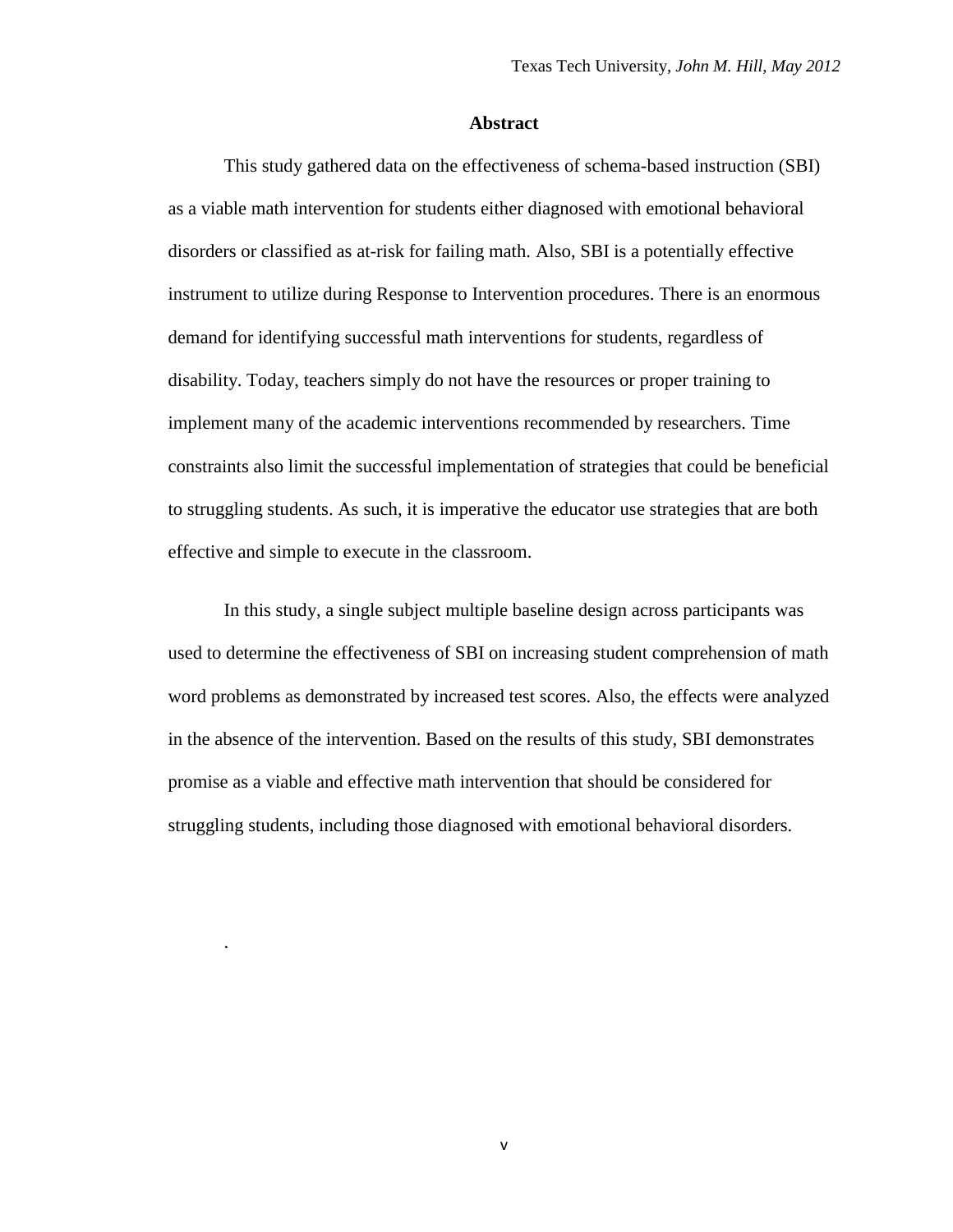# **List of Figures**

<span id="page-6-0"></span>

| 2.1 |  |
|-----|--|
| 2.2 |  |
| 4.2 |  |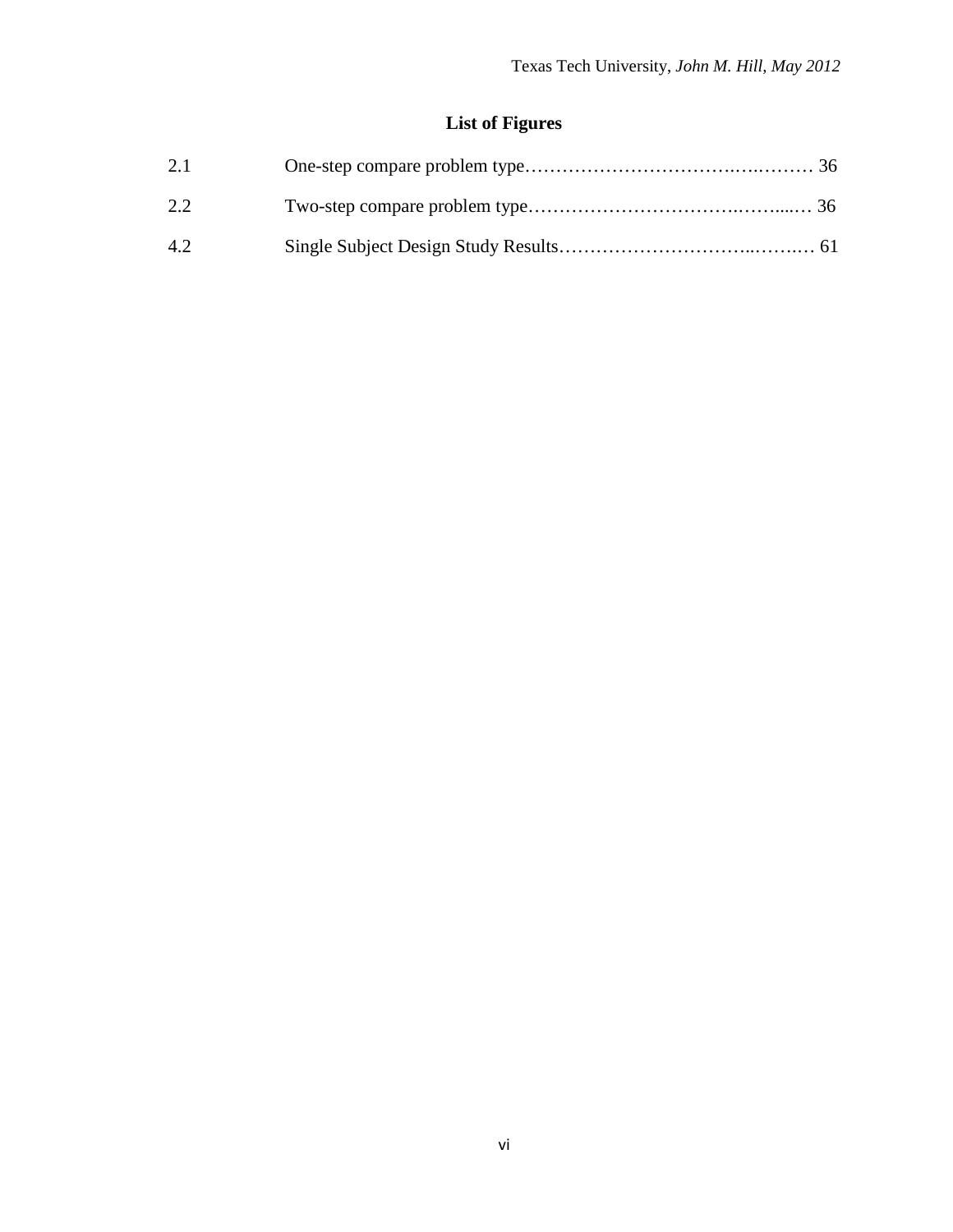# **List of Nomenclature & Abbreviations**

<span id="page-7-0"></span>**At Risk –** According to the Texas Education Code 37.006, a student is considered At Risk if the one or more of following conditions exist:

- is in grade 6, 7, 8, 9, 10, 11, or 12 and did not maintain an average equivalent to 70 on a scale of 100 in two or more subjects in the foundation curriculum during a semester in the preceding or current school year or is not maintaining such an average in two or more subjects in the foundation curriculum in the current semester;
- was not advanced from one grade level to the next for one or more school years; (Note: From 2010-2011 forward, TEC 29.081 (d-1) excludes from this criteria prekindergarten or kindergarten students who were not advanced to the next grade level as a result of a documented request by the student's parent.)
- did not perform satisfactorily on an assessment instrument administered to the student under TEC Subchapter B, Chapter 39, and who has not in the previous or current school year subsequently performed on that instrument or another appropriate instrument at a level equal to at least 110 percent of the level of satisfactory performance on that instrument.

**DAEP** – district alternative educational placement serves as a temporary place of education for district students due to various disciplinary infractions. DAEP placement occurs at an off-campus location (TEC 37.001).

**Emotional Behavioral Disorder (EBD) -** For the purposes of this study, EBD will be defined according to the following IDEA 2007 definition: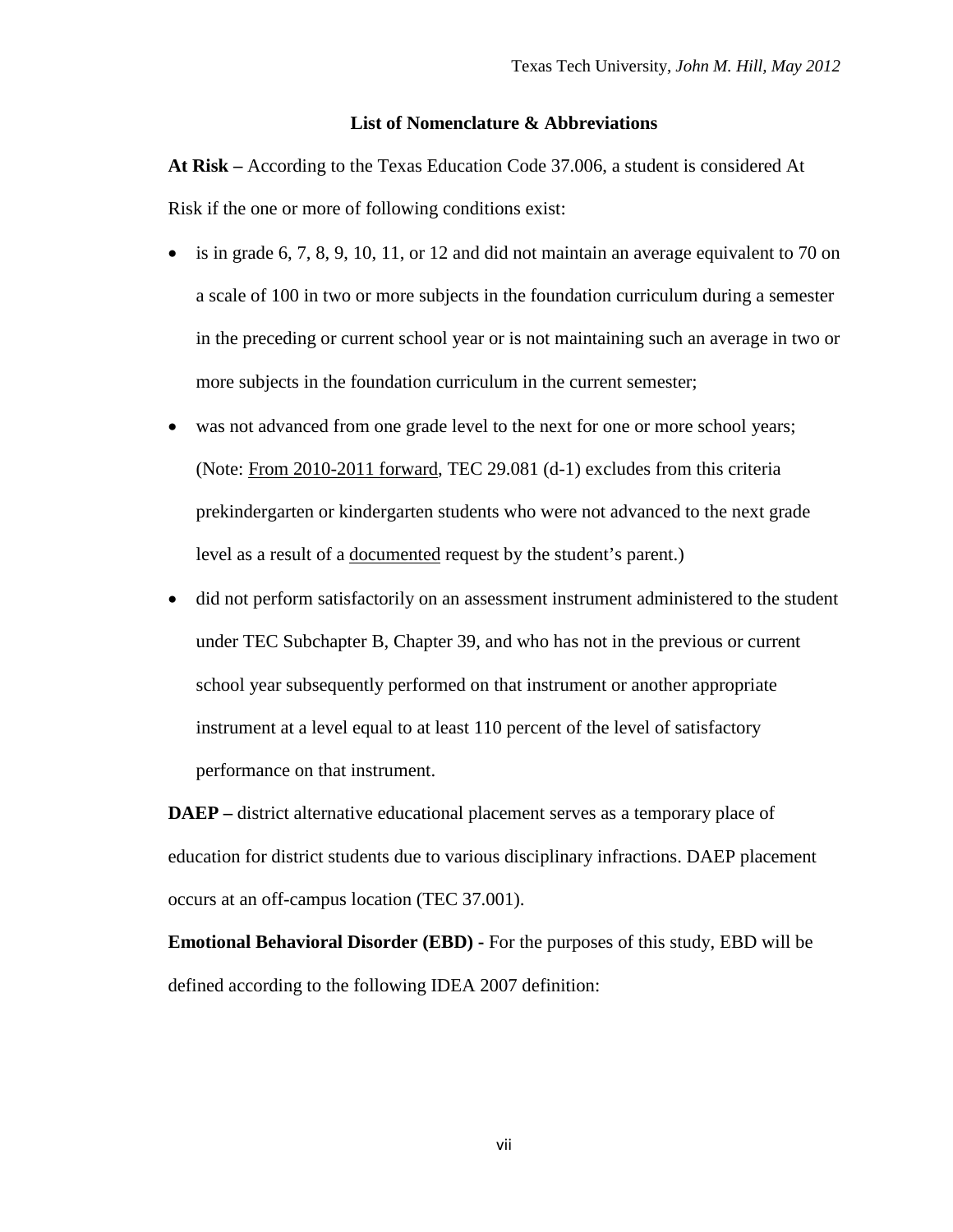- (i) An inability to build or maintain satisfactory interpersonal relationships with peers and/or teachers. For preschool-age children, this would include other care providers.
- (ii) An inability to learn which cannot be adequately explained by intellectual, sensory, or health factors.
- (iii) A consistent or chronic inappropriate type of behavior or feelings under normal conditions.
- (iv) A displayed pervasive mood of unhappiness or depression.
- (v) A displayed tendency to develop physical symptoms, pains, or unreasonable fears associated with personal or school problems. [34 C.F.R. § 300.8I(4)(i)(A  $-E$ )]

A child with EBD exhibits one or more of the above emotionally based characteristics of sufficient duration, frequency, and intensity that interferes significantly with educational performance to the degree that provision of special educational service is necessary. EBD is an emotional disorder characterized by excesses, deficits, or disturbances of behavior. The child's difficulty is emotionally based and cannot be adequately explained by intellectual, cultural, sensory general health factors, or other additional exclusionary factors (Individuals with Disabilities Education Act, 2007)

**In School Suspension (ISS) –** an alternative form of on-campus placement for students violating the student code of conduct for various infractions not as severe in nature as a DAEP placement (TEC 37.001).

**Learning Disability (LD)/Math Disability –** According to IDEA 2007, means a disorder in one or more of the basic psychological processes involved in understanding or in using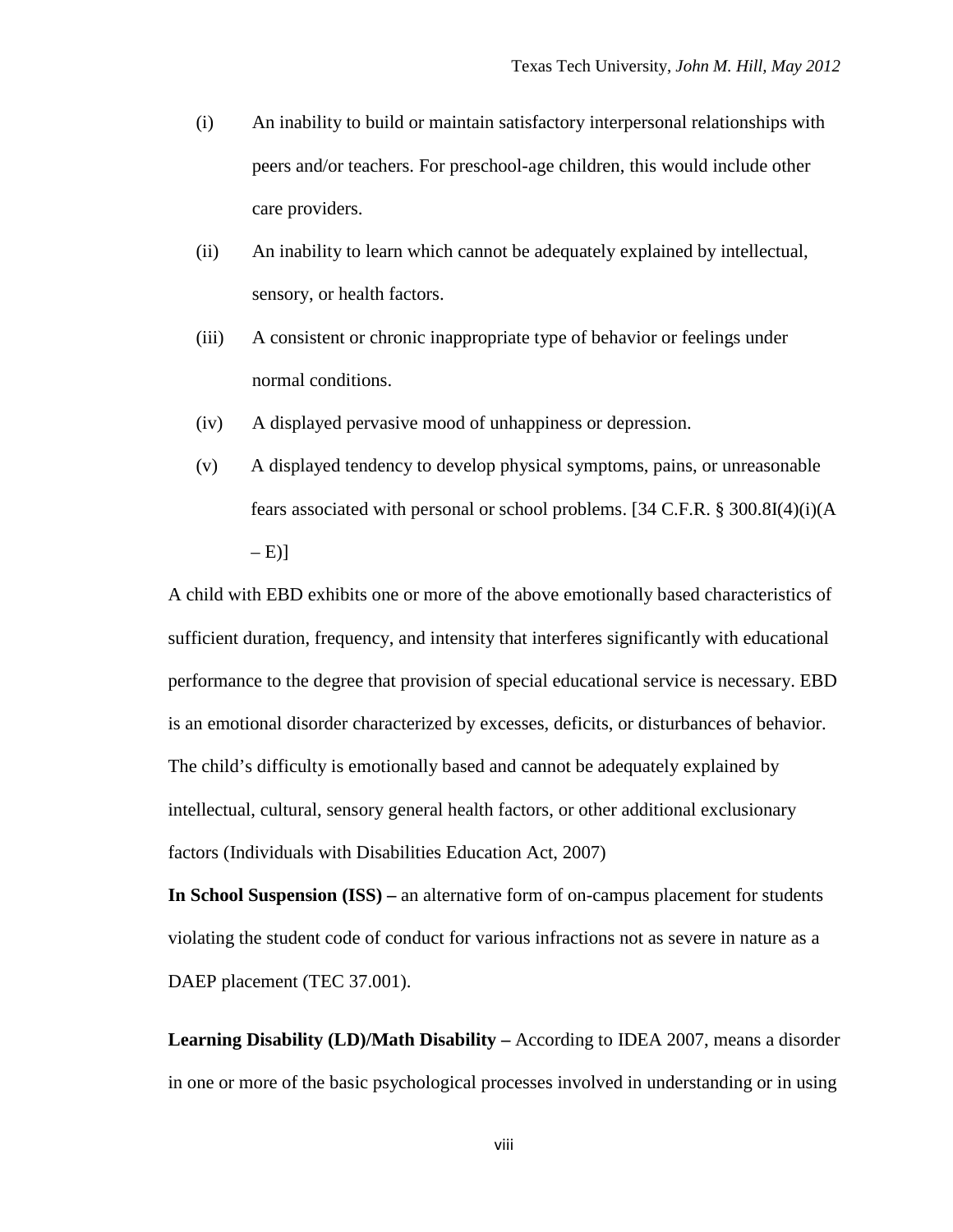language, spoken or written, that may manifest itself in the imperfect ability to listen, think, speak, read, write, spell, or to do mathematical calculations, including conditions such as perceptual disabilities, brain injury, minimal brain dysfunction, dyslexia, and developmental aphasia.

**Math Intervention -** The implementation and use of an alternative form of mathematical instruction utilized to address identified academic deficits (Hodge, et. al, 2006).

**Multiplicative Compare** - A multiplicative comparison problem is one in which "*a* is *n*  times as much as *b*." For example, Anna is 3x as old as her brother Eric. Anna is 21 years old; how old is Eric (Jitendra, Hoff, & Beck, 1999)?

**Schema Based Instruction (SBI) -** The use of schematic diagrams to represent the information presented in word problems and to assist students in figuring out what math operation is needed to solve the problem (Jitendra, 2007).

**Vary Problem** – A vary problem tells about the association (ratio or rate) between two things often stated in an *If-Then* format. For example, if a pair of socks costs \$1.40, then how much does half a dozen pair of socks cost (Jitendra, Hoff, & Beck, 1999)?

Special Educators use acronyms frequently enough that individuals outside the field may be unfamiliar with their meaning. Here is a list of abbreviations used throughout this study:

**EBD – Emotional Behavioral Disorder**

**LRE – Least Restrictive Environment**

**BIP – Behavioral Intervention Plan**

**NCLB – No Child Left Behind Act**

**MSI – Mnemonic Strategy Instruction**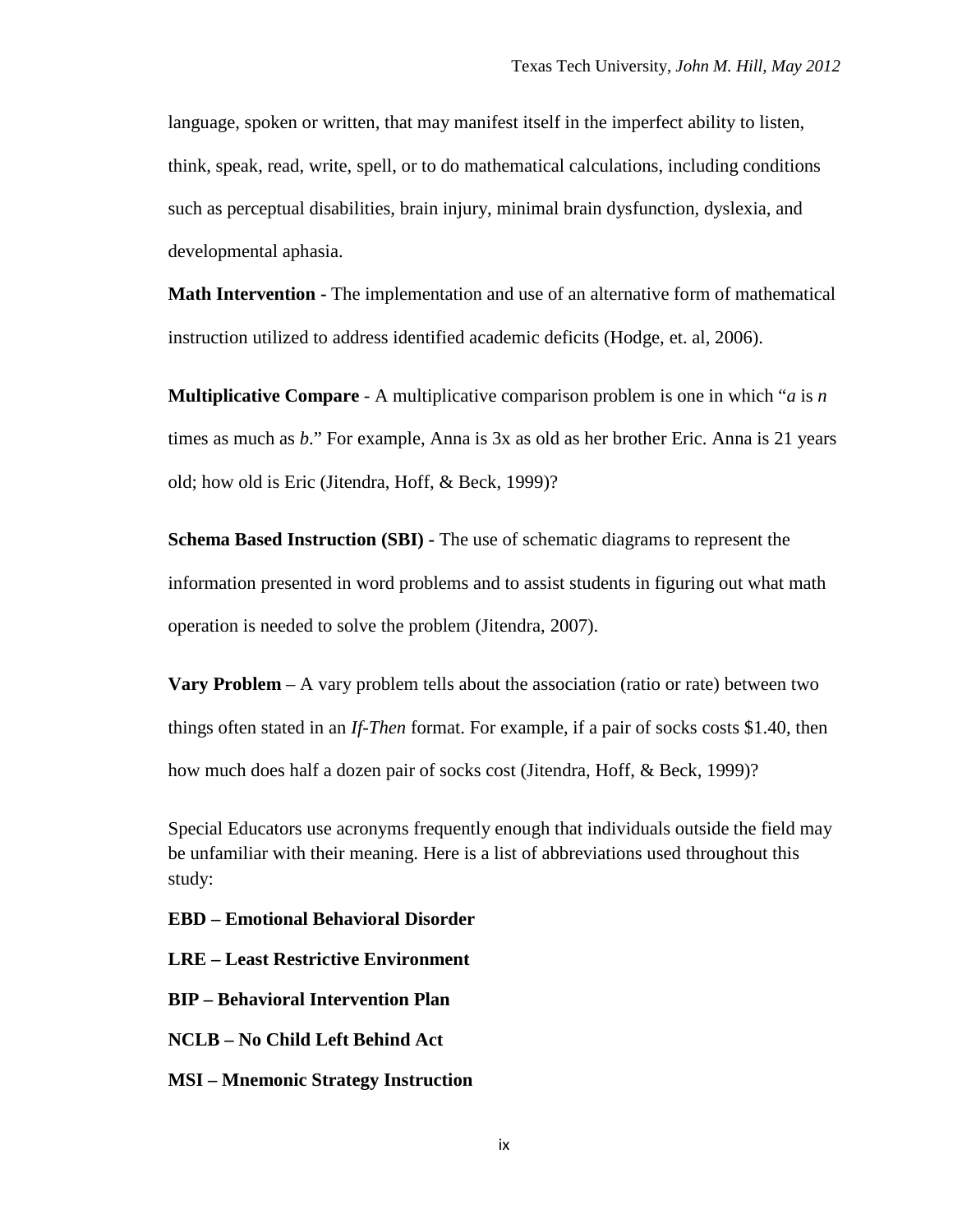# **IDEA – Individuals with Disabilities Education Act**

- **CB(M/A)– Curriculum Based Measurements/Assessments**
- **PAL – Peer Assisted Learning**
- **SBI – Schema Based Instruction**
- **LD – Learning Disabled**
- **FAPE – Free and Appropriate Education**
- **MC – Multiplicative Compare**
- **CCC – Cover Copy Compare**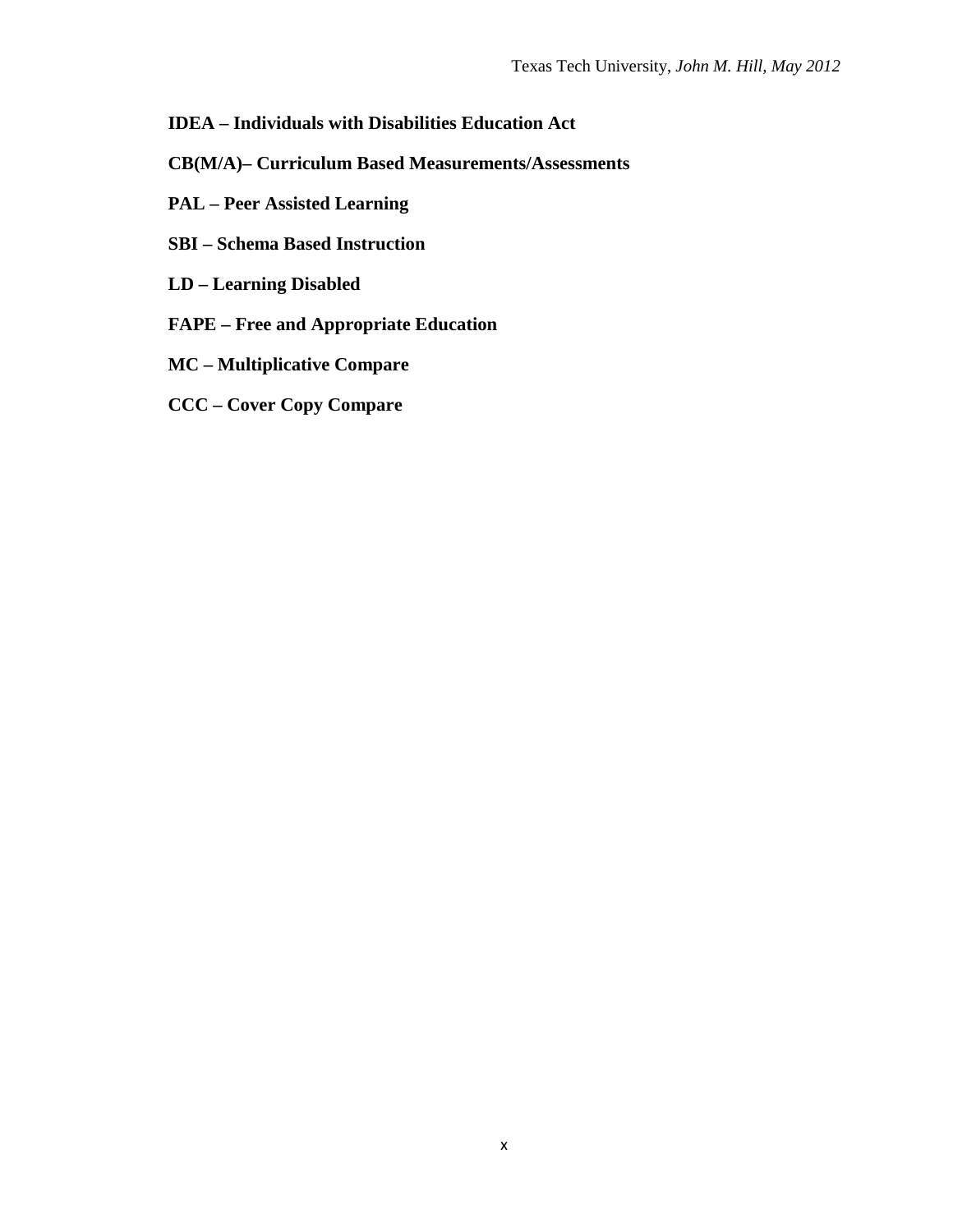## **CHAPTER ONE**

# **INTRODUCTION**

<span id="page-11-0"></span>In the past several decades, there has been a steady increase in the number of secondary students diagnosed with emotional behavioral disorders (EBD). As of 2003, approximately 8.1% of all students with learning disabilities in the United States were classified as EBD (Oswald, Best, Coutinho, & Nagle, 2003). EBD is a term identified by the Individuals with Disabilities Education Act (2004) that refers to the spectrum of students who experience social, emotional, and behavioral problems and who are served under special education guidelines (Cook et al., 2008). These students still exhibit academic deficiencies that cannot be attributed to any other identifiable cognitive disability. Unfortunately, the number of students described as having EBD is increasing (Sawka, McCurdy, & Mannella, 2002). According to the National Center for Educational Statistics, the number of students between the ages of 3 and 21 served in federally supported programs in the EBD category from 1976 to 2004 nearly doubled, from 283,000 to 489,000 (U.S. Dept. of Education, 2007). As of 2007, there are close to 700,000 students in the United States being served under the EBD category. Although these numbers are alarming, they demonstrate a steady increase in percentages that is commiserate to the overall growth of special education referrals. Students with EBD now represent close to 10% of the special education population and approximately 1% of the entire student population. Despite such figures, their numbers are growing (U.S. Department of Education, 2010).

Most of the research focuses on mitigating unwanted student behavior that interferes with the learning process. As such, academics often will take a back seat to maintaining a positive learning environment through behavioral interventions. Because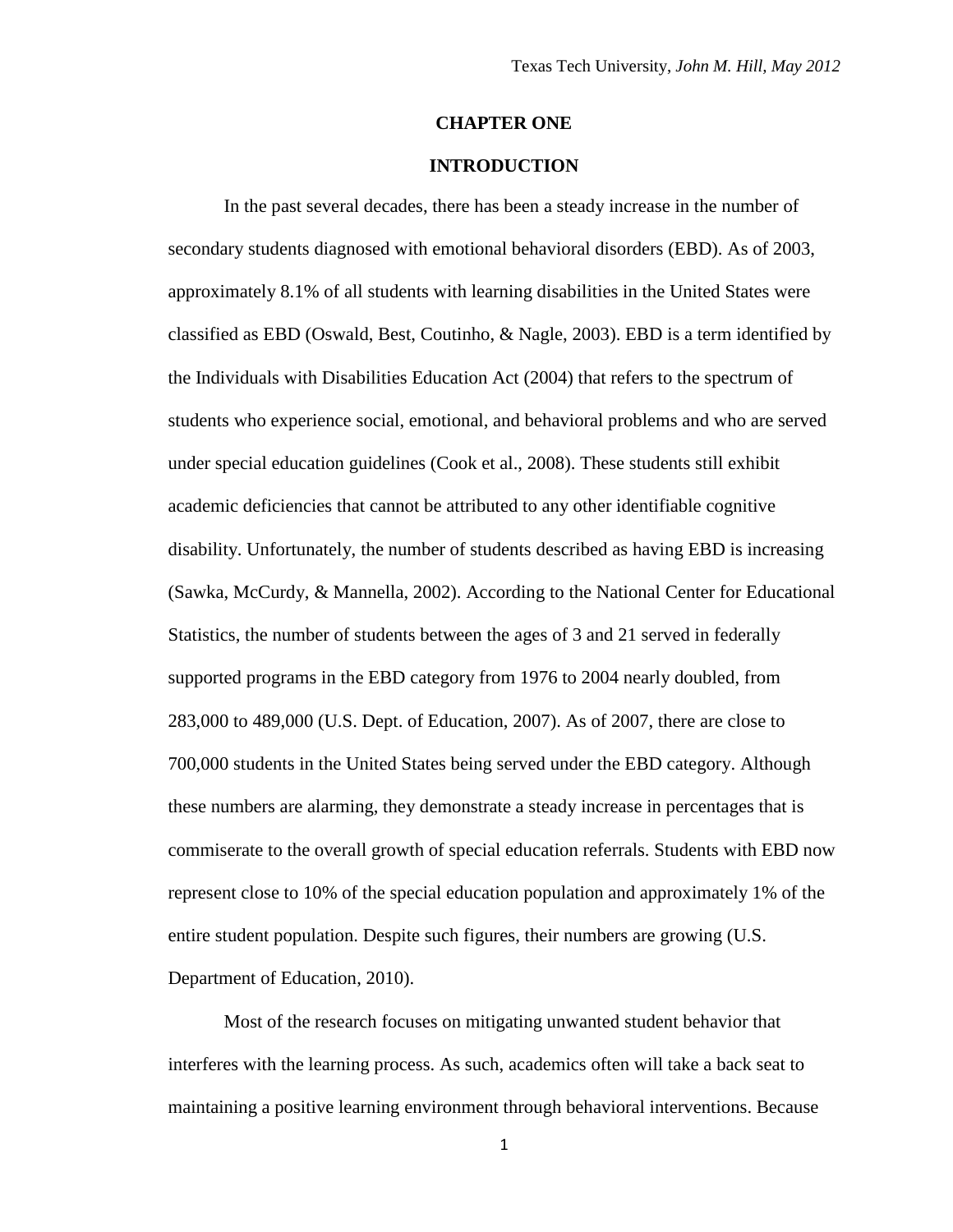students with EBD often demonstrate unwanted behaviors, teachers and researchers are quick to investigate and implement behaviorally focused interventions in hopes of addressing the misbehavior. Little attention is given to resolving the actual academic deficit. However, there has been more focus on academic instruction for students with EBD. Of all the academic areas, mathematical deficits for students with EBD continue to be an area of utmost concern for educators across the nation (Mulcahy & Krezmien, 2009). Nearly all states institute content or curriculum standards in mathematics (Woodward & Montague, 2002). The requirement of meeting such demanding standards mandated by governmental legislation leaves many children and youth diagnosed with EBD ill-prepared for their future (Wehby, Lane, & Falk, 2003). In a study conducted to investigate a national report called *The Academic Achievement and Functional Performance of Youth with Disabilities: A Report from the National Longitudinal Transitions Study-2 (NLTS)*, Wagner et al. (2006) noted in their review that although academic conditions are improving compared to years past, students classified as EBD are still more apt to become disconnected from instruction; drop out of school; or even become incarcerated. Furthermore, the pressure on educators to help students achieve higher levels of academic standards, as delineated by NCLB, leaves educators frustrated and at a loss for dealing with students that have academic deficits coupled with emotional or behavioral challenges.

Students identified by schools as being at-risk pose many of the same challenges as their peers identified as EBD, and were included in this study because of the many academic deficits these two subpopulations share. According to the Texas Education Code, there are several conditions that must be met for a student to be considered at risk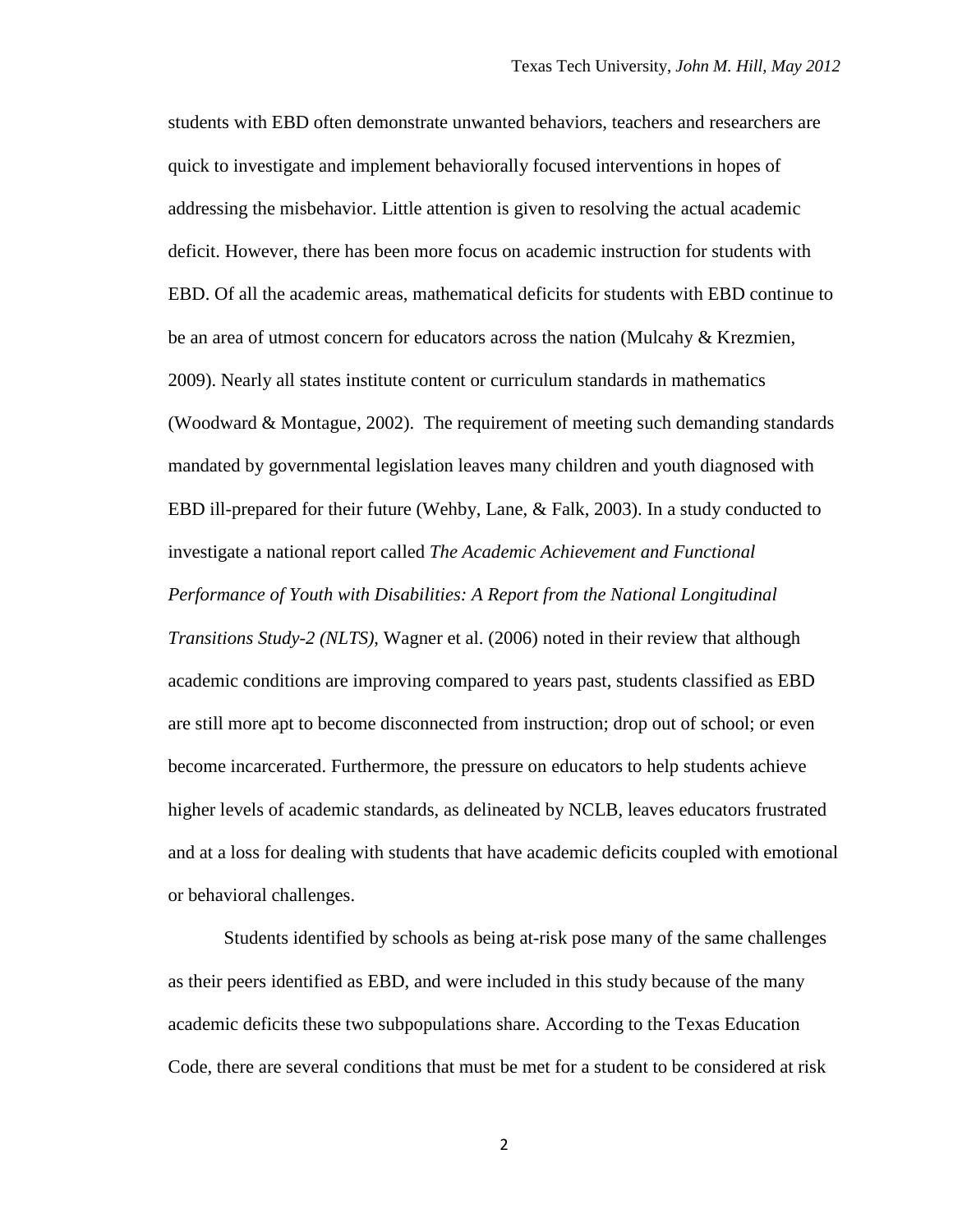in Texas. These include: not advancing at least one school year; failing grade appropriate state assessments; and not meeting certain socioeconomic identifiers (TEC 29.081). The research literature holds very few studies that identify or test effective mathematical interventions for students considered at-risk (Flores & Kaylor, 2007). In the past, both direct instruction and mnemonic strategies have proven effective in solving fractions, but word problems still pose a unique problem for students who struggle with mathematical procedures. Even as far back as 1990, the curriculum and instructional problems associated with students who are at-risk bear many similar characteristics of those students diagnosed as EBD. They include: "narrow curricula, a focus on lower-level skills, inappropriate instructional strategies, inappropriate materials and resources, overreliance on standardized test results, tracking, and pull-out programs: traditionally educators' beliefs and attitudes toward particular students and their parents have been blamed for students' failure" (Hixon & Tinzmann, 1990, p. 5). Although there is now an emphasis placed on integrating all students with disabilities in classrooms, the least restrictive environment (LRE) approach was not always considered the first placement option in years past; especially when these students would disrupt the classroom frequently, as was the case with children diagnosed with EBD. Knitzer, Steinberg and Fleisch (1990) advocated that educators should reconsider the practice of pull out programs because students with disabilities, especially those diagnosed with EBD, were often not exposed to grade level curriculum. They also noted that too much emphasis was placed on getting students with EBD to behave and not enough attention was focused on academic skills for these students to be re-integrated into the general education classroom with their peers. Knitzer and colleagues also alleged that these students should be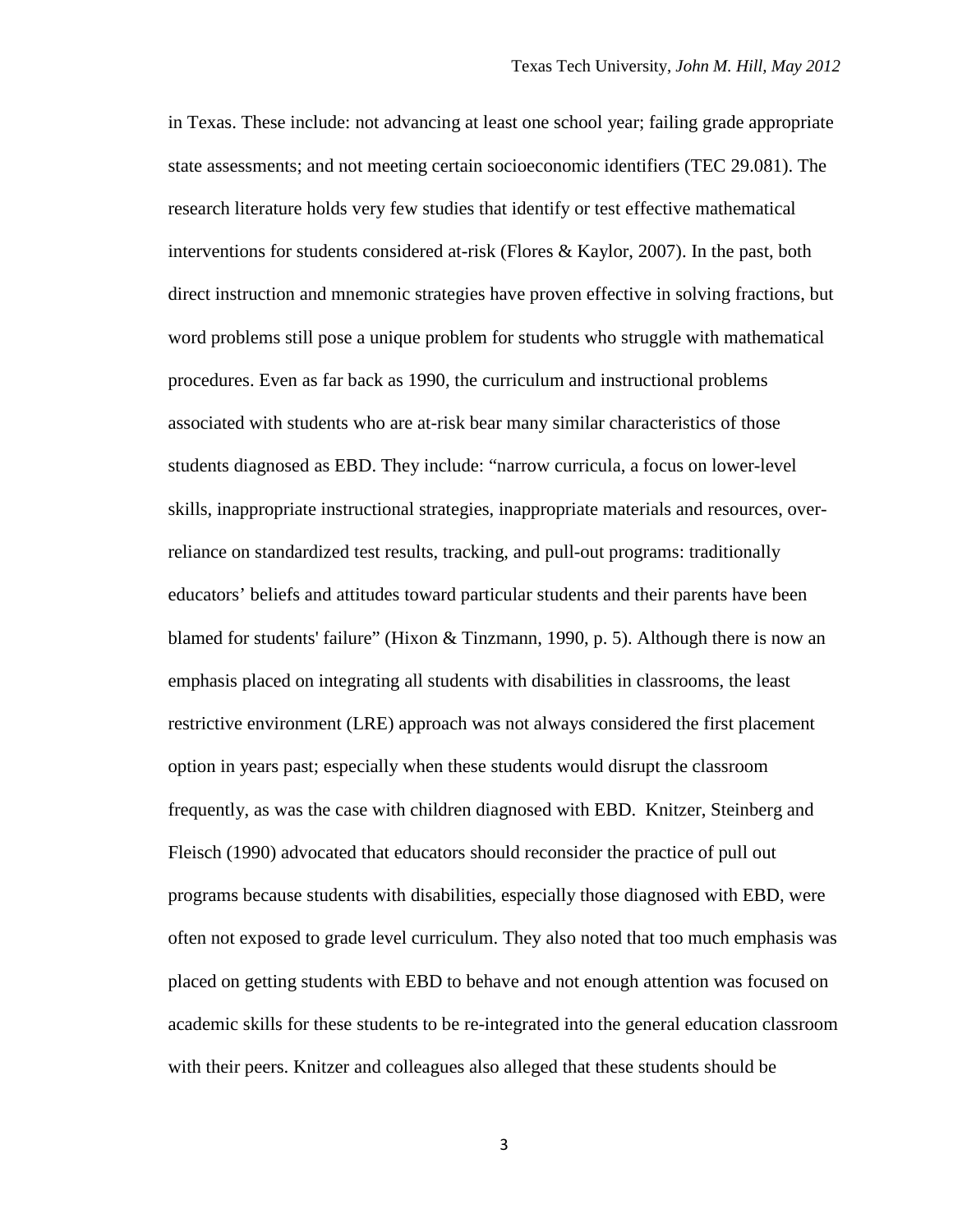provided better resources in the classrooms and given increased mental health services and supports to help them be more successful in school.

This study focuses specifically on a mathematical intervention strategy known as Schema Based Instruction (SBI). SBI was chosen because of the emphasis placed on learner acquisition of math word problem skills by combining both visual diagrams and schematics with direct instruction. Most students with learning disabilities struggle with math (Xin et al., 2002). Therefore, today's teachers can no longer simply teach their lesson without ensuring that all students not only understand what is expected of them, but can also apply this knowledge in different contexts. The National Council of Teachers of Mathematics (NCTM) emphasized the importance of students' understanding the conceptual nature of the math problem rather than relying solely on rote memorization (Maccini, Mulcahy, & Wilson, 2007). Educators must bridge the gap between what is written in textbooks to life beyond classroom walls.

#### <span id="page-14-0"></span>**What is SBI?**

SBI involves the use of semantic cues and schematic diagrams to illustrate the relationship of objects in the problem text (Jitendra et al., 2009). A checklist is provided to each student while the teacher models the necessary intervention technique. As students progress in understanding, they eventually are able to use SBI to make their own link from conceptual understanding to application independently. According to a study conducted at Vanderbilt University, "the link between the development of schemas and problem solving, especially for young and low-performing students, awaits experimental demonstration. Establishing such a link is potentially important for extending our understanding of problem solving and for guiding effective instructional design in this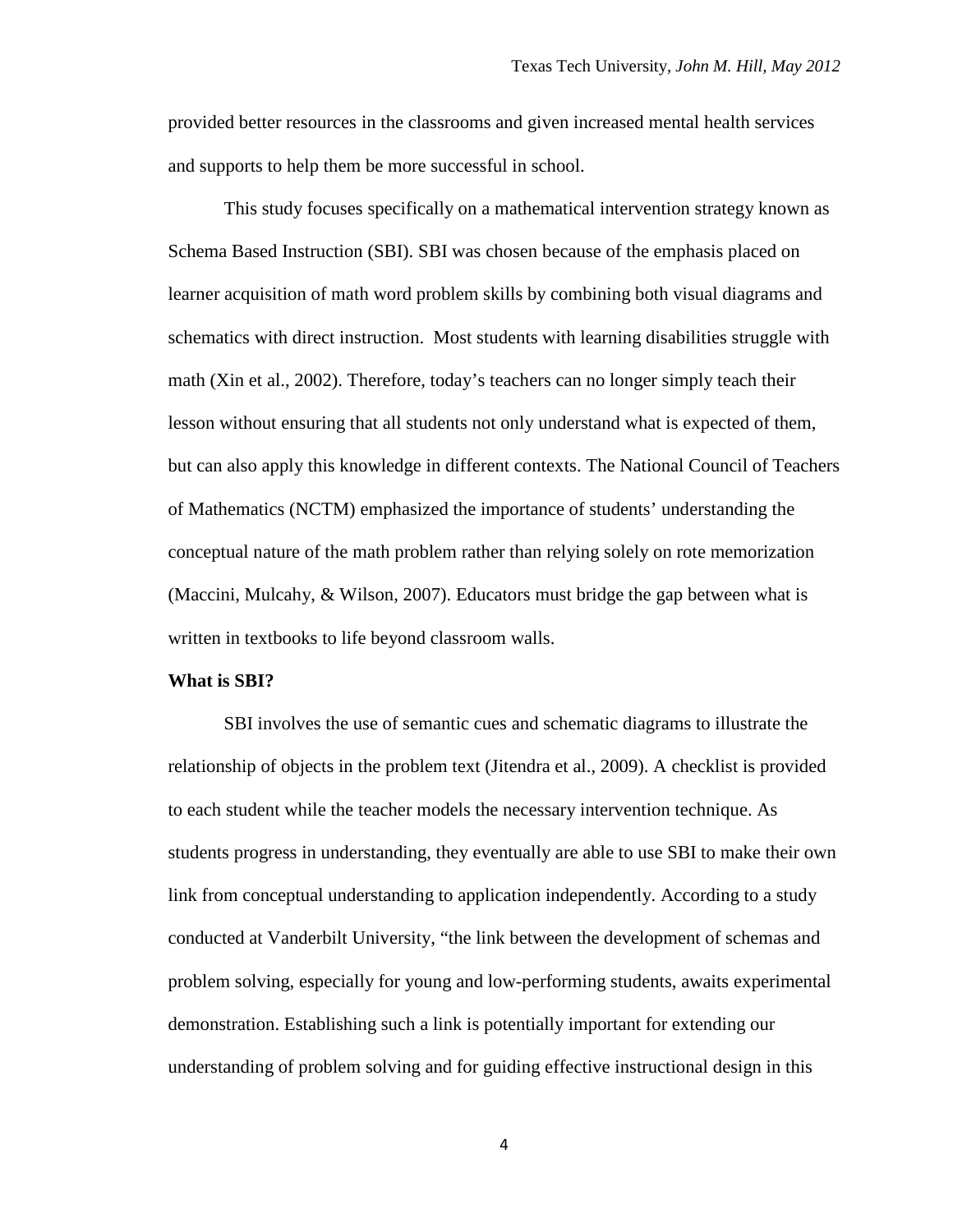area" (Fuchs et al., 2004, p. 636). Being able to solve word problems using mental maps and diagrams would be of great benefit to any student that is struggling to cognitively process given information. All too often, the student gets bogged down in simply understanding what is being asked of them. Students often struggle answering math questions because they do not possess a sufficient repertoire of strategies to access cognitively in order to reach a solution. This is akin to being lost in a large city without having a map or global positioning system (gps), which many people rely on to help them navigate locations. Similarly the math interventions taught to students are maps to help them navigate and reach their destination of understanding numbers and mathematical problems.

Asha Jitendra (2007), a leading researcher on SBI from the University of Minnesota, describes in her book that the emphasis of SBI is to make certain that students are able to move beyond simple rote memorization and actually apply concepts in order to improve understanding. As defined by Gick and Holyoak (1980), a *schema* is "a general description of two or more problems, which students use to group problems into types that require similar solution methods" (p. 307). SBI has been utilized to improve comprehension in other academic areas as well. For example, in science, Cosgrove (1995) concluded that schema-induced analogy could be used to "facilitate the meaningful association between new content and prior knowledge, which would result in a perceived improvement in learning as measured by concept recall and knowledge transfer" (p. 296).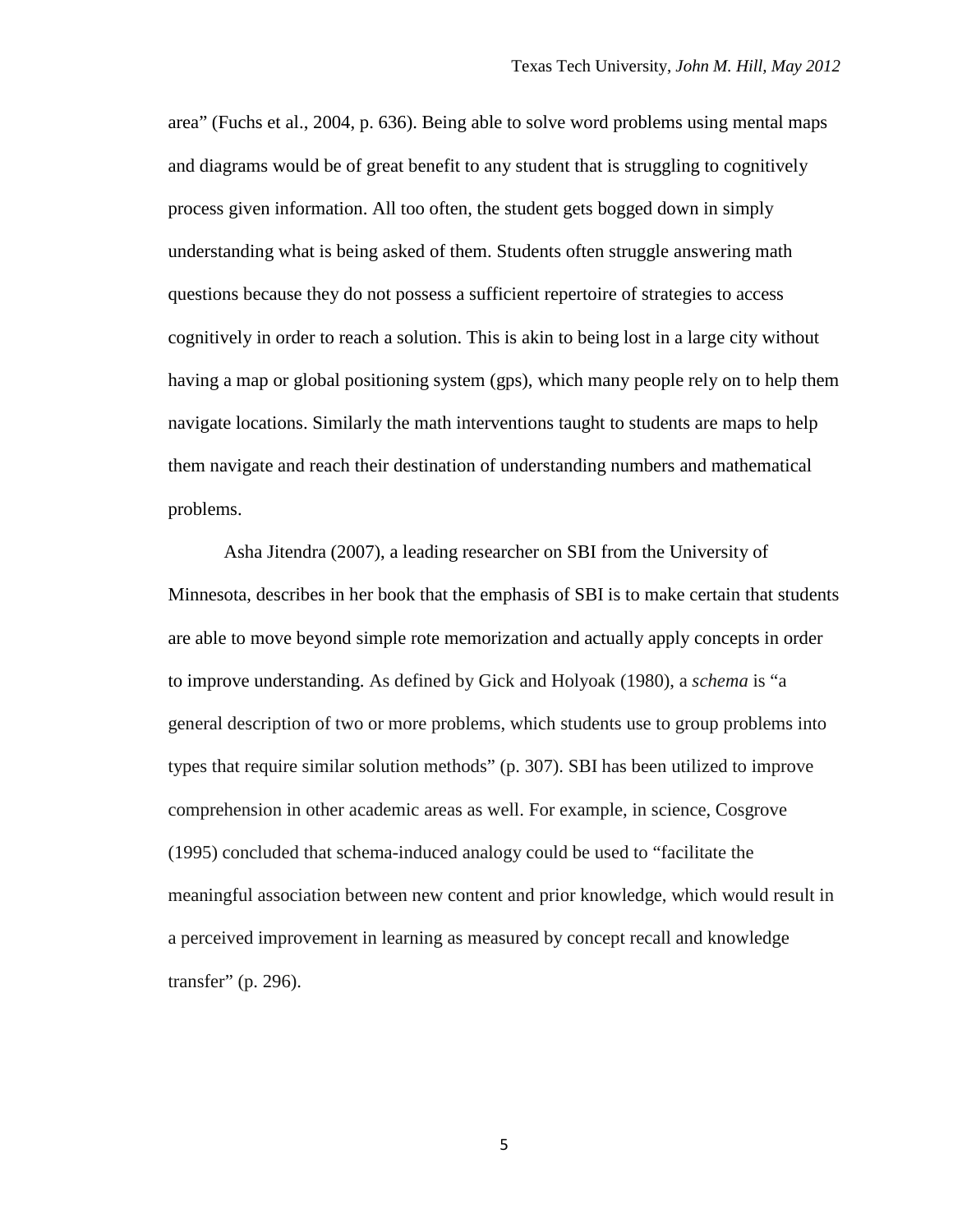## <span id="page-16-0"></span>**Background of the Problem**

Between 2-20% of the school age population demonstrate behavior patterns indicative of EBD (Walker, Ramsey, & Gresham, 2004). Students with EBD have externalizing and internalizing behavior patterns that, by definition, impede social, behavioral, and academic progress and create challenges for society as a whole. In the school environment, their lack of decorum and limited social skills often demand an inordinate amount of a teacher's attention; interfere with instruction; lead to impaired social relationships; and impede academic instruction and the subsequent learning of other students in the classroom. Further, students with EBD have poorer attendance, are more likely to be retained, and have higher school dropout rates than any other disability category (Bullis, Yovanoff, & Havel, 2004; Wagner et al., 2006a). Beyond the school setting, students with EBD are characterized by high rates of unemployment and underemployment; negative employment experiences; impaired personal relationships; and a greater need for mental health services (Bullis et al., 2004; Walker et al., 2004). Another undesirable outcome for many students with EBD is their increased likelihood of discipline referrals. According to a report generated by the non-profit legal agency Texas Appleseed titled *Texas' School-to-Prison Pipeline: Dropout to Incarceration,* in the 2005-2006 school year, students identified as requiring special education services accounted for 11% of the total student population who were receiving services through the Texas Youth Commission (Fowler et al., 2007). However, by 2011 across the state of Texas, their placements in alternative discipline settings have been doubled for district alternate educational placement (DAEP) (22%); out of school suspension (26%); and in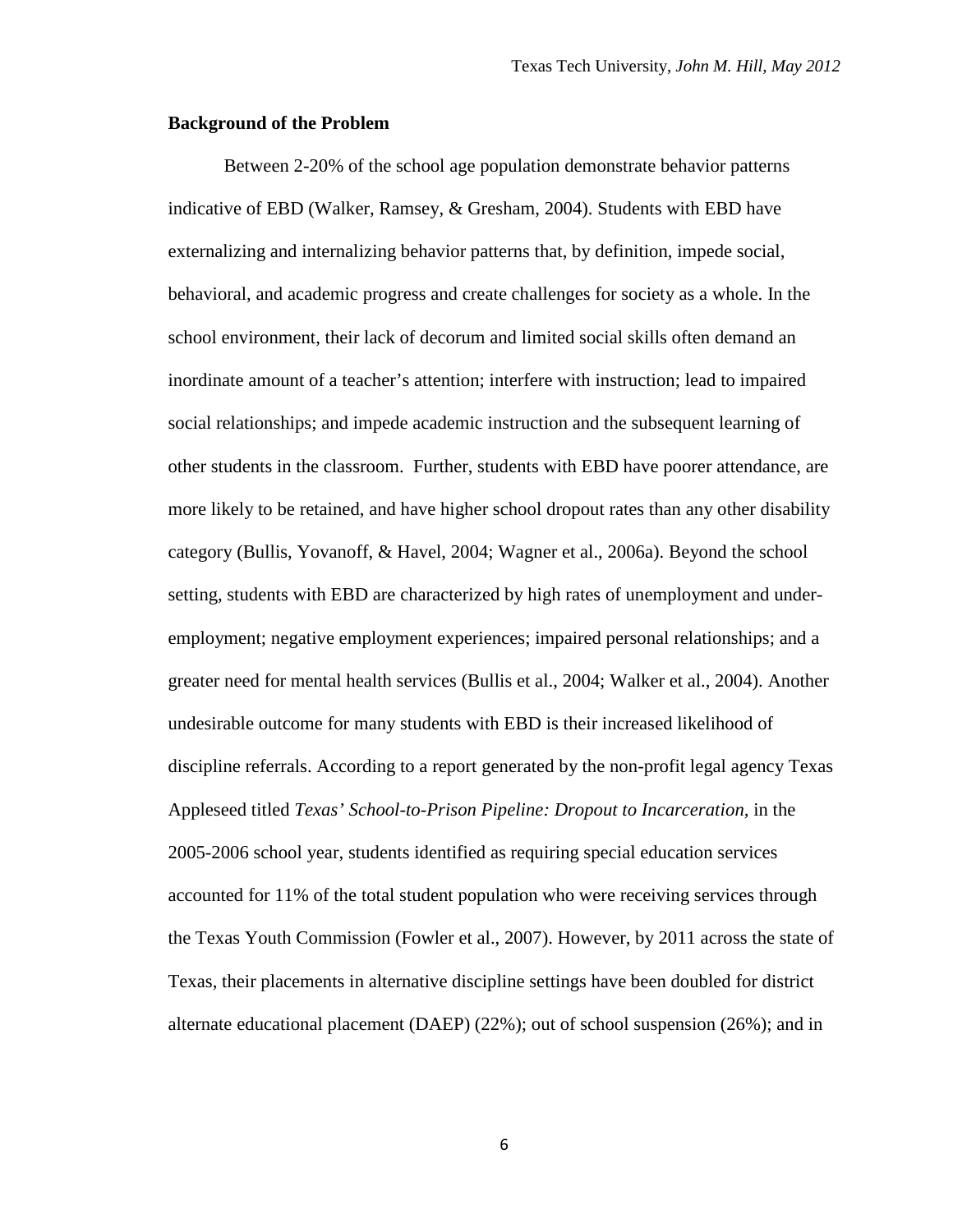school suspension referrals (21%). Almost a third of the school districts have referred students with special needs to DAEP (Fowler, 2011).

In the same article, Fowler states that students in DAEP are more likely to dropout or become part of the juvenile justice system. More alarming still was the estimated prevalence rate of youth in correctional facilities who have a diagnosed disability. In a national survey conducted by the U.S. Department of Corrections, up to 70% of juveniles incarcerated have a diagnosed disability (Quinn, Rutherford, Leone, Osher, & Poirier, 2005).

Although students with EBD represent the fewest number of students who had special needs and were being served in the general classroom, their numbers continue to grow, and inclusion for these students has been implemented without careful planning (Baker, Lang, & O'Reilly, 2009). General education teachers have reported a lack of the necessary skills needed to support students with EBD (Lopes, 2007). Many teachers report being frustrated at the lack of academic progress demonstrated by these students and by the lack of quality instructional math strategies available to them. Furthermore, with so much attention being paid to dealing with misbehavior, students with EBD are often neglected academically. Knitzer and Cooper (2006) reported that students with mental health problems were more likely to drop out of high school (44%) than any other disability category; receive failing marks (14%); become bullies (36%); be subject to disciplinary referrals (64%); or become incarcerated (35%).

Several additional academic interventions, aside from SBI, merit discussion. Students with EBD share many of the same academic deficits as their peers with learning disabilities (LD); therefore, many of the evidenced-based interventions used with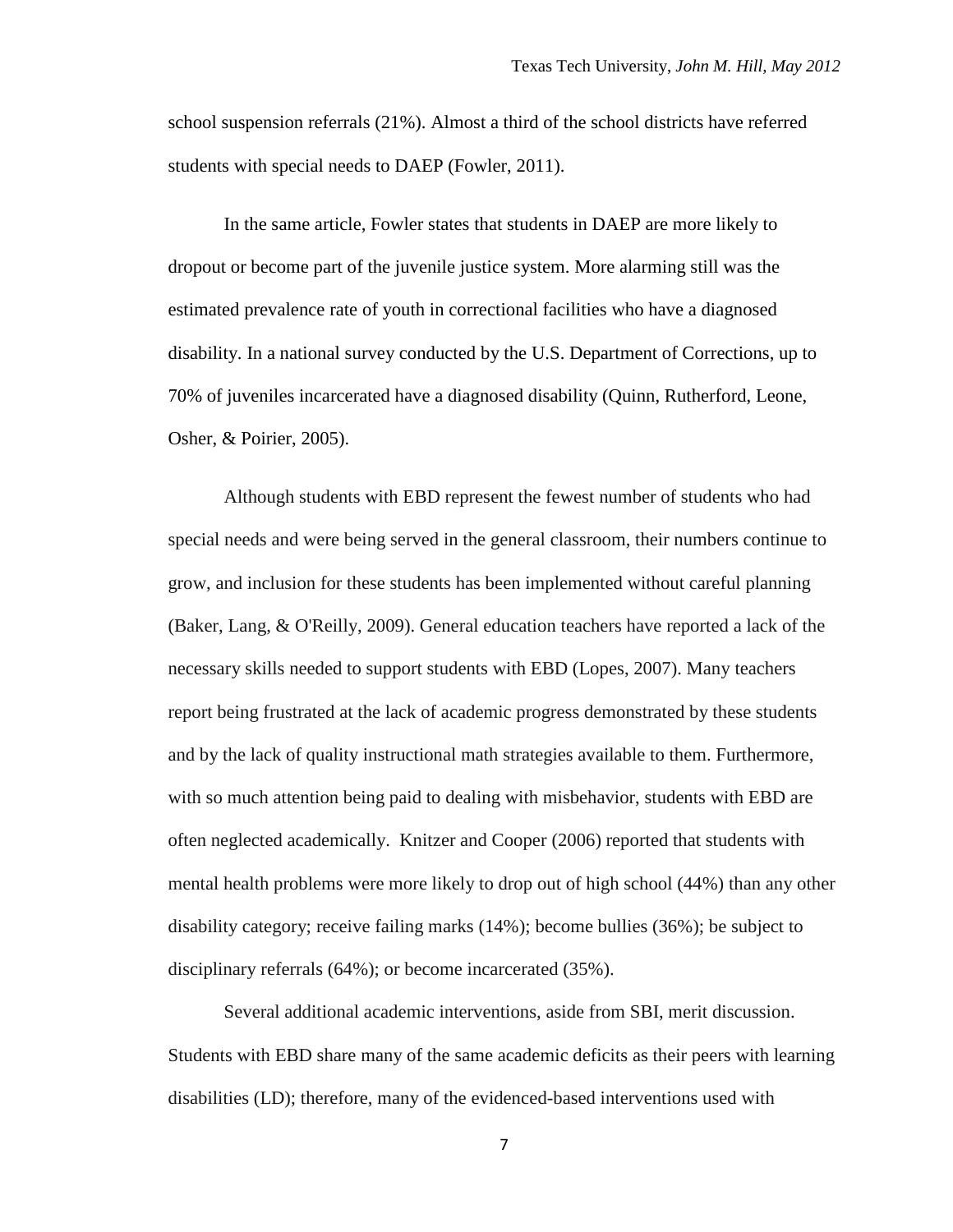students with LD have been found to be beneficial to students with EBD. In a 2007 study, Maccini, Mulchahy, and Wilson focused on three specific strategies educators used to teach students with LD who were struggling with mathematical word problems: Cover Copy Compare (CCC); Mnemonic Strategy Instruction (MSI); and Graduated Instructional Sequence (GIS). The authors used a multiple baseline across behaviors design (AB) to determine the effect of the CCC procedure on the percent of multiplication facts correctly completed by students with LD. The intervention phase consisted of instruction on the five steps of the CCC procedure: "(1) look at the first completed math fact, (2) read the problem aloud and copy the answer, (3) cover the problem, (4) read the problem aloud and write it from memory, and (5) compare the answer to the original problem" (Maccini, Mulchahy, & Wilson, 2007, p.63). The researchers reported an increase in the percent correct between baseline (31.6%) and the treatment condition (98%). The second strategy, MSI, used words to make associations when solving problems. Other research by Test & Ellis (2005) utilized a similar strategy: By using the acronym LAP (which stands for look at the problem) ask yourself "Will the denominator divide evenly into the numerator?" and pick your fraction type. The last strategy utilized was GIS, a three-phase process of moving from concrete instruction to semi-concrete followed by abstract instruction. Each strategy demonstrated varying degrees of success; however, these results must be interpreted cautiously because they are the result of a single case study for each intervention analyzed.

Another study conducted in 2003 focused on Peer Assisted Learning (PAL) coupled with curriculum based measurements (CBM) as a means of intervention. PAL occurs when students of similar academic levels are paired together and tutor one another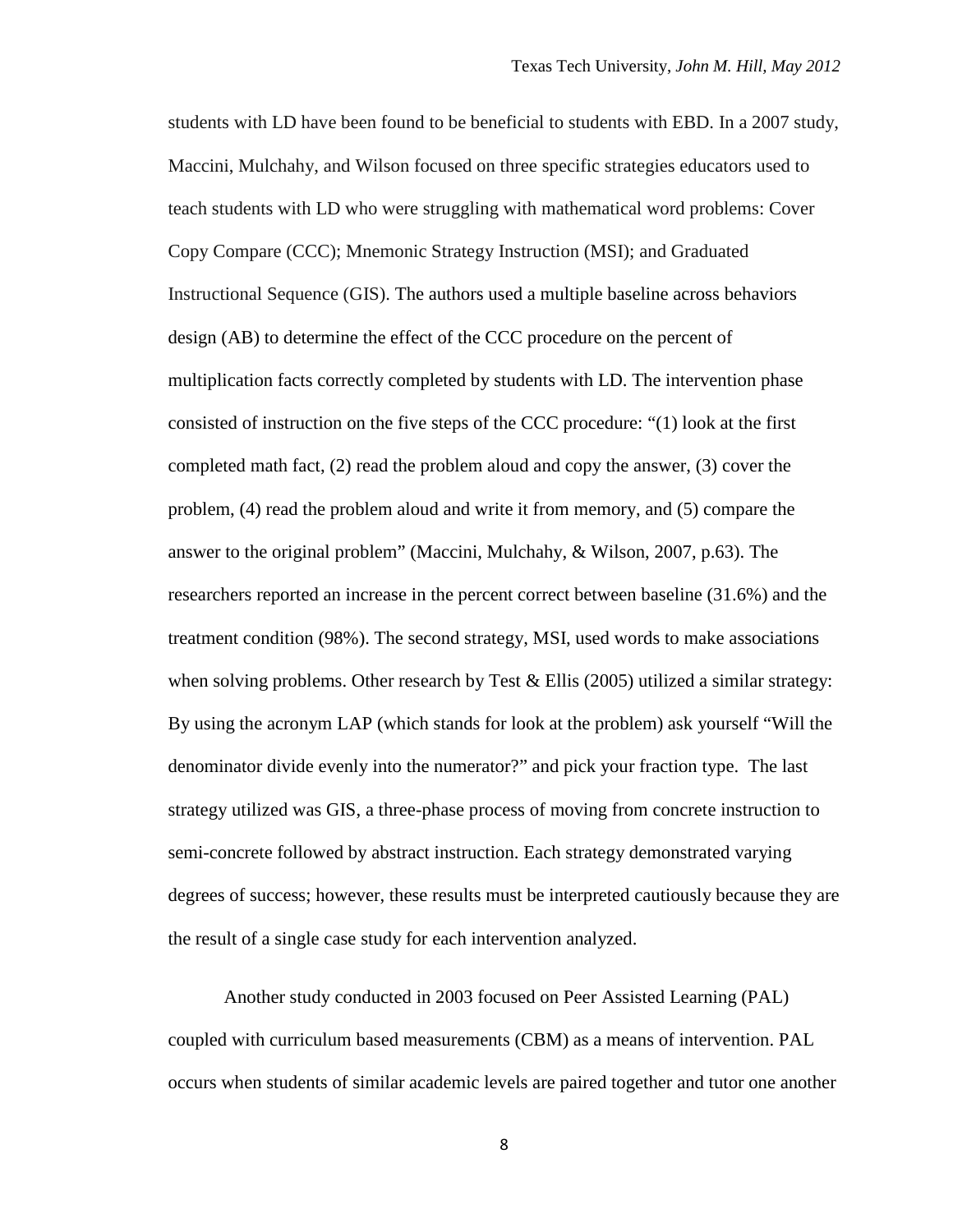in the deficient area. The participants are then given blocks of instruction to determine academic growth as evidenced by increased math scores. The study only demonstrated a moderate gain of computational skills (Calhoon & Fuchs, 2003). The outcomes were noted to be questionable because pairing individuals of like abilities yield like results and was a limitation noted by the researchers of this study.

#### <span id="page-19-0"></span>**Statement of the Problem**

Students diagnosed with EBD or classified as at-risk learners need exposure to effective, research-based mathematical interventions to assist them with learning word problems. They often lack the ability to connect concepts to application. SBI, as evidenced by multiple studies, appears to be a viable solution for such students. However, research into SBI has been limited primarily to reading instruction.

In the field of mathematics, this strategy is typically confined for use with more mundane operational tasks such as addition and subtraction (Jitendra & Hoff, 1996). It has not been determined how effective SBI would be for more complex procedures. Also, since a majority of the studies conducted utilized a limited number of participants and were based on findings that were a result of single subject designs, being able to differentiate between whether SBI was the cause of the actual academic gain or a product of the more intense and individualized instruction has not been determined.

 Schema acquisition is a fundamental aspect of being able to solve word problems (Xin et al., 2002). Students must be able to solve problems by understanding how they are similar structurally and subsequently develop an ability to generalize concepts from such recognition. It is a complex process that many students perform automatically. Yet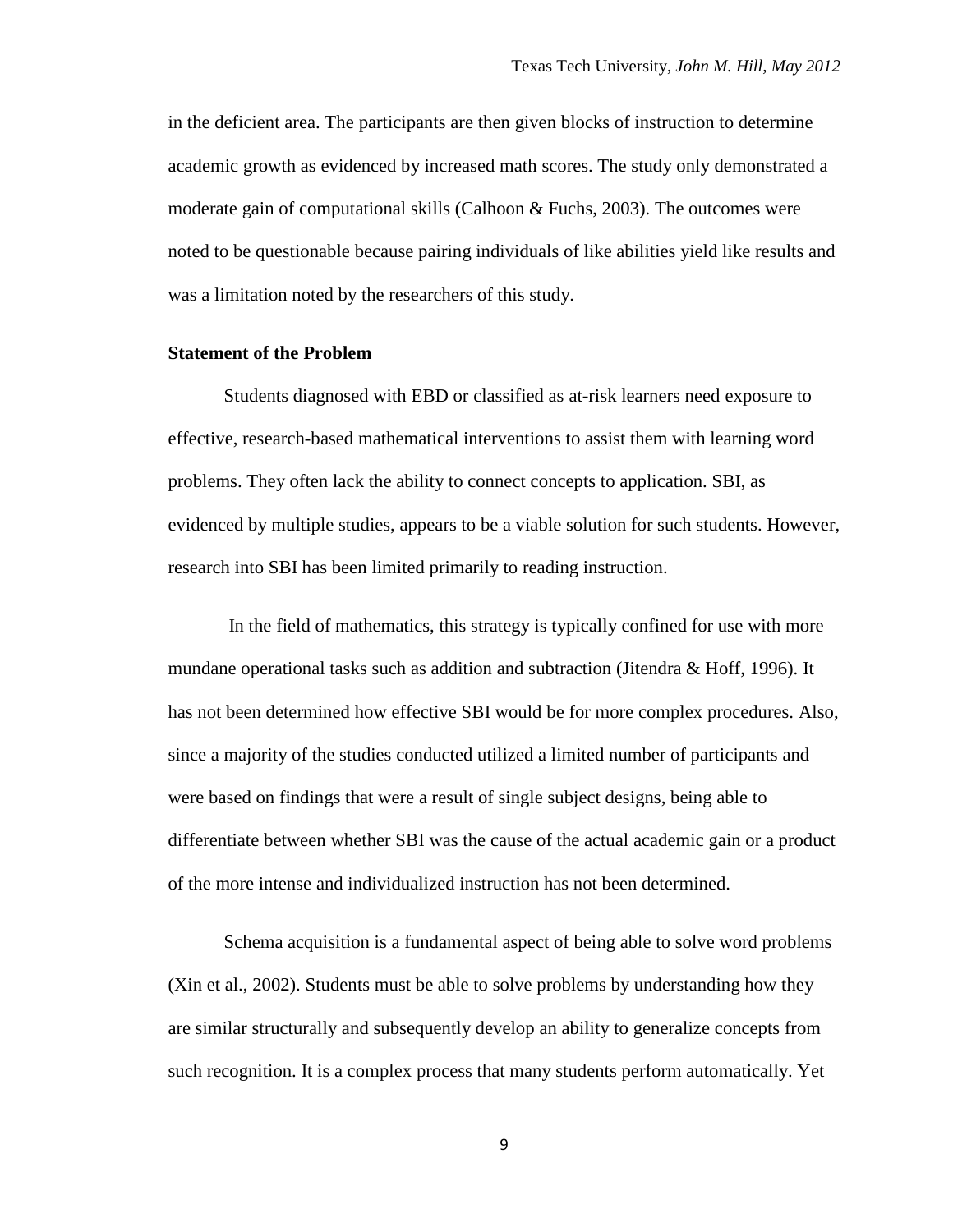despite how important this skill is, it is seldom taught in the general math classroom. Recently, there has been empirical evidence supporting SBI as a method for reaching struggling math students, especially those diagnosed with either LD or EBD (Jitendra, DiPipi, & Perron-Jones, 2002). In another study, participants learned how to first identify the problem structure (i.e., the type of math problem) and then how to use a schema diagram to organize and represent data in a manner which made solving the problem significantly easier (Xin, 2008).

## <span id="page-20-0"></span>**Significance of the Study**

This study is an extension of several studies that examined SBI as an effective mathematical intervention strategy for middle school students with LD. As educators and students are being exposed to more rigorous questions in the form of word problems on standardized tests, it is imperative that math interventions address the specifics of this type of skill deficit. Participants in this study were assessed using measurements created by Jitendra (2007) in order to ensure a higher degree of conformity between what is being taught and subsequently assessed. Unlike previous studies of SBI, this study was unique in that a) the participants were selected from a rural West Texas population, b) the focus of the research did not specifically include additional behavioral strategies, c) focuses were on solving more complicated math problems that include multiplication and division, and d) the participants involved both middle school students identified as EBD and at-risk.

### <span id="page-20-1"></span>**Purpose of the Study**

The purpose of this study is to determine how effective SBI is as an instructional math strategy for middle school students struggling with two types of math problems: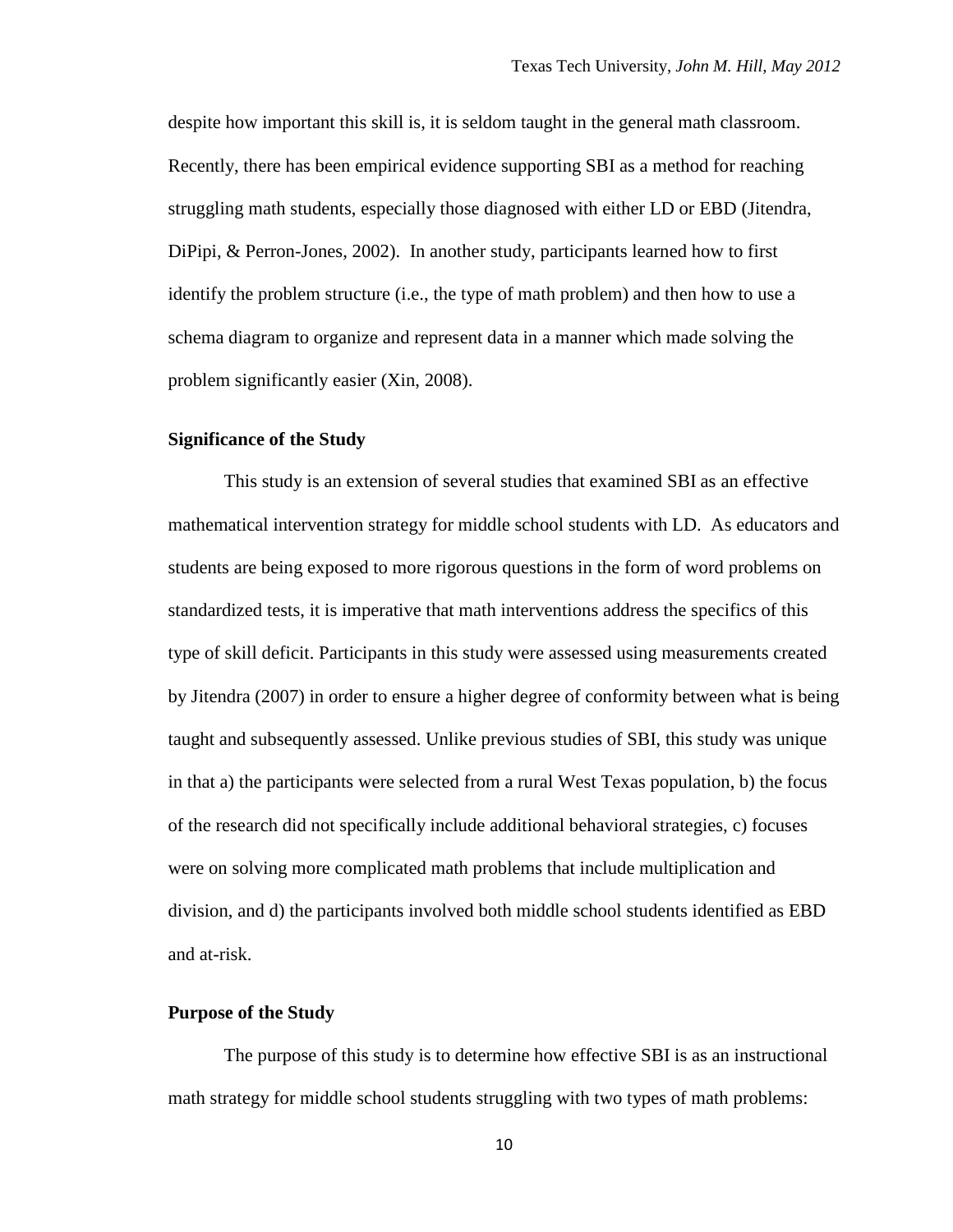multiplicative compare and varying. Specifically, SBI uses a paradigm of teachermediated instruction followed by paired partner and independent learning activities. It scaffolds student learning using visual diagrams and checklists that are eventually faded as students become independent learners. A self-monitoring schematic or plan (FOPS; in which F represents *Find the problem type*, O represents *Organize the information in the problem using the diagram*, P represents *Plan to solve the problem*, and S represents *Solve the problem*) is used to anchor student learning in preparation for the transition from teacher-mediated instruction to independent learning (Jitendra & Star, 2011).

## <span id="page-21-0"></span>**Research Questions**

The following questions will addressed: a) What effect does SBI have on student understanding of math word problems that involve multiplicative compare and varying types of questions as demonstrated by increased scores on provided assessments? b) Are the effects of SBI maintained in the absence of intervention? and c) How will the participants evaluate the effectiveness and acceptability of SBI?

#### <span id="page-21-1"></span>**Limitations of the Study**

There are several limitations on this study. First, the sample size utilized for this study was small  $(N=4)$ . As such, the ability to generalize to other settings or larger populations may be difficult. Secondly, the participants in this study were familiar with the author of this study as a teacher on their school campu, which may have affected their performance. Thirdly, because the SBI program being utilized also encourages the teacher to use differentiation techniques to support learning, it becomes problematic to separate the effectiveness of SBI as a stand-alone intervention. Lastly, some researchers claim that the methodology chosen (Single Subject Multiple Baselines) is not as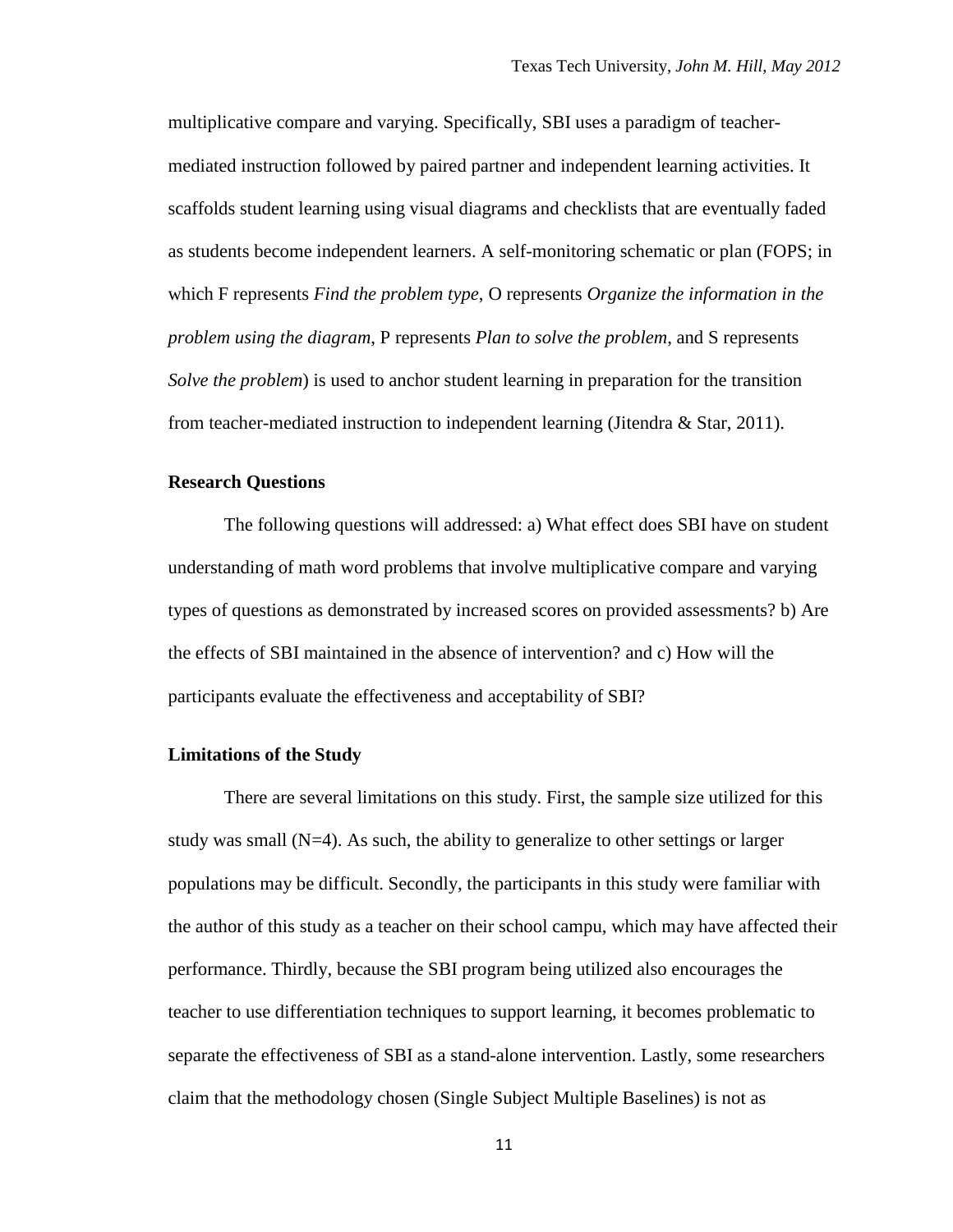scientifically rigorous in supporting research driven decisions as larger, more quantifiable types of experiments (Parker & Hagan-Burke, 2007). However, given the inherit flexibility of using a single subject design (SSD) and the unique nature of this research, SSD was an ideal method for further inquiry.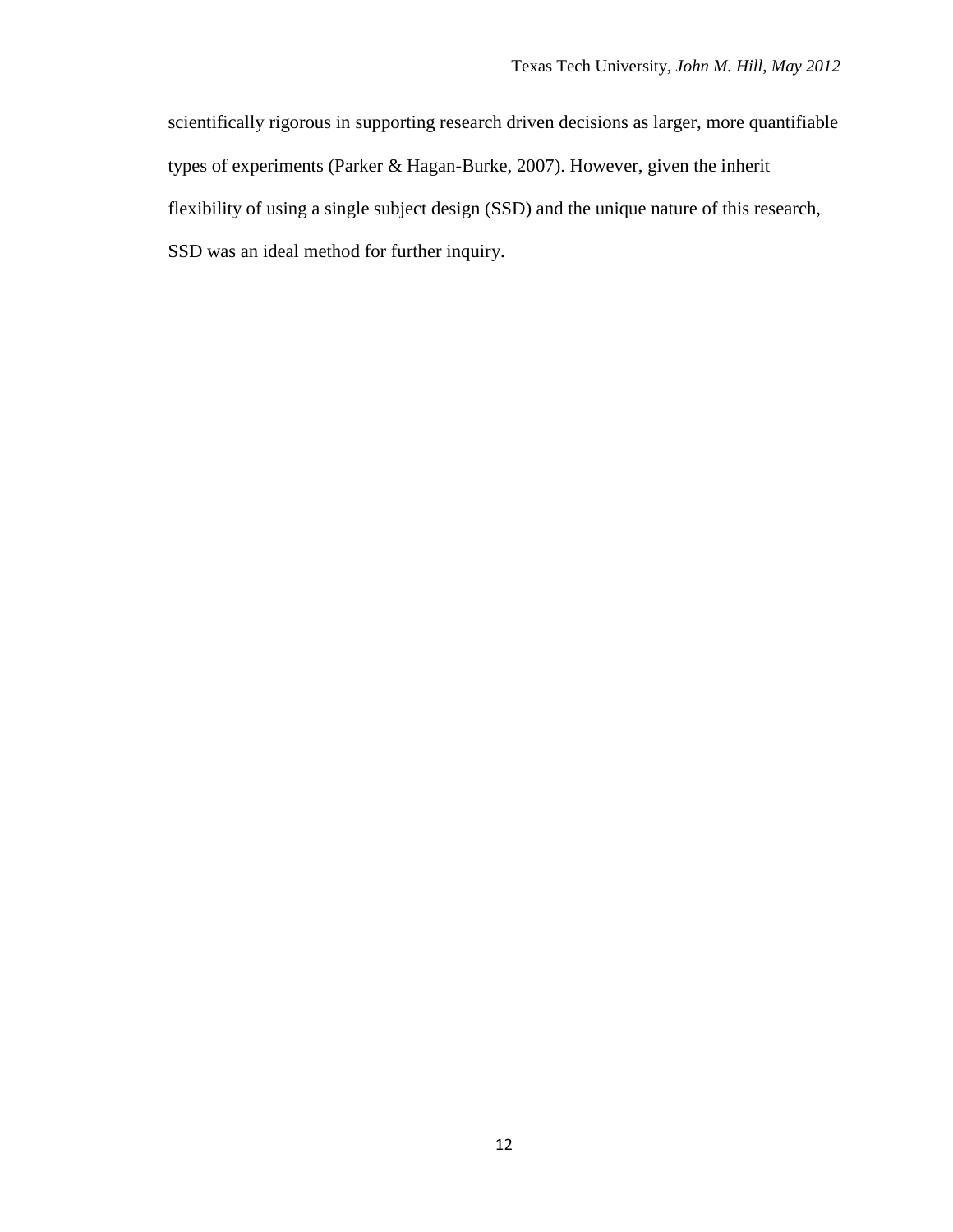#### **CHAPTER TWO**

## **LITERATURE REVIEW**

<span id="page-23-0"></span>The four primary categories of this literature review were selected from articles associated with schema-based instruction; general math strategies for word problems; specific interventions for students diagnosed with EBD; and math strategies for students considered at-risk. Numerous articles were identified that delineated the importance of understanding word problems by students. Many students diagnosed with EBD struggle with the application of conceptual math knowledge in order to solve such math word problems. To complicate matters, secondary students with EBD are more likely than their peers with other disabilities to earn poor grades; to be retained a grade; or to drop out of school before graduation (Wagner et al., 2006). Secondary general and special educators reported teaching mostly basic arithmetic skills rather than essential conceptual knowledge and skills to secondary students with EBD (Maccini & Gagnon, 2000). The literature clearly showed that the population of secondary students with EBD had limited access and success with non-computational mathematics concepts. Despite the known mathematic deficiencies of youth with EBD or at-risk of failing math, little attention had been paid to developing and implementing effective mathematics interventions for these students. In a methodological review of mathematics intervention research literature, Mulchahy and Krezmien (2008) found that only 11 studies had been conducted with secondary students with EBD since 1975. Furthermore, these studies focused primarily on basic skills and computation.

Even more alarming was the prevalence of learning disabilities among incarcerated youth in America. In general, the rate of offenders diagnosed with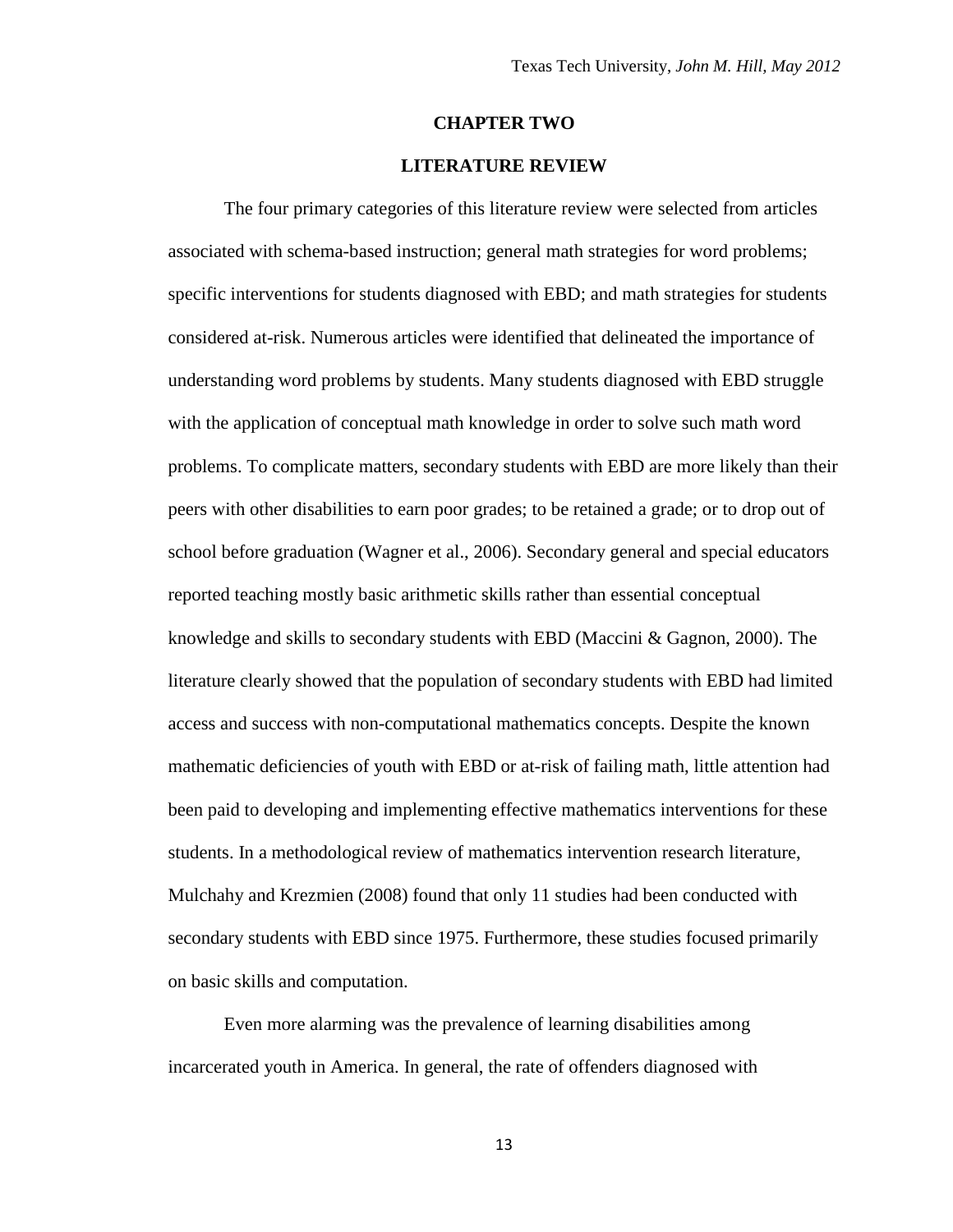disabilities ranged from thirty to sixty percent (Morris & Morris, 2006). This was a staggering statistic that was even more compelling when actual numbers were considered. According to the Texas Youth Commission (2010), the number of new youth commitments had slowly declined from 2558 in 2003 to 1056 in 2010. However, this was offset by the increasing costs of providing for each youth per day. Costs were \$154.94 in 2003 to \$359.98 in 2010, an increase of 232%. The average length of stay of a juvenile in a correctional facility was 17.1 months or 521 days. If multiplied by \$359.98, the cost was an astounding \$187,549.58 per youth! In 2010, there were 1876 juvenile offenders, making the total costs of \$351,843,012.10 to taxpayers in Texas. Of these juveniles, 93% were males; 34% were identified as receiving special education services; 34% were African-American; 13% were Caucasian; 21% were Hispanic and 44% were associated with gangs.

## <span id="page-24-0"></span>**Emotional Behavioral Disorders**

This literature review began by delving into recent research conducted on successful math interventions for students diagnosed with EBD (Templeton, Neel, & Blood, 2008). This study was a meta-analysis of which math interventions which effective for students diagnosed with EBD. In total, the researchers reviewed fifteen single subject research designs. A percentage of non-overlapping data (PND) was used to measure the treatment effects of the math interventions utilized in the 15 cases. To ensure that there was no dependency present, a Spearman correlation was used. Nine interventions (56%) focused on elementary aged participants, four of the interventions (25%) dealt with secondary students, and two on a mixture of both groups. Of those studies that reported gender, 91% were males. Half of the interventions took place in a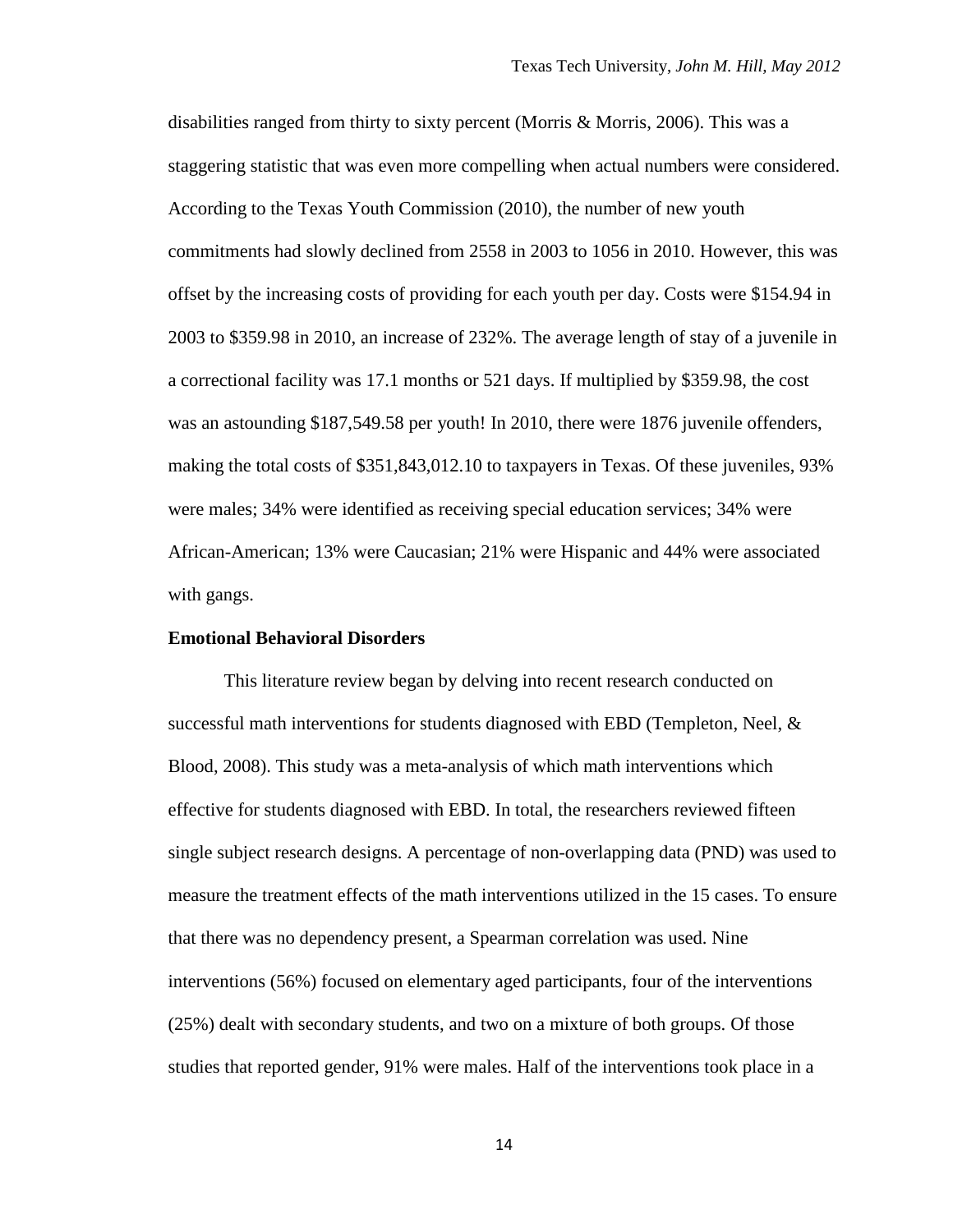public school setting. Six of these studies occurred in an isolated resource room and the rest in a general education classroom. In 50% of these interventions, the participant was in charge of his/her own intervention. Fourteen of the sixteen (87.5%) studies focused on math as the primary targeted deficit area. Of these studies, 62.5% were concerned with math computations rather than math facts. Furthermore, maintenance and generalization results were not entirely positive (Templeton, Neel & Blood, 2008).

The Center for Disease Control (CDC) reported in 2001 that the needs of students with EBD were a national concern and often required help beyond what schools could provide. This survey was conducted in 2001 and included interviews of 38,886 families with a 97.6% participation rate. Among the families identified as having a student with a learning disability, 28.7% parents reported EBD related behaviors both at home and in school. Furthermore, 64.8% of those families whose children were diagnosed with EBD in the survey had contacted mental health services.

Outcomes for students with EBD continued to be of great concern, as data had shown little improvement since the early 1980s, when the first longitudinal studies that included this population began. Longitudinal studies such as the Special Education Elementary Longitudinal Study (SEELS), the National Longitudinal Transition Study-2 (NLTS2), and the National Adolescent and Child Treatment Study (NACTS) established that only small gains had been achieved for students with EBD in the areas of academic achievement, social interactions, and long-term adult outcomes (Bradley, Doolittle, & Bartolotta, 2008).

In the past fifteen years, two major legislative acts have had considerable impact on the instruction of both general and special needs students. Originally titled the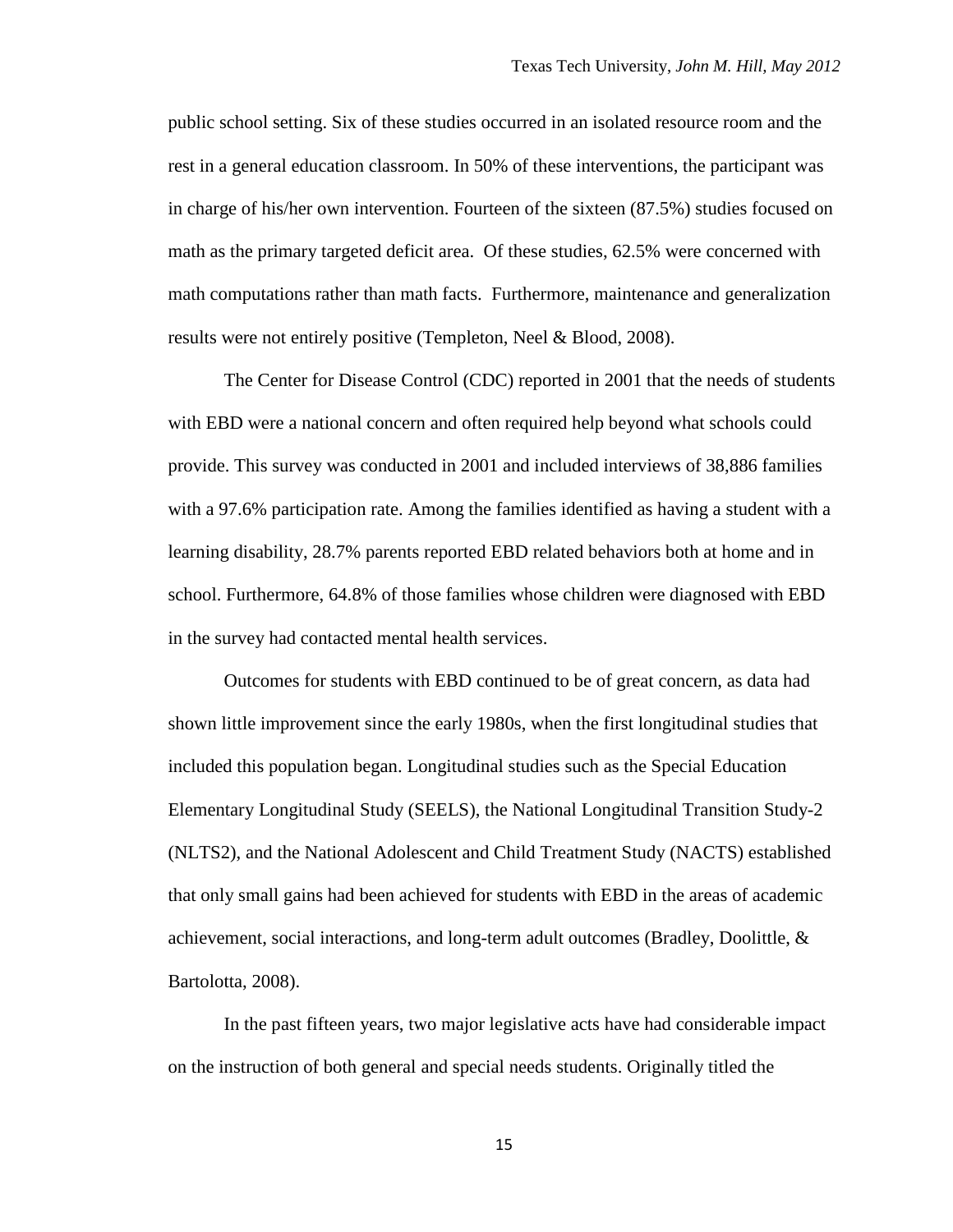Education for All Handicapped Children Act, the Individuals with Disabilities Education Act (IDEA), signed into law in 1975 and later reauthorized in 2004 to ensure that all children, ages 3 to 21, regardless of their type of disability, were given a free and appropriate education (FAPE). IDEA operates on six major principles: zero reject; due process; parent participation; FAPE; transition assistance; and least restrictive environment (LRE). The focus of a study by Mooney, Denny, and Gunter (2004) was to determine the academic impact of the legislative mandate of No Child Left Behind on students with EBD. The major tenants of NCLB are: "the hiring of highly qualified (HQ) teachers; decisions based on scientific research; adequate yearly progress (AYP); and access to the general education curriculum" (Mooney, Denny, & Gunter, 2004, p. 238).

As of 2005, all teachers had to attain specific requirements established by the state board of education. However, not all states had the same standards for meeting the mandates of NCLB. For instance, in Texas, teachers reached HQ status by passing certain assessments in addition to possessing a four-year college degree. In Indiana, educators needed only to meet the HQ standard by passing a Praxis II exam. A specific teacher preparation program (either traditional or alternate certification) was not required. Despite increasing such standards, there was still a lack of conformity of training for preservice special education teachers. Additionally, most general education teachers were ill prepared for teaching students with disabilities because they had not been given enough exposure to differentiated instructional techniques and behavior management solutions that could assist them in delivering high quality instruction to all students, including those with disabilities.

Mooney et al. (2004) found that the answer to meeting higher academic standards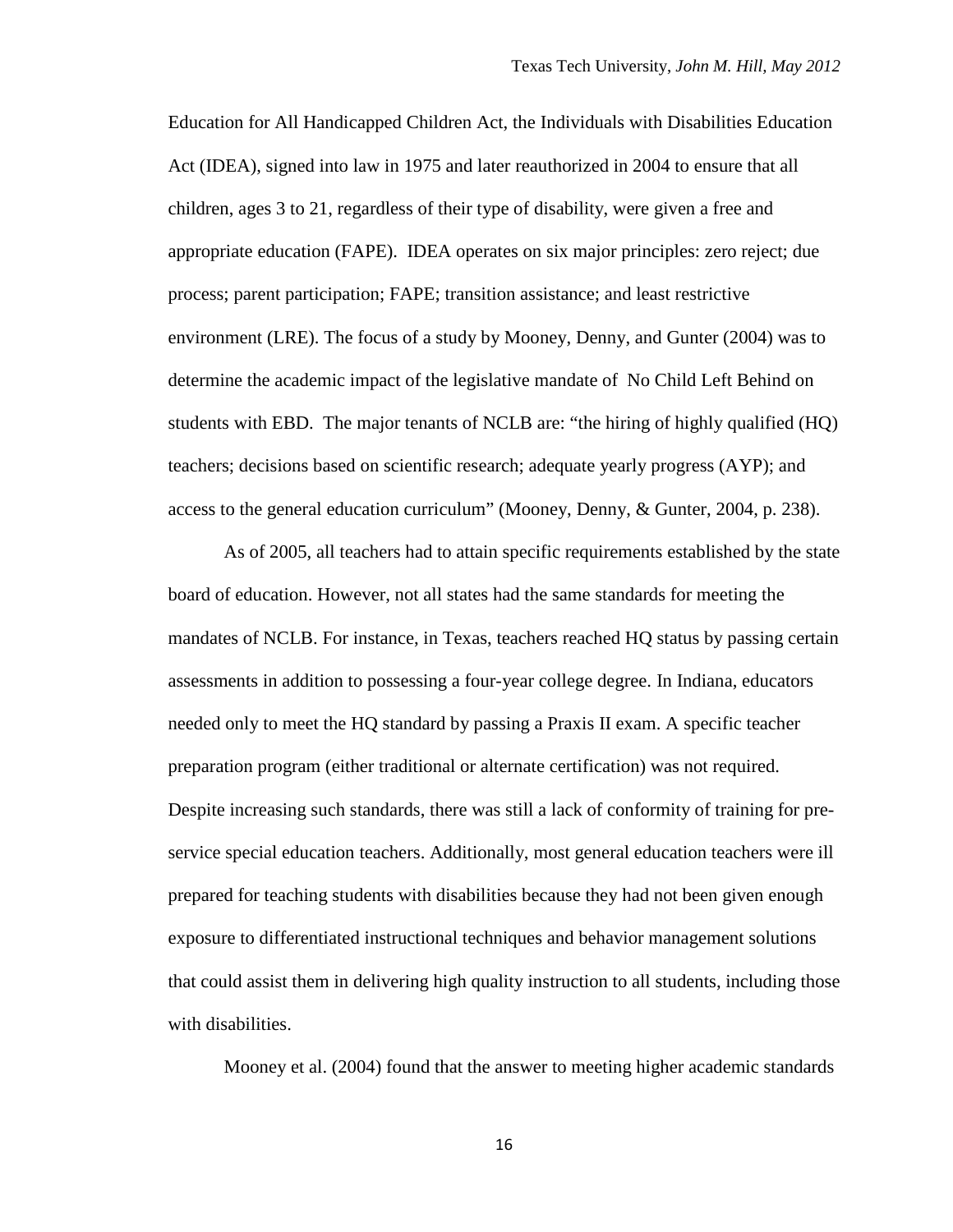did not lie solely within the requirement for more stringent licensing and content knowledge assessment. Higher achievement would be obtained by more effective instruction in the classroom in both special and general education. Yet the research on the implementation and maintenance of scientifically based practices was not overly promising. Both NCLB and IDEA addressed the level of instructional interventions used to help students with special needs in the classroom. In years past, special education teachers had used curriculum and materials that were available rather than any based on scientific research. As such, their students were exposed to a miasma of instruction. Basing their curricular decisions on evidenced-based research would enable teachers to focus on applying the appropriate interventions that had already been proven effective.

Another consideration of NCLB and IDEA was that all students, including students with disabilities, should be making adequate yearly progress (AYP) regardless of the nature of the disability. However, most state special education directors realized that AYP need not pertain to students taking alternative forms of the state mandated tests because of severe cognitive deficiencies (Mooney, Ryan, Uhing, Reid & Epstein, 2004). IDEA also ensured that students with disabilities had access to the same general education curriculum as their non-disabled peers. This requirement was one of multiple reasons that proponents of full inclusion insisted that students with disabilities be educated with their general education peers in the classroom. By giving students with disabilities the same access to the general education curriculum, students with disabilities had the same opportunity to strive for more positive academic outcomes alongside their same-age peers.

Lane (2007) stressed that various levels of academic interventions were most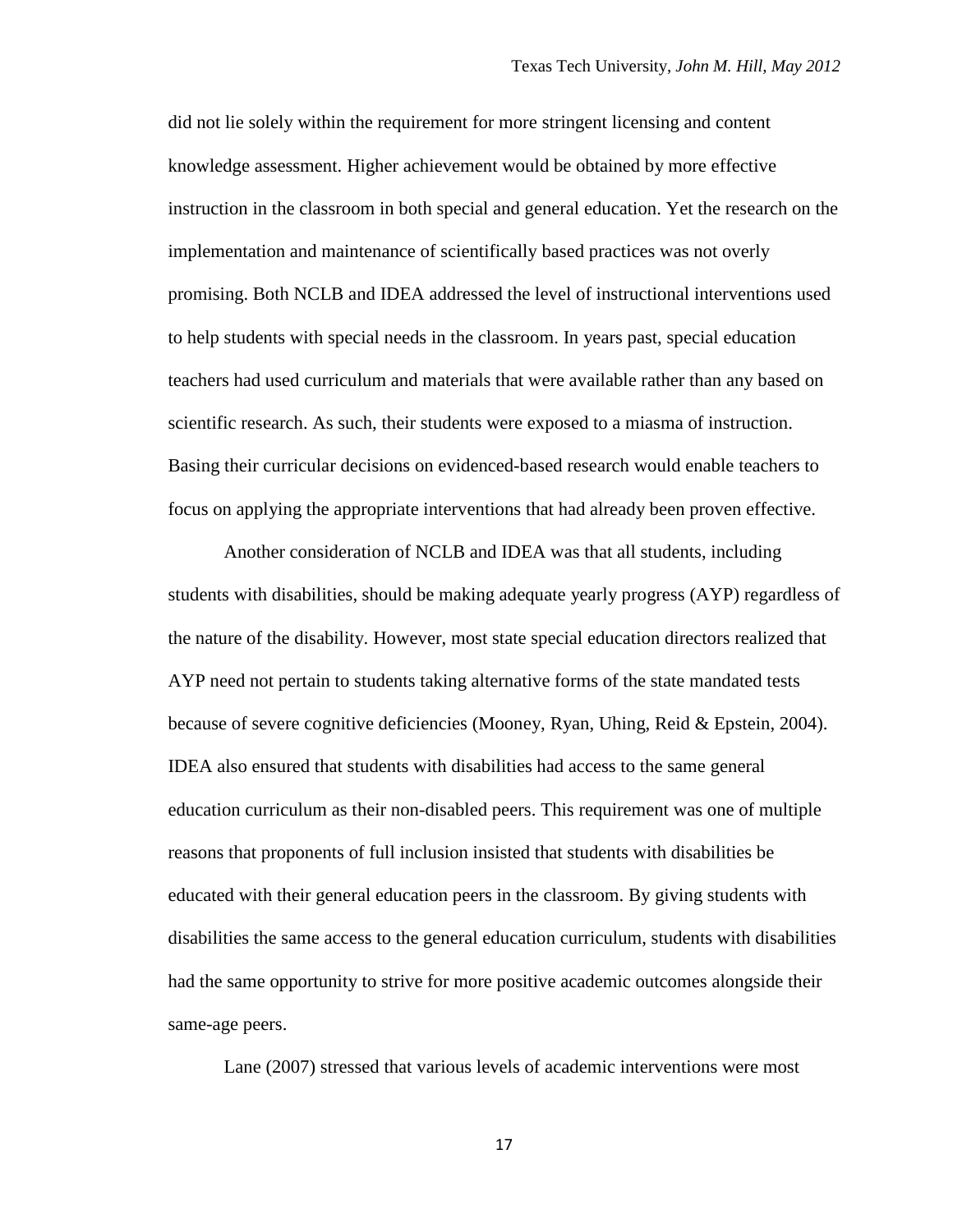beneficial to struggling students who required more complex interventions. The first level of intervention involved more general, broad support to include curriculum-based measurements and other alternate forms of assessment. The majority of the students fell into this first level of intervention. The secondary level involved more intensive, one-onone intervention to correct an academic deficit. Students with multiple risk factors were typically found to fit into this second level. The third level of intervention was for those few students who needed assistance beyond just academic intervention. Lane's study focused on two distinct populations within this article: elementary students and middle school students. It was the second population that is most applicable to this study. Specifically, Lane analyzed the relationship between academic underachieving and problem behavior. Sixty-eight students were identified based on school data (GPA < 2.7) and EBD diagnosis. Twenty-five of these students were  $7<sup>th</sup>$  graders and forty-nine were 8<sup>th</sup> graders. Students were split into three groups and received intervention in one of three categories: study skills, conflict resolution, and regular school practices (control group). Data was actually collected on only forty-five students. Those students in the control group received regular daily instruction. Those in both the study skills and conflict resolution classes were taught over a period of 9 weeks in a 50-minute instruction block of time. The first 30 minutes was the instructional intervention, and the last 20 minutes was application of the intervention (study skills and conflict resolution). Pre- and posttests were conducted, as well as a follow up maintenance probe. Although the results showed significant progress, students' overall general knowledge still remained low, with mean scores less than 70%. The results of this study did not prove to be as successful as expected. Although there were some gains, they were minimal in comparison to the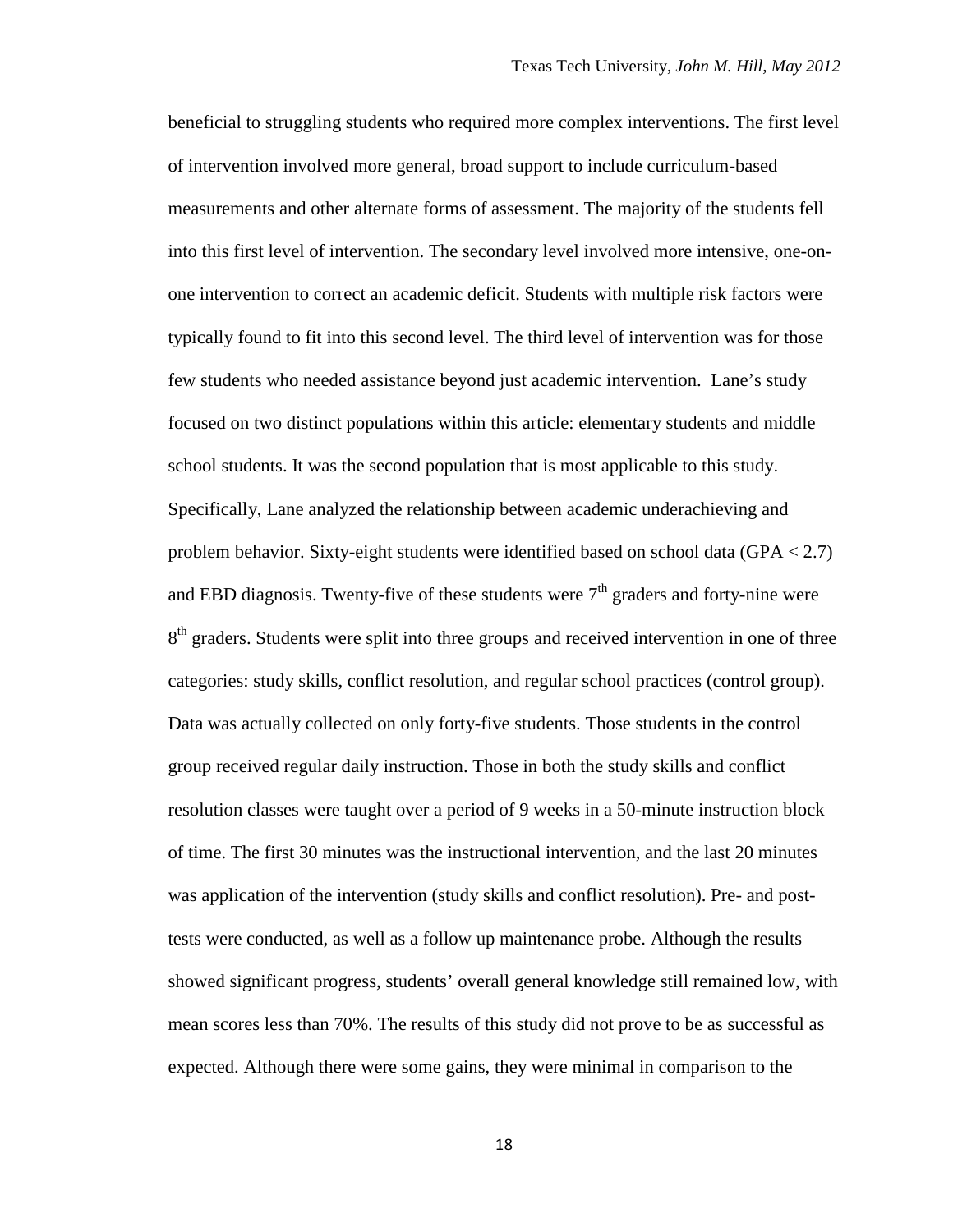control group's outcomes. Lane concluded that future research needed to be conducted which involved (a) extending the intervention length to longer than nine weeks, (b) focusing on more intensive interventions, and (c) utilizing team teaching in each group.

In another article, Lane and colleagues focused on the use of research-validated practices in classrooms for students with EBD and noted that the use of best practices in public schools were very inconsistent. Their observations asserted that the research-topractice gap was due largely to the lack of clear and consistent criteria to determine what constitutes research-based practices and address the absence of support structures to assist educators in implementing research-based practices. This study called for the field of special education to develop and adopt a universal set of standards for the implementation of academic interventions (Lane, Barton-Arwood, Nelson, & Wehby, 2008).

Lane conducted another study in 2007 that examined (a) how students were identified as requiring additional academic interventions and (b) what research-based methods met both the academic and behavioral needs of students with EBD (Lane, 2007). Lane stated that most of the current academic research on students with EBD was in reading, with limited studies being conducted in other academic areas such as science, social studies, and math. She also stated that of the few studies available, similar limitations existed, including (a) very few secondary level students; (b) limited attention to higher level skill acquisition; (c) most designs lacked integrity, fidelity, generalization; and (d) very few replications had been conducted. This study consisted of eight students carefully selected by the researcher after parental consent was obtained. Three graduate students under the immediate supervision of Lane gave instruction to the participants. A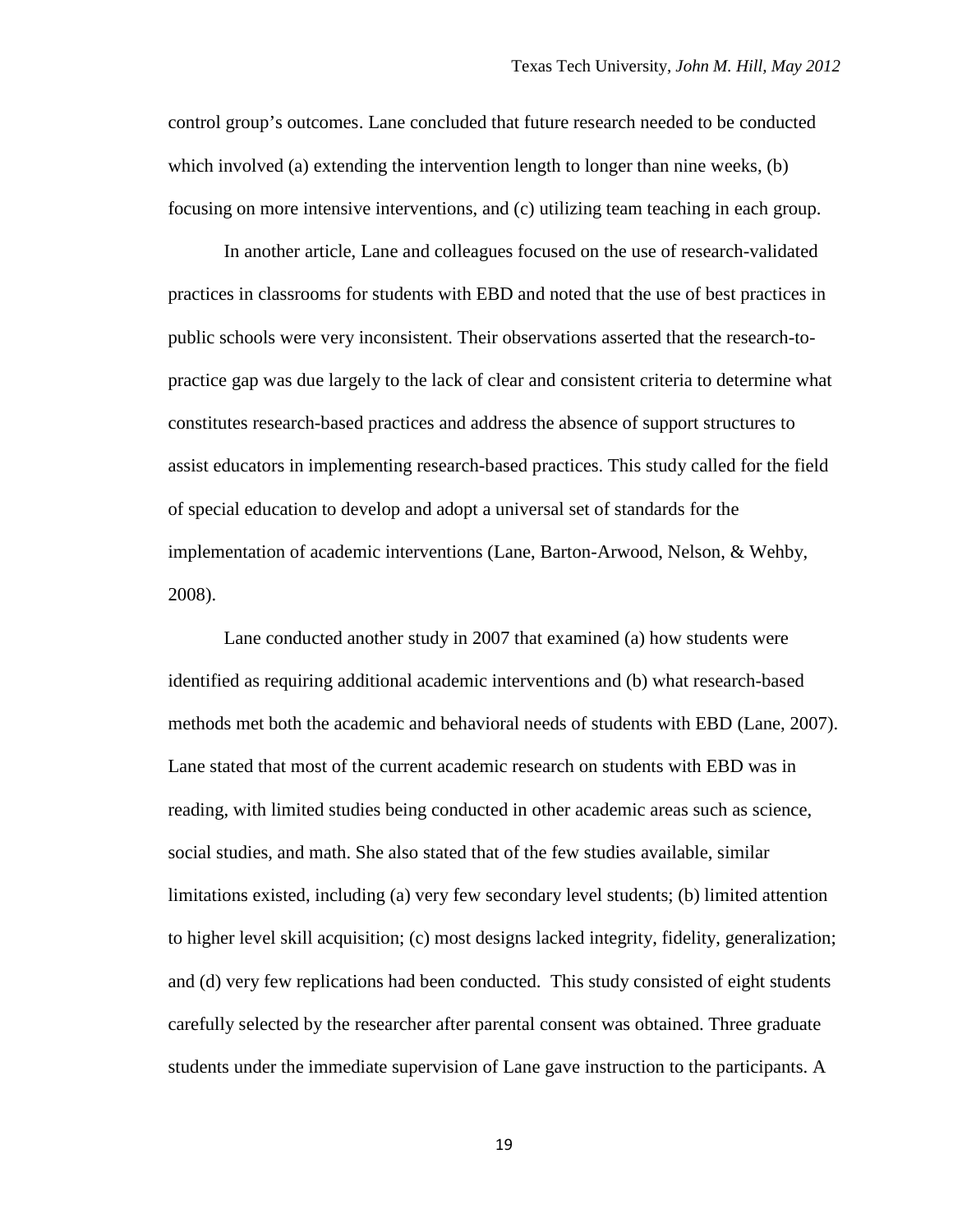specific positive behavioral support system called self-regulated strategy development (SRSD) was used in the research to increase writing scores. A multiple baseline across participants was then used to determine the effectiveness of the instruction. A positive correlation was established in all subjects that demonstrated an overall increase in scores after SRSD was provided. The results of this study revealed comparable improvements in both writing and behavior. Lane also suggested that the extended research should look at a larger subject pool and consider incorporating additional academic instructional material (Lane, 2007b).

Billingsley, Scheuermann, and Webber (2009) examined the effectiveness of three instructional strategies for students with EBD in high school: traditional direct teaching instruction; direct teach computer-aided instruction (CAI), and a combination of both methods. The 10 participants were in grades 9-11 and were selected because of their need for intense interventions. All of the subjects were served in a segregated, isolated resource room in a public, urban school setting. One of the researchers was also the teacher of record. A baseline was created using three curriculum-based quizzes. The students were then instructed using each of the three instructional techniques over a period of three weeks per intervention. The best treatment was then decided by the highest-scored mean average of the students. In this study, the dependent measure was teacher-constructed curriculum-based assessments (CBA). None of the instructional conditions were uniquely beneficial to every participant. Some participants had more success with computer-aided instruction, while others experienced success with a combination of direct teach and CAI. The results varied so much that the researchers were not exactly certain which methods were the most effective. Several students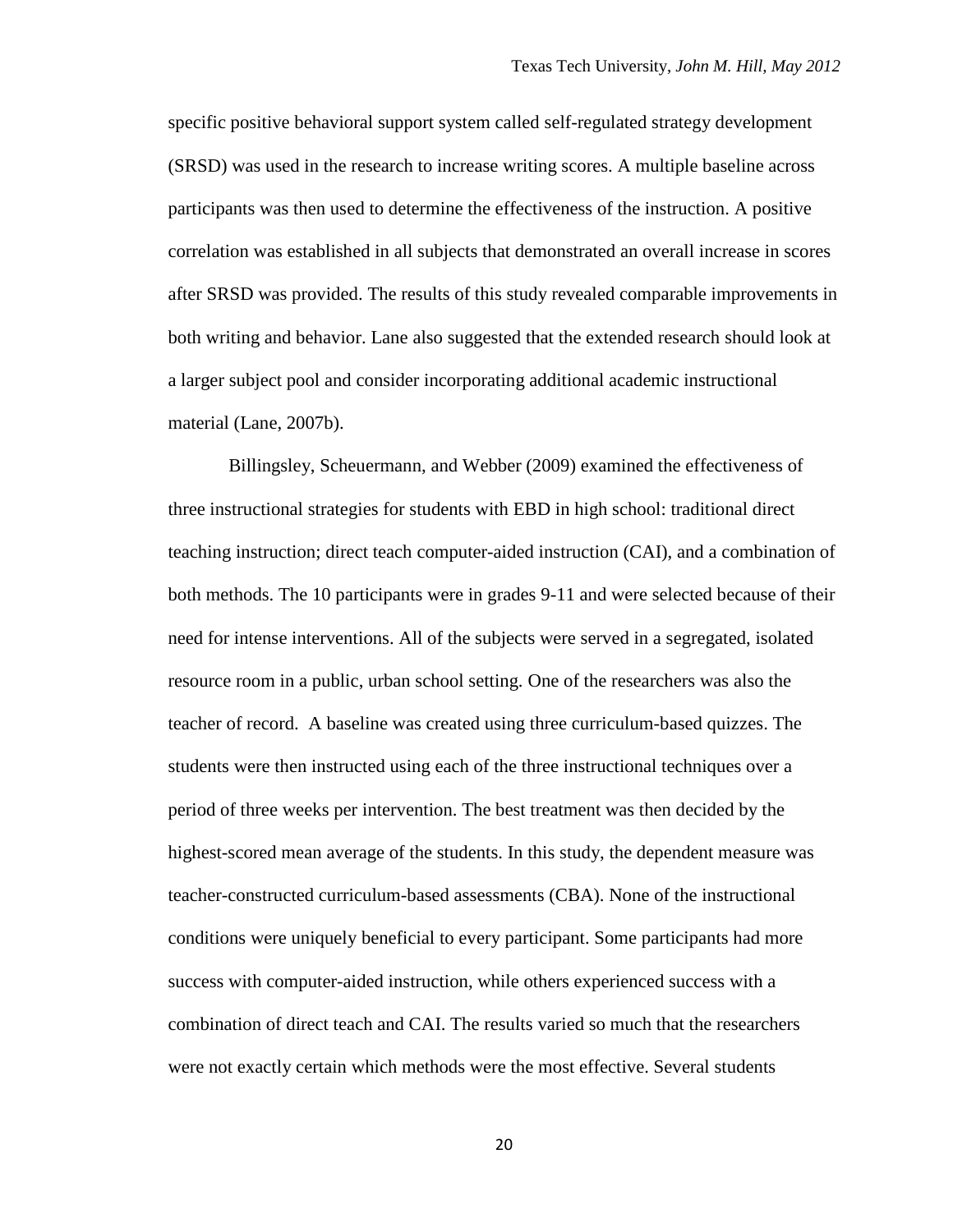exhibited minimal gains, and one student actually regressed in academic achievement. As with most students who are diagnosed with EBD, it is quite possible that the student's behavior due to his/her disability interfered with the results of the study. Defiance was present in three instances that impacted the findings. A researcher must be careful not to immediately write off the interventions as ineffective until careful consideration was given to circumstances surrounding the study, and, primarily, the subjects and how they chose to participate in the research.

A study conducted several years earlier looked at which academic interventions would have the most impact academically on students with EBD (Pierce, Reid,  $\&$ Epstein, 2004). This study looked at teacher-mediated interventions to improve the academic performance of EBD students in particular. Teacher-mediated interventions occurred when the teacher of record took responsibility for the intervention and manipulated antecedent/consequences. This would fall well within the realm of regular responsibilities of most teachers in charge of such students. Two distinct types of experimental designs were utilized to include single-subject and group studies. The use of both types of experimental designs complemented one another and addressed issues the other might not account for during a study (Kazak et al., 2010).

In 2010, the Council for Exceptional Children (CEC) published an article that looked at specific inquiry-based interventions for students with EBD (Cole & Washburn-Moses, 2010). According to the CEC, inquiry-based teaching was a student-centered approach that often involved students solving problems in groups that required them to apply a variety of mathematical skills in real-world contexts. Most of the teachers involved in this study stated that collaboration among teachers of students with special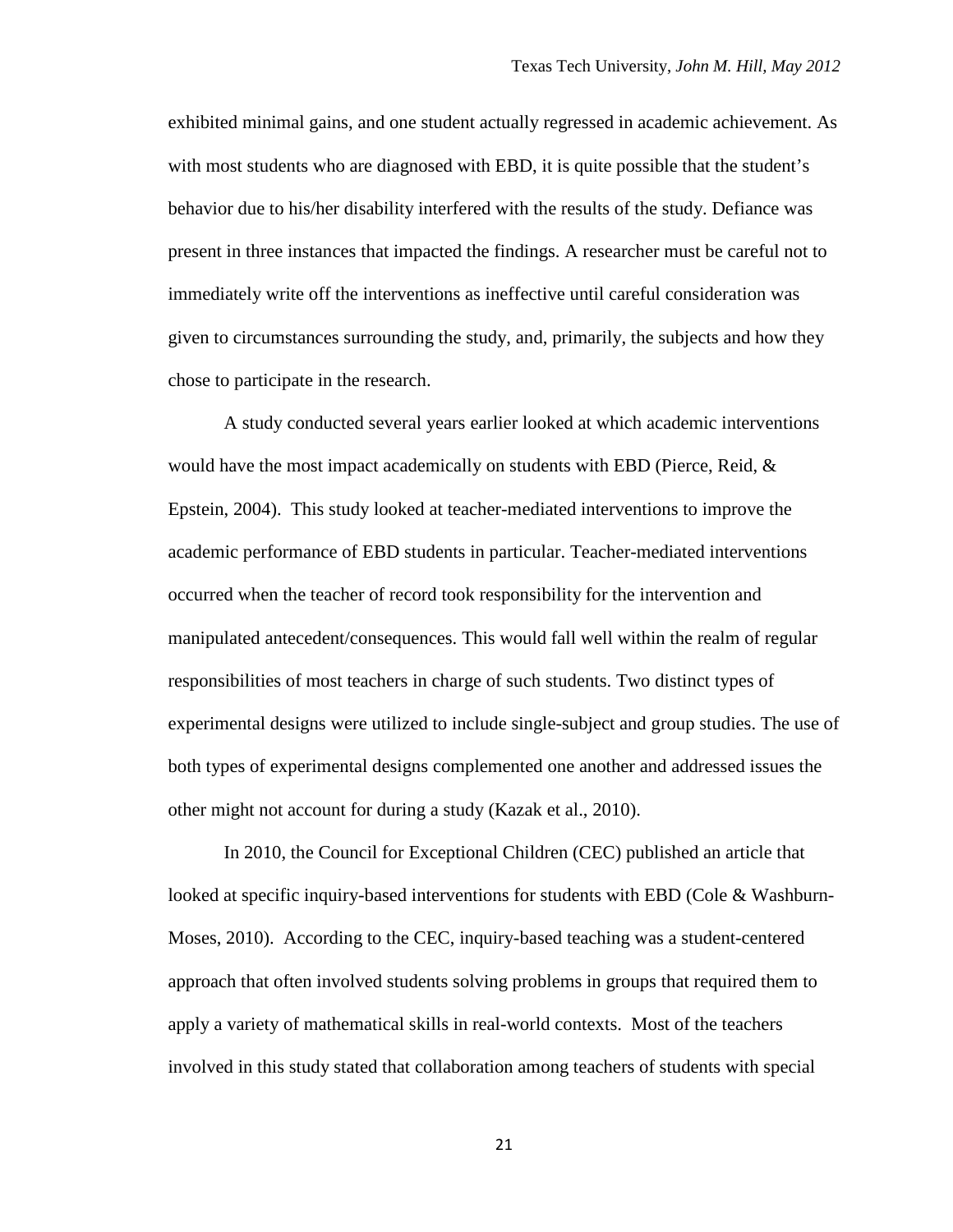needs was non-existent. The authors identified several strategies for students with disabilities to include: schema-based instruction, cognitive strategies, peer-mediated instruction, scaffolding, concrete-representational-abstractional (CRA) instruction, and mnemonics (Cole & Washburn-Moses, 2010). CRA is similar to SBI in nature but with more emphasis placed on using manipulatives over diagrams. The implications of the study: that in order to be effective, teachers are going to have to incorporate a multitude of different strategies to reach struggling students. Acquisition is an integral part of comprehension and requires educators to develop instructional methods to develop the deeper student understanding. One example of a cognitive strategy mentioned in the article was "Say, ask, check" in which students can make certain they understand the meta-cognitive process of solving a problem. Scaffolding occurs when students build upon prior knowledge with assistance from the teacher. Peer-mediated learning occurs when two or more students are grouped together to facilitate learning. Although the tendency was to pair according to ability level, educators should be mindful that pairing low level students together often yields low results. Conversely, pairing a high level student with a low achieving student can be beneficial to the learning process, thus, teachers should be aware of what student pairing combinations work best. For instance, many educators paired struggling students with higher achieving ones in order to assist in the learning process through peer interactions. CRA started the learning process by introducing manipulatives to solve a math problem based on the individual needs of the student. Next, the student moved on to representational problems using pictures or diagrams. After this phase, the student was then tasked with solving the problem, as they would traditionally see it on paper. In other words, CRA addresses multiple learning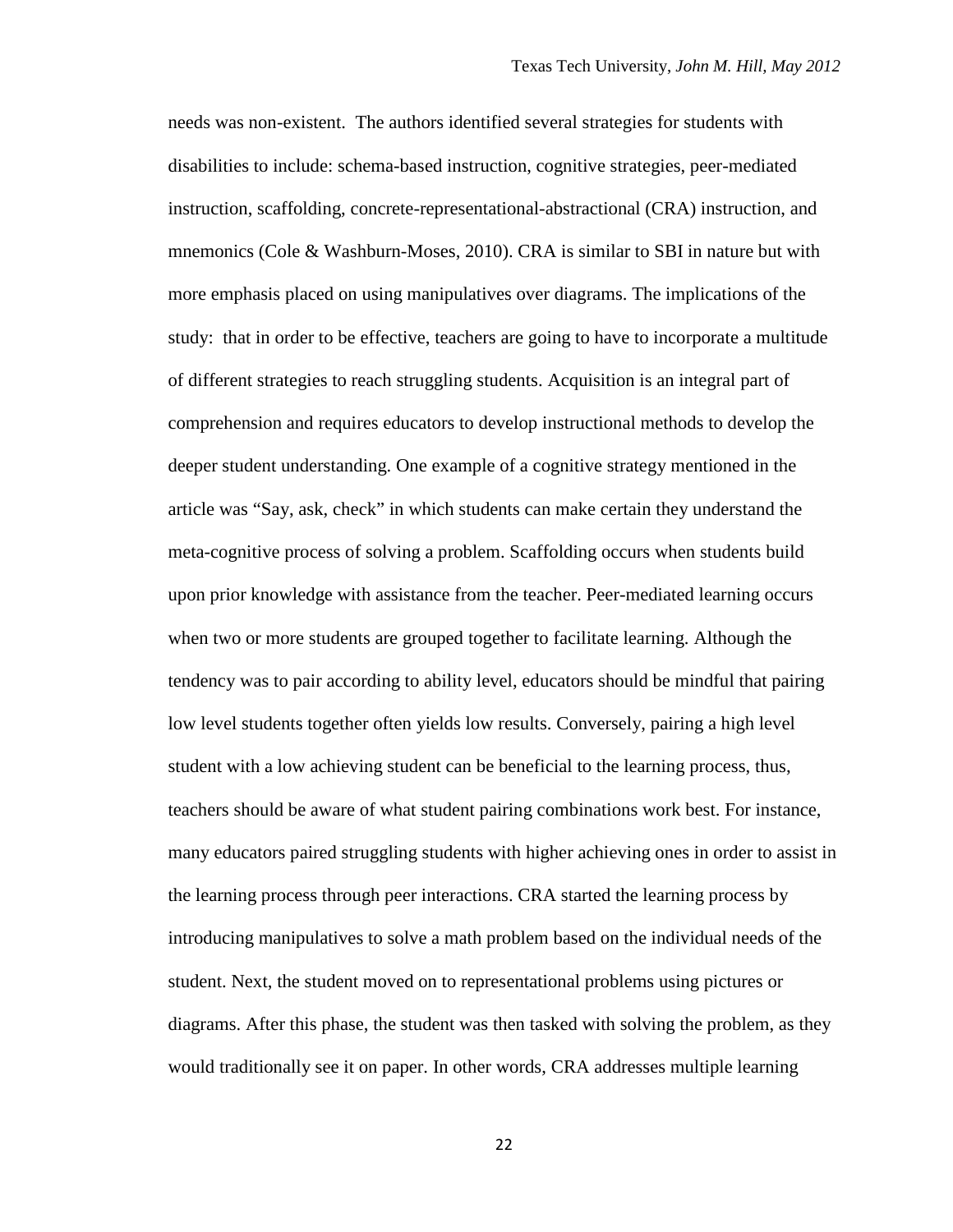modalities to solve a math question.

Fitzpatrick & Knowlton (2009) conducted a study that analyzed the perceived gap between research and practice for educators attempting to teach math to students diagnosed with EBD. This study considered the impact technology would have if integrated into instructional practices, and if by doing so, their participants would become more self-directed. Four barriers were identified that prevented general education teachers from incorporating research-based strategies into their classrooms: inadequate resource materials; lack of administrative support; personality differences between students and teachers; and student misbehavior (Fitzpatrick & Knowlton, 2009). The first suggestion made by the authors was to identify special education teachers willing to use technology in the classrooms. According to Fitzpatrick and Knowlton, technology seemed to come more naturally for the "younger" generation of teachers, especially those born in the 1970s & 1980s. Those teachers seemed to transition into technology more seamlessly than their older counterparts. Second, teachers and educators needed to collaborate more frequently. Furthermore, "regarding knowledge derived from research and knowledge drawn from practice, neither should be discounted in favor of the other" (Fitzpatrick &Knowlton, 2009, p. 255). The researchers then discussed the potential importance a virtual environment could play by enabling the students to take chances they normally would not, in order to learn. Students felt safer making decisions in a virtual environment without the permanent consequences of failing in reality. For example, there was on-going research being conducted using virtual reality software such as Second Life© in helping children with autism learn and relate to and from others (Ehrlich & Miller, 2009). Fitzpatrick & Knowlton (2009) conclude that technology is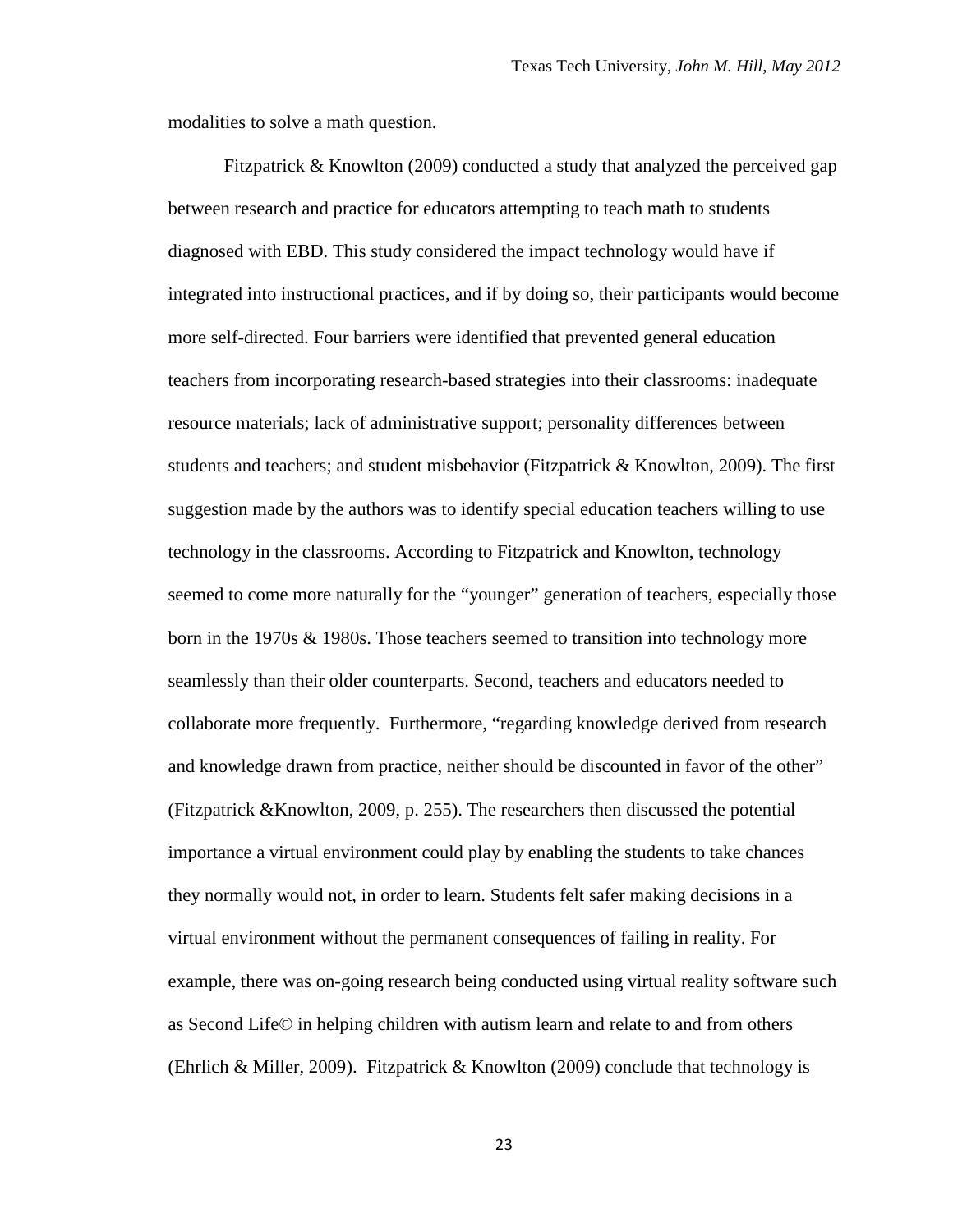perhaps one method of overcoming the research-practice gap that challenges many educators today.

Nelson, Benner, Lane, and Smith (2004) studied the extent to which children diagnosed with EBD experienced academic achievement deficits according to age and gender differences, as well as specific behavioral problems stemming from issues. A cross-sectional design was used over a period of four months. The sample size consisted of 155 male and female students, ranging from Kindergarten to  $12<sup>th</sup>$  grade, who had been identified as receiving special education services for EBD. The urban school district they were part of was overall, considered to be a fairly high achieving academic district located in the Midwest of the United States. Forty-six percent of the students in the study were in elementary and 54% were in secondary. Of these students, 23% of the elementary students were females; 77% were Males; and 13% of all the students were taught at the secondary level. Thirteen percent of these participants were Caucasian, 11% were African-American, 3% were Hispanic/Latino, and 2% were Native American. The African-American subset of this study was under represented in regards to overall percentage of population. In order to determine academic achievement levels, the participants were individually administered a Woodcock-Johnson III (WJIII-Ach) achievement test. A Child Behavior Checklist: Teacher Report Form (TRF) was also used to determine and record behavior problems. Each student's primary special education teacher administered the TRF to their respective student while six trained data collectors gave the WJIII-Ach and conducted any subsequent data follow-up. Both tests were given in an isolated setting away from potential distracters. Also, the data collectors recorded the mean IQ of each participant from their student records. The Wechsler Intelligent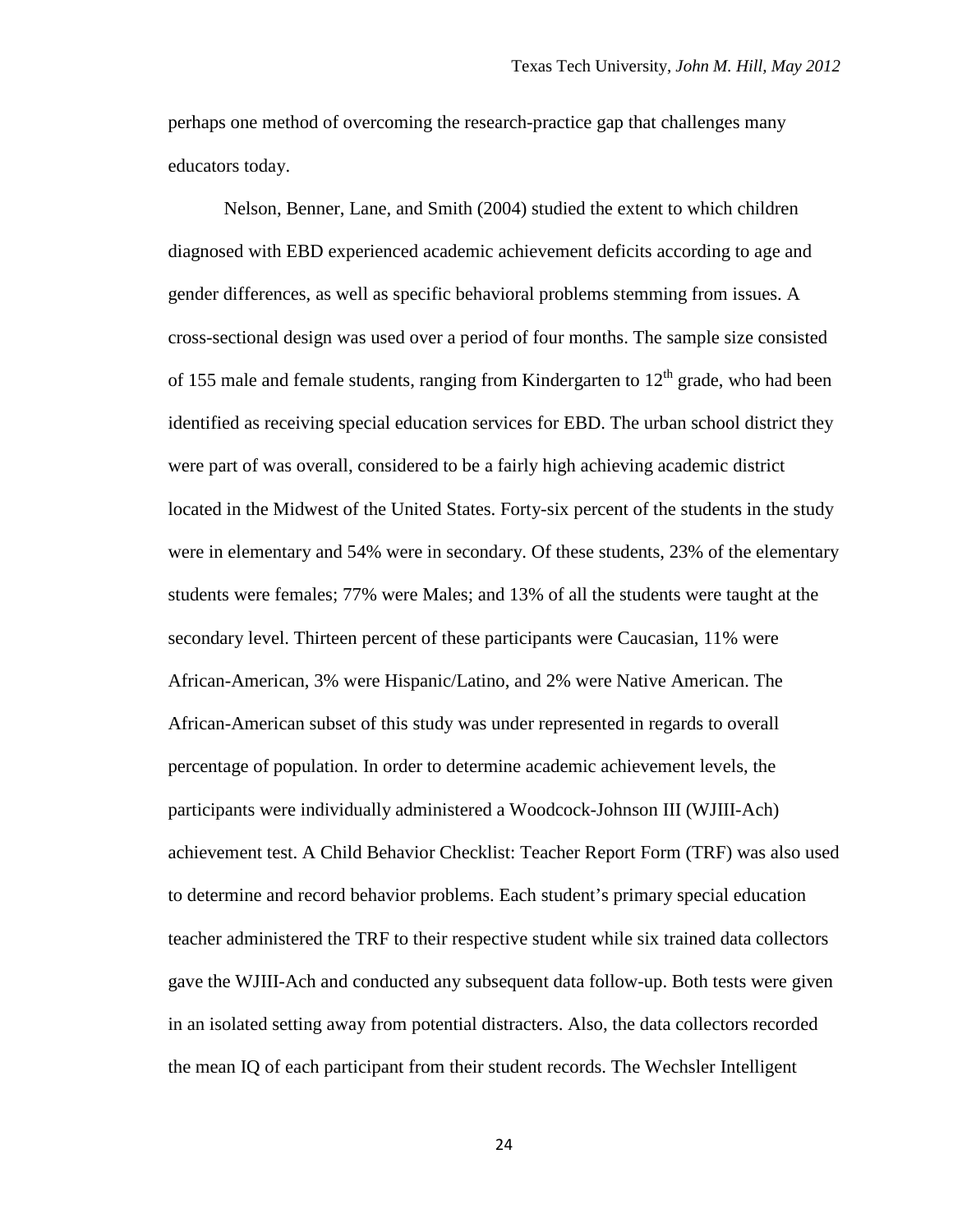Scale for Children (WISC-III) was the diagnostic tool used for determining intelligence. Twenty-nine males were randomly selected from the participants and analyzed in conjunction with twenty-nine female students in order to compare potential gender differences in the administered achievement clusters of the WJIII-Ach. The dependent variables in this study were (a) social adjustment; (b) academic achievement; (c) ethnicity: (d) hours of special education services received; (e) and IQ. No intervention was implemented; therefore, no independent variable was utilized. The first finding of this study reinforced the assumption that students with EBD have larger academic deficits than their general education peers. Secondly, math proved to be the more difficult subject for students with EBD to master despite scoring in the normal range in both reading and written categories. Lastly, the researchers demonstrated a positive correlation between the degree of external misbehavior exhibited and poorer academic performance.

## <span id="page-35-0"></span>**At-Risk**

 Educators at all levels are concerned with the growing population of students who are at-risk for failing school. Over the past thirty years, the numbers of students that fit in this category are growing at an alarming rate. Although it is often difficult to get exact figures due to the complexities of obtaining data from these students and their families, the increasing numbers are alarming. In 1990, available data at that time showed that there were approximately 4,412,000 reported students in the United States that would be considered at-risk. As of 2008, that number was closer to 20 million (Nelson  $\&$ Eckstein, 2008), which represents about 26% of the total student population ages 3-21. Students who are identified as at-risk for failure have unique and complex needs that must be met through a collaboration of stakeholders. Teachers and administrators alike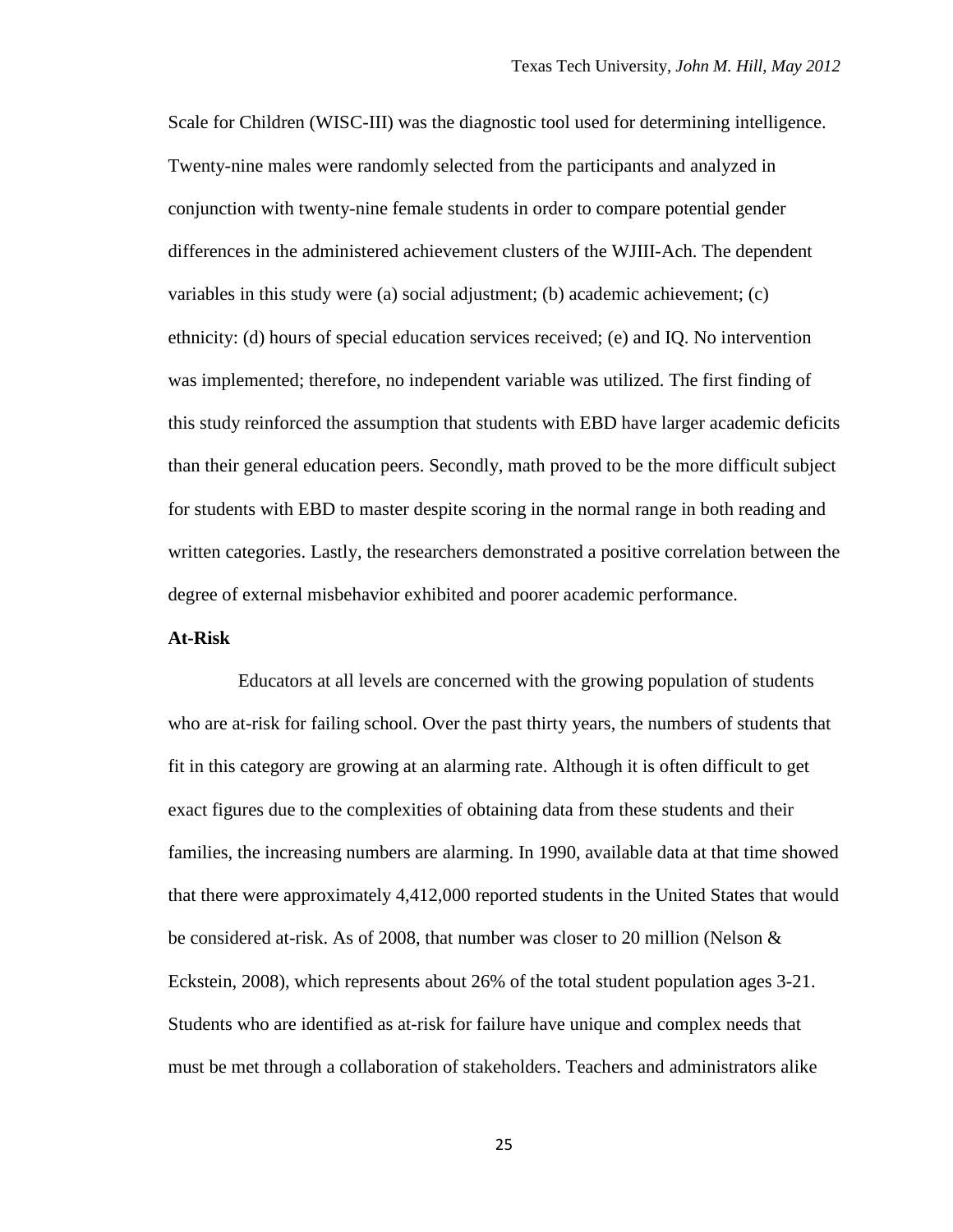have to meet the increasing challenges faced by students who are at-risk because these students are six times as likely to drop out of school prior to graduating as other students (Johnson & Perkins, 2009). Low-income schools and communities have been affected the most and are considered three times more likely to have a higher rate of at-risk dropouts than the national average of school-aged pupils (Bemak, Chi-Ying, & Siroskey-Sabdo, 2005). Counselors are now tasked with filling the dual role of advocate for students-at-risk-of -failure and school liaison to their families.

In 2007, an exploratory study was conducted to determine how effective direct instruction (DI) would be on at-risk middle school math students in Texas (Flores  $\&$ Kaylor, 2007). The participants were thirty seventh-graders from a rural community outside of a large metropolitan city. None of the students involved in the research had a diagnosed disability, but all were identified as being at-risk for failure. They were categorized as at-risk because all of them had failed their designated state assessment, which is one of the requirements for at-risk classification listed in Texas Education Code 37.006. Student progress was measured before and after intervention, using a t-test to determine statistical significance. The curriculum adopted for the intervention came primarily the from text *Corrective Mathematics; Basic Fractions* (Engelmann & Steely, 2005). Instruction would occur over a 7-week period for four days week in a 50-minute timeframe consisting of twenty minutes of review and thirty minutes of new material.

The students were not given feedback on their pre-test performance. The average mean score was 20% with actual scores ranging from 0-57%. The most common errors were difficulty relating fractions to their whole parts (i.e.,  $12/12 = 1$ ); adding/subtracting fractions; and multiplying/dividing fractions. Their post-test mean performance was 77%,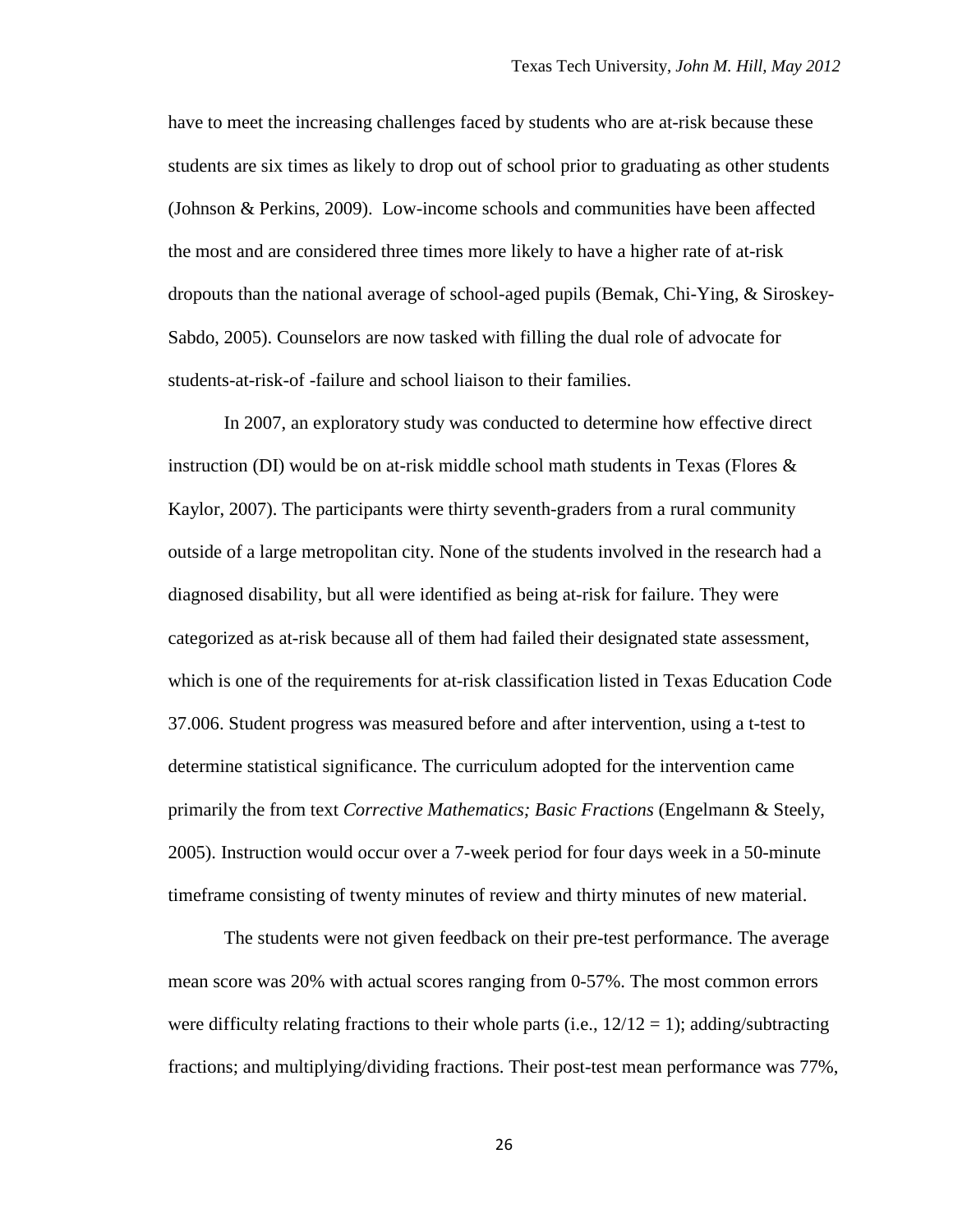demonstrating a perceived increase in understanding. The t-test result was 16.224, which was significant at the .005 level, thereby indicating a very small probability of the increase occurring by chance. The study reflects the current knowledge base that DI is a powerful instructional tool that can also increase time on task and inhibit undesired classroom behavior because the students are engaged in the learning process. One limitation of this study is that DI was taught not by the teacher of record, but by a trained specialist. Second, very few teachers on the campus had the prerequisite skills necessary to carry out the intervention on their own. Lastly, it was difficult to state how much of the success was DI or the curriculum used, or a combination of both, since they were used simultaneously. More research studies have been conducted (and are available) on DI than on SBI, which supports the importance of the current study.

Research has proven that the earlier educators can intervene and provide academic and behavioral support, the better children respond to such measures. In Hawaii, a study was conducted on first graders who were exhibiting both social and academic difficulties (Ornelles, 2007). The purpose of the research was to increase and sustain academic engagement and to initiate interactions by addressing the following issues: Can a structured intervention teach students how to participate in classroom activities, and initiate student interactions with teachers and peers? The setting for this study occurred in a large public school in an urban setting. The three students selected for this study were chosen based on the school district's kindergarten checklist and teacher referral. A multiple baseline across students was used to determine the effectiveness of the intervention to bring about the desired changes in student behavior. The first phase of the intervention focused on behavioral issues, and the second was concerned with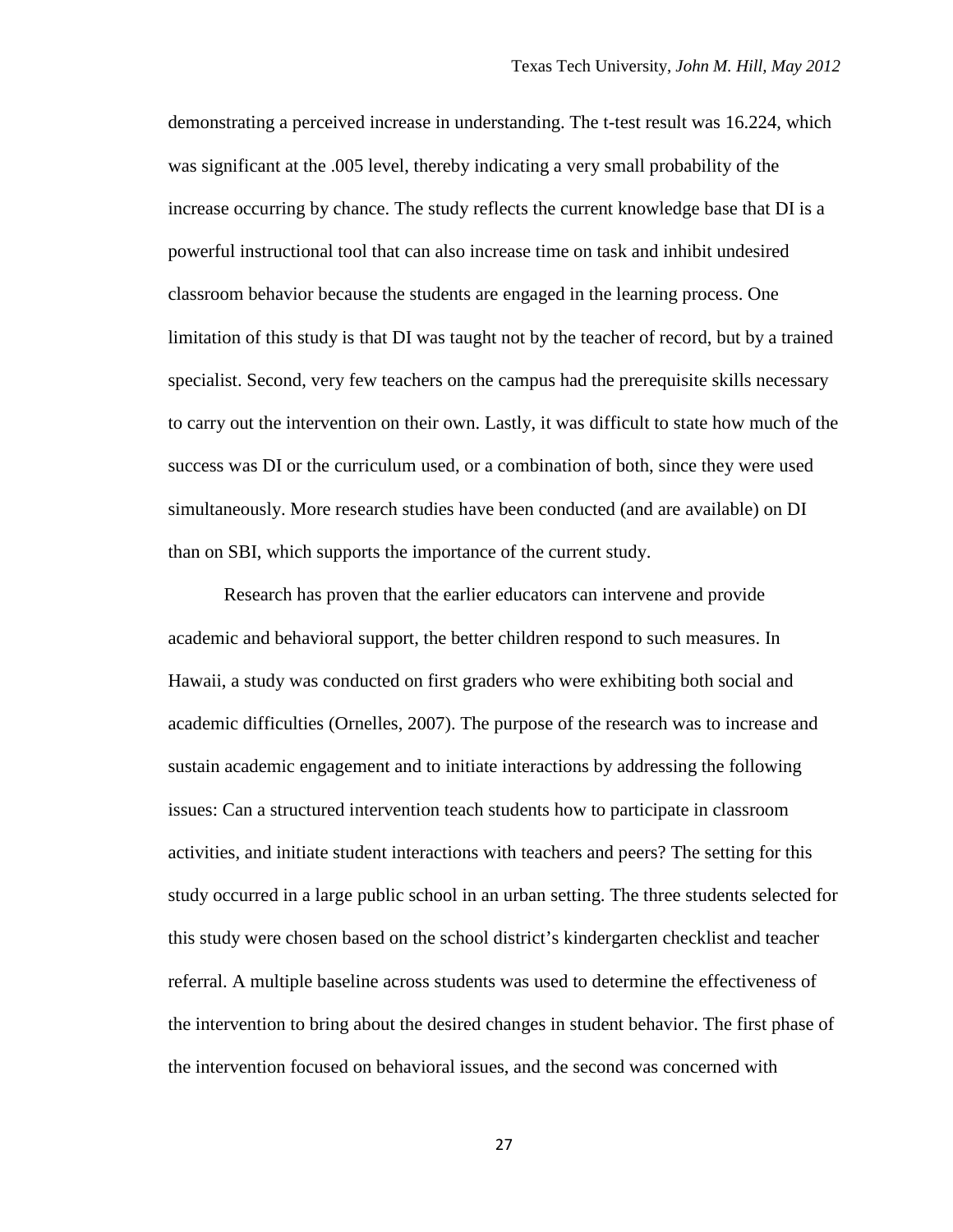addressing academic deficits. The results of this study did indicate increased levels of engagement and interaction and also demonstrated that a structured intervention can yield positive results for young students. Peer interactions are a valuable asset for learning. Another implication of this study was that additional emphasis needs to be placed on utilizing more peer interactions in the classrooms at all levels in order to increase engagement and learning.

Accurate assessments are vital to determining how well students are learning in the classroom. A quantitative study was used to determine the perceptions of students who are at-risk and the perceptions of their teachers on the use of classroom assessment and their related strategies (Rieg, 2007). Rieg was concerned with three primary questions: (1) What are the perceptions of junior high school teachers on the effectiveness and use of various assessments and assessment-related strategies?; (2) What are the perceptions of at-risk junior high students who are at-risk as to the effectiveness and use of various assessments and assessment-related strategies?; (3) How do the perceptions of junior high school students who are at-risk compare to the actual effectiveness and use of various assessments and assessment-related strategies? A total of 119 students identified as at-risk and 37 teachers were included in the research. All of the student participants attended public schools in suburban Pennsylvania. Two Likert-scale survey instruments were created to measure student and teacher perceptions related to assessments. The results of this study demonstrated that although teachers found assessments to be useful, not many were using them. Furthermore, students who were afforded an opportunity to choose which assessments are used in the classroom had a more positive perception of their use. Also, the integration of a supportive environment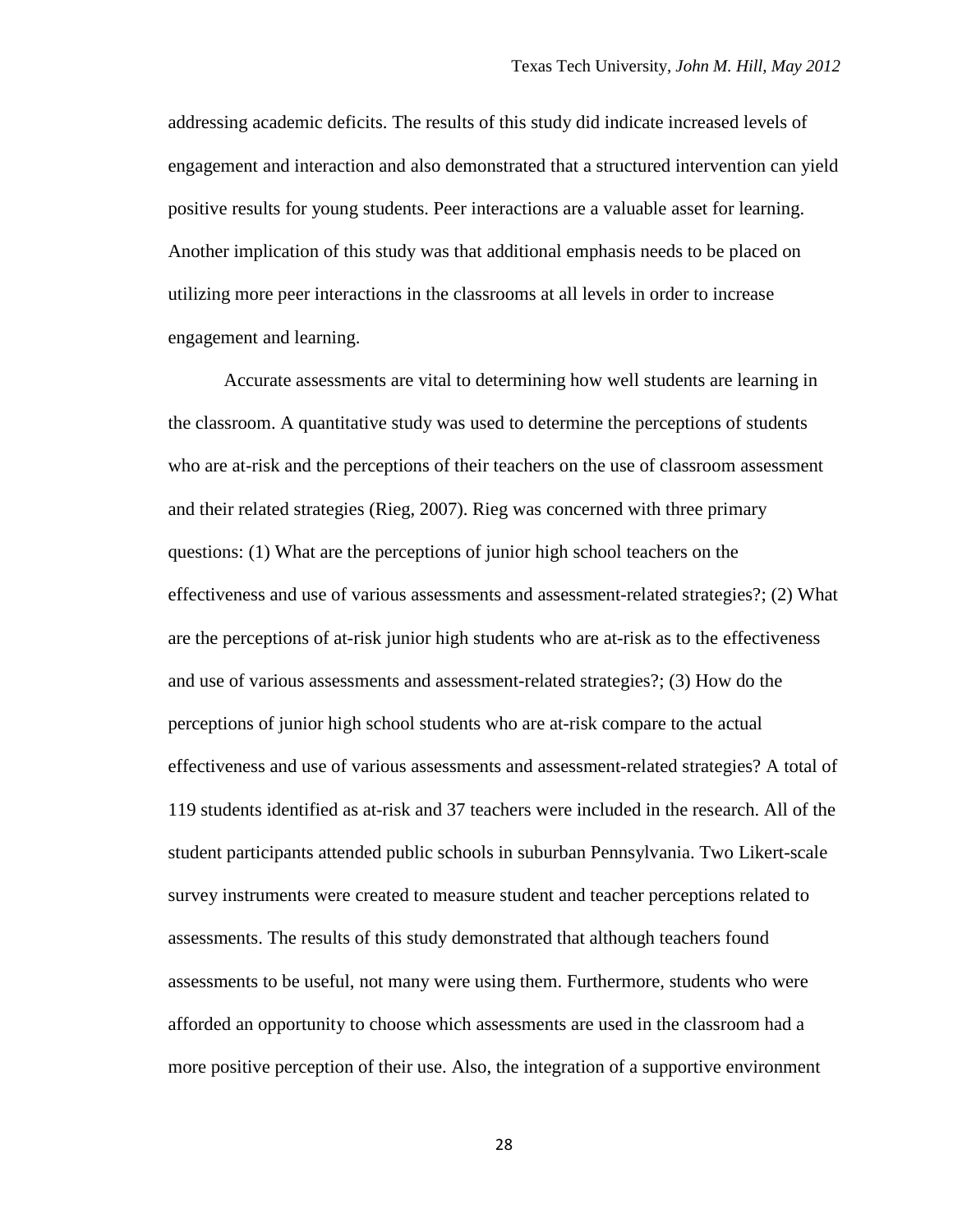boosted student morale and increased student self-efficacy. A statistical significance (36%) was recorded between teacher and student perceptions. In contrast to the students' positive response to their choosing assessments, their teachers overall, were more critical of involving students in the decision-making process.

## **Math Word Problem Strategies**

Another unique component to this review of literature was that it did more than delve into the effectiveness of SBI as an intervention. More specifically, it examined SBI as an intervention used to help struggling students solve math word problems. To expand on the current knowledge of how students diagnosed with EBD solve math word problems, Fuchs and Fuchs (2002) used a hierarchy of three kinds of mathematical word problems in an effort to determine which particular type of problem had the best results in initial student comprehension. The first word problems were arithmetic story problems, which presented essential text simultaneously with each question and required one-step number facts for solution. The next types of problems were complex story problems. These problems presented longer text that included nonessential details (but no irrelevant numbers) and required one- to three-step operations involving algorithms and applications. The last type consisted of real-world problem sets also requiring the same one-to three step math skills as those required for complex story problems, but infused with more practical situations encountered beyond classroom walls. On each measurement, the accuracy of the students' performance decreased across the three problem-solving tasks. Averaged across the performance dimensions, the accuracy of students with EBD fell from 75% for arithmetic story problems to 14% for complex story problems to 12% for real-world problem solving. Among students with both math and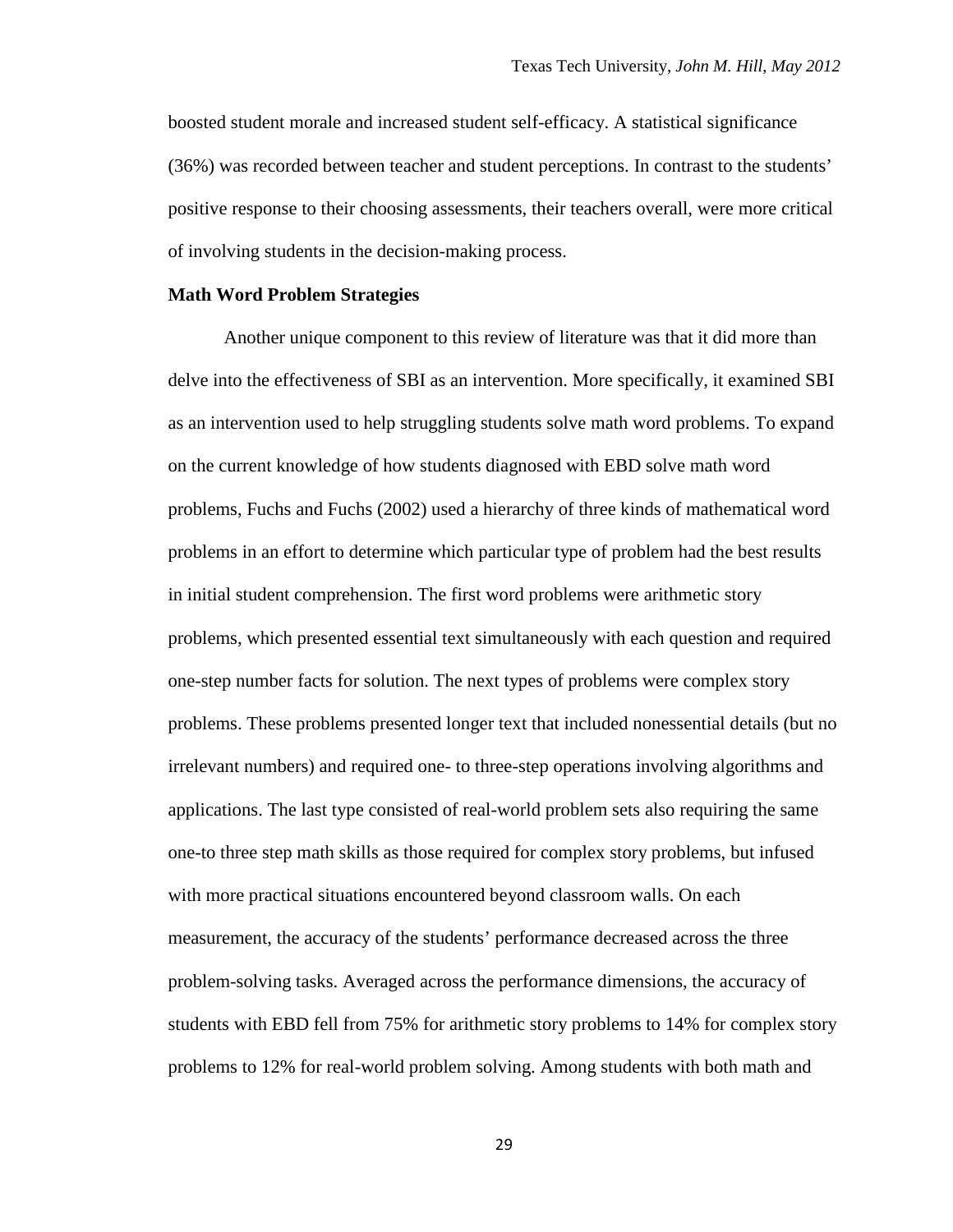reading disabilities, these percentages were 55%, 8%, and 5% respectively. Although this study failed to find reliable differences between complex story problems and real-world problem solving, the result did show that the performance of students with sole math disabilities was better than the performance of the other group of students with both EBD and math disabilities. The results of the arithmetic story problems were compared to either of the more difficult tasks (i.e., complex story problem or real-world problem solving).

Another study looked at specific instructional strategies used by special education teachers to aid students having difficulty solving word problems (Van Garderen, 2008). Results from this study noted that, although the teachers were using study skills to help students develop better understanding, little attention was given to how the students actually retained the information. Another issue was that the word problem scenarios given to the students were not indicative of real life situations the students would have encountered. Van Garderen stated, "While speculation has been made about special education teacher practice, little is known as to what they are actually doing" (2008, p. 135).

Van Garderen (2008) stated that there are simply too many unknown variables when it comes to determining which teacher practices are most effective. These include delivery style; proximity to the student(s); years of experience; and/or the type of intervention. Most likely, it is a combination of multiple variables mentioned and some not even listed. Therefore, the purpose of this study was to examine what instructional practices were beneficial to solving math word problems for secondary students with disabilities. The researcher created a survey to address the following questions: (1) What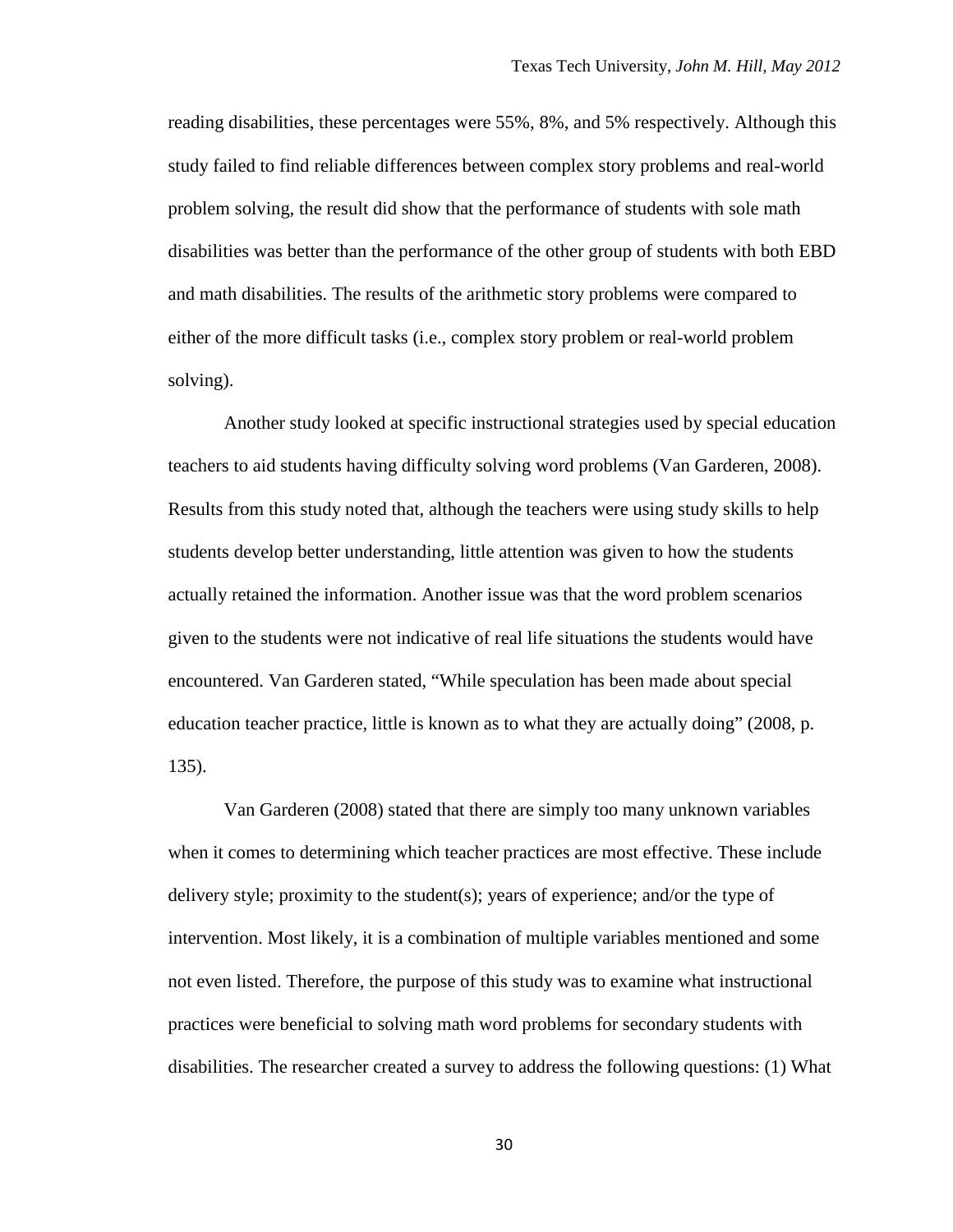instructional methods/materials do teachers use for students with disabilities to learn math word problems? (2) What types of word problems do they utilize? and (3) How much time is allocated for their students to solve these word problems? There were 89 teachers that participated in the study (11 male and 77 female), and they were categorized as either "push in" teachers (inclusion/mainstream) or "pull out" teachers (resource/selfcontained). Forty-three percent of these teachers taught in an inclusion setting; thirtyseven percent taught in a self-contained setting; and twenty percent taught in a resource room. A majority of the inclusion/mainstream teachers surveyed were using a textbook at or above grade level. Conversely, those teachers in a resource or self-contained setting used below-grade level materials. There was no statistical significance regarding time spent on solving word problems between either "push in" or "pull out" teachers. Most of the teachers dedicated approximately one hour or less to solving word problems a week. The instructional practices analyzed were further classified as either concrete-visualizing in nature or requiring analytical processing skills. As with time dedicated to solving word problems, there was no statistical significance between teacher preferences of the concrete-visualizing over using analytical skill. Despite such findings, this study reported that most of the teachers prefered concrete-visualizing over the analytical (98%) processing. Of utmost concern from this study was that the participants in the study indicated that they use below level material to instruct "pull out" students, which contradicts the notion that all children should have access to the same general curriculum as their peers.

In a study conducted in Spain, Llinares and Roig (2008) illustrated that students, regardless of nationality, experience similar problems with solving math word problems.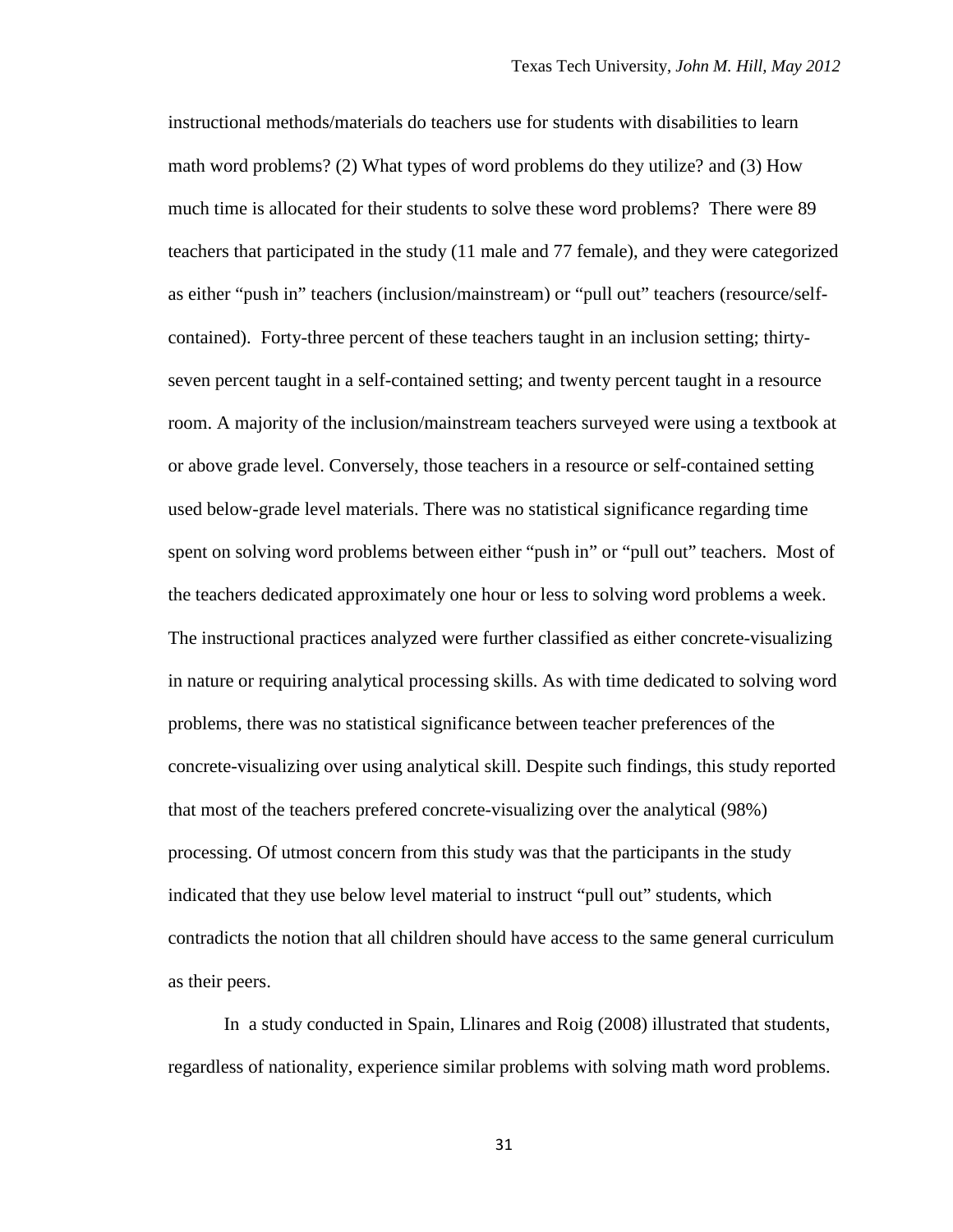The researchers in this study, rather than looking at instructional strategies, delved into how the students mentally constructed models in order to solve word problems. "Modeling should therefore be conceived as a process determined by the context in which the student is able to perceive both the situation and the mathematics in play as two separate but interrelated objects" and that "research indicates that students use informal strategies for solving problems in their attempts to give meaning to stated situations" (Llinares & Roig, 2008, p. 509). In other words, students may actually be able to give the correct answer but no idea what it means given the context of the situation. This study was conducted for two reasons: first, to explain the process of modeling situations as it pertains to student competence; and second, to help further understand how the student mathematically develops new concepts. This study consisted of 511 subjects ranging from 15 to 18 years of age. The initial survey provided three scenarios that required the student to mathematically solve. Next, each response was ordered on a scale of 0 to 3, with zero meaning the student was unable to accomplish the goal and unable to explain their reasoning. Level three indicated that the student possessed the skills necessary to structure their correct answer with justification. An emergent trend resulted from the data collected. Students were generally unable to distinguish the relationship between the general and the particular (76%), and they struggled with using their own experiences to help them solve situational problems. Students with higher cognitive abilities were able to make the transition more readily. Also, 61% of the students in the study had difficulty describing how they solved the problems. Because most of the word problems encountered in a math classroom are direct in nature, students have difficulty using models to assist them in conceptualizing, then solving the problem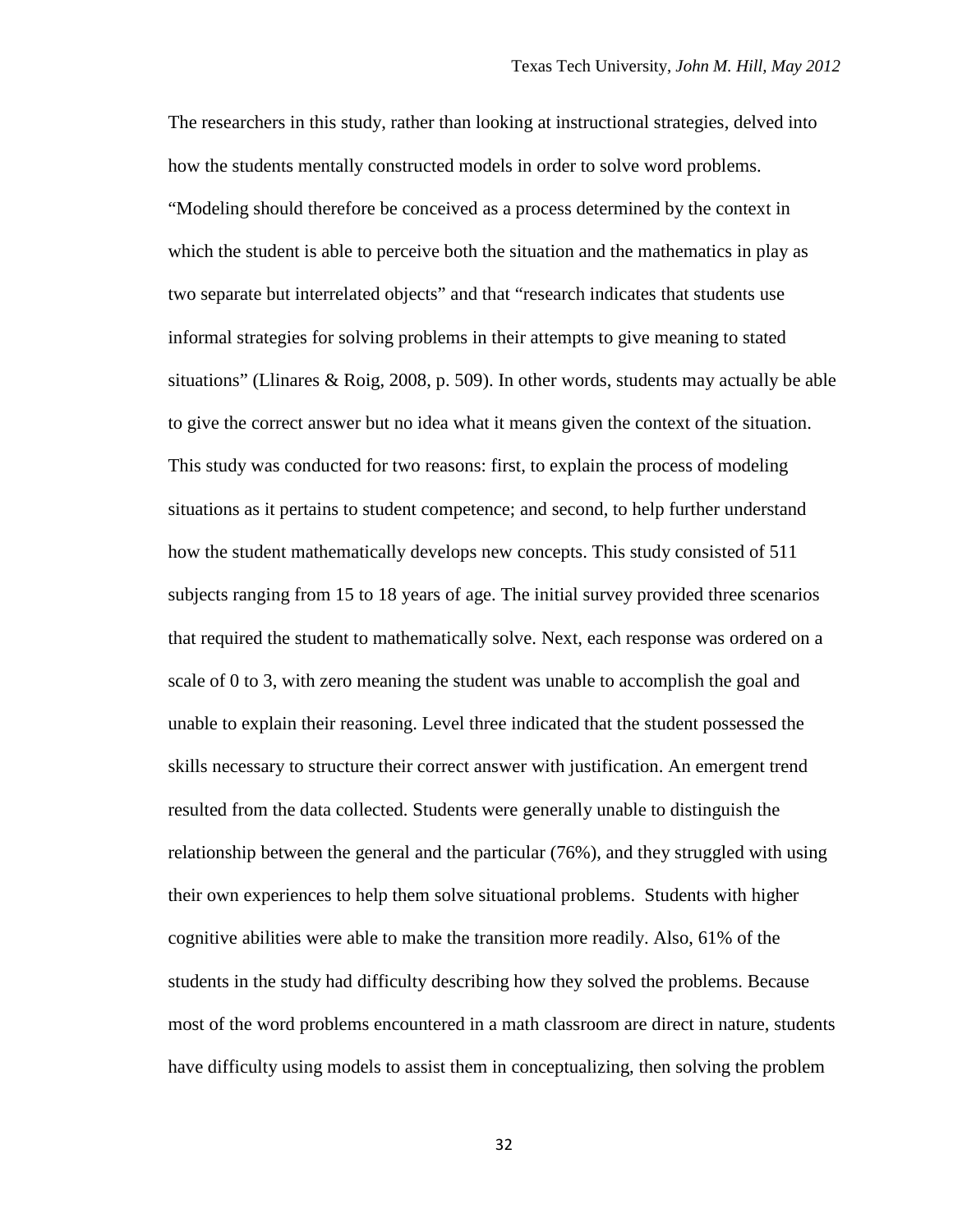(Llinares & Roig, 2008).

Researchers in Japan conducted a study that compared the class activities and perception of Japanese and New Zealander students as they used self-constructed diagrams when solving math word problems (Manalo & Uesaka, 2006). This study included 614 secondary students from Japan and New Zealand with the average means being 13.28 years and 13.97 years respectively. Of the 291 Japanese students, 45% were female and 55% male. The New Zealand cohort consisted of 41% females and 59% males. A booklet containing the problems and questionnaires were given to the Japanese and New Zealand participants. Each booklet was written in either Japanese or English depending on the student in the study. The emphasis on each problem was based on real life scenarios each student might encounter. One issue initially identified was that students generally did not feel the necessity to use diagrams when solving math word problems. They simply did not see the relevance of pairing visual schemas with conceptual learning despite the importance teachers place on using diagrams in the classroom. Often, a teacher would draw diagrams when solving a problem on the whiteboard, yet students seldom replicated such behavior. One of the researchers (Ichikawa) concluded from an earlier student interaction that "students do not use diagrams spontaneously if they do not perceive the efficiency that results from their use – even if they are perfectly capable of using diagrams as well" (Uesaka, Manalo,  $\&$ Ichikawa, 2007, p. 326). Students in New Zealand, based on their national math standards, were more often exposed to rigor emphasizing the use of diagrams to solve math problems. Also, based on the Program for International Student Assessment (PISA), New Zealand students scored above average in the section on strategy usage, whereas the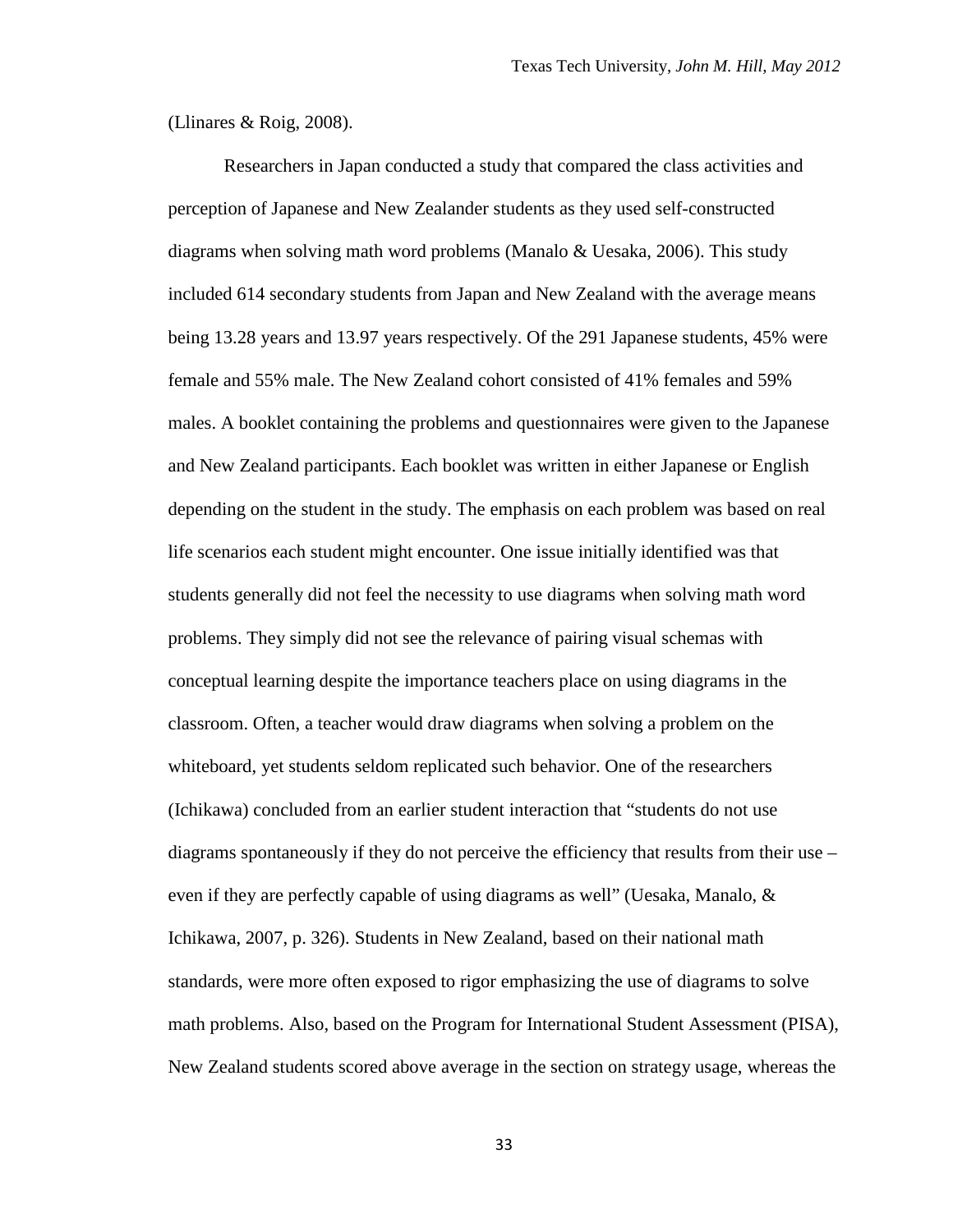Japanese students, despite scoring well overall on the exam, scored poorly on that specific area. Furthermore, other studies determined that Japanese students were more apt to give up on more difficult challenges (i.e. trial and error) if the problem was not initially solved. The results of the study favored the students from New Zealand. Because they were more inclined to use diagrams to solve their problems, they scored better on their assignments, sometimes as much as an average 28% better on one-step problems and an average of 20% better on two-step problems. This study emphasized the positive impact of being able to diagram word problems on student assessment scores.

## **Schema-Based Instruction**

Although there is limited research addressing mathematical interventions for secondary students with EBD, SBI has begun to be noted in the research as a successful strategy. Asha Jitendra, a leading researcher on schema-based instruction (SBI), began to study the effects that SBI would have on elementary students as they struggled to understand addition and subtraction word problems (Jitendra et al., 1999). In 1999, Jitendra and colleagues studied the effect of SBI on four  $3-4<sup>th</sup>$  grade students diagnosed with learning disabilities as they attempted to overcome deficits in solving mathematical word problems. The researchers used a multiple baseline across students and across two behaviors. When compared to the results of the normative sample  $(M=54\%)$ , the students using SBI scored significantly better (M=86%). The participants in the studies were two boys and two girls. In addition to those receiving the intervention, 21 normally achieving  $3<sup>rd</sup>$  graders were included in the study as a control group. The research itself was conducted in a separate resource room in a middle school in Eastern Pennsylvania. The following criteria were utilized when selecting the participants: (a) a chronic neurological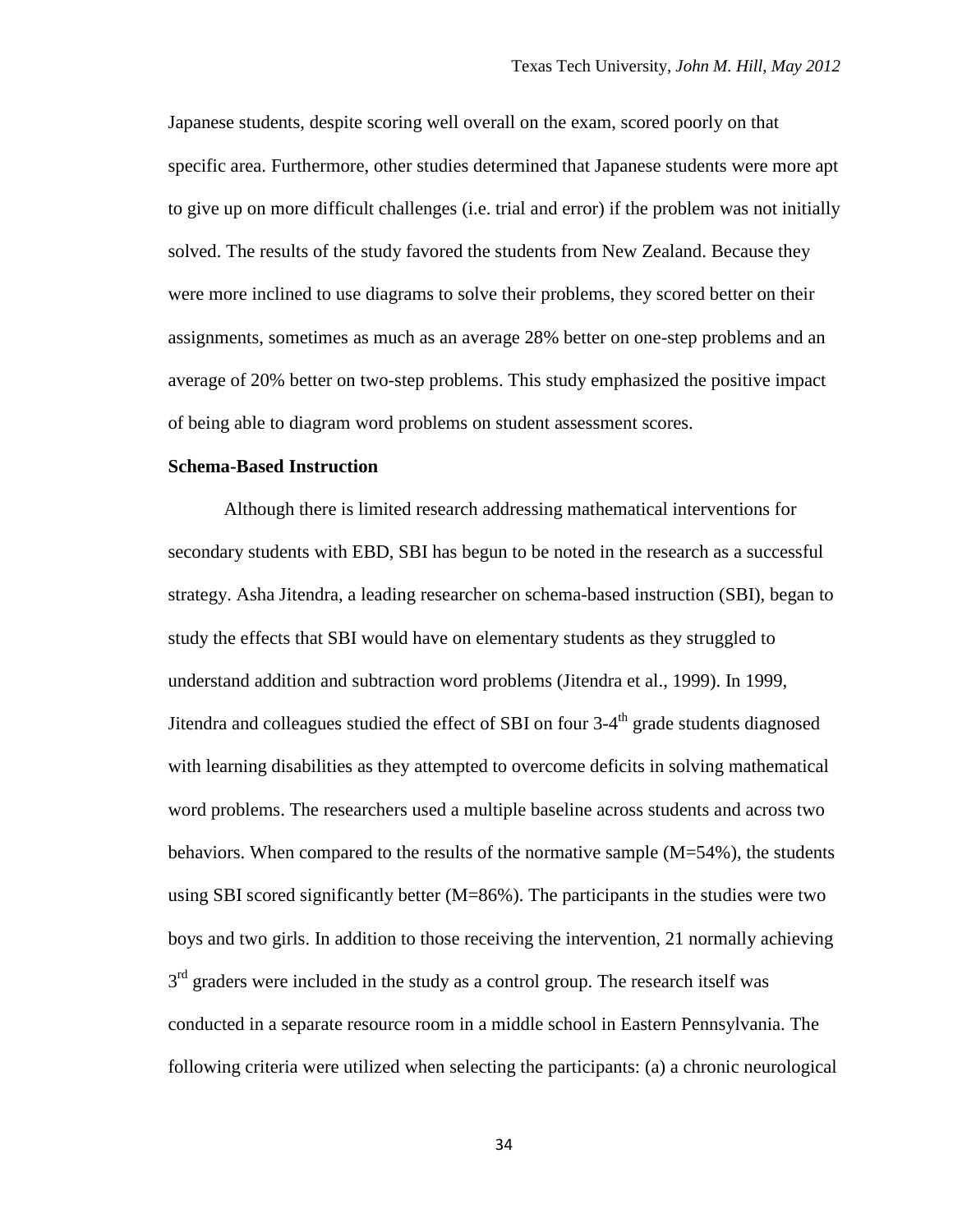condition that interfered with the development, integration, or demonstration of language; (b) severe discrepancy between achievement results and intellectual ability; (c) specific deficits in receptive and expressive language, as well as deficiencies in maintaining attention; (d) normal or above normal intelligence; and (e) learning disabilities that are not a result of some other disabling condition. The one-step problem example is shown on the following page (Figure 2.1). The diagram has been already filled in with the correct answer response. The worksheet the student received did not. The students had to determine the correct answer on their own using the diagrams provided. In the two-step problem, the subjects had only to determine the differences in weights of Barbara and Vicki, but also to determine a second step in figuring out initially how much weight Vicki lost altogether (Figure 2.2).

The experiment was comprised of baselines, pre- and post-tests, and behavior maintenance throughout the study. The intervention itself consisted of SBI strategy instruction of one and two-step addition or subtraction word problems. The results were as follows: for one-step equations, there was a 17% mean increase from baseline performance using SBI. As for two-step equations, there was an increase of 24% over baseline. Generalization maintenance test results were even better at 39% increase over baseline. Overall student satisfaction based on surveys was promising in that each participant was satisfied with the strategy. There were several limitations to this study. First, the small number of participants affects the degree of generalization to a larger population of students. Second, the participants were learning material several grade levels below their current grade. Lastly, the high degree of fidelity may have been due to the instructor knowing the lessons were being recorded for the study.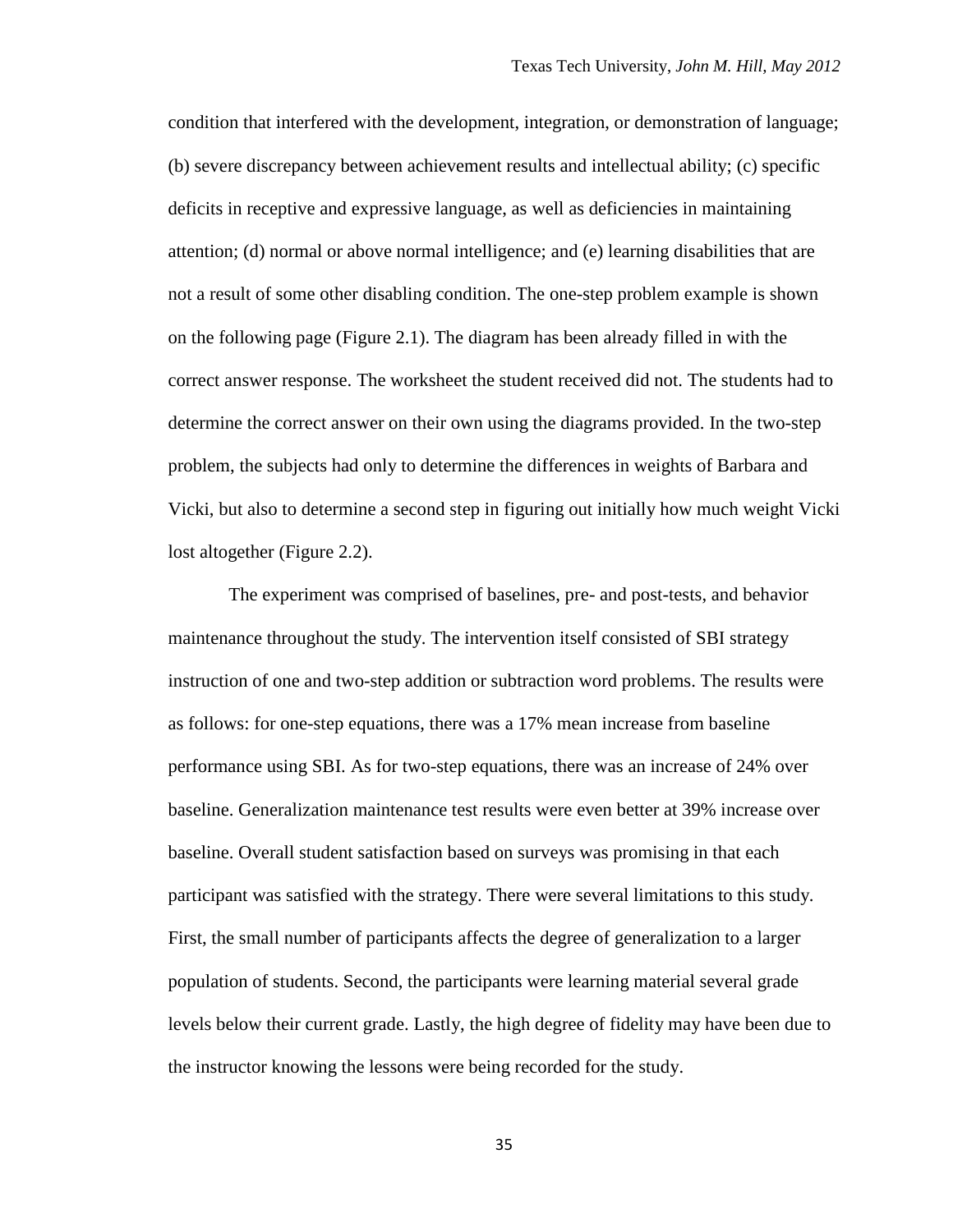#### Compare Story Situation

Jim delivered 26 newspapers on Monday. His friend Larry delivered 44 newspapers. Larry delivered 18 more newspapers than Jim.



*Figure 2.1. One-step compare problem type (Jitendra, Hoff, & Beck, 1999).*

Two-Step Word Problem: Barbara and Vicki decided to see who would lose the most weight in one month. Barbara lost a total of 10 lbs. Vicki lost more weight than Barbara and went from 160 lbs. to 125 lbs. How much more weight did Vicki lose than Barbara?



Primary Problem: Compare

Secondary Problem: Change



*Figure 2.2. Two-step word problem example.(Jitendra, Hoff, & Beck, 1999).*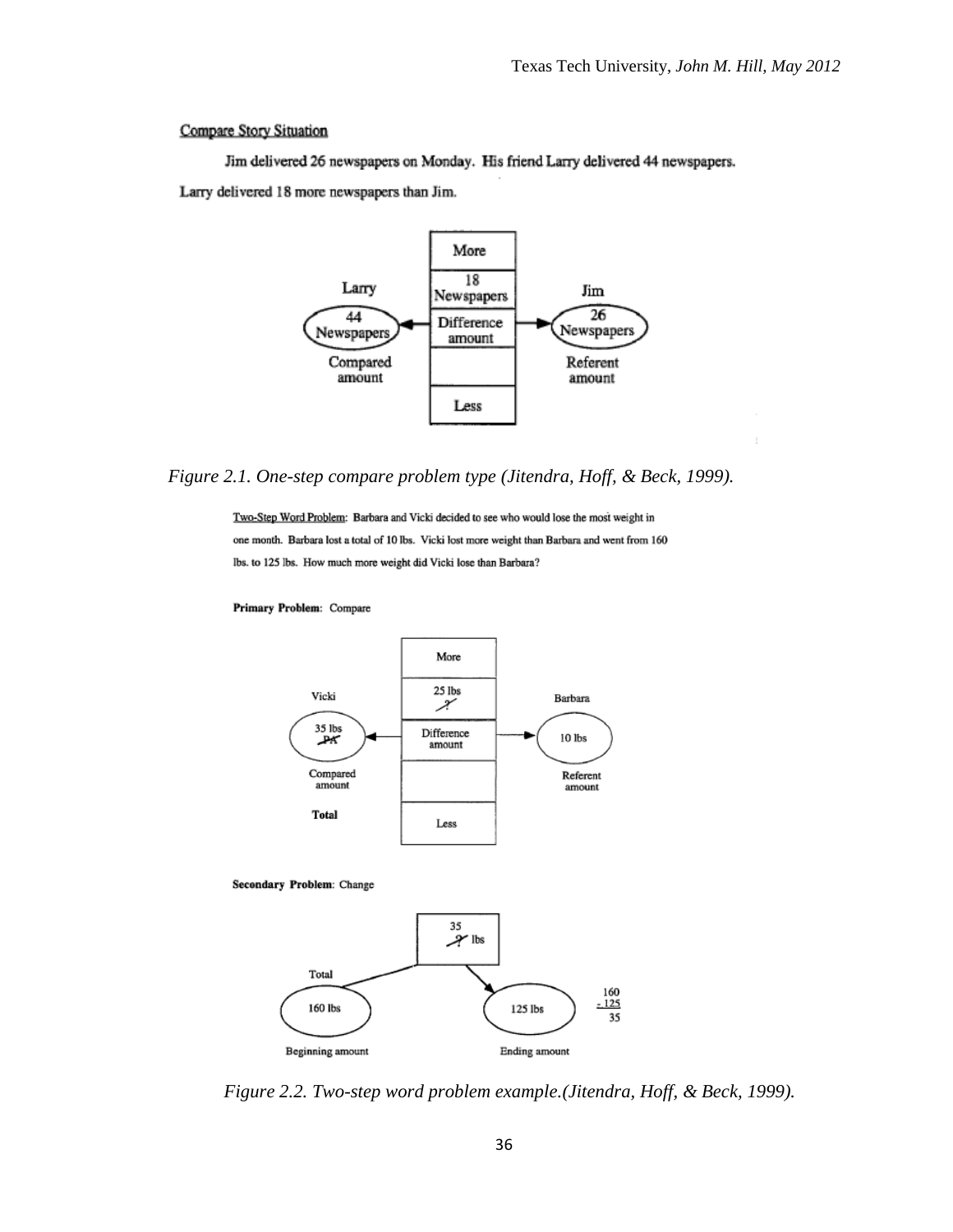Three years after the previous study, Jitendra and colleagues expanded the research to include elementary school students experiencing similar difficulties with word problems in math (Jitendra et al., 2002). The participants included in this study were four 5<sup>th</sup> grade students (3 males and 1 female). All subjects attended a suburban school in the northeastern United States. The students were selected based on diagnosed disability, poor academic performance, and/or teacher recommendation. The special education teacher conducted all of the interventions in a separate resource room. All students in the study were taught in the regular classroom in all subjects but received math instruction in the resource room. The dependent measure consisted of a series of word-problem tests of both single and multi-step problems. Transferability was measured using a similar type of test with problems similar in structure. At the end of the study, the subjects were then administered a strategy questionnaire. The teacher conducting the intervention was given a similar survey to determine if she would use SBI in the future. Prior to conducting the research, the special education teacher was given explicit instruction by the researchers on how to use SBI by the authors of the study. The study itself utilized a multiple probe across participants in order to evaluate the effects of SBI on mathematical performance. According to Jitendra, each experimental phase consisted of a baseline, instruction, response generalization, and maintenance (Jitendra et al., 2002). The results of the research demonstrated an improvement in word-problem solving for all participants. Additionally, the same students maintained their progress in later maintenance probes. Pretreatment generalizations for Sara, Tony, Percy, and Andy were 44%, 39%, 44% and 28% respectively. All four students showed marked improvement after intervention with scores of 78%, 88%, 91%, and 88% for Sara, Tony, Percy, and Andy. This study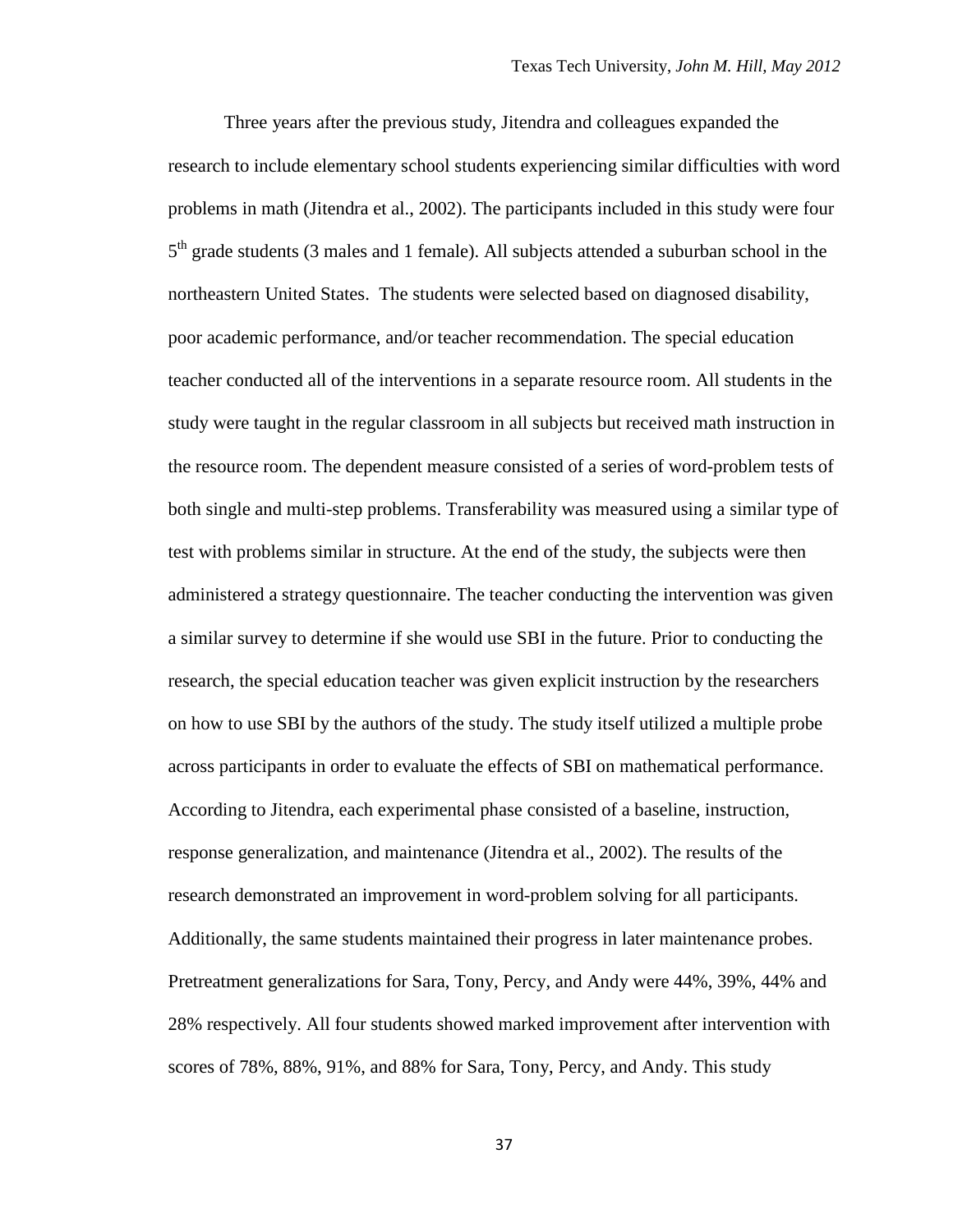reaffirmed the notion that SBI is an effective instructional strategy for students struggling in math. Some limitations of this study were similar to her research in 1999, such as a very small participant pool, which could mitigate generalization. Also, there was a possibility of potential researcher bias due to the author's involvement with other SBI studies.

In a recent study, Jitendra and colleagues (2010) wanted to determine the effectiveness of SBI on secondary students with EBD that exhibited more severe cases of oppositional defiance or other aggressive outburst behaviors. There were only two participants selected for this study: Debbie and Matt. Debbie was diagnosed with a severe learning disability coupled with an emotional disorder. Matt was diagnosed with bipolar disorder along with math deficiencies. Both students received their instruction in a private school setting and in small, self-contained classrooms. The study was conducted over a 20 week period of time using 45-minute blocks of instruction per day 5 times a week. This was a very intense program. Their regular classroom teacher delivered SBI after she received the appropriate training. A pre- and post-test was given, as well as multiple probes to gauge participant understanding. Matt scored very low on his pre-test (27%). Although Debbie scored higher (72%), she was included in this study for having a history of underachieving. Matt's results were more sporadic in nature with no probe score being over 80%. However, his post-test score was 95%. As for Debbie, she demonstrated a gradual increase with the end results being close to 100%. This study was instrumental in demonstrating that students with EBD can learn by using SBI. One issue with this study was that it would be very difficult to replicate. There are not too many educators who could invest 20 weeks of instruction to test the effectiveness of an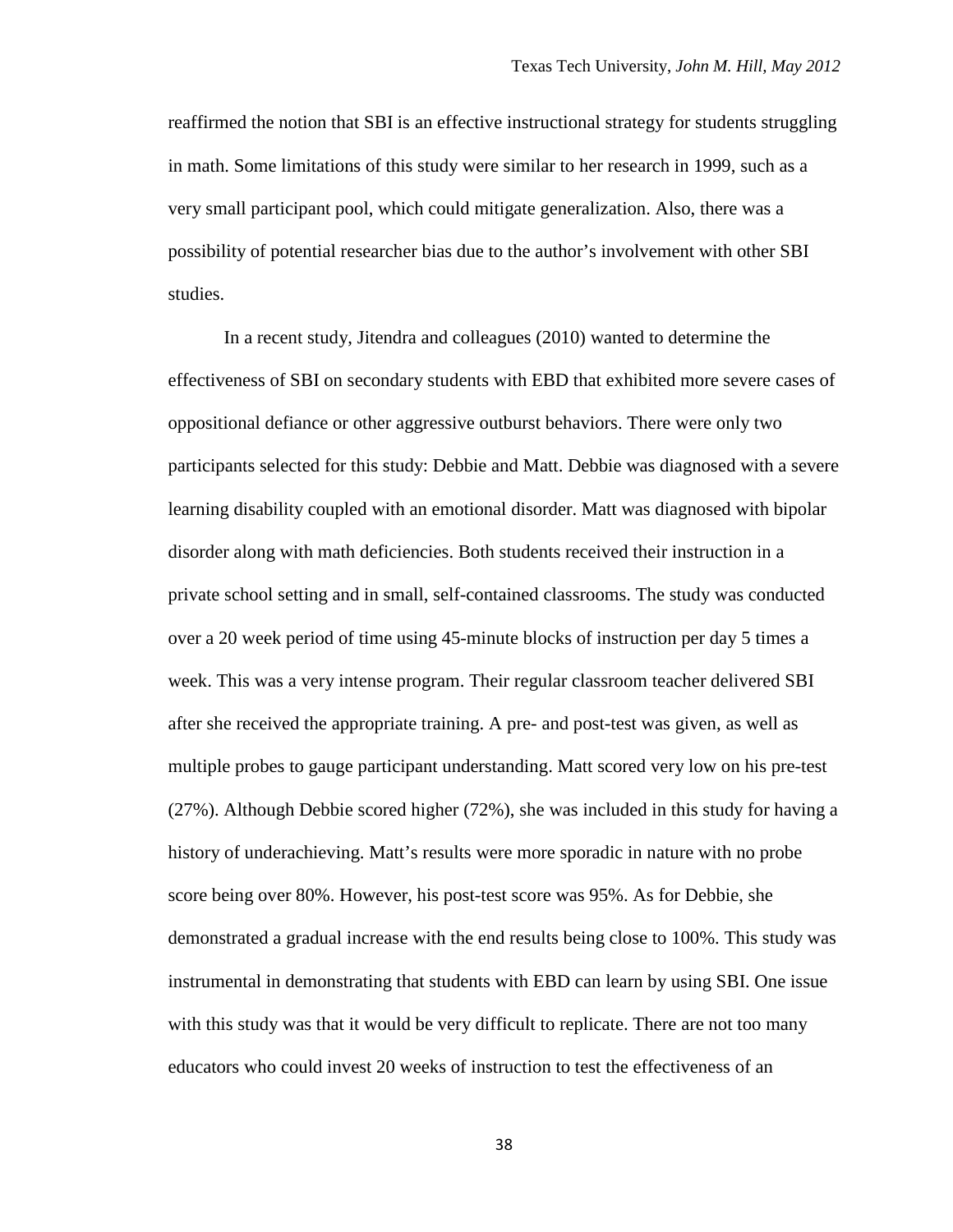intervention, especially in a public school setting. Also, finding a significant number of students with EBD would also be a challenge since they make up a small percentage of a school's actual population.

Another study on SBI was conducted to compare the results of that intervention technique with general strategy instruction (GSI) for solving word problems by middle school students (Xin et al., 2002). While the focus of most SBI studies had been on arithmetic/subtraction problems, Xin and colleagues shifted attention to the benefits of SBI for solving word problems requiring multiplication and/or division operations. The design of the study used a pre- and post-test given to a random sample of 22 middle school students. The experimental group consisted of four randomly selected students from the initial sample. One of the participants was identified as having EBD, and three others were not identified as having a learning disability, but were still considered at severe risk of failing math. The control group consisted of 18 students without disabilities. All students attended a rural school in the northeastern United States. Participant selection in this study was based on the following criteria: teacher identification and a score of below 70% on a word-problem solving instrument administered by the math teacher of record. The instructors for the research consisted of two experienced special education teachers and two special education doctoral students. The experimental group of subjects received SBI while the control group was provided GSI strategies. Both groups received teacher-explicit instruction over the course of 12 sessions. The two groups solved the same number and types of problems. Although both groups were utilizing a four-step method to solve their problems, the primary difference between SBI and GSI occurred during the  $3<sup>rd</sup>$  and  $4<sup>th</sup>$  steps (Xin et al., 2002). The SBI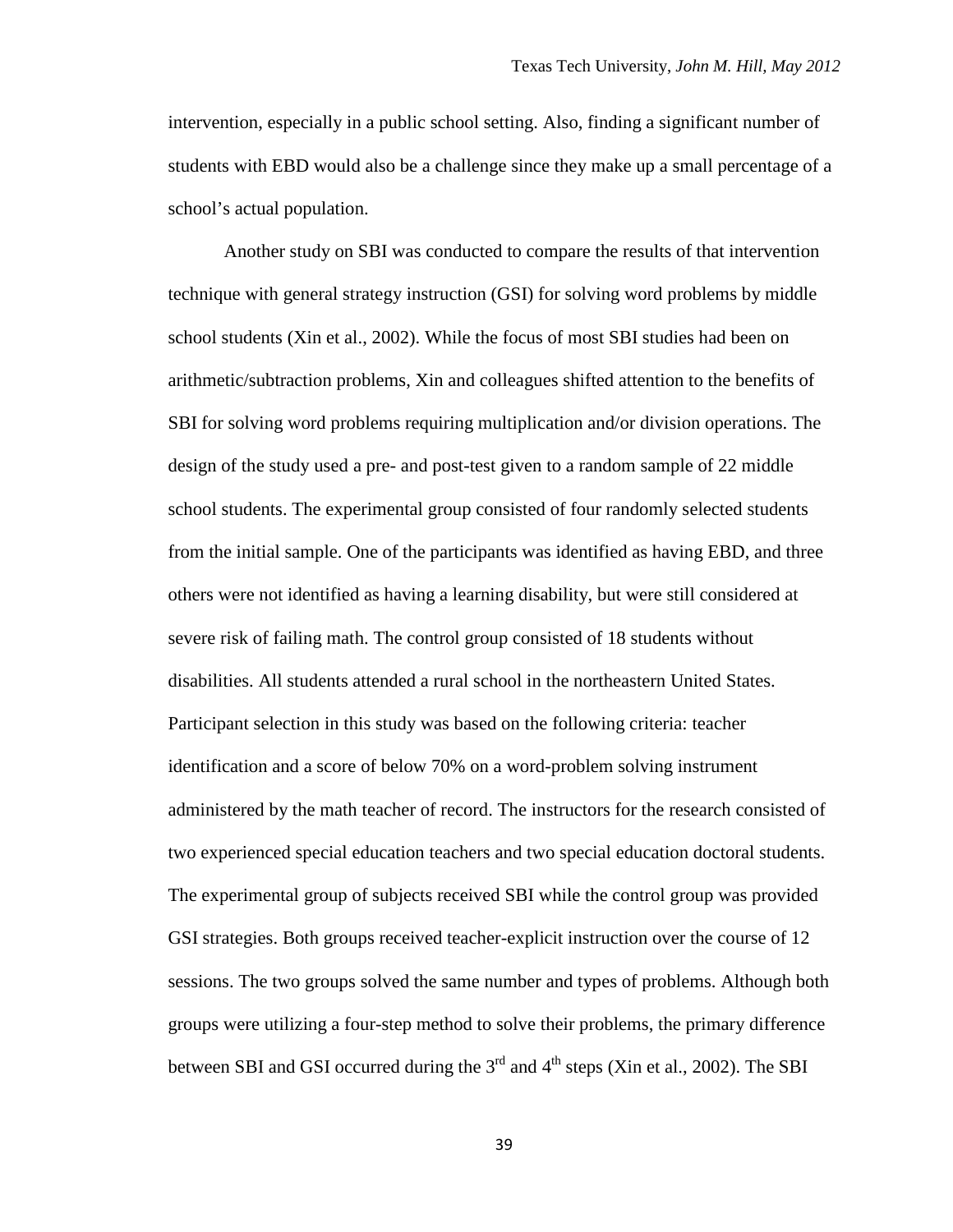group was taught to identify problem structure using a schema diagram. The GSI group was taught to utilize drawing a picture to help them solve the problem, with little emphasis placed on merging the abstract condition to their own drawings. Since the study combined both disabled and non-disabled students, the researcher used a 2x4 ANOVA to assess the effectiveness of the instruction. The SBI participants showed significant improvement of acquisition of skills from pre- to post-test, with a mean difference of 54.22 points and a SD of 17.17. GSI demonstrated a less significant improvement of 17.59 differences from pre to post-test with an SD of 10.29. For transfer of skills, SBI results indicated a mean improvement of 36.97 from pre- to post-test, whereas GSI showed only a 7.00 improvement of scores. As such, "results of this study indicated significant differences between the SBI and GSI groups on the posttest, maintenance, follow-up, and generalization tests. The effect sizes comparing the SBI group with the GSI group were 1.69, 2.53, 2.72, and .89 for post-test, maintenance, follow-up, and generalization tests, respectively" (Xin et al., 2002. p. 181).

Another study looked at the effect SBI would have on  $3<sup>rd</sup>$  grade students who struggled with simpler math concepts (Fuchs et al., 2004). What separated this study from others like it is was the larger sample of participants, thereby allowing for more discrete analysis to be conducted and creating more opportunities for generalization. There were 24 teachers and 366 students selected for this research study. These students were split into three equal groups (low, average, and high) based on pretreatment measures and assigned to one of the teachers. Three different types of curriculum were utilized for each group. All three groups received instruction for three weeks. Each lesson lasted 30-40 minutes for a total of 180-240 minutes for three weeks. For each problem-solving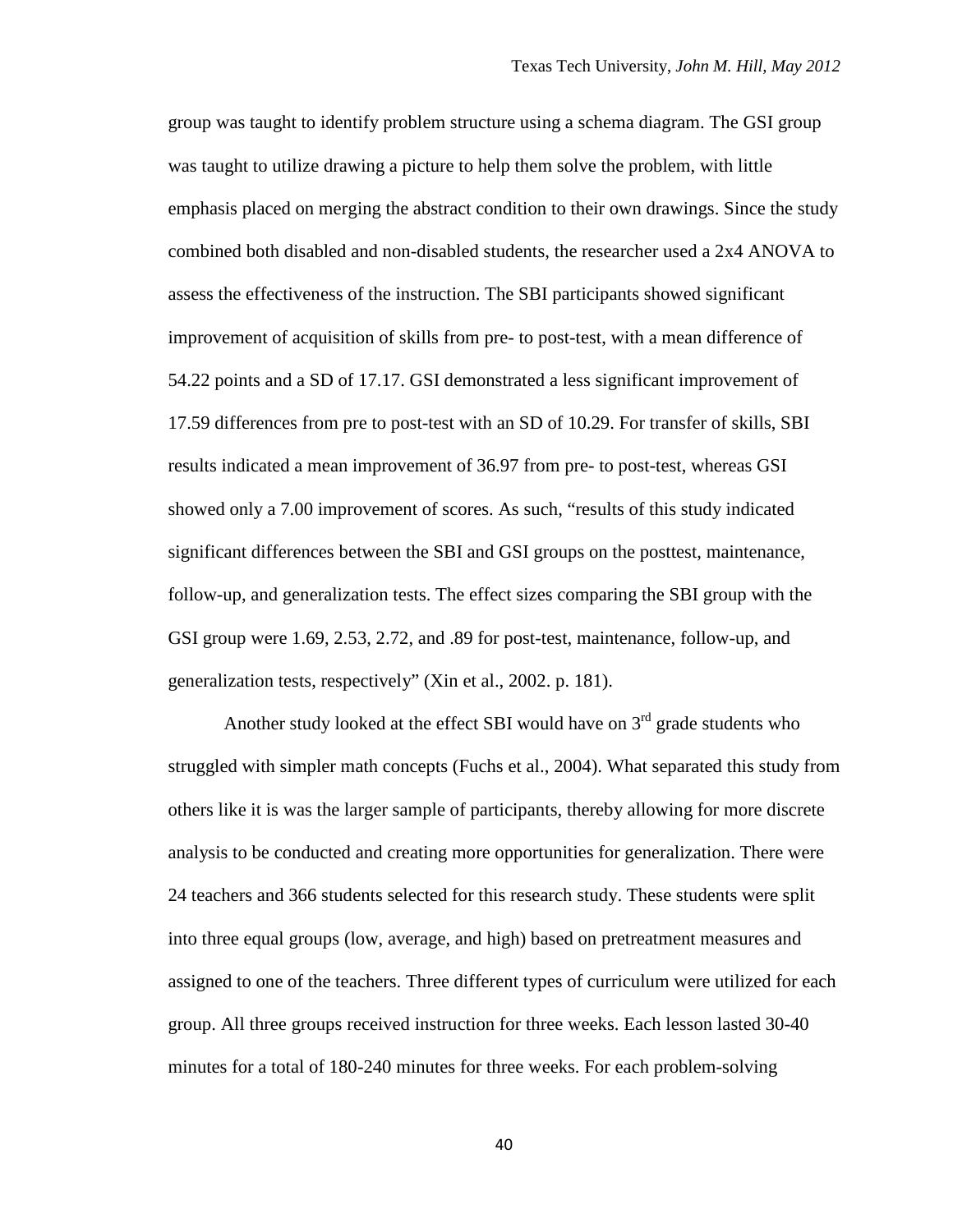measure, a two-factor mixed ANOVA model was used to determine statistical significance. However, problems solved by students with learning disabilities used a oneway ANOVA test. Also, a regression analysis was conducted to explore the relationship between schema development and problem solving. According to the researchers, SBI improved the ability of most participants to mentally transfer problems (77%). Results demonstrated that this approach to SBI improved mathematical problem solving among third-grade students of varying initial achievement status. On immediate-, near-, and fartransfer problem-solving measures, students in the SBI treatment consistently outgrew those in the contrast group. Those participants that struggled with transferring prior to the experiment continued to struggle but not as poorly as beforehand. SBI was also demonstrated to be beneficial in assisting younger students in sorting out categorical data when solving a word problem.

Van Garderen (2007) conducted a study on teaching students with LD to use diagrams to solve word math problems, which is essentially the primary feature of using SBI. As previously noted, several studies have been conducted that emphasized the effectiveness of using diagrams to help support the learning process. According to Van Garderen, "In general, the findings of these studies have suggested that students with LD can be taught to use diagrammatic representations to solve word problems. An improvement in problem-solving performance, though evident in some studies, was not always attained. In spite of what has already been done, there is a continued need to build on and further extend this research"(Van Garderen, 2007, p. 541). Van Garderen also identified several problematic issues with previous studies in mathematical intervention research. First, most studies focused solely on addition or subtraction processes. Second,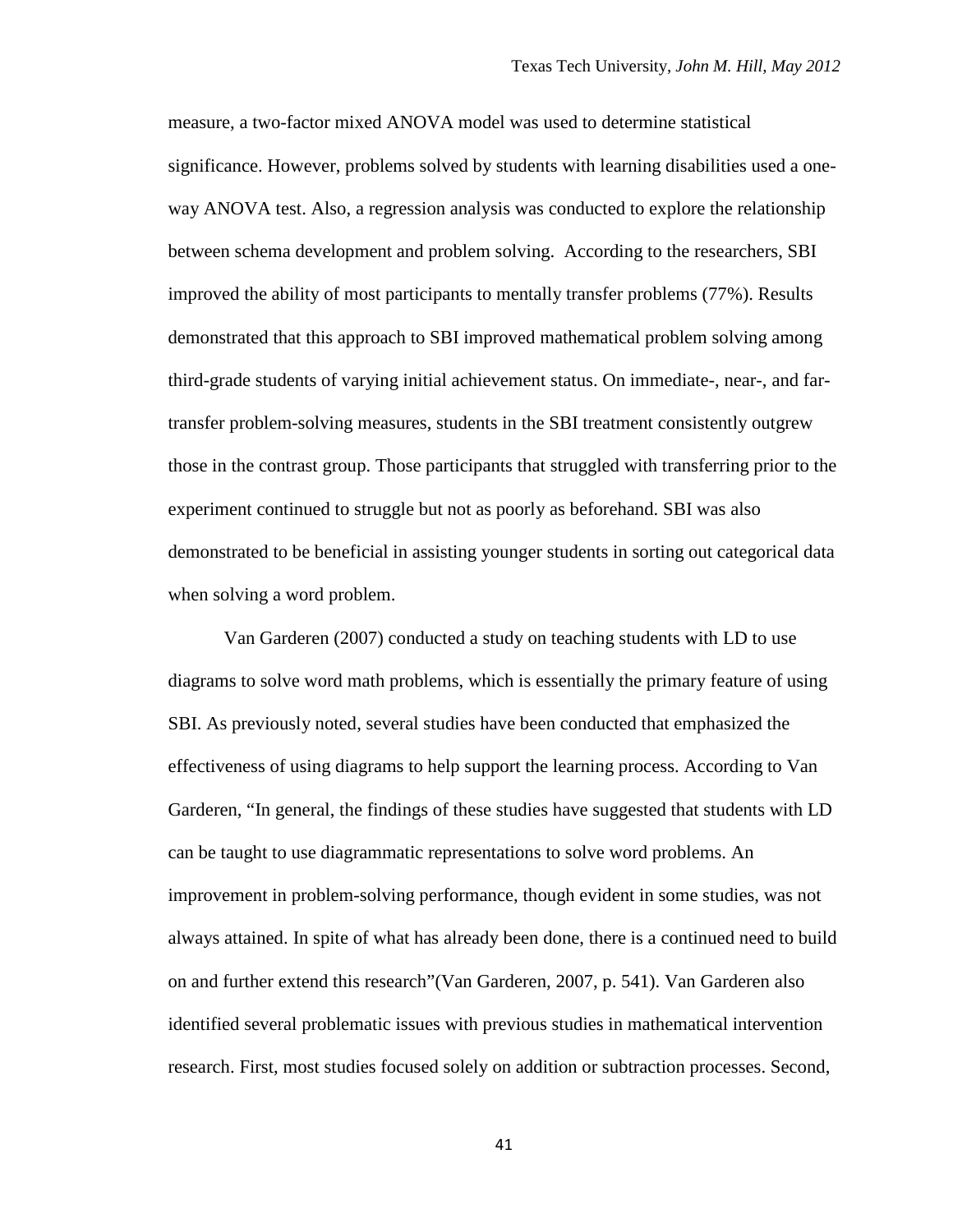the students were not afforded the opportunity to create their own schematic diagrams, but instead used pre-generated drawings, which brought up a valid concern. By using someone else's schematic map, were the participants truly merging their own unique abstract concepts with true understanding? In other words, were the provided diagrams merely another crutch in the learning process? Lastly, the instructions were not always clear and concise for student outcomes and expectations.

As a result of these findings, three research questions were generated by Van Garderen: (a) Can students with LD improve their own ability to generate diagrams to represent word problems? (b) Can the students then improve their performance in solving said word problems? and (c) Will the students with LD apply the acquired problemsolving skills to authentic, real world problems? The researcher chose three students in  $8<sup>th</sup>$  grade with math learning disabilities. These participants had to (1) meet a FSIQ of over 85 on the latest WISC-IV examination, (2) meet district eligibility requirements as LD in math, (3) and be identified as in need of additional practice in word problem solving. The students were selected from a junior high school located in rural New York State. The experimental design was a multi-baseline single subject across participants using a pre- and post-test design. The intervention phase consisted of diagram instructions used in conjunction with strategy instruction for one and two-step problems. A scripted lesson was also utilized, fashioned from a manual titled *Solve It*! (Montague, 2003), and was very similar in nature to the one later developed by Jitendra (2007). The dependent measures consisted of five different types of word problem tests that were randomly selected either from (or modeled after) word problems created by Montague (2003). During the baseline, the average score of all three students was 37.6%. After the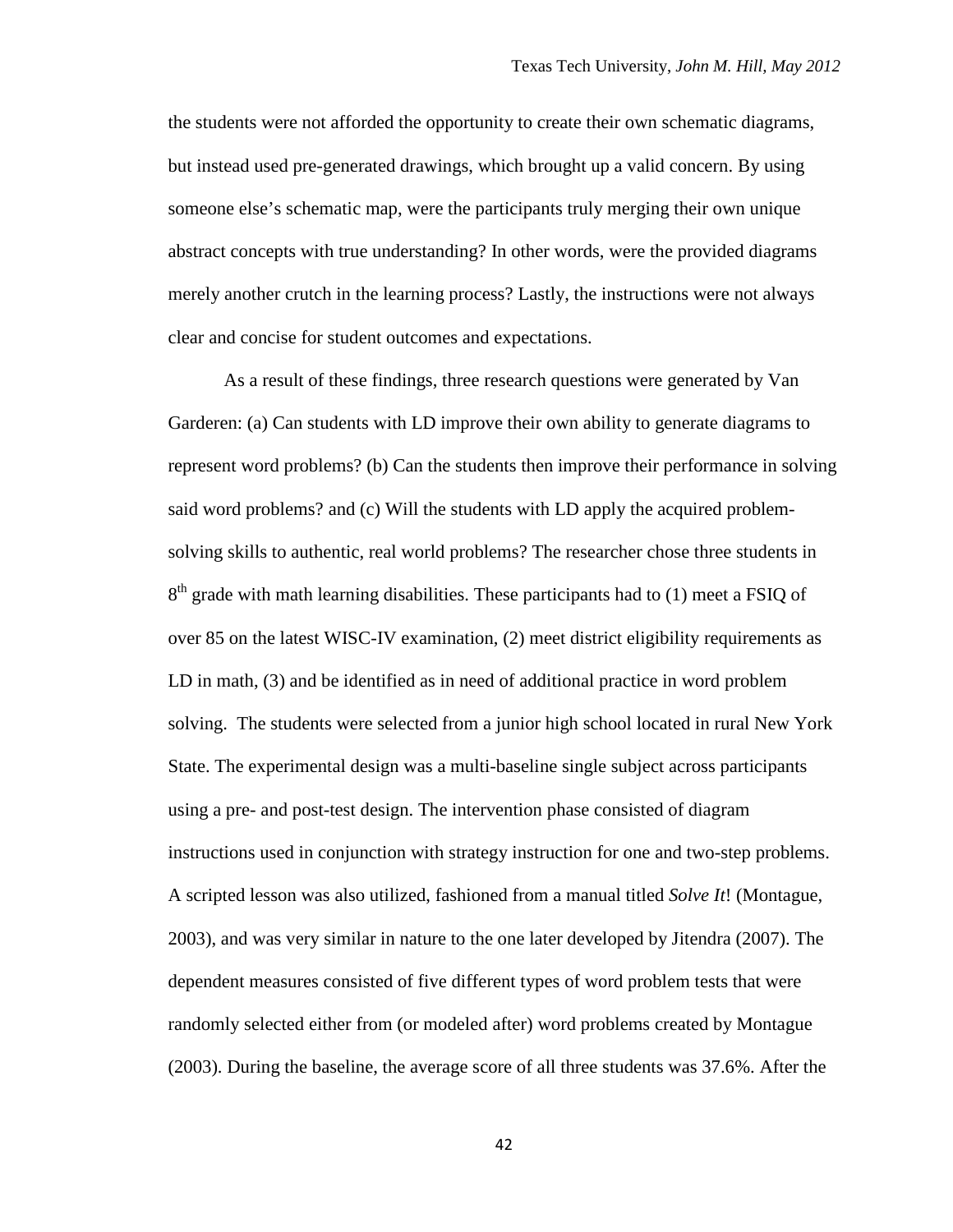initial intervention, their scores, increased to 78.6% for one-step problems and up to 79.2% on two-step problems. Maintenance results conducted three weeks later also demonstrated an average mean score increase to 81%. This study had encouraging results. However, some limitations noted were: the improvement could not be attributed to diagrams alone; it may also have been a result of the additional instruction provided; each participant was given individual instruction; and a stable trend in the data for two of the subjects was not clearly established.

#### **Pilot Study**

The purpose of the pilot study was to gain insight into conducting the experiment on a smaller scale, affording the researcher an opportunity to experience firsthand any potential issues that could arise prior to conducting the actual research. The two participants chosen for the pilot study were both students with math disabilities. The first student had been held back one academic year and was still several grades below grade level in both math and reading comprehension, based on her latest individual evaluation. The second student, also diagnosed with a math learning disability, had never been held back a grade level. Instead, he continued to either fail his classes or to barely pass them. Each student was given the same type of instruction, which consisted of scripted lessons and materials taken from two sources: *Solving Math Word Problems: Teaching Students with Learning Disabilities Using Schema-Based Instruction* (Jitendra, 2007) or *Schemas in Problem Solving* (Marshall, 1995). Each measurement (both baseline and intervention) consisting of five problems and a combination of multiplicative compare and vary types, for a total of fifteen examinations over a course of two weeks. No instruction or remediation was provided during the baseline phase for either participant. The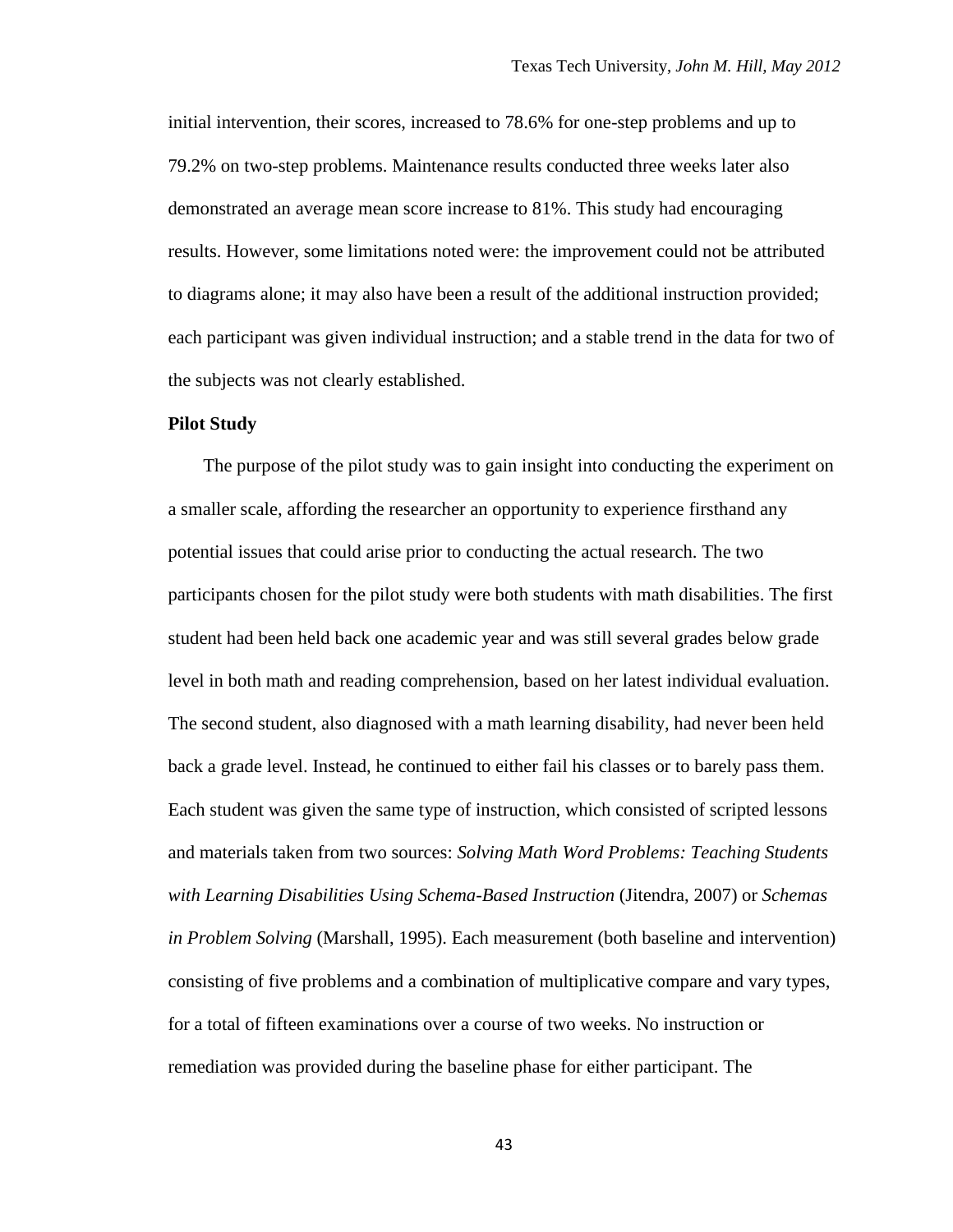intervention instruction for Student 1 was started after the fifth baseline measure was given and after the tenth for Student 2. A time limit of fifteen minutes was also allotted for each assessment, which was given at the beginning of every class. The intervention instruction for both Student 1  $& 2$  was approximately 45 minutes per day for five days totaling 225 minutes.

This pilot study was very beneficial because it gave the researcher an opportunity to become comfortable with the scripted lessons. This was significant because the vernacular used in the scripts and lessons can be confusing for both the teacher and student. The researcher had to modify the scripted lessons in order to be more user friendly for both. Going forward, it would be very beneficial to familiarize the participants to the terminology prior to conducting the intervention. Second, the students struggled at first with understanding what was expected from them. As the instructors became more familiar with the scripted lesson, they often were able to better explain concepts before they were presented to the students.

## *Purpose of Present Study*

As mentioned earlier, the purpose of this study was to determine how effective SBI is as an instructional math strategy for middle school students with either EBD or Atrisk who are struggling with solving math word problems. It will be determined if SBI can effectively be used by teachers in the classroom as an intervention technique that produces positive results.

## *Research Questions*

The following questions were addressed: a) What effect does SBI have on student understanding of math word problems that involve multiplicative compare and varying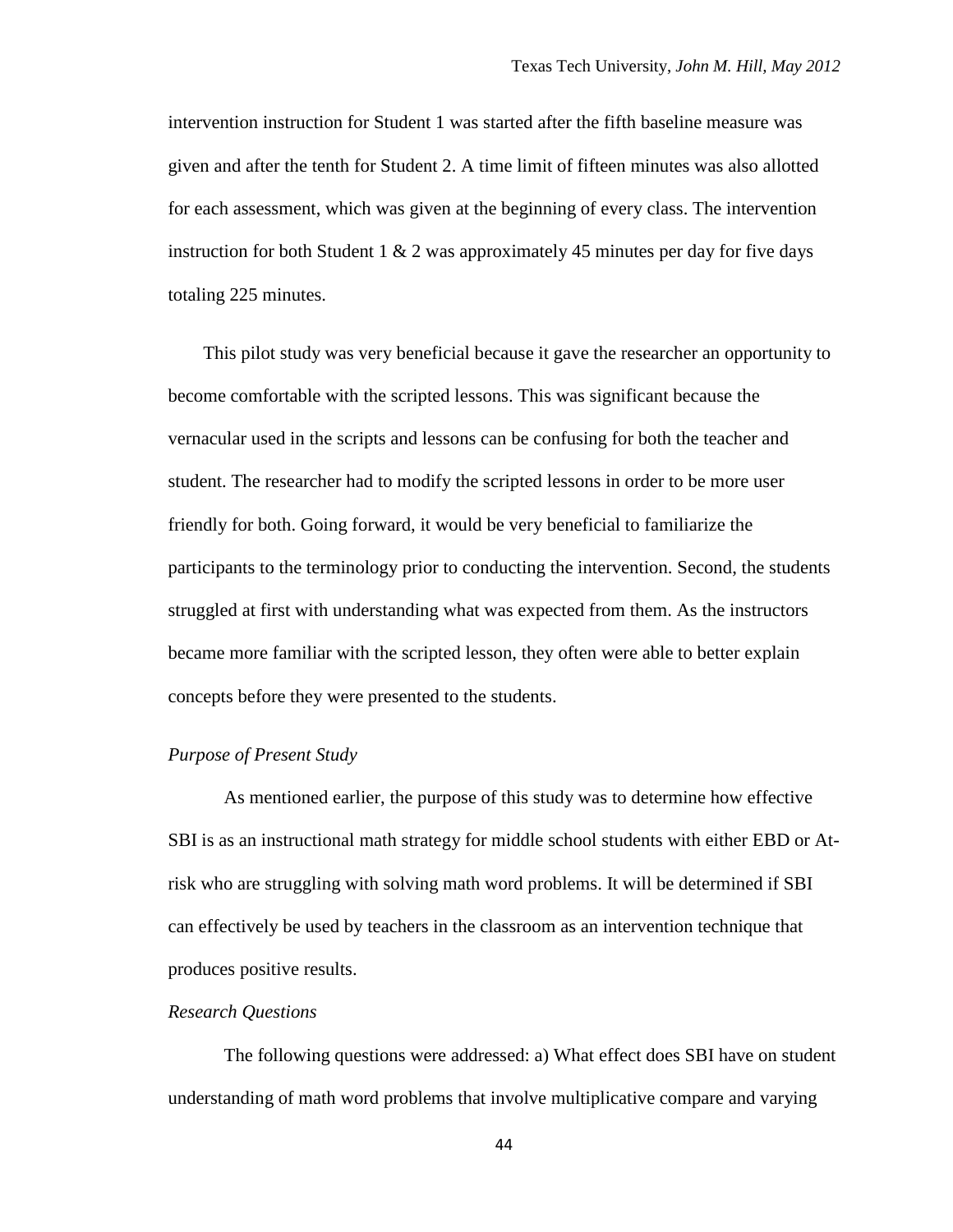types of questions as demonstrated by increased scores on provided assessments? b) Are the effects of SBI maintained in the absence of intervention? and c) How will the participants evaluate the effectiveness and acceptability of SBI?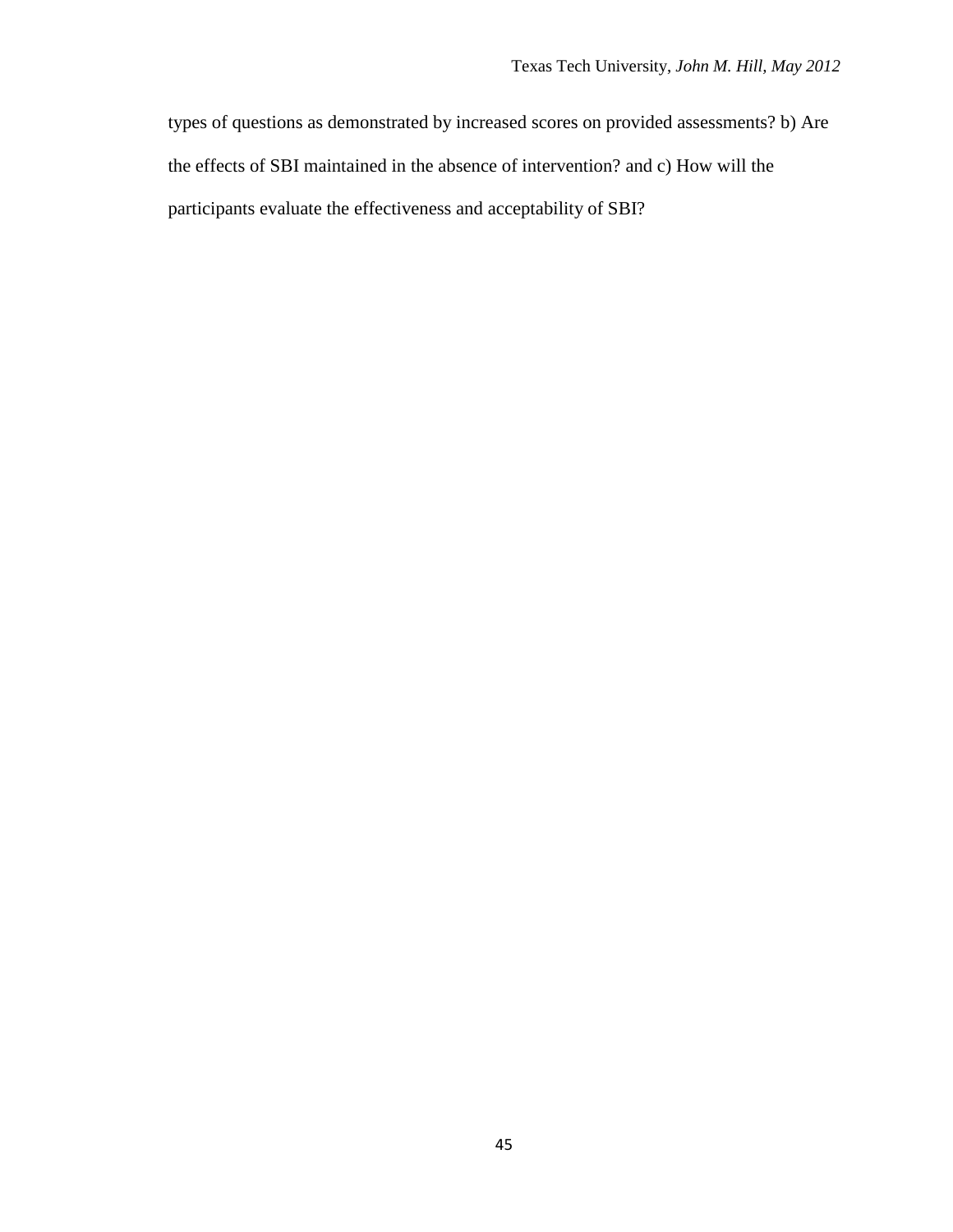### **CHAPTER THREE**

# **METHODOLOGY**

This chapter describes the method used to answer the following research questions: a) What effect does SBI have on student understanding of math word problems that involve multiplicative compare and varying types of questions as demonstrated by increased scores on provided assessments? b) Are the effects of SBI maintained in the absence of intervention? c) How will the participants evaluate the effectiveness and acceptability of SBI?

## **Participants**

The participants included only those students who had met the following conditions: a) they were middle school students in grades 6-8; b) they had been diagnosed with EBD and were receiving special education services for this diagnosis or identified as at-risk by school personnel; c) they struggled in mathematics as evidenced by failing grades for at least one grading period; d) and they had a recommendation by the math and special education teachers. Four participants who met these criteria were selected for this study. Permission forms were obtained from the necessary school administrators and parents of the students involved in the study. Furthermore, participants' IEP information (if applicable) was scrutinized to ensure compliance at all times.

# **Participant Information**

The population of students with special needs on this West Texas school campus was 16.2%, with four students being served as EBD or EBD in conjunction with other disabilities (3%). After receiving the signed consent forms from each student's parent or guardians, the researcher collected the following Public Education Information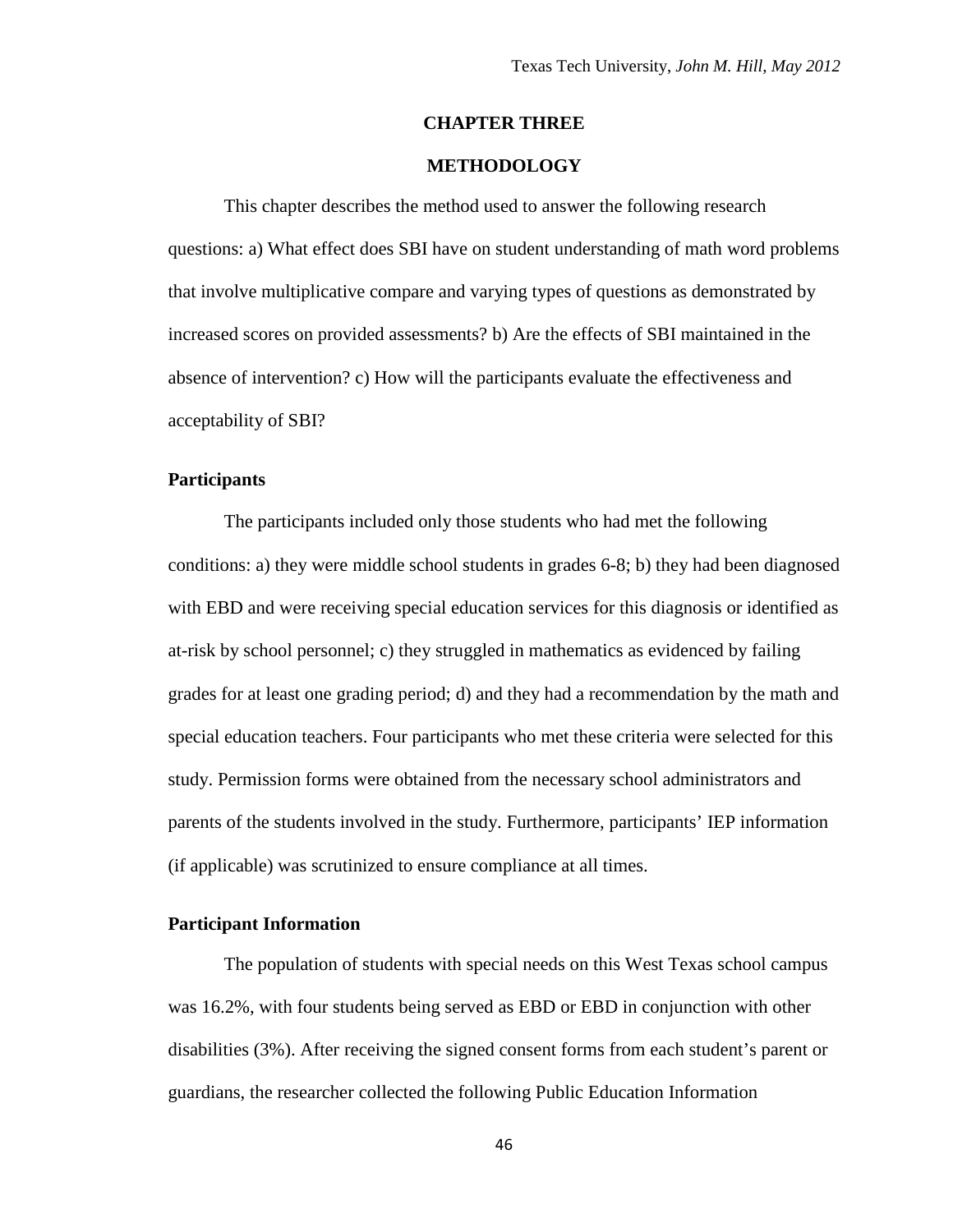Management System (PEIMS) data on the participants:

# **Research Subjects**

| <b>Variables</b>  | <b>Student A</b> | <b>Student B</b> | <b>Student C</b> | <b>Student D</b> |
|-------------------|------------------|------------------|------------------|------------------|
| Age               | 11               | 14               | 13               | 13               |
| Gender            | F                | M                | M                | M                |
| Ethnicity         | W                | H                | W                | H                |
| Disability Label  | <b>EBD</b>       | At Risk          | LD/At Risk       | <b>OHI/ADHD</b>  |
| or                |                  |                  |                  |                  |
| Categorization    |                  |                  |                  |                  |
| Difficulty Area   | Math and         | Math, Reading    | Math             | Math and         |
|                   | Reading          | and Writing      |                  | Written          |
|                   |                  |                  |                  | expression       |
| SES (eligible for | Free lunch       | Reduced lunch    | Reduced lunch    | Free lunch       |
| free/reduced      |                  |                  |                  |                  |
| lunches)          |                  |                  |                  |                  |
| <b>TAKS Math</b>  | n/a              | 1986             | 2040             | 1928             |
| scores from       |                  | TAKS-A           | <b>TAKS-M</b>    | TAKS-A           |
| previous year     |                  |                  |                  |                  |
|                   |                  |                  |                  |                  |

*Table 3.1. Research Subject Data*

*Note: OHI = Other Health Impairments; ADHD = attention deficit hyperactive disorder; LD= learning disabled; TAKS A = Texas Assessment of Knowledge & Skills Alternate; SES = Socioeconomic status. TAKS=Texas Assessment of Knowledge and Skills (A)lternate or (M)odified. An acceptable pass rating score for both TAKS-A & TAKS-M is 2100.* 

# **Student Information**

Student A was a Hispanic 11-year-old female and member of a migrant family who had relocated often throughout her academic career. This student was in  $6<sup>th</sup>$  grade and had already been to nine schools since Kindergarten. It was unknown if she had ever been placed into special education because her records were incomplete and inaccurate. However, she was referred for special education services and placed during this academic year. Her gaps could be attributed not only to her learning disability, but also to her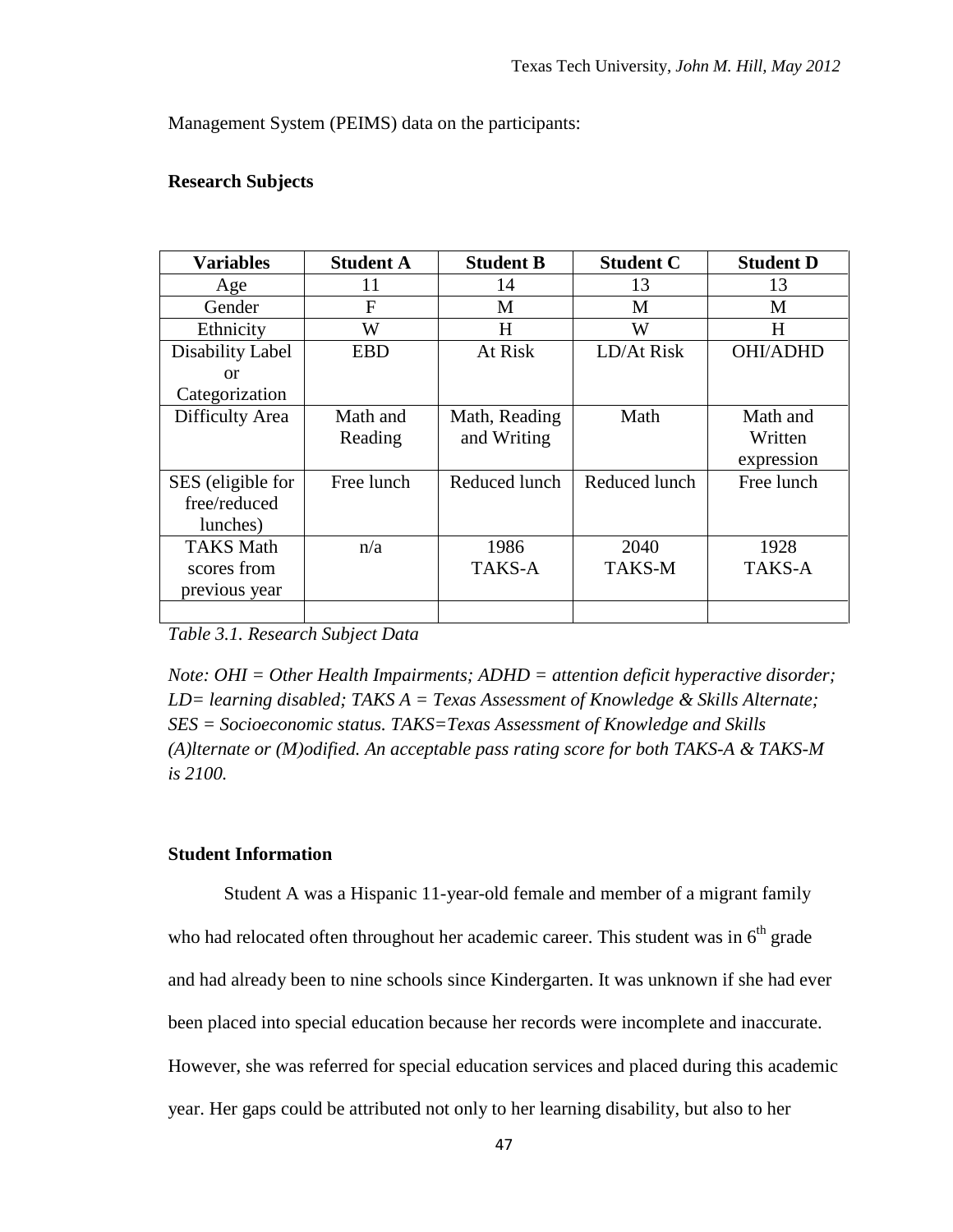transient lifestyle. She was also very defiant with teachers and peers. Since entering this district, she has been placed in both ISS and DAEP for various student code of conduct violations. During the study, she was receiving counseling through Mental Health and Mental Retardation agency for a bipolar disorder. Her mother was unemployed and father worked for the local gas plant part time. She was one of seven other children living in a two-bedroom trailer that used an oven for heat during the colder months. Because she was the oldest daughter, she was expected to help raise her siblings. Her latest TAKS-A scores were from 2008. In that year, she scored a 1964 in Math and a 2010 in Reading. A score of 2100 is considered passing on TAKS, TAKS-A, and TAKS-M assessments given through 2011. Also, her class benchmarks at the time of the study were very low. She averaged 37 and 28% respectively, whereas her peers averaged 74 and 76% on the same assessments. She was diagnosed as EBD by a school licensed psychologist. She was administered both Woodcock Johnson III cognitive and achievement tests. She scored the following where 100 is the mean average: Quantitative reasoning (62); Visual Spatial (59); Short Term Memory (61); Processing Speed (43); Calculation (37); Math Fluency (68); and Applied Problems (55). Her FSIQ was 72.

Student B was a 14-year-old Hispanic male who transferred to our school from another district located in East Texas. His grandmother lived in the district and parents felt that attending a smaller school would benefit this young man by getting him away from gangs and other bad decisions in his previous school. At the time of the intervention, he was currently finishing out the end of a carry-over DAEP term from his previous school. He was placed in DAEP for continually fighting other students. However, since moving to this new school district, he appeared to be trying really hard to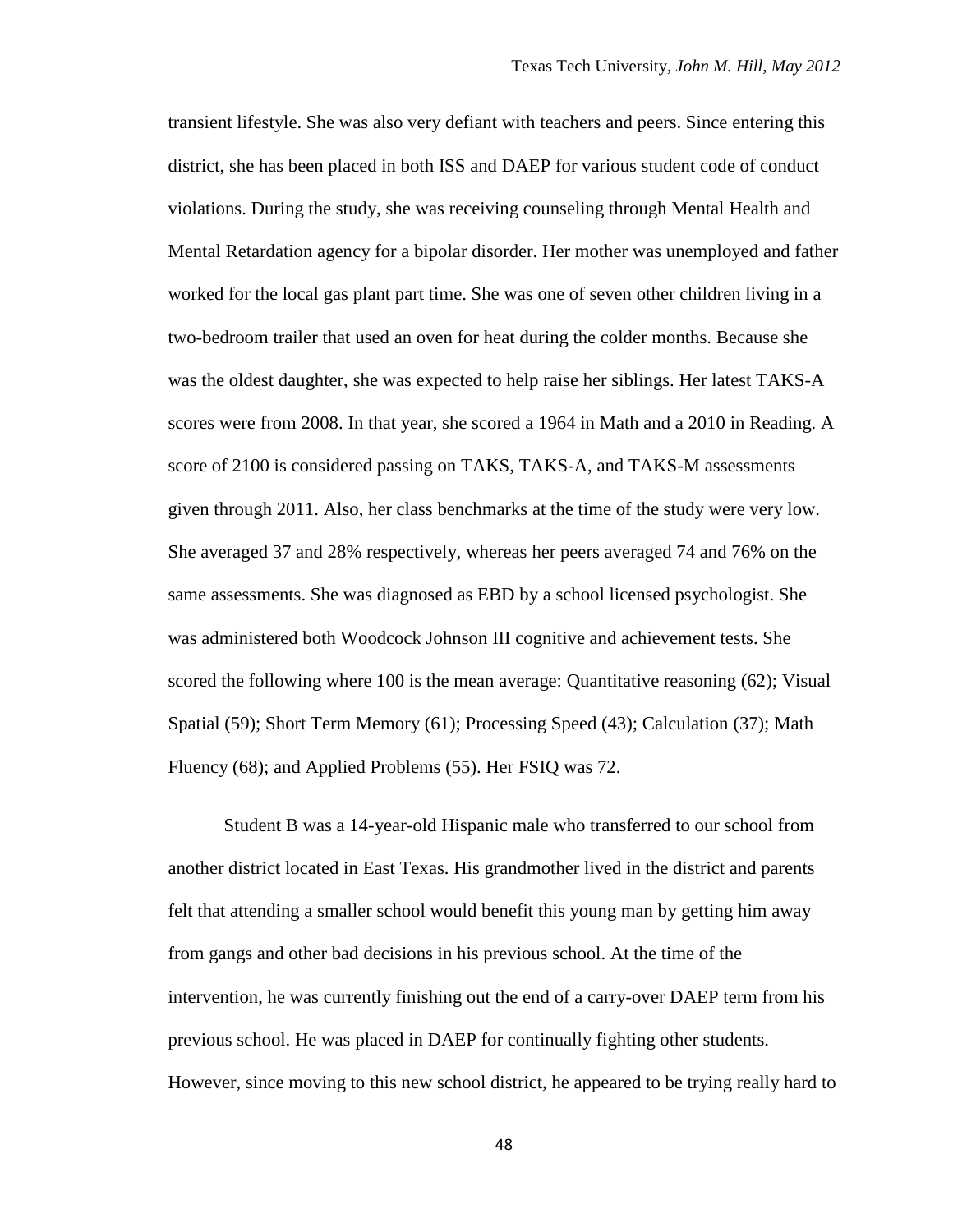make better decisions and follow school rules. He had not been in any trouble since arriving and had been very courteous to everyone trying to help him. He also responded well to his behavior intervention plan and focus interventions used by faculty members. Although he qualified in math, reading and writing, math appeared to be his stronger subject based on class assignments turned in prior to the study. He scored a 1986 on a TAKS-A assessment, meaning he was maybe four or five questions correct from passing. The diagnostic instrument used in his evaluation was a Woodcock Johnson III cognitive and achievement test. The following were his cognitive test results (where 100 is considered average): Comprehension Knowledge (60); Long Term Retrieval (71); Fluid Reasoning (58); and Processing Speed (49). He scored the following on his achievement test where 100 is considered average: Letter Word Identification (61); Passage Comprehension (70); Writing Fluency (66); Writing Samples (59); Math Fluency (66); and Calculation (77). His FSIQ rating was 81.

Student C was a 13-year-old ( $7<sup>th</sup>$  grade) white male who was in DAEP for possession of a controlled substance and subsequent drug testing failures. He had been assigned to this setting since the beginning of the academic year. He lived with his grandparents because both parents were incarcerated. Although he was not outwardly hostile to faculty members and peers, he avoided completing assignments, which only made matters worse for him. Although he did have a math disability, it was often hard to determine when the lack of academic progress was due to his disability or his problem completing assignments. He often refused to complete assignments regardless of the consequences. On the previous TAKS reading test, he simply refused to take the test because he did not like the teacher. After much convincing, he reluctantly took the test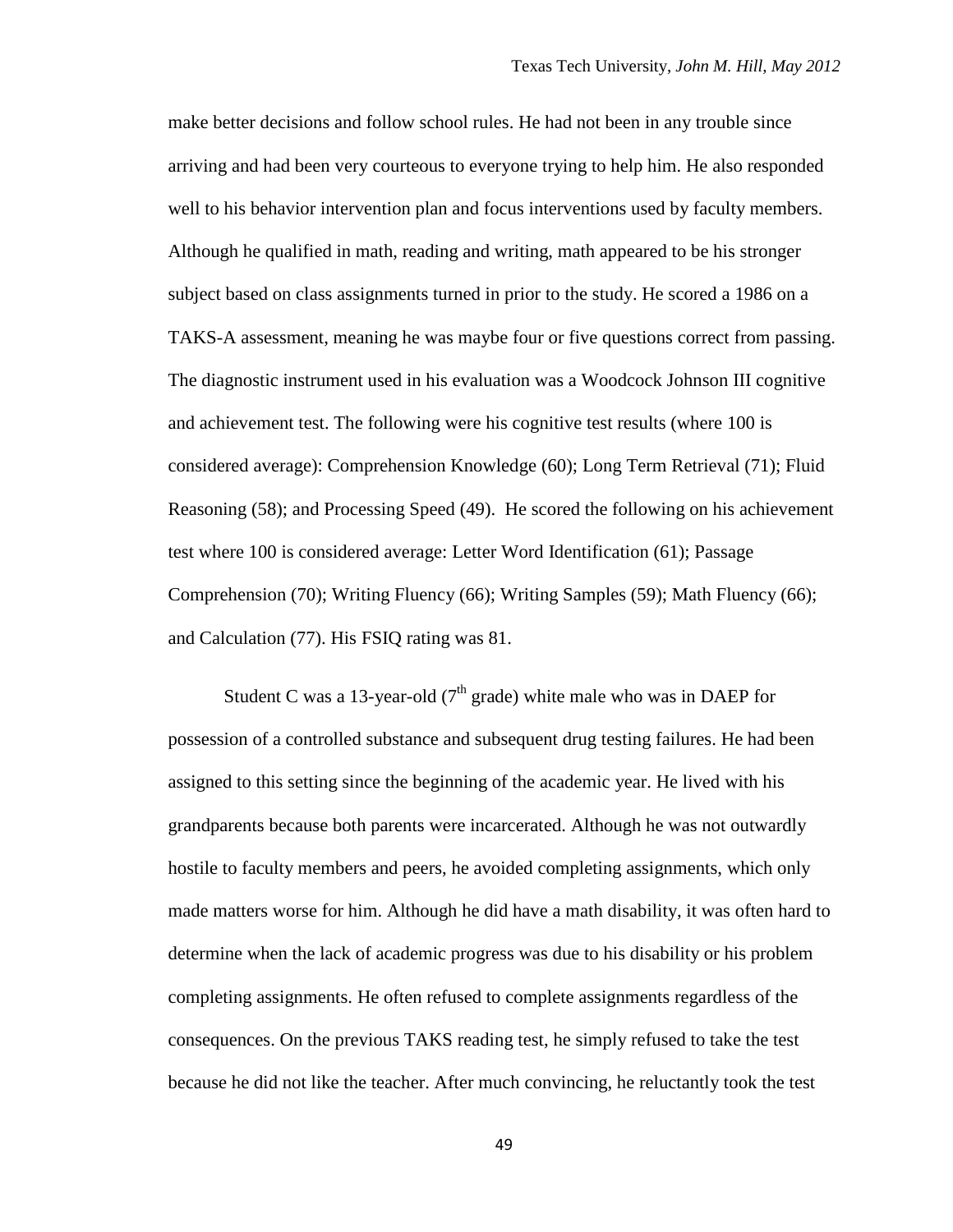and scored a 2040 on a TAKS-M. He had a BIP in place, but it did not prove to be effective. He was diagnosed with a behavioral disorder through a Vineland Adaptive Behavior Scale assessment. He was diagnosed with a learning disability using a Weschler Intelligence Scale for Children (WISC-IV) & a Kaufman Test for Educational Achievement-II (KTEA-2). The following grade equivalency scores on the WISC-IV were: Matrix Reasoning (2.8); Comprehension (5.8); Digit Span (5.8); Arithmetic (4.7); and Letter Number Sequencing (3.9). The following are his KTEA-2 grade equivalency scores: Math Concepts and Applications (2.5); and Math Computation (3.5). His FSIQ was 69.

Student D was a 13-year-old Hispanic male who had severe ADHD outbursts. He was not diagnosed with EBD, but due to his continual conflicts with school campus personnel, was included in this study. However, he did qualify for special education services for LD in both math and written expression. He was evaluated using the Woodcock Johnson III cognitive and achievement tests. He scored the following where 100 is considered average for his age: Comprehension Knowledge (61); Long Term Retrieval (44); Visual Spatial (69); Processing Speed (78); Word Attack (48); Writing Fluency (58); Calculation (71); and Applied Problems (73). His FSIQ score was 78. This student was quite capable of doing grade level work provided there were few distractions present. He received his instruction in an inclusive setting with his peers and additional assistance was provided by the inclusion teacher or in content mastery special education classroom. The previous year was the first year he had failed his TAKS test.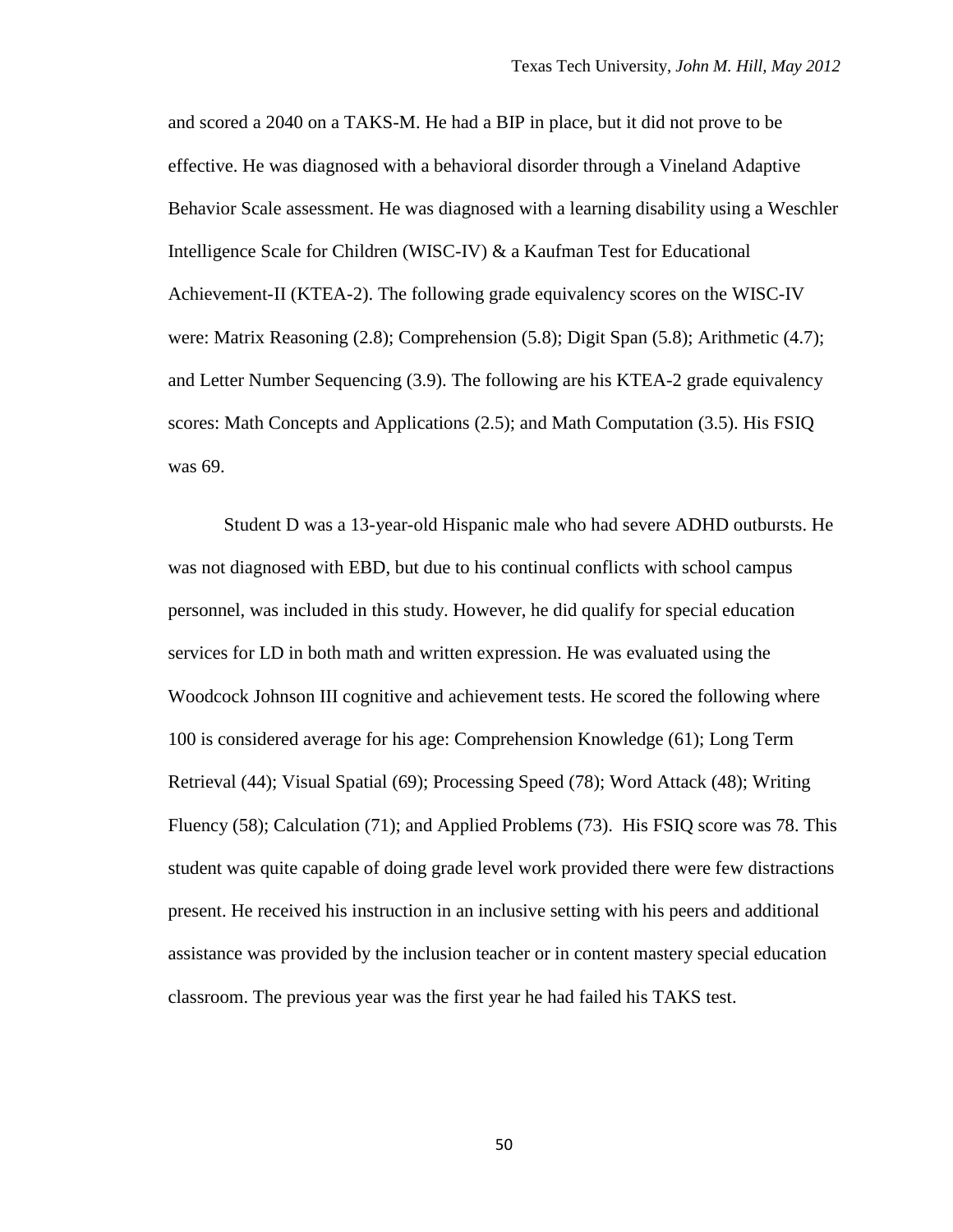## **Setting**

The setting for this study was the resource room in a middle school campus. The well lighted resource room was approximately 20' x 30' and consisted of: five round worktables; two teacher desks; and a Promethean board (an interactive white board). The classroom also contained various workstations that had laptops, Ipads©, and additional math manipulatives. The researcher made every effort to minimize interruptions.

#### **Trainers**

Another certified veteran math teacher with 15 or more years of experience in the content area assisted in the study. Prior to teaching the intervention, both teachers spent ample time becoming very familiar with SBI and the lessons required for its implementation. A minimum of 12 hours was dedicated to learning how to deliver the material in a consistent manner through modeling and collaboration.

## **Materials**

Each participant had access to SBI checklists, workbook pages, calculator (if indicated on the student IEP), pencils, pens, and notebook paper. The instructors utilized Promethean interactive whiteboards and scripted lessons taken and adapted from *Solving Math Word Problems: Teaching Students with Learning Disabilities Using Schema-Based Instruction* (Jitendra, 2007).

## **Dependent Variable**

The dependent variable in this study was percent correct on math word problems after utilizing SBI. Student performance was measured by the number of problems solved correctly. No partial credit was awarded. Assessments did not have a time limit placed on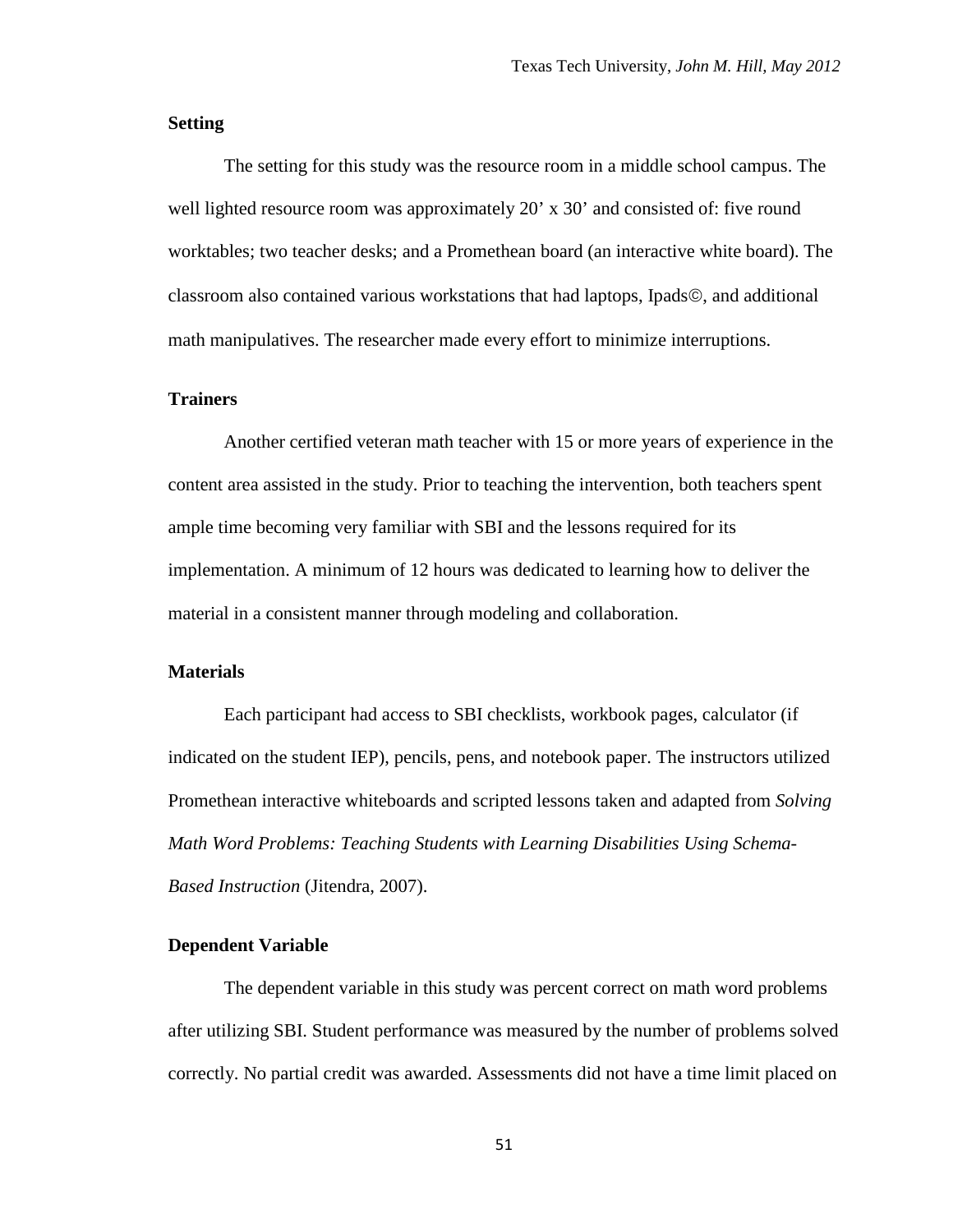them and were created for screening, baseline, interventions, and maintenance probes. Each test contained ten target problems of *multiplicative compare (MC)* and *vary* problems similar in nature to the interventions introduced in this study. The MC problems were further divided into two problem sets where the *compared* is unknown; two problems with the *referent* unknown; and two problems with the *quantity of measurement* unknown. The vary problems consisted of two problems with the *unit value* unknown and two problems with either one of the *two ratio dimensions* unknown.

## **Independent Variable**

The independent variable was the use of SBI as a math intervention for solving word problems. A more detailed explanation of SBI is provided in the procedure section of this chapter.

### **Research Design**

A multiple baseline design across participants was used to determine the effectiveness of SBI. Baseline assessments were conducted for each participant. The first participant was given three baseline measurements and received the SBI intervention while baseline data on the other three participants continued to be collected. Once the first participant reached his or her fifth intervention assessment, the intervention was introduced to the second participant, and baseline collected for the remaining participants. When the second participant reached five intervention assessments, the third participant began intervention. This process was continued in this manner across the remaining participants for a staggered effect. In addition, maintenance probes in the absence of intervention were collected for all participants at least three times after the intervention had been terminated.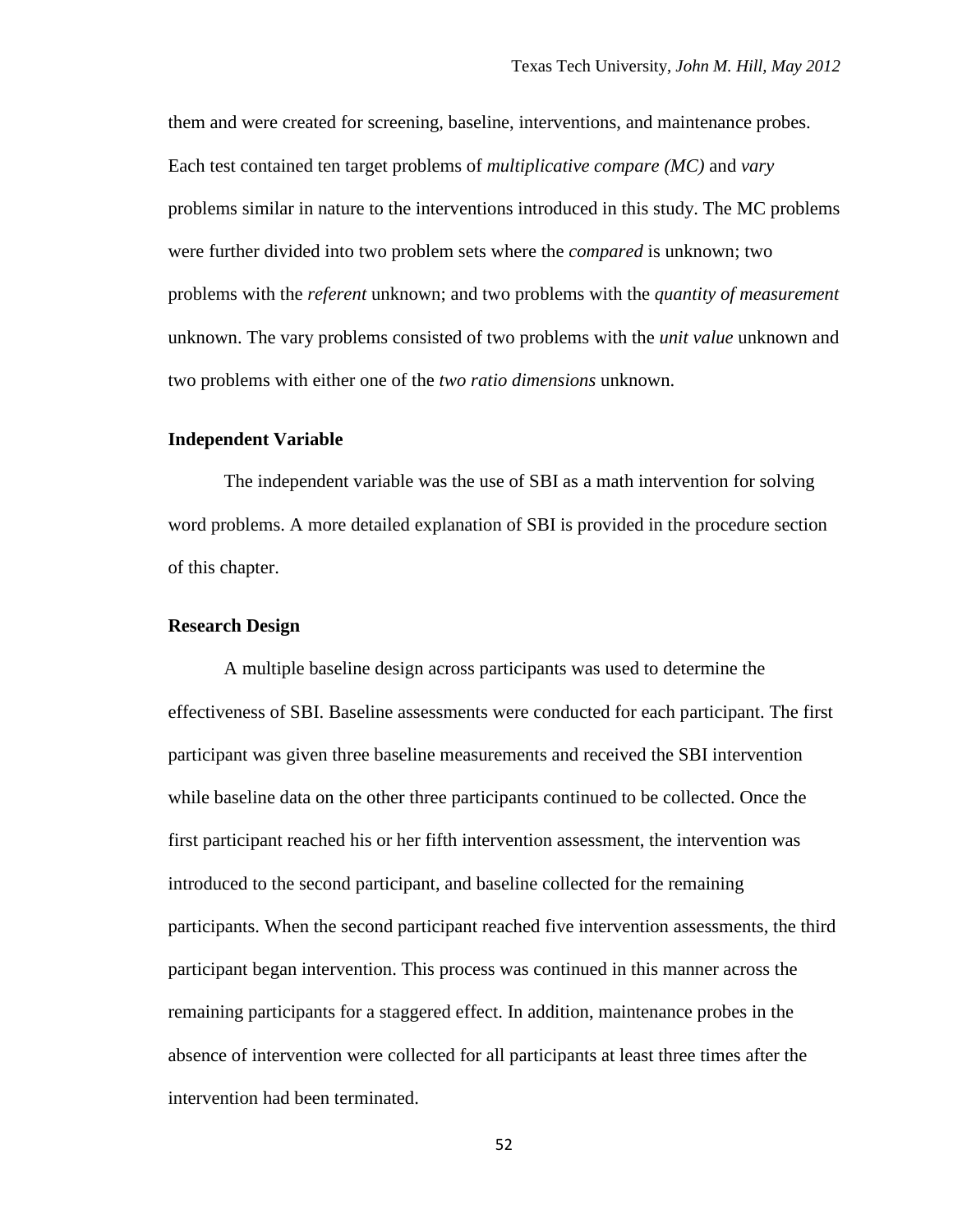## **Procedures**

The research was conducted in the fall of 2011. The study lasted approximately four weeks, with instruction in SBI given by the same teacher during this period. Each instructional session lasted 52 minutes in duration for five times a week over two weeks, for a total of approximately 520 minutes of instruction provided for each student. A maintenance probe was conducted several days after the posttest has been given due to time constraints and the end of school year activities annually provided at the school where the participants attended.

## *Screening Tests*

Prior to the study, a screening test that contained ten word problems was provided to the potential participants who met the selection criteria. During the test, each student was presented with a worksheet and instructed to work the problems independently. No further instruction was given, but students were allowed to use calculators if their IEP authorized using them. Students scoring 50% or lower on the word problem solving test involving multiplication and division word problems met criteria for being included in this study (Jitendra et al., 2002).

### **Experimental Period**

#### *Baseline Probe*

The baseline probe consisted of multiple ten-word problem tests administered to each participant. Each test consisted of MC problems and vary problems in the same manner described in the procedure section of this paper. The first participant began their intervention after a stable baseline was established comprising of three assessments.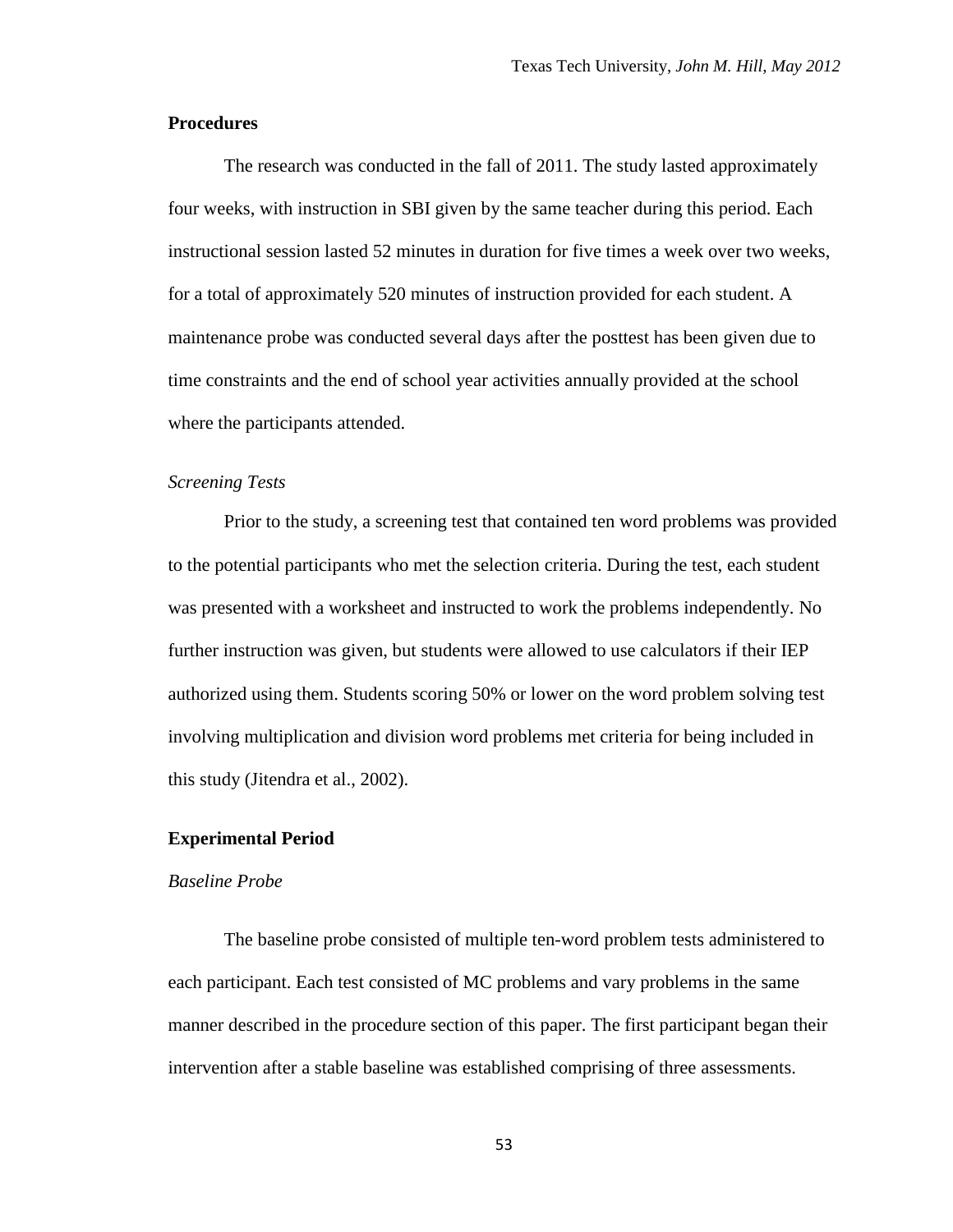There was no time limit on each assessment. Also, no additional instruction or feedback was given during the baseline probe.

#### *Intervention*

The SBI intervention consisted of two distinct phases: *problem schema instruction* and *problem solution phase.* According to Jitendra (2007),

During the problem schema instruction phase (i.e., the first lesson in each unit), students are provided with story situations that contain only known information. They are taught to identify the problem schema (e.g., change, group, compare) and to represent the features of the story situation using schematic diagrams. The aim of this phase is to show the student the underlying structure of the problem type. Next, the student will map the details of the story onto the diagram.

During the problem solution phase (i.e., subsequent lessons in each unit), students learn to solve problems with unknowns using a four-step strategy (FOPS) checklist. Eventually, the schematic diagrams are faded at the end of each instructional unit (p. *x*).

The instruction used for the intervention followed a scripted lesson created by Jitendra (2007) and modified by the researcher as necessary. Modifications were made only by changing values and semantics of the word problems while maintaining the integrity of the question itself. For instance, the following is an original problem from the text: *Julia spent 3 hours making 12 Christmas ornaments. How many hours will it take her to make 36 ornaments?* The new reworded question would look like the following: *Uncle Jed spent 45 minutes changing a flat tire. How many minutes would it take Uncle Jed to change four tires?* Each instructional session lasted approximately 30-45 minutes. Enough time was given at the end of each lesson to go over problems together. The study of literature recommends a minimum of twelve sessions of intervention as a reasonable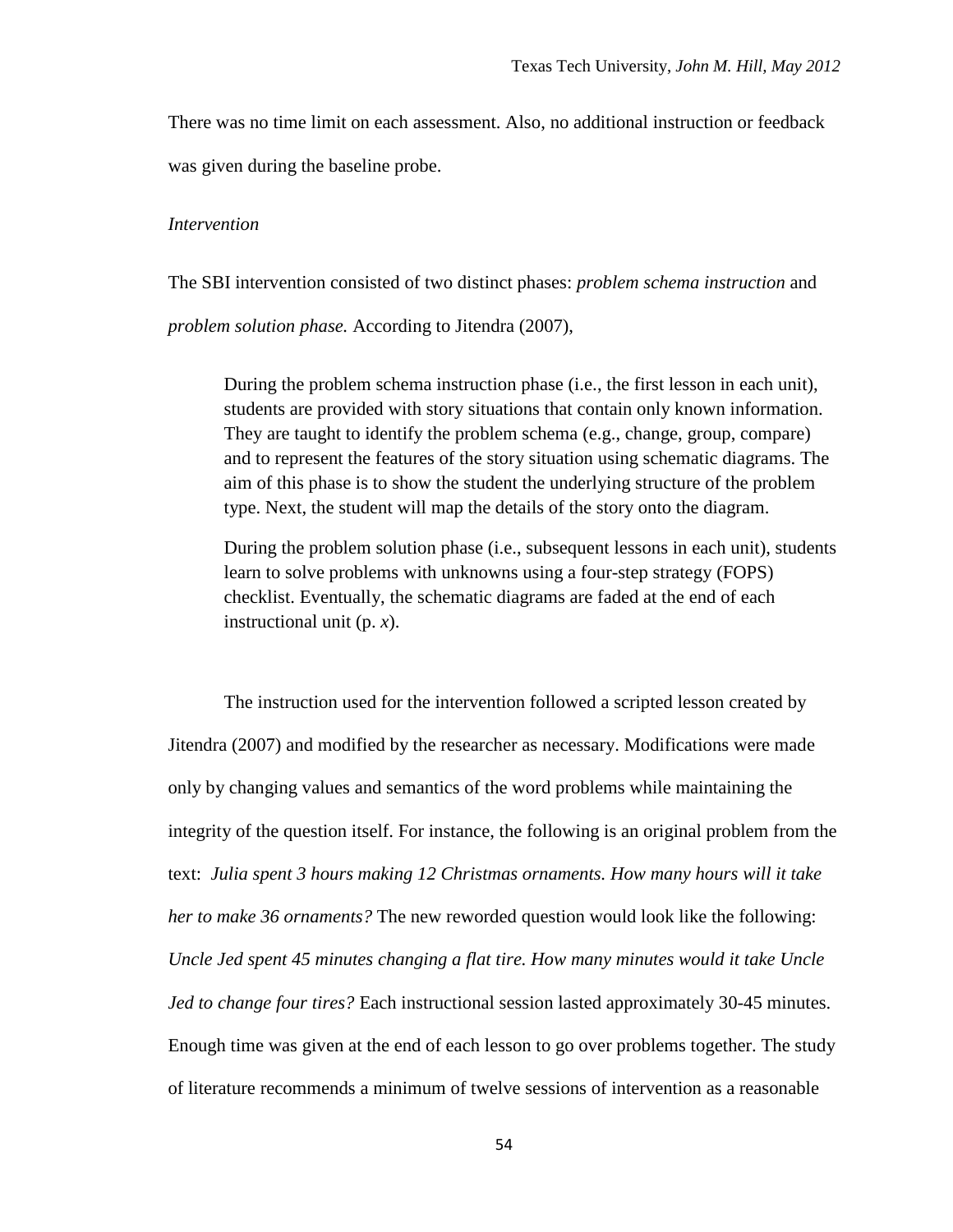timeframe to acquire new learning (Jitendra et al., 2002). In this study, the participants received instruction for a period of three weeks, five times a week, with additional flexible days built in to allow for unforeseen circumstances (i.e. school assemblies, etc.). Subsequent interventions began under the following conditions: the previous participant a) scored 80% on intervention assessments or b) after five sessions if the participant never reached 80%.

#### **Instructional Material**

The instructional material and word problem types utilized in this study were adapted from two programs of schema-based instruction developed by Asha Jitendra and colleagues: multiplicative compare and varying (Jitendra, 2007). The materials included scripted lessons for each instructional session, student note taking sheets, checklists and diagrams.

## *Multiplicative Compare (MC)*

The participants were given a problem set that compared two or more objects, persons, or things using a common unit. However, instead of recognizing traditional compare words like *more than* or *less than*, students saw comparisons in the format of *4 times as many* or *a third as much as* a given quantity or measurement. In other words, "an MC problem tells the quantity of one thing as a multiple (e.g., 2 times as many as) or part (e.g., one third) of the other, and therefore involves the operation of multiplication or division to solve it" (Jitendra, 2007, p. 171). When teaching the multiplicative compare problems, the students were taught several things: to recognize a referent set of information, including its identity and its corresponding quantity; a comparison ser; to identify a corresponding quantity; and to create a statement that relates the compared set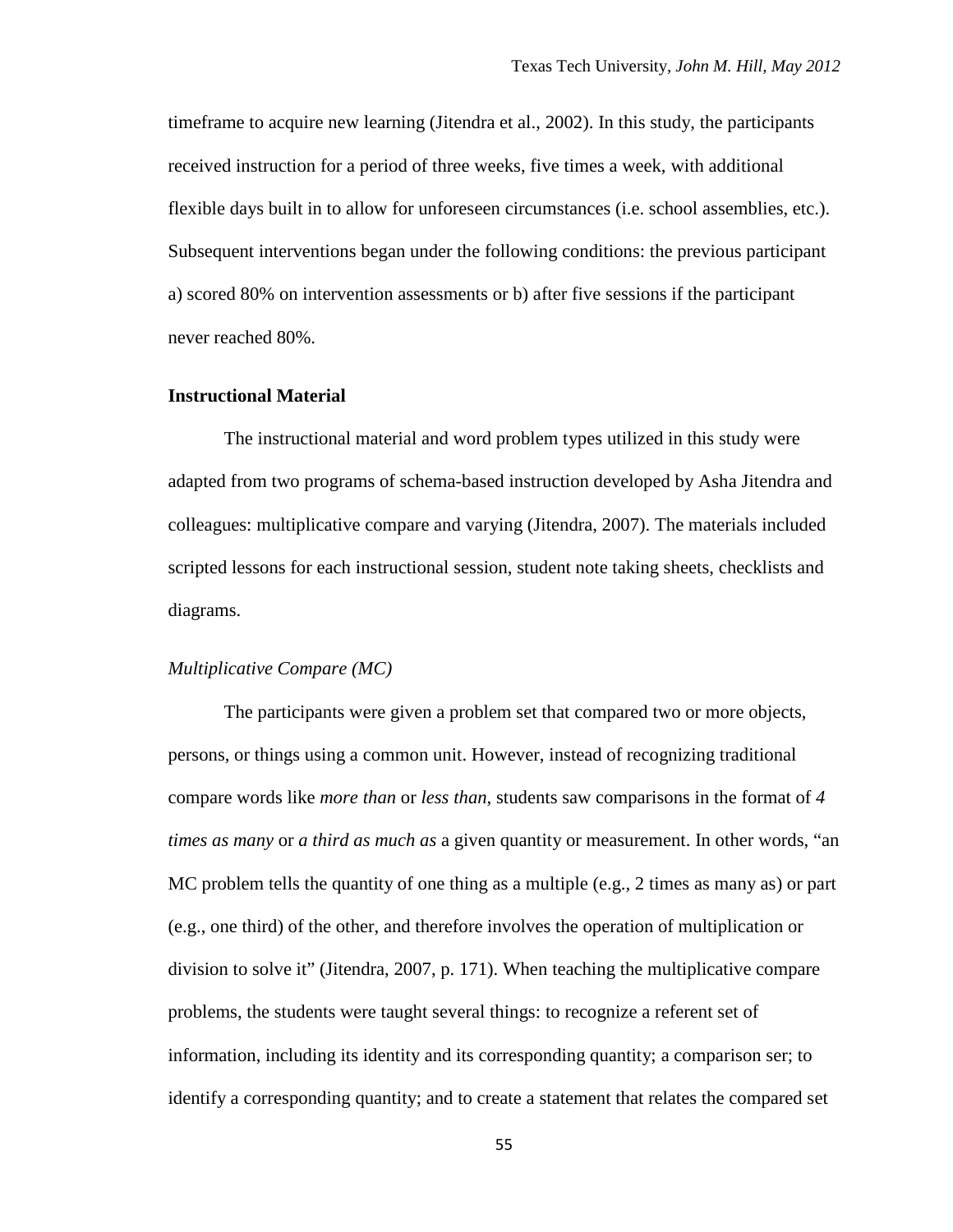to the referent set (Marshall, 1995). For example, the participants were given the following scenario to consider: *Jim has 5 goldfish. Amy has 4 times as many goldfish as Jim. Amy has 20 goldfish.* The referent information in the example sentence is that Jim has 5 goldfish. The comparison set of information is that Ami has 20 goldfish. The statement that relates the referent set to the compared set is that Ami has 4 times as many goldfish as Jim. In some problems, the students were asked to solve for either the referent information or compared information. Prior to solving any problem, students had at their disposal a prompt sheet containing the key features of the problem type and the two strategy steps (i.e., **F**ind the problem type; **O**rganize the information in the problem using a MC diagram). Step one involved identifying and underlining the relational statement in the problem. Step 2 required students to identify the referent, compared, and their subsequent relationships on the MC diagram. They were then encouraged to check the completed diagram by reviewing information related to each component of the MC problem.

During the problem solving instructional phase (Steps  $3 \& 4$ ), the students learned to solve for the unknown quantity in word problems with the FOPS checklist. In Step 3, students learned to translate the information in the diagram into a math sentence and solve for the unknown. In Step 4, the students solved the problem and wrote the complete answer. They then revisited their answer to see if it made sense from the initial query.

#### *Vary Problems*

When students were instructed for varying type problems, they learned that a vary problem tells about an association (ratio or rate) between two or more things often accompanied by an *if-then* statement ( Jitendra, 2007). For example, *a pack of gum costs*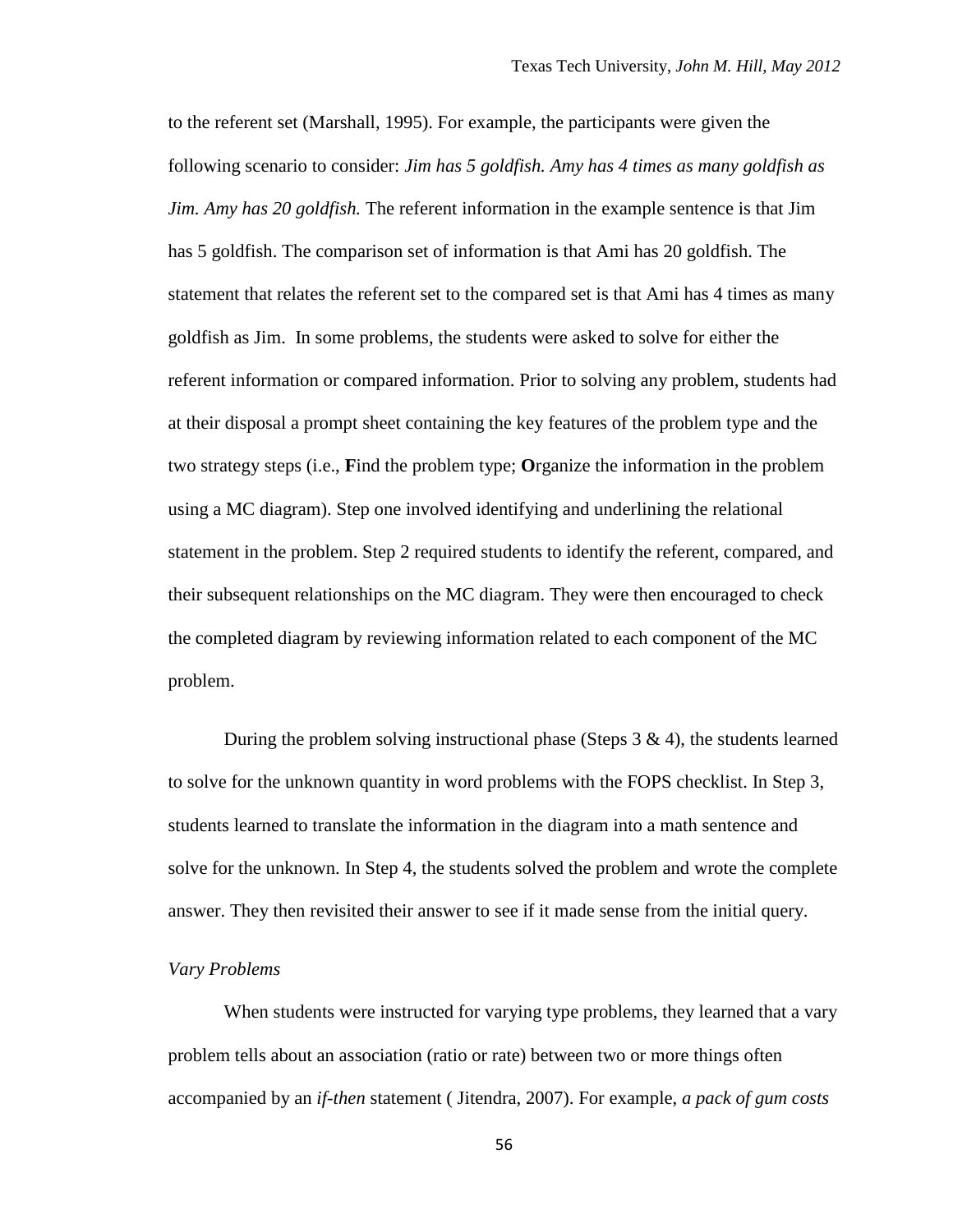*\$1.24 a pack. If there are 12 pieces of gum in a pack, then how much does one piece of gum cost?* In this example there are two specific items being compared: pieces of gum to a monetary value. For example, 12 pieces/\$1.24. Students understood that their answer should be proportional to the original comparison. As with the MC compare problems, student received a FOPS checklist for solving varying problems. Step 1 involved identifying the problem type and the pairs of associations that form a rate or ratio then defining one as the subject and the other as the object. Step 2, the students identified the two pairs of associations and mapped the information onto the provided vary diagram. It was important that students correctly aligned the subject and object with the correct corresponding quantities. Students were also taught to use a question mark to flag the unknown quantity in both types of problems. The students then created their math equation using the diagram with cross multiplication to solve for the answer. The last step had the students write a complete math sentence in order to be certain that their answer was accurate and that it answered the initial problem. It is very important the students rationally explain the process and answer as a means of mastery demonstration.

## *Maintenance*

After the intervention phase, the students completed two maintenance tests consisting of a format similar to previous assessments, with both MC and vary problems. These probes were administered in the same fashion as other prior tests but one week later. Participants that scored 40% or more increase over baseline results were considered successful. However, no additional instruction would given during these probes. The students were, however, given as much time as necessary.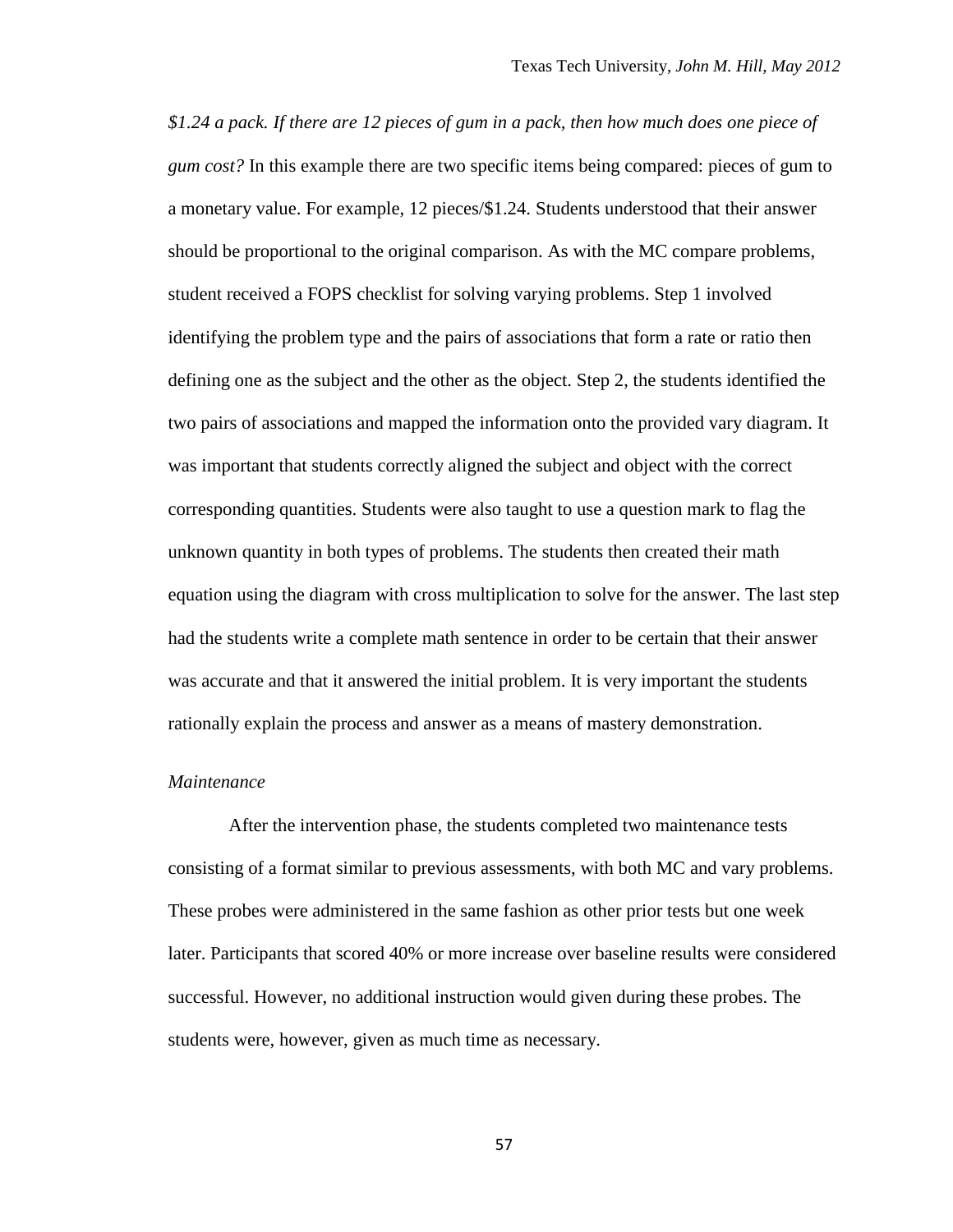#### *Interrater Agreement*

The researcher scored student work using an answer key. A second rater rescored the assessments. Interrater reliability was computed by dividing the number of agreements and disagreements and then multiplying by 100. For interobserver agreement, 50% of the intervention sessions and instruments were assessed. Interobserver agreement was 100%.

#### Treatment Integrity

Each student was provided a checklist they used while they were solving their problems. Each step was marked by the participant as they completed it. The researcher would then verify that the student had used the checklist correctly as instructed to support learning. The checklists were then compared between instructors to ensure compliance.

The researcher assessed the fidelity of the treatment by marking "Yes" on correctly followed items and "No" on incorrectly followed items. Fidelity of implementation was assessed 70% of the intervention sessions by either the researcher or teacher. Treatment fidelity was 100%.

#### **Strategy Satisfaction Questionnaire**

In an effort to determine if the participants would use SBI as an intervention once the study had concluded, a satisfaction questionnaire was utilized. The strategy satisfaction questionnaire was modified by the researcher from a survey developed and used in a prior study conducted by Jitendra, Hoff, & Beck (1999). In the first part of the modified questionnaire, a Likert-type scale of 1 (strongly disagree) to 5 (strongly agree) was used for the students to provide information about whether (a) whether they enjoyed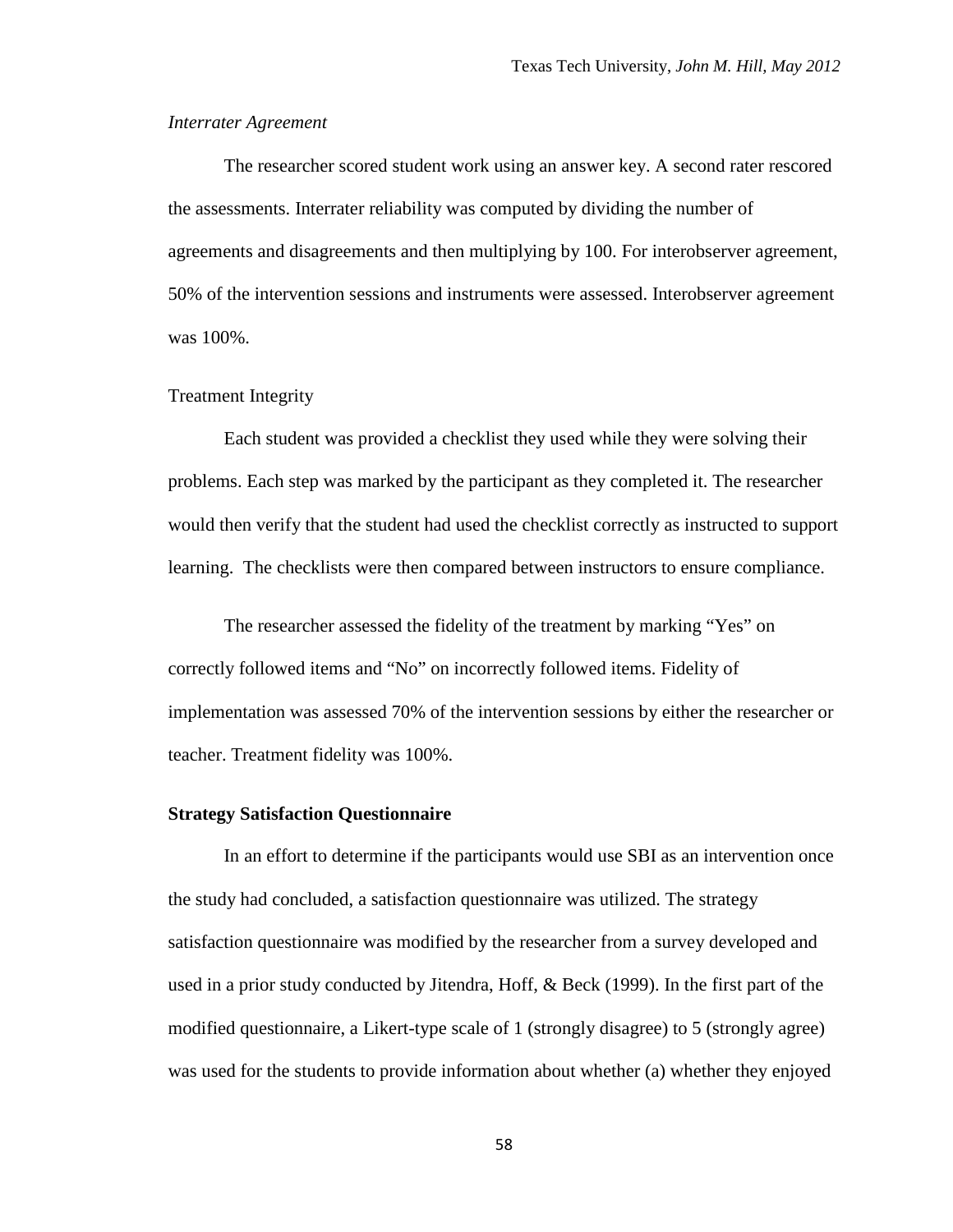the intervention, (b) whether the strategy was helpful in solving word problems, (c) whether their word problem solving skills were improved, (d) whether they would recommend using the strategy with their peers, and (e) whether they would continue to use it to solve word problems in the classroom (Jitendra et al., 1999). A question about their overall satisfaction with the strategy instruction was additionally included in this section. An open question about what they liked or what suggestions they had for the intervention was asked in the second part of the questionnaire. A special education teacher and a professor in special education reviewed the student satisfaction questionnaire for appropriateness prior to administration.

#### **Data Analysis**

Data was analyzed by visually comparing overall components of the study: actual performance of each participant and overall data trends (i.e. changes or consistent patterns in student performance) within and between the phases. Performance level changes were identified based on the increase/decreases of scores per participant. Level changes within a phase were identified based on median or range as a mean level of performance if there was a great deal of variability (Kennedy, 2005). If at least 80% of data points fell within a 15% value range of the median level line, the data was considered stable and mean level line acceptable (Kennedy, 2005). Trend was be determined by examining both magnitude and direction of data points presented visually on the graph. Functional relation was when the intervention was effective only when the independent variable was introduced and replications were seen across participants.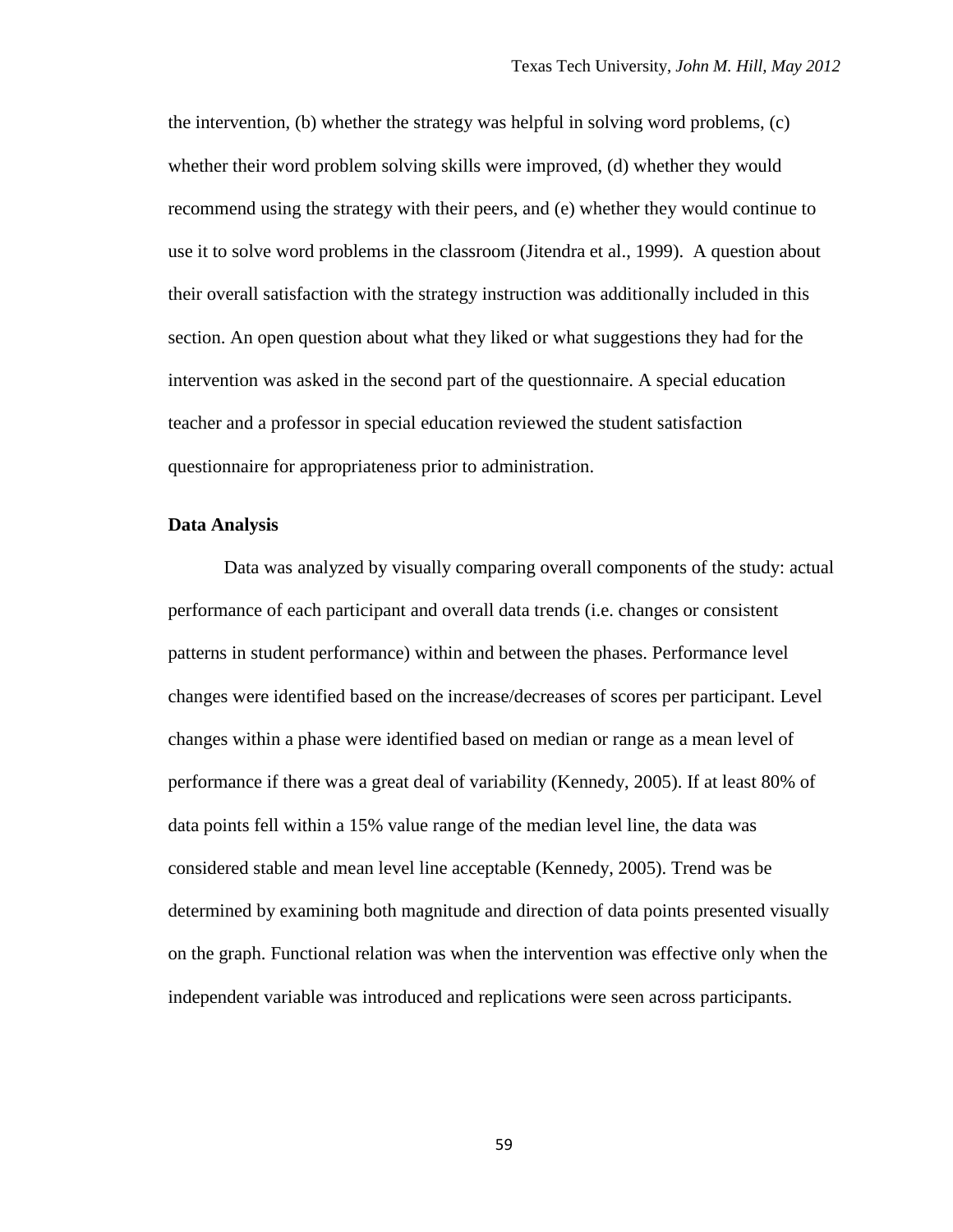# **CHAPTER FOUR**

# **RESULTS**

Four research questions guided this study: a) What effect does SBI have on student understanding of math word problems that involve multiplicative compare and varying types of questions as demonstrated by increased scores on provided assessments? b) Are the effects of SBI maintained in the absence of intervention? and c) How did the participants evaluate the effectiveness and acceptability of SBI?

# *RESEARCH QUESTION ONE*

**What effect does SBI have on student understanding of math word problems that involve multiplicative compare and varying types of questions as demonstrated by increased scores on provided assessments?**

In this study, each participant's results were analyzed in order to answer the first research question. This first research question examined the effects SBI would have on the accuracy performance of students participating in the study. The participants had to solve a combination of either multiplication or division word problems.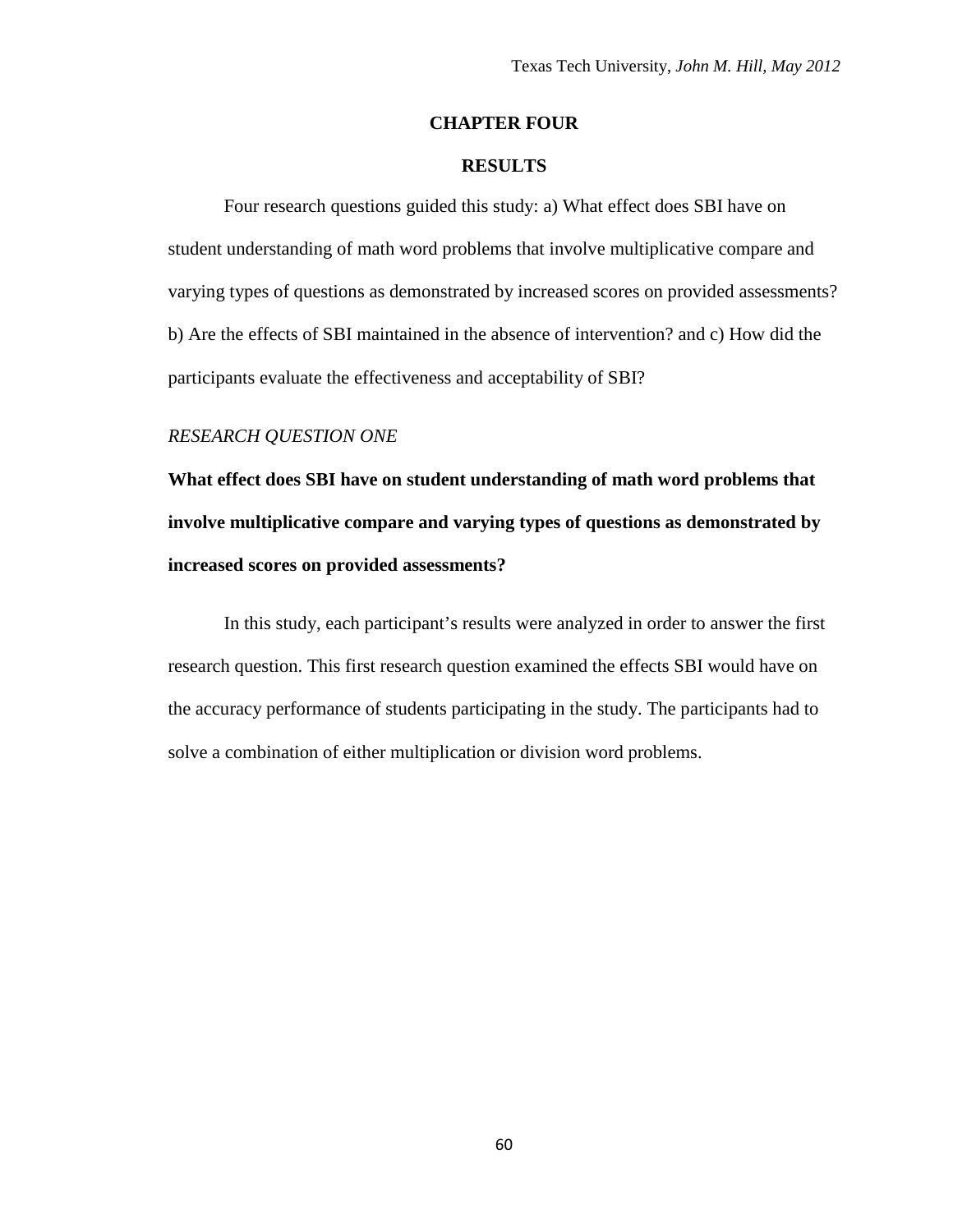

*Figure 4.1.SSD Accuracy Percentages Across All Phases for Students A-D*

*NOTE: Examples of each problem type are located in the Appendix section*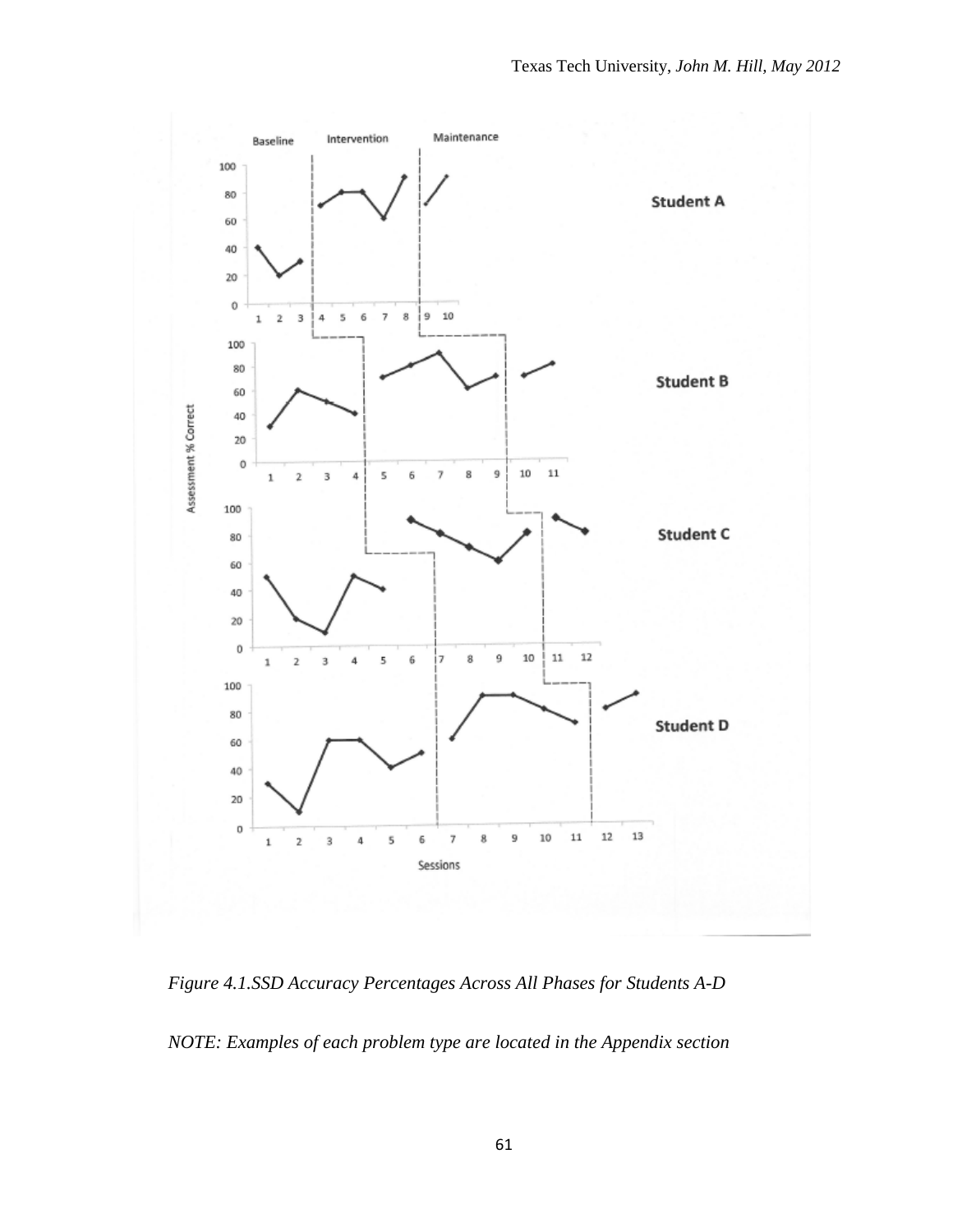The results for all participants are displayed on Figure 4.1. More detailed results are presented as follows:

#### *Student A*

# *Baseline*

During baseline, Student A scored a 40%, 20%, and 30%, respectively, with an average of 30%. On the first baseline test, the only questions answered correctly were *mc/referent unknown; mc/scalar function unknown; and vary/unit value unknown.* On her second baseline test, she answered the *mc/scalar function unknown and vary/unit value*  problems correctly. On her third baseline test, she answered the *mc/referent unknown* and *vary/either two dimensions unknown* incorrectly*.* 

## *Intervention*

Student A participated in five intervention sessions. Her mean average after receiving the intervention instruction was 76%, which was an increase of 46% over baseline average. During this phase, the participant demonstrated a trend level of 60% on the y-axis, demonstrating a moderately unstable upward trend. There was clear change in level and increasing trend in intervention sessions. On the first intervention assessment (70%), she missed problems on *mc/scalar function unknown* and *vary/either two dimensions unknown*. The results on the second test (80%) saw the participant miss questions on *mc/compared unknown* and *vary/unit value unknown.* The third intervention test (80%) resulted in the student missing two problems: *mc/referent unknown* and *vary/either two dimensions unknown*. She missed four problems on the fourth intervention test (60%) on the following: *mc/referent unknown*, *mc/scalar function*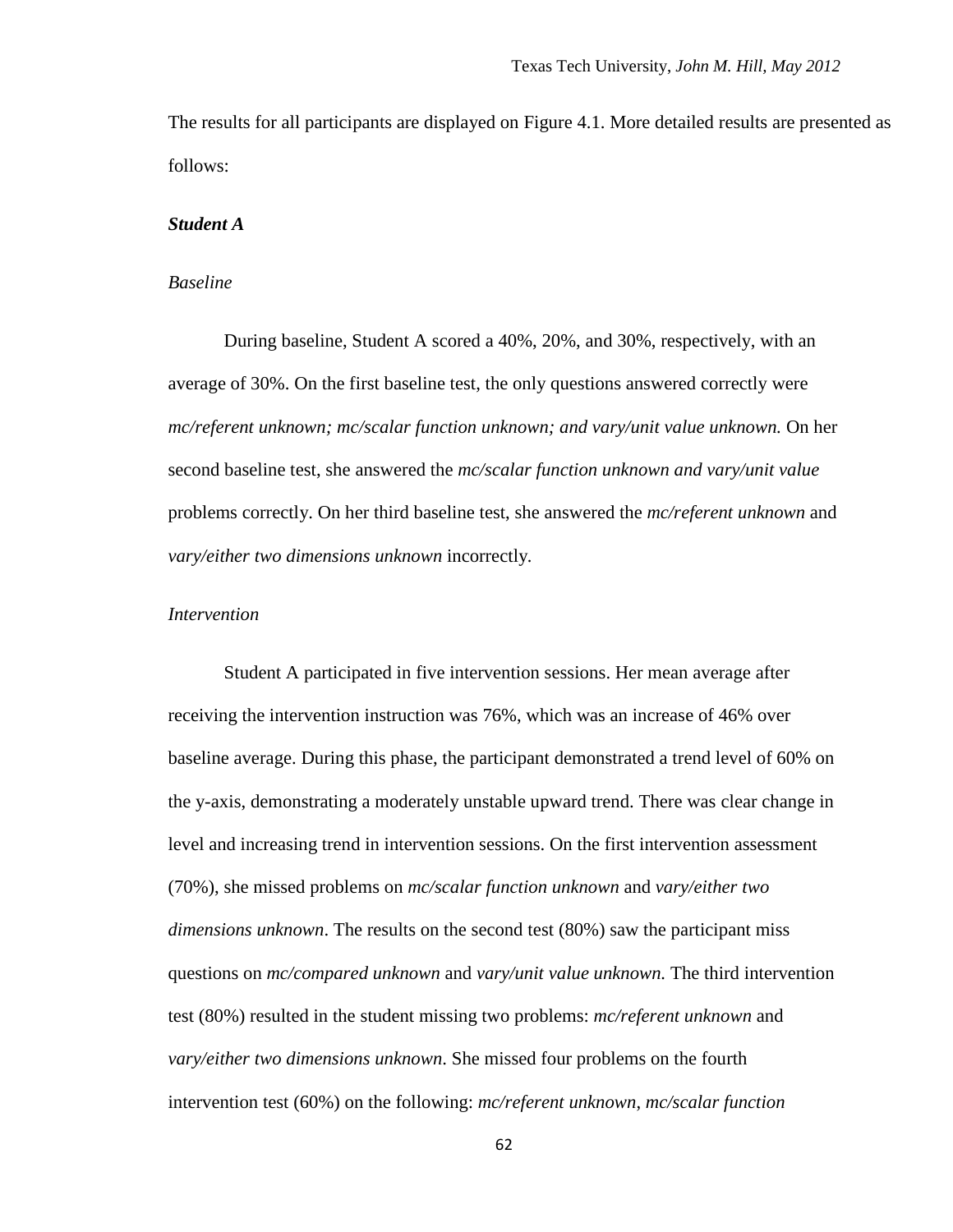*unknown,* and *vary/either of two dimensions unknown*. Student A missed only *vary/either of two dimensions unknown* problem type on the fifth test (88%).

#### *Student B*

## *Baseline*

Student B took four baseline assessments prior to beginning his intervention instruction. His percent correct scores were 30%, 60%, 50% and 40% for an average of 45%.

## *Intervention*

Student B participated in five intervention assessments. His intervention average was 74%, or 31% increase over baseline average. This phase of the study showed a trend of 40% on the y-axis, demonstrating a moderately upward stable upward trend. On his first assessment (70%), he missed the following problems: *mc/scalar function unknown*; *vary/vary unit unknown; vary/either two dimensions unknown*. On the second assessment (80%), the participant missed the *mc/referent unknown* and *mc/compared unknown*. The only incorrect item on the third assessment (90%) was *mc/scalar function unknown*. He missed the *mc/scalar function unknown, vary/unit value unknown,* and *vary/either two dimensions unknown* on the fourth test (90%). On the fifth assessment (70%), Student B missed problems covering *mc/referent unknown* and *vary/vary unit unknown*.

#### *Student C*

#### *Baseline*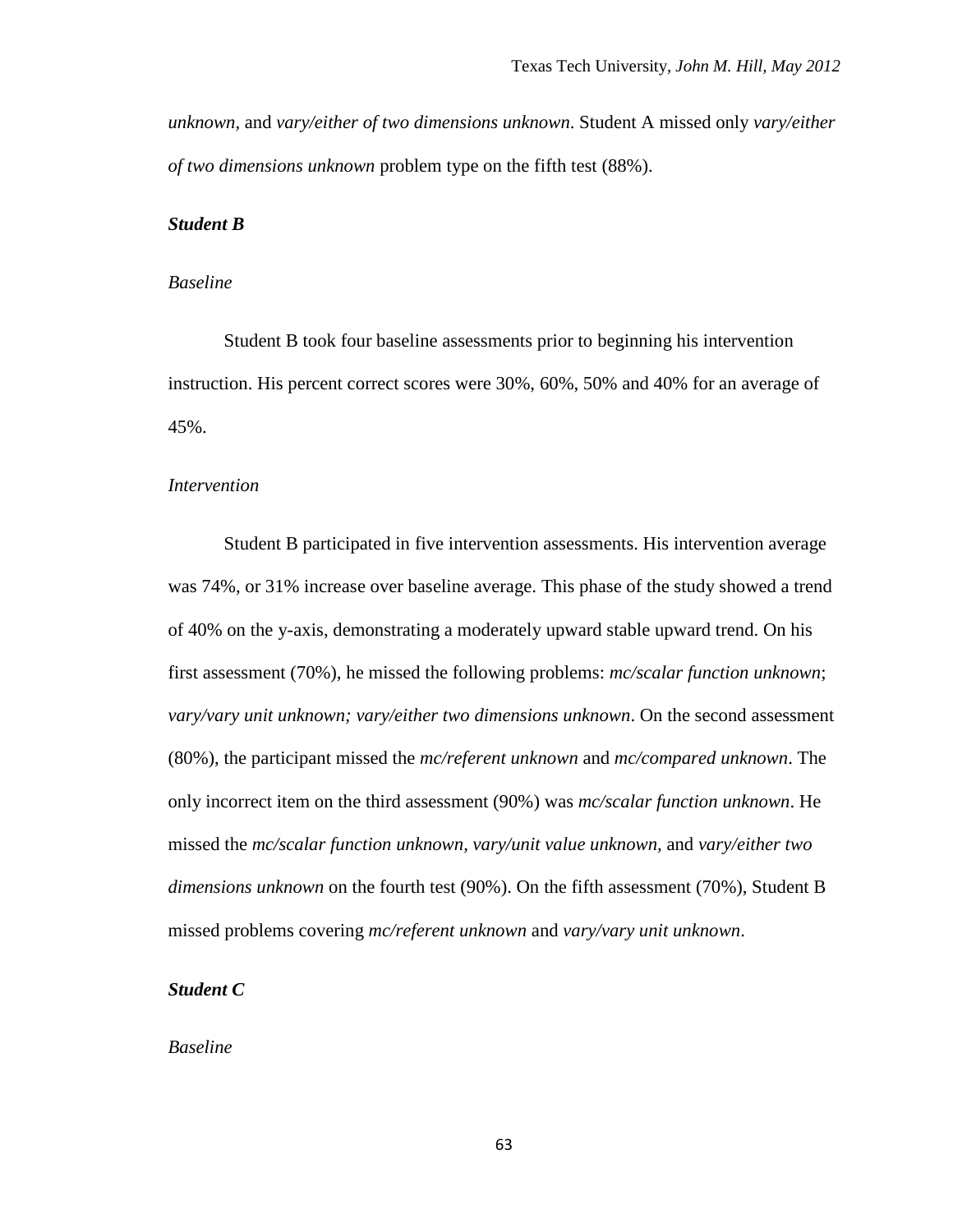Student C completed five baseline measures for an average of 34%. He scored a 50%, 20%, 10%, 50%, and 40%. This participant did not demonstrate a stable baseline. *Intervention*

Student C took five intervention assessments for an average of 75%, resulting in a trend of 40% on the y-axis, which culminated in a downward stable trend. The intervention average was a 41% increase above baseline average. On the first test (90%), the only question missed was a *mc/referent unknown* problem. The second test (80%) resulted in the student missing two questions: *mc/scalar function unknown,* and *vary/either two dimensions*. He scored a 70% on his next assessment, missing problems on *mc/referent unknown, mc/scalar function unknown,* and *vary/either two dimensions unknown*. On the fourth measurement (60%), he missed *mc/referent unknown; mc/scalar function unknown;* and two *vary/either two dimensions unknown.* On the fifth test (80%), the only problem missed was *mc/referent unknown* and *vary/either two dimensions unknown*.

#### *Student D*

# *Baseline*

Student D scored a mean average of 42% on baseline measurements scoring 30%, 10%, 60%, 60%, 40%, and 50%.

#### *Intervention*

Student D took five intervention assessments with an average of 78%, which was an increase of 36% over baseline results. A moderately stable upward trend of 60% on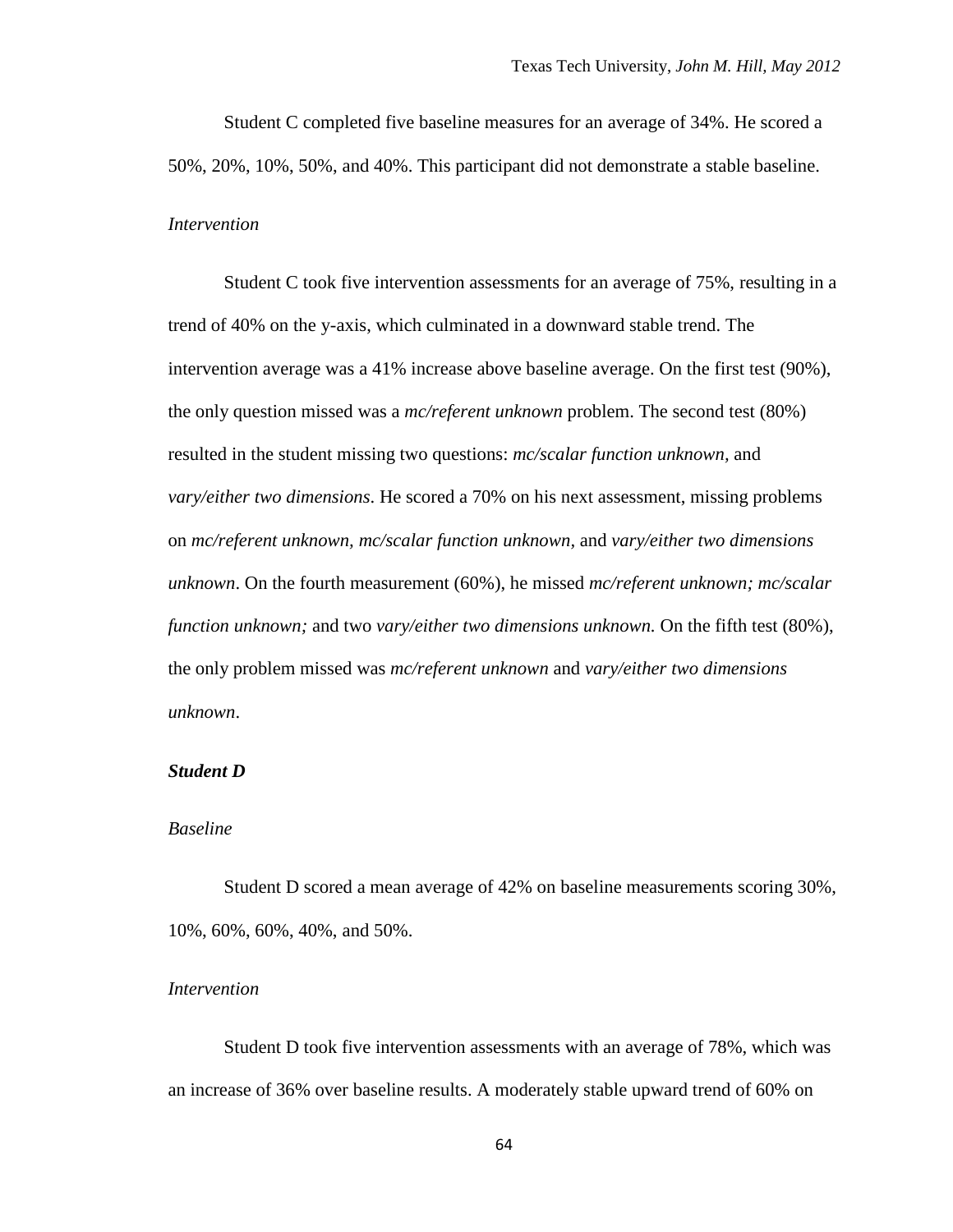the y-axis was the result. The first test (60%) resulted in four missed problems: *mc/referent unknown,* two *mc/scalar function unknown,* and *vary/either two dimensions unknown.* On the second test (90%), he missed *mc/referent unknown.* The problem missed on the third assessment (90%) was *vary/unit value unknown.* The participant missed two *vary/either two dimensions unknown* problems on the fourth measurement (80%). He missed three problems on the fifth assessment (70%): *mc/referent unknown; vary/unit value unknown;* and *vary/either two dimensions unknown.* 

#### *RESEARCH QUESTION TWO*

#### **Were the effects of SBI maintained in the absence of intervention?**

In order to demonstrate recall, the results of the maintenance measurements were analyzed and compared with results from baseline and intervention tests. The maintenance test averages were similar to the intervention averages. Student A's differences between intervention and maintenance were 7.5%; Student B's difference was 7.59%; Student C's difference was 10.9%; and Student D's was closer at 3.2%. The maintenance tests were conducted two weeks after the participants took the last intervention assessment. This gap in time was essential in order to determine if the participants were able to retain the information taught earlier without having any bias carry over from previous intervention assessments.

Student A scored a 70% and 90% on the maintenance test conducted two weeks later. Her average was 80%. On the first maintenance test, she missed problems on *mc/referent unknown, mc/scalar function unknown,* and *vary/unit value unknown.* On the second assessment, she missed a problem on *mc/referent unknown.* For Student B, the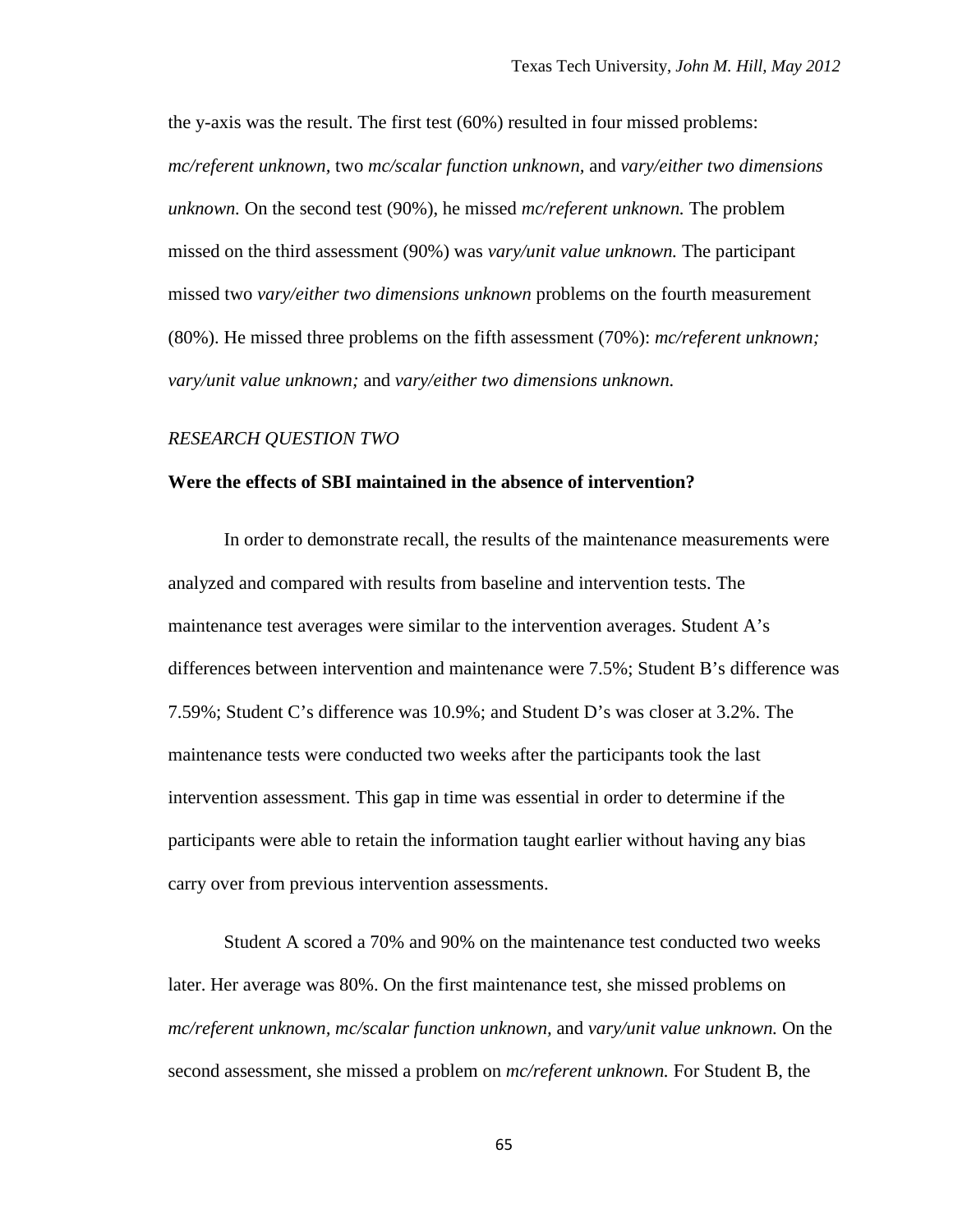maintenance test average score was 75%. On the first maintenance measurement (70%), he missed problems on *mc/compared unknown,* and *vary/unit value unknown, and vary/either two dimensions unknown*. The second maintenance test (80%), he missed the *vary/unit value unknown* and *vary/either two dimensions unknown.* During maintenance, Student C scored a 90% on his first test by missing *vary/either two dimensions unknown* and a 80% on the second, for an average of 85%. This score was 51% better than the baseline average and 10% better than the intervention average results. On the second test, the two problems missed were *mc/referent unknown*. Student D scored an 85% average on both maintenance assessments, which was 43% above baseline average, and 7% above intervention average. He missed two problems on the first maintenance assessment: *mc/referent unknown* and *vary/unit value unknown.* On the second measurement, the only problem missed was a *vary/either two dimensions unknown.* 

#### *RESEARCH QUESTION THREE*

#### **How did the participants evaluate the effectiveness and acceptability of SBI?**

Results of the Likert questionnaire in this study (Appendix C) indicated that, overall, the four participants were satisfied with the strategies utilized in this study. The overall average for all four students on question one (I enjoyed using the math word problem solving strategy used by the instructor) was 4.25. The results average for the second question (I found the diagrams to be helpful in understanding and solving the word problems) was 3.5. The third question (I liked the problem solving strategies because it helped me get better at solving math word problems) results yielded a 4.25. The fourth question (I would recommend using this strategy with other students my age) average was 4.5. The fifth question (I am going to continue using this strategy to solve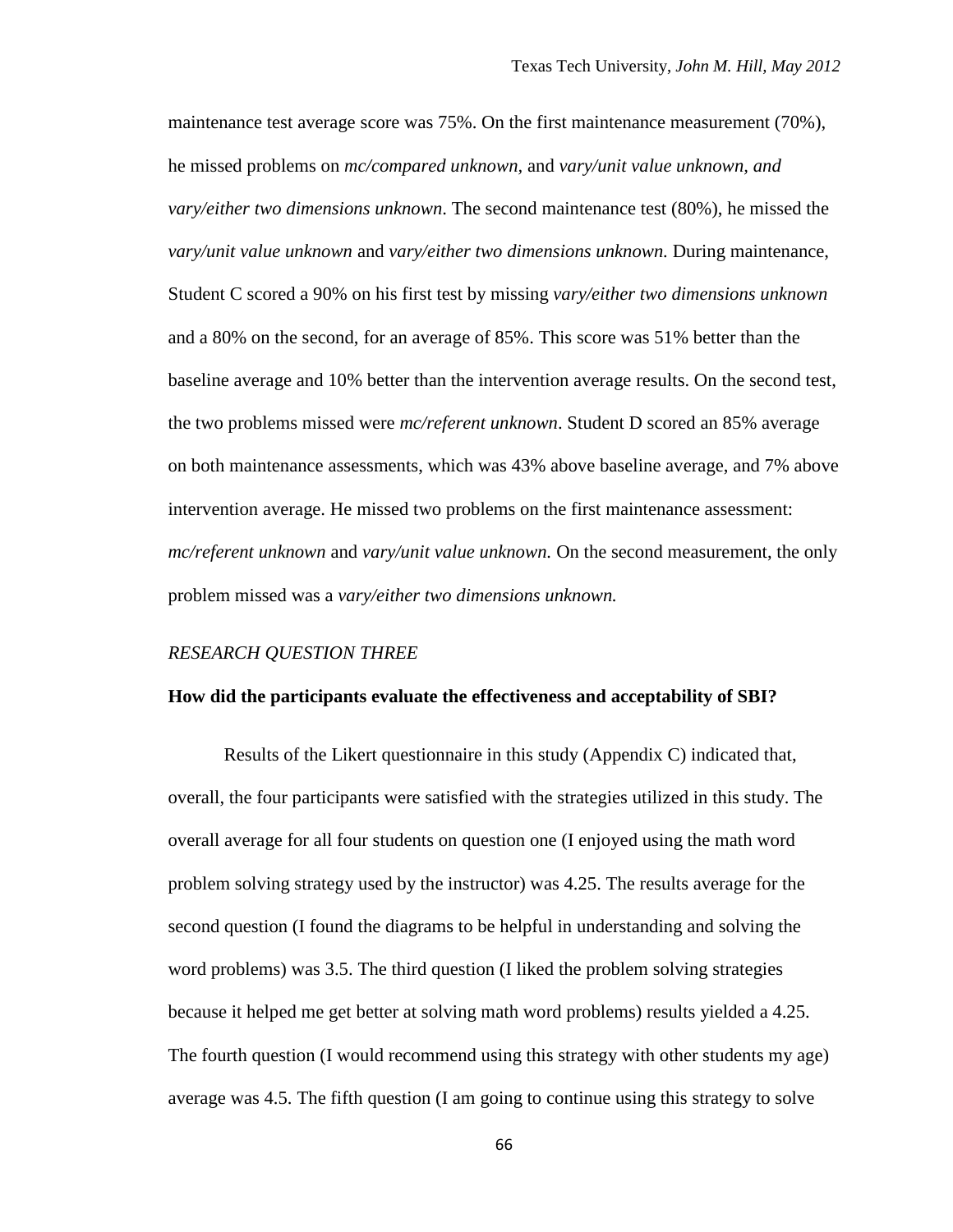word problems in my classroom) resulted in an average response rate of 4.5. The last question (I feel satisfied with the overall process of the word problem strategy) produced an average of 4.25. Based on the results of the questionnaire, the students seemed to respond favorably to most categories. The lowest category was the perceived benefit of using diagrams to assist in solving the problems. The highest categories were whether the participant would recommend the strategy to others and if the participant would keep using the strategy later.

#### *SUMMARY*

Based on the comparison of results of the baseline, intervention, and maintenance assessments, there is clearly an increase in performance utilizing schema-based instruction. Upon further inspection, each participant was able to exceed his or her baseline measures by a substantial amount: Student A by 53%; Student B by 49.3%; Student C by 51%; and Student D by 55%. Also, each participant seemed proficient at transferring what he or she learned during the intervention phase to the later maintenance assessments. Each participant involved in the study performed poorly on the baseline assessments with a positive, upwards trend during and after intervention. Lastly, based on survey results, the students seemed generally satisfied with the intervention and its results.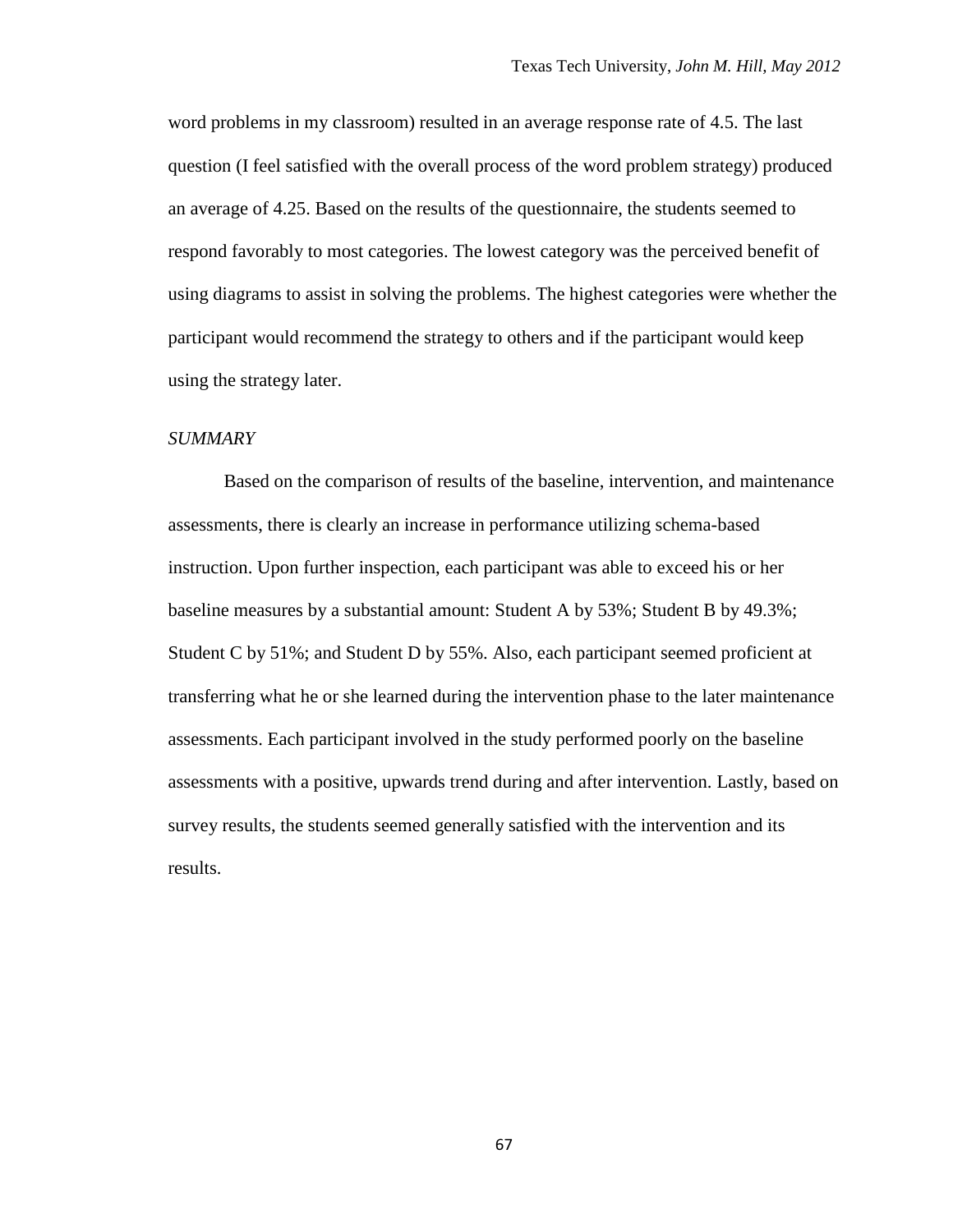## **CHAPTER FIVE**

## **DISCUSSION**

The purpose of this study was to determine if SBI was effective in helping struggling students analyze and solve math word problems using multiplication and division. The results of this study demonstrated that the participants in the study made progress based on comparisons of the baseline and intervention. In addition, the participants maintained the content learned after withdrawing the intervention. This chapter will focus on analyzing the findings and conclusions of each research question. Also, study limitations and implications for practice are provided.

# *RESEARCH QUESTION ONE*

**What effect does SBI have on student understanding of math word problems that involve multiplicative compare and varying types of questions as demonstrated by increased scores on provided assessments?**

All participants in this study demonstrated notable gains on the intervention phases over the baseline results. As such, these findings provide pragmatic evidence that SBI is an effective mathematical intervention for students struggling with word problems. Prior to intervention, the participants simply added or subtracted numbers to reach their answers. It was apparent that they did not utilize any strategy to solve their answers, and it was evident in their baseline scores. Also, they became easily frustrated and sometimes would simply give up rather than answer the question. During the intervention instruction, each participant was exposed to organizing the information they received in word problem format and then to use these strategies to assist in understanding the nature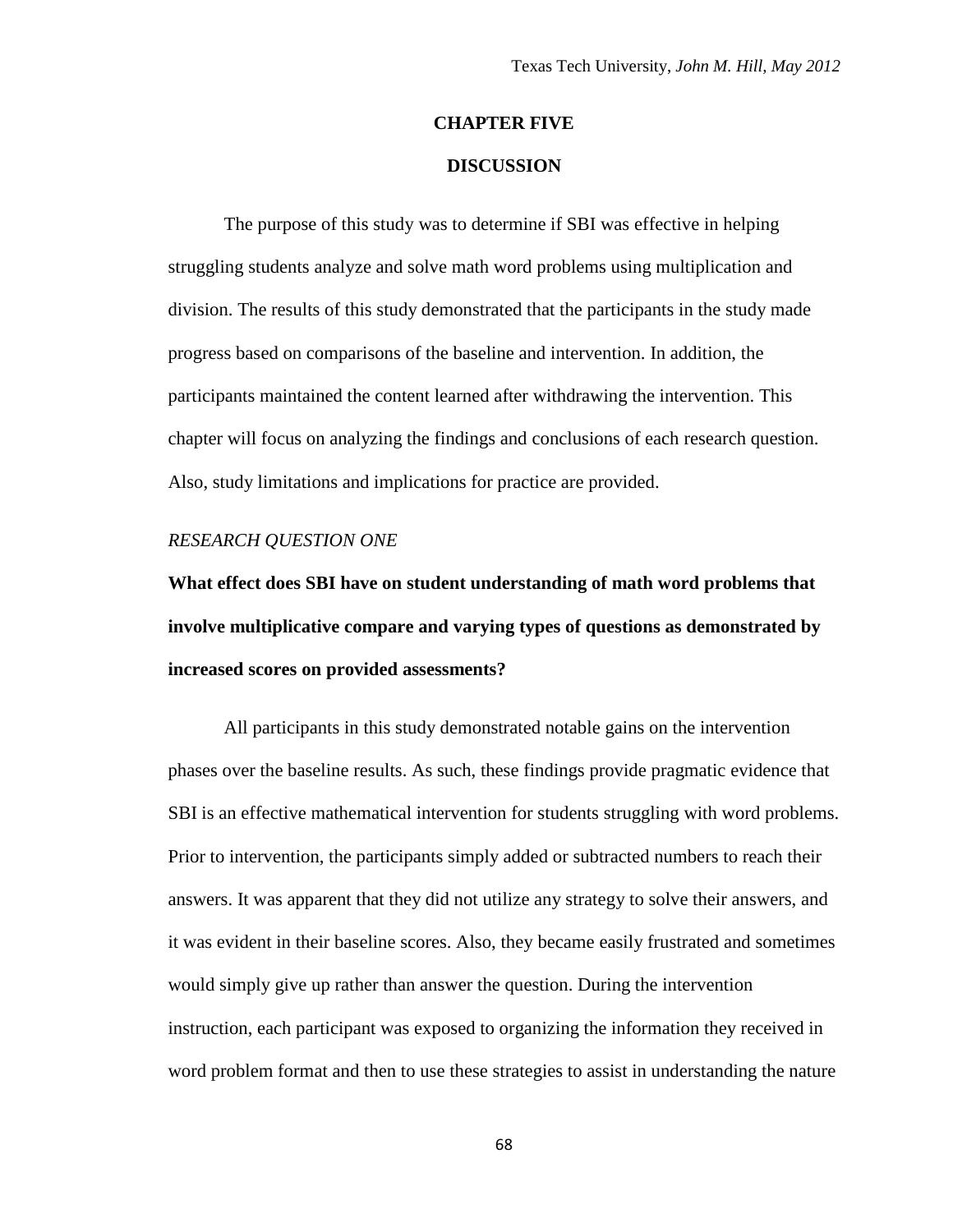of the problem and how to generate the correct answer. Checklists were provided to assist in scaffolding instruction as well. The students closely followed the necessary steps taught by the researcher. As such, they were able to better organize the information provided and then translate the data in the diagram into a solvable math equation.

There were several inherent features of this intervention that merit discussion. First, modeling was employed occasionally when a student was having difficulty working some of the problems independently. Modeling is a beneficial technique that has been successful in all academic subjects (Sterling, 2007). Aleccia (2011) states that modeling is "an aspect of accomplished teaching that teacher educators should model for their students is being a reflective practitioner" (p. 87). Modeling is a reflective learning process that builds crucial self-efficacy skills. Another study conducted in 2010 analyzed the impact of modeling on increasing self-efficacy in secondary students in a Physics classroom (Sawtelle, Brewe, & Kramer, 2010). In this study, researchers demonstrated that modeling actually provides for more occasions for "vicarious learning experiences resulting in more genuine learning opportunities" (p. 290). A study in 2011 analyzed the impact of modeling on increasing the working memory of elementary students' math problem abilities (Zheng, Swanson, & Marcoulides, 2011). Results of this study established that teacher modeling of instruction played an important role in student success on math word problems. Explicit instruction is another important feature of this intervention, which allows the student to process the underlying structure of problems in order to master essential math skills and concepts (Jitendra et al., 2002; Jitendra & Hoff, 1996; Marsh & Cooke, 1996; Xin et al., 2002). Another consideration is that the nature of the intervention requires individual instruction exclusively. During this time, both guided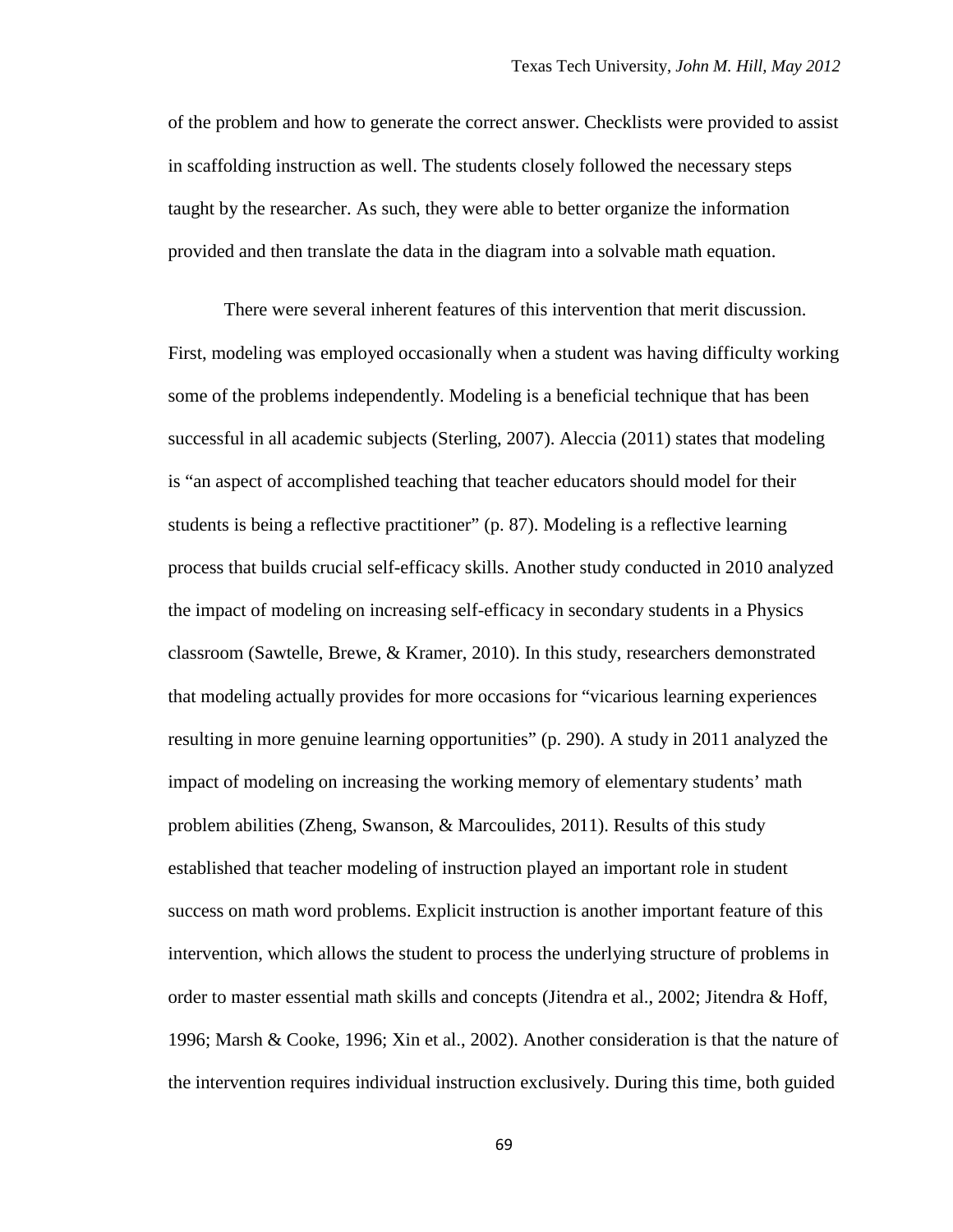practice measures and the researcher, which included corrective and instructional feedback, facilitated independent practice. Also, each participant was allowed to progress at their own pace. Many studies have shown the importance of both guided and independent practices as essential to developing the necessary math skills for secondary students (Garcia, Jimenez, & Hess, 2006; Montague & Dietz, 2009; Mulcahy & Krezmien, 2009).

There are several studies that specifically looked at SBI as an intervention tool for students struggling in math. Although participant and setting variables were different in these studies, the overall results were very positive. In 2002, an exploratory study was conducted to introduce the feasibility of using SBI in a middle school classroom (Jitendra et al., 2002). During baseline, student performance was 41%, which was also consistent with the results of this study (37.75%). Upon further investigation, however, there are several key differences between the study conducted by Jitendra et al. and this one. In the previous study, the participants were taken from a pool of low-achieving students, but were not necessarily classified as having a learning disability. In this study, every participant involved had a diagnosed disability. Furthermore, two participants were also dealing with disruptive behavioral issues in conjunction with cognitive deficits. In the 2002 study, the setting took placed in a controlled environment on a university campus away from potential everyday distractions at school. Although the intervention in this study occurred before and after school, the potential for interruptions was more readily apparent. Other students would occasionally interrupt learning by inadvertently entering the classroom during intervention. When this occurred, the distraction was very minimal and had very little impact on the learning process.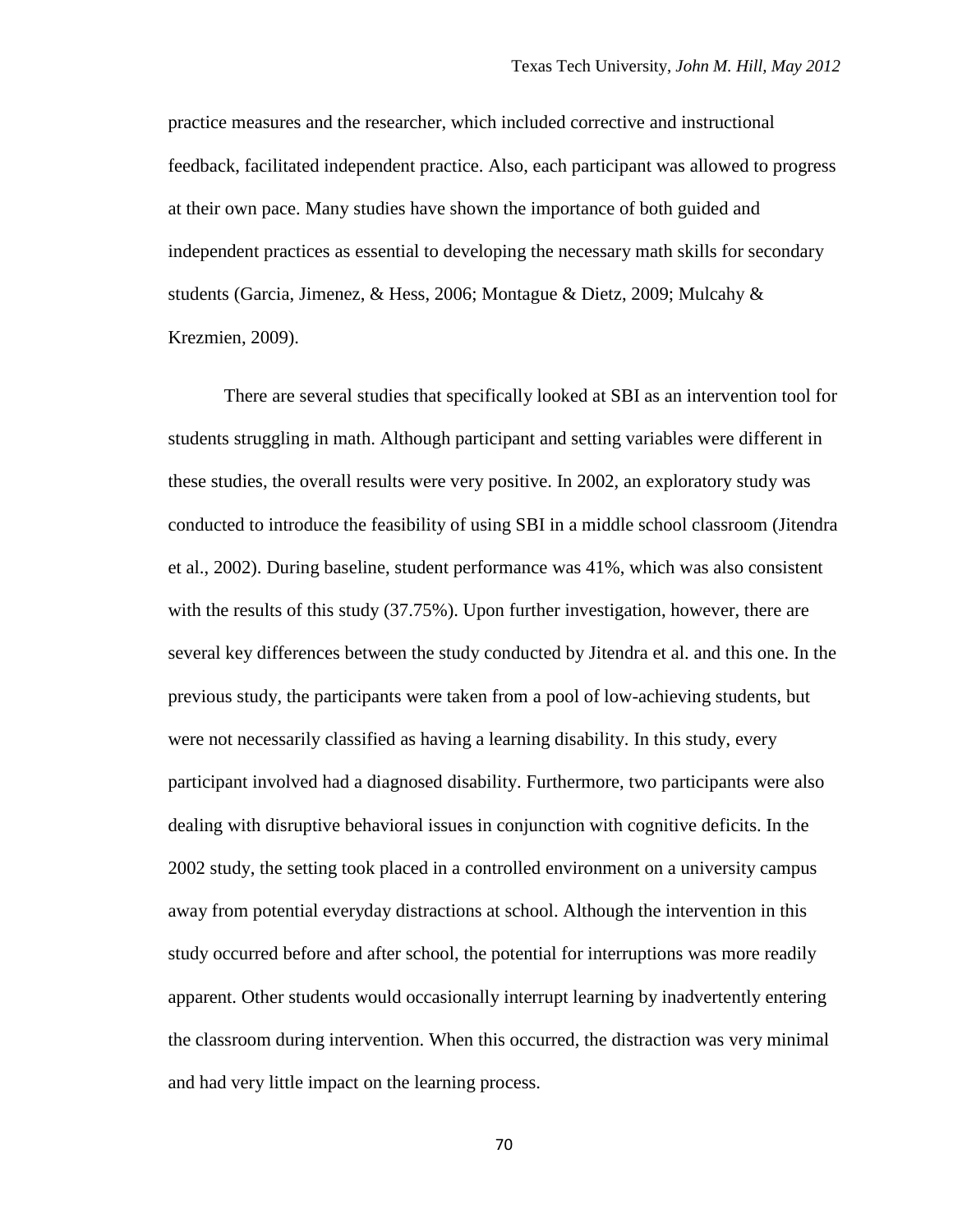Another study determined that SBI was also effective for a younger participant age group (Fuchs et al., 2004). Twenty-four third graders were divided into control and experimental groups to determine SBI effectiveness. The experimental group receiving SBI showed better assessment gains than their control group peers of an average 2.42 SD. The results of this study corroborate the findings of the Fuchs et al. study. This study was different in that it also delved into the ability of SBI to transfer knowledge to both short and long term student recall. The results show moderate gains in that area as well. The differences in the 2004 study and current one involve the participant ages (primary v. secondary); setting (urban v. rural); and students with no diagnosed disability v. diagnosed disability.

Another similar study was conducted to determine the effectiveness of SBI compared to general strategy instruction (GSI) ( Xin, Jitendra, & Deatline-Buchman, 2005). This study consisted of students with and without disabilities. Significant differences were recorded between the two instructional strategies. Students using SBI scored up to  $+2$  SD above GSI participants. Also, according to the researchers, "results of this study also indicated that only the SBI group significantly improved their performance on the generalization measure after the schema-based instruction" (Xin et al., 2005, p.187). The Xin et al. study was different from the current study in that no attempt was made to compare different learning strategies. Instead, the current study focused solely on the viability of SBI introduced to students diagnosed with SBI and at risk for failing math. Both studies established that SBI is a viable instructional intervention that can benefit struggling students.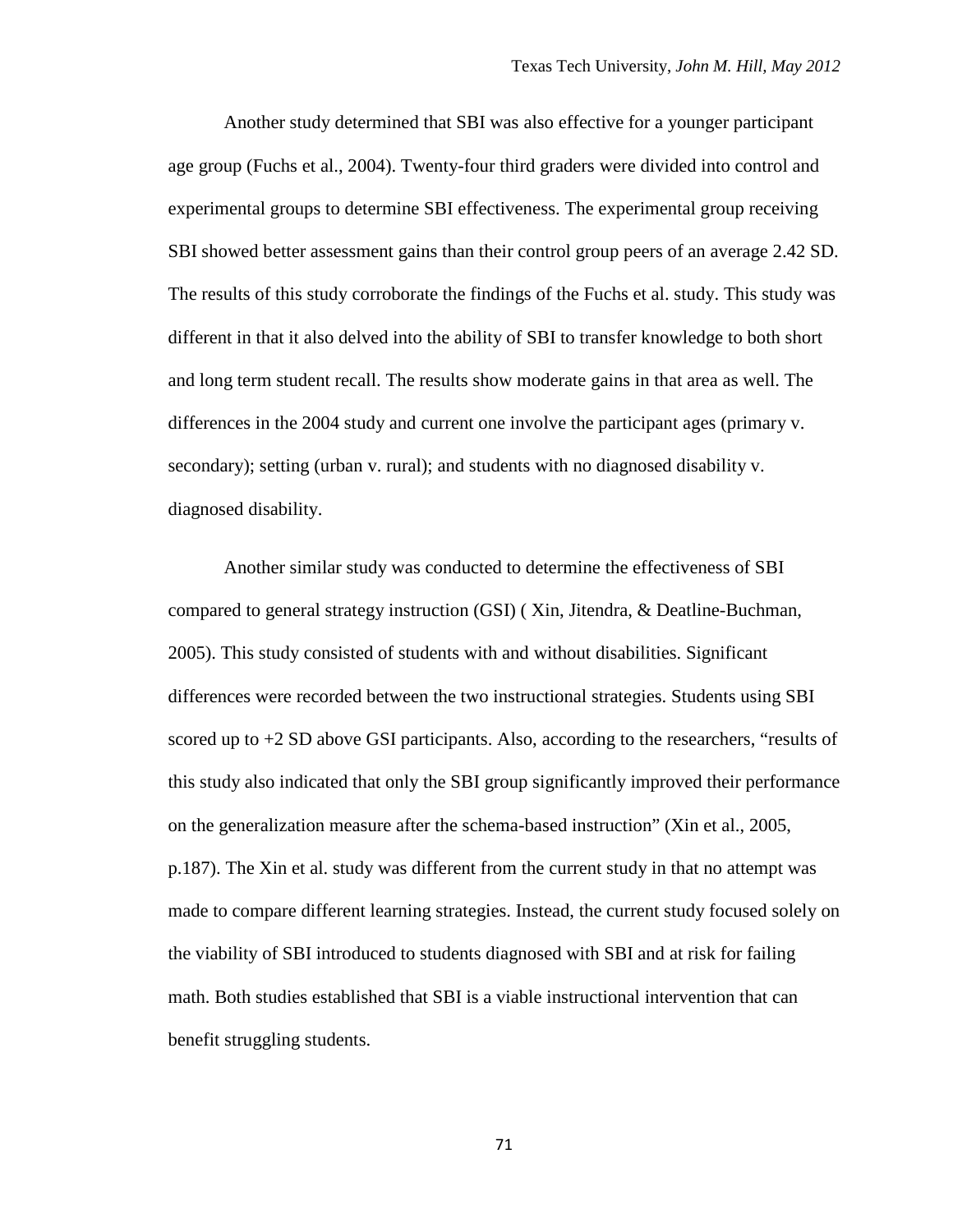There are also several performance characteristics that could have affected the dramatic increases in participant performance. As mentioned earlier, initially the students did not possess the prerequisite knowledge or skill set to solve the problem independently and accurately. Gradually, though, as the students became more comfortable with the material, they began to incorporate those strategies taught during the intervention instruction period resulting in a more thorough, accurate response. Another contributing factor in solving word problems was the current reading level of the students at the time of the study. Both Students A & B had diagnosed reading disabilities and were significantly below their peers ( $7<sup>th</sup> \& 8<sup>th</sup>$  graders) in reading fluency and comprehension. At the time of the study, Student A was reading on a third grade level and Student B on a fifth grade level. As such, each participant would simply not understand what he or she read even before attempting to solve the problem mathematically. Each participant was encouraged to slow down and comprehend what he or she read prior to solving. Although the assessments were not timed, both participants took longer than the others, which is a concern because they both potentially lost focus throughout the tests. Also, student attitudes and perceptions influenced the study results. For instance, on several occasions, participants would perceive a problem as particularly difficult and be less willing to work as hard trying to solve it. Also, if a student was having a difficult time, they would try to avoid work by stalling or refusing to try very hard. In those instances, the researcher was able to get the participant back on track through positive reinforcement, most often praise. There were several occasions each participant had to step away from instruction in order to re-focus on the task at hand. There was only one incident in which instruction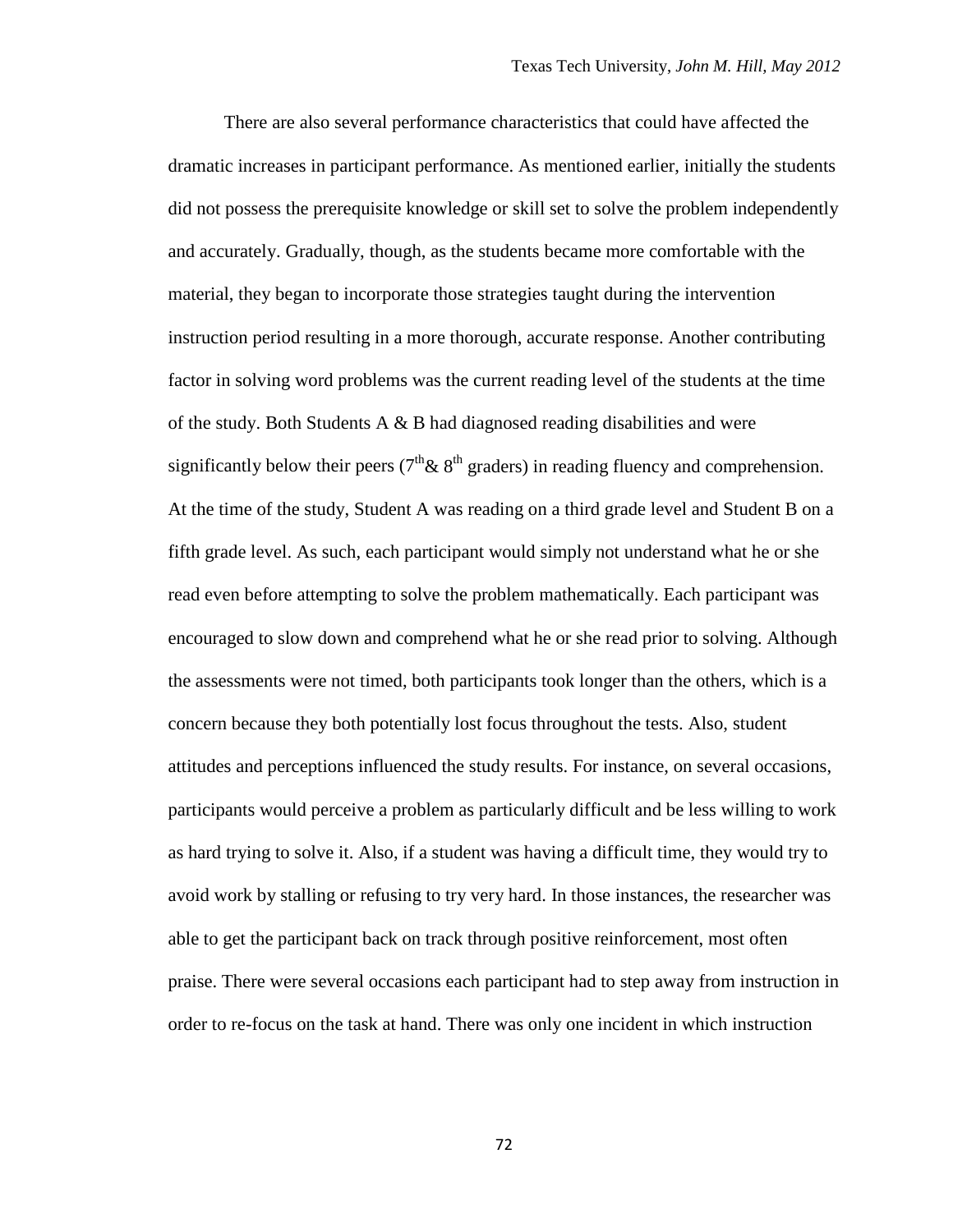had to be given on another day due to events related to a student's behavior. In this instance, instruction resumed the day afterwards

#### *RESEARCH QUESTION TWO*

### **Are the effects of SBI maintained in the absence of intervention?**

The maintenance results of this study were very positive. Each participant demonstrated notable gains. The maintenance results were very encouraging with the students showing dramatic gains. Each participant had the following maintenance results: Student A was 75%; Student B was 70%; Student C was 80%; and Student D was 85%. Study results indicated that the participants were able to maintain a higher assessment result due to familiarity with the questions being posed and the ability to form relationships to solve the problem.

Maintenance results from several studies on SBI reached the same conclusion. In one study, maintenance results for participant's average over 40% higher than baseline measures (Jitendra et al., 2002); in this study the average maintenance increased over baseline was 42.5%. In 2004, another study showed similar maintenance results as well (Xin et al., 2005). In this study, maintenance results were slightly lower at 37% average for all participants involved. A study conducted by Fuchs et. al  $(2004)$  resulted in a  $+2$ SD of maintenance results over baseline results.

# *RESEARCH QUESTION THREE*

## **How will the participants evaluate the effectiveness and acceptability of SBI?**

The results of this survey indicated that the participants believe the intervention to be helpful. Each survey category yielded positive results. Because self-perception has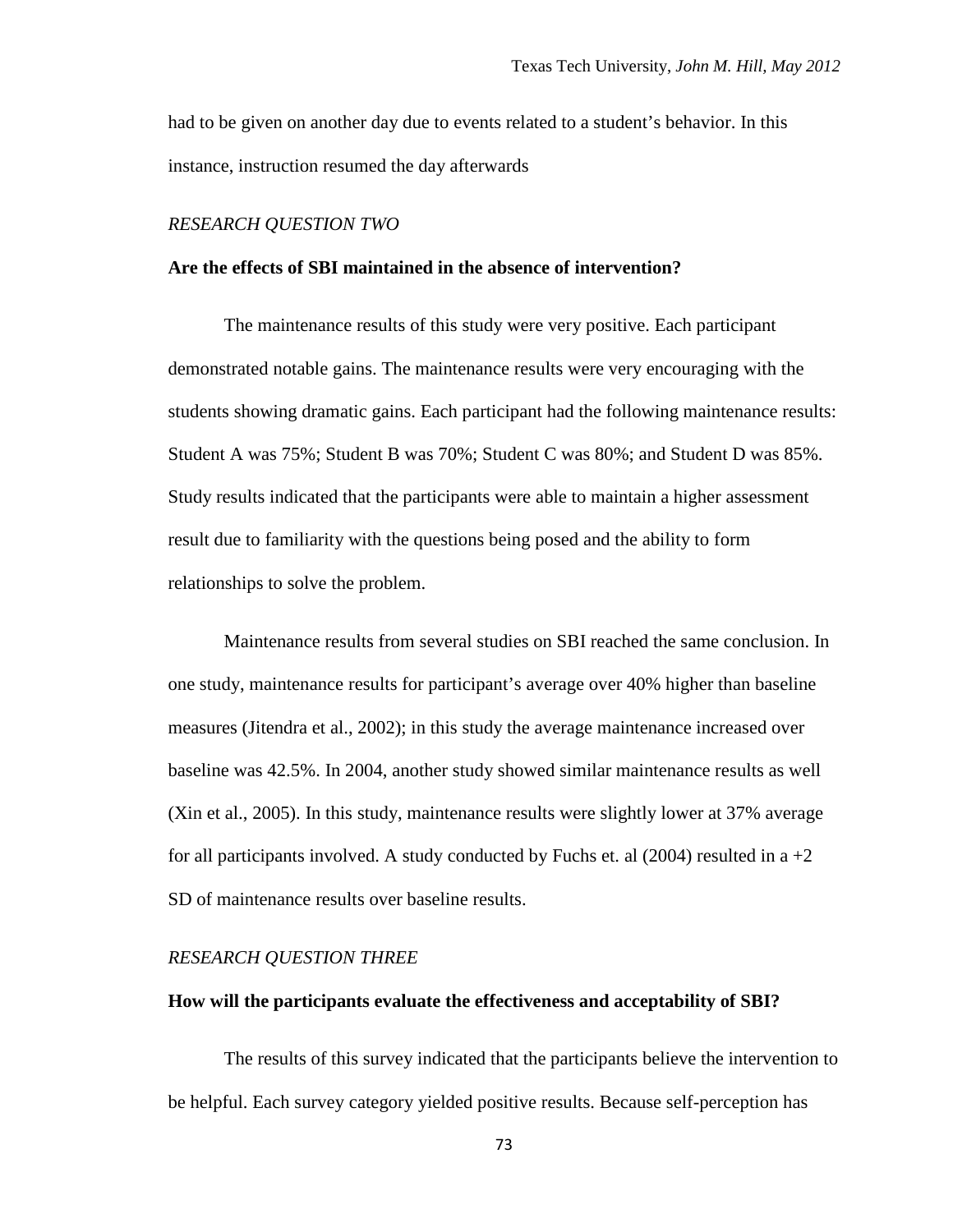been determined to be integral to academic success (Mooney, Ryan, Uhing, Reid, & Epstein, 2005), it is imperative the teacher account for the impact of their students' mindset, which could potentially have an adverse affect on academic results. Struggling students often lack self-confidence due to prior learning struggles in the classroom. This was evident in this study where all but one of the participants did not seem overly excited about doing more math word problems. Given the results of the survey, those attitudes shifted to a more favorable outcome.

In one study, all of the participants indicated that SBI in general, and utilizing schematics specifically, to be very beneficial and worthwhile to learn (Jitendra et al., 2002). The overall mean strategy satisfaction results were 5, 4.5, 4.2, 4, and 5 respectively, with 5 being very satisfied and 1 being not satisfied. Another study did not use a Likert rating system, but instead used a more open ended script for both of the participants (Jitendra, 2007). Each participant also wrote that SBI was easy to use and they felt comfortable using it in the future.

# **LIMITATIONS OF THE STUDY**

There were several notable limitations of this study that merit careful consideration. First, the nature of the intervention itself often led to the researcher conducting individualized instruction with the student. Although ideal for struggling students, this may not be practical for larger groups of students. Also, individualized instruction by itself is considered a stand-alone intervention recommended by many for increasing student performance. Therefore, it is difficult to determine exactly how much of the student success was from the intervention itself; the individualized instruction; or both. Second, because there were only four participants, it is difficult to generalize the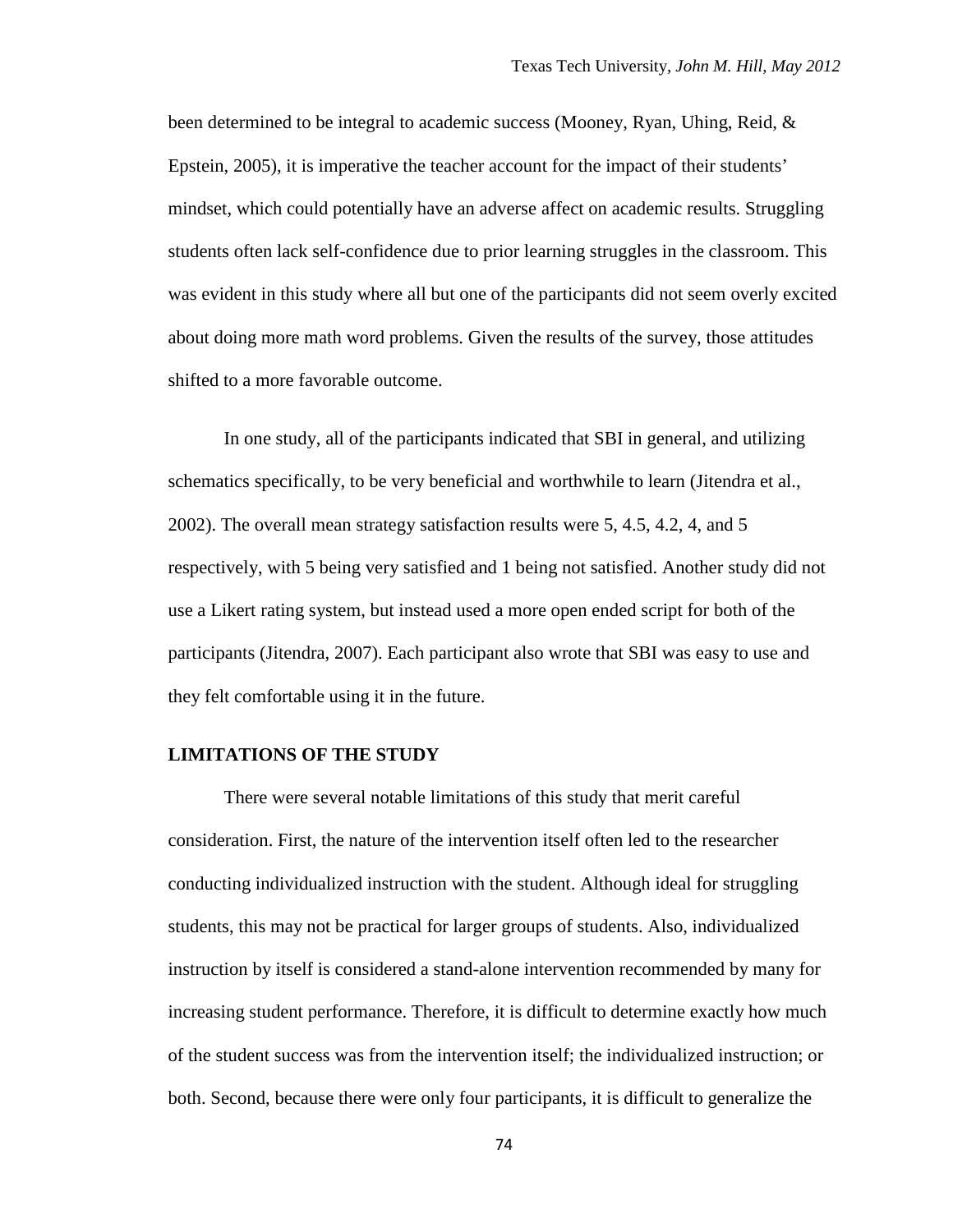findings to a larger population of students. Third, the intervention occurred either before school or afterwards because it satisfied the requirement of not interfering with valuable classroom instruction during school hours. Therefore, student stamina is a factor as well. In the early session, the students had difficulty straying focused because they were still half asleep. This is an issue many teachers face teaching early in the morning. To combat fatigue, the researcher would incorporate engaging lessons (being very animated, light background music, or even providing breakfast) as often as possible. Anything to help them maintain focus on the task at hand was utilized. Fourth, a non-standard instrument was utilized in all phases of the study. As such, the information collected is suspect to systematic errors that could exaggerate or mitigate the results. Lastly, because of the small number of participants used in this study, generalization to a larger population is difficult.

## **IMPLICATIONS FOR PRACTICE**

Based on the results of this study, schema-based instruction shows promise as an effective intervention technique. Word problems seem to be especially difficult for learning disabled math students. Therefore, SBI is a viable alternative strategy to bridging learning deficit gaps. Based on the positive results of this study, educators can also look towards other interventions that draw on diagrams as potentially beneficial. Students with disabilities struggle with processing and analyzing information in an organized format (Boardman, Arguelles, Vaughn, Hughes, & Klingner, 2005; Bottge, Heinrichs, Mehta, & Ya-Hui, 2002; Calhoon & Fuchs, 2003; Fuchs & Fuchs, 2002; Maccini et al., 2007). Therefore, the integration of checklists in solving problems is also beneficial.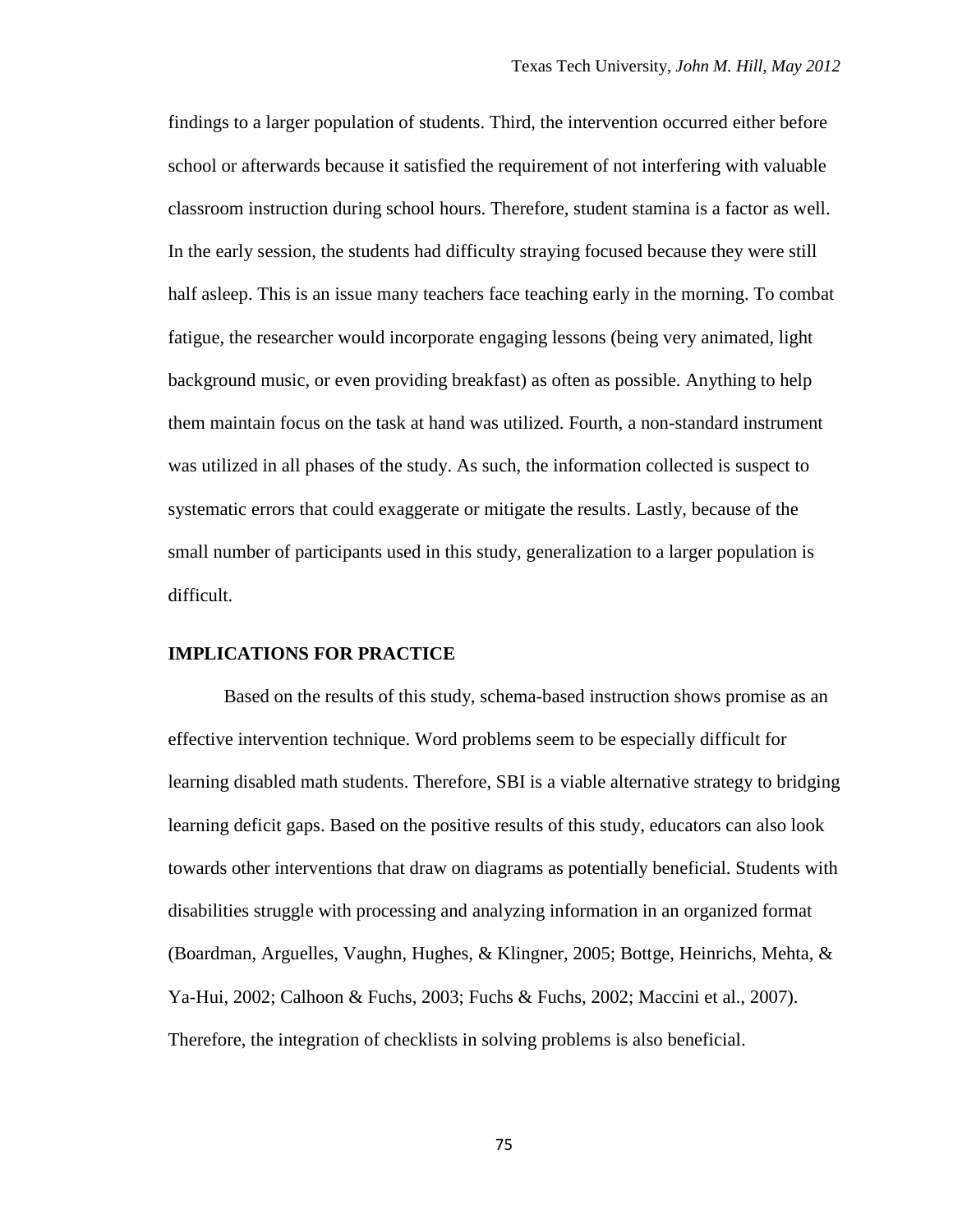#### **IMPLICATIONS FOR FUTURE RESEARCH**

There are several considerations to make for future research: larger sample size; different target population or subject; different setting; and accounting for teacher perceptions of the intervention. As mentioned above, because majority of the studies conducted using SBI to date have drawn upon a small number of participants, it is difficult to make generalization to a larger population. As such, one suggestion would be to analyze the effectiveness of SBI using a larger sample size. Ideally, a researcher's sample would be drawn upon a randomized selection process that is reflective of a larger target population. Also, the researcher's sample size should be large enough to be statistically significant.

Another consideration is to change the participant demographic. For instance, a researcher could see if the same positive effects of SBI translate to students who have a different disability category (i.e. dyscalculia). To date, research on SBI has been limited to learning disabilities and students with EBD. Other disabilities could very well benefit from this intervention, and research should be conducted to that effect. SBI is also a viable solution to assist in the RTI process. Researchers should also expand the investigation to establish the impact SBI would have on students without disabilities.

The basic tenant of the intervention (i.e., scaffolding through the use of schematics) would be equally beneficial in learning science, social studies and even reading. For instance, SBI is similar to concept mapping, already used in many reading classes today. SBI could also be used to establish correlation between causes and effects in a science experiment. In addition, teacher perception of SBI is also very important and has had little consideration in past studies. Teachers are not going to utilize an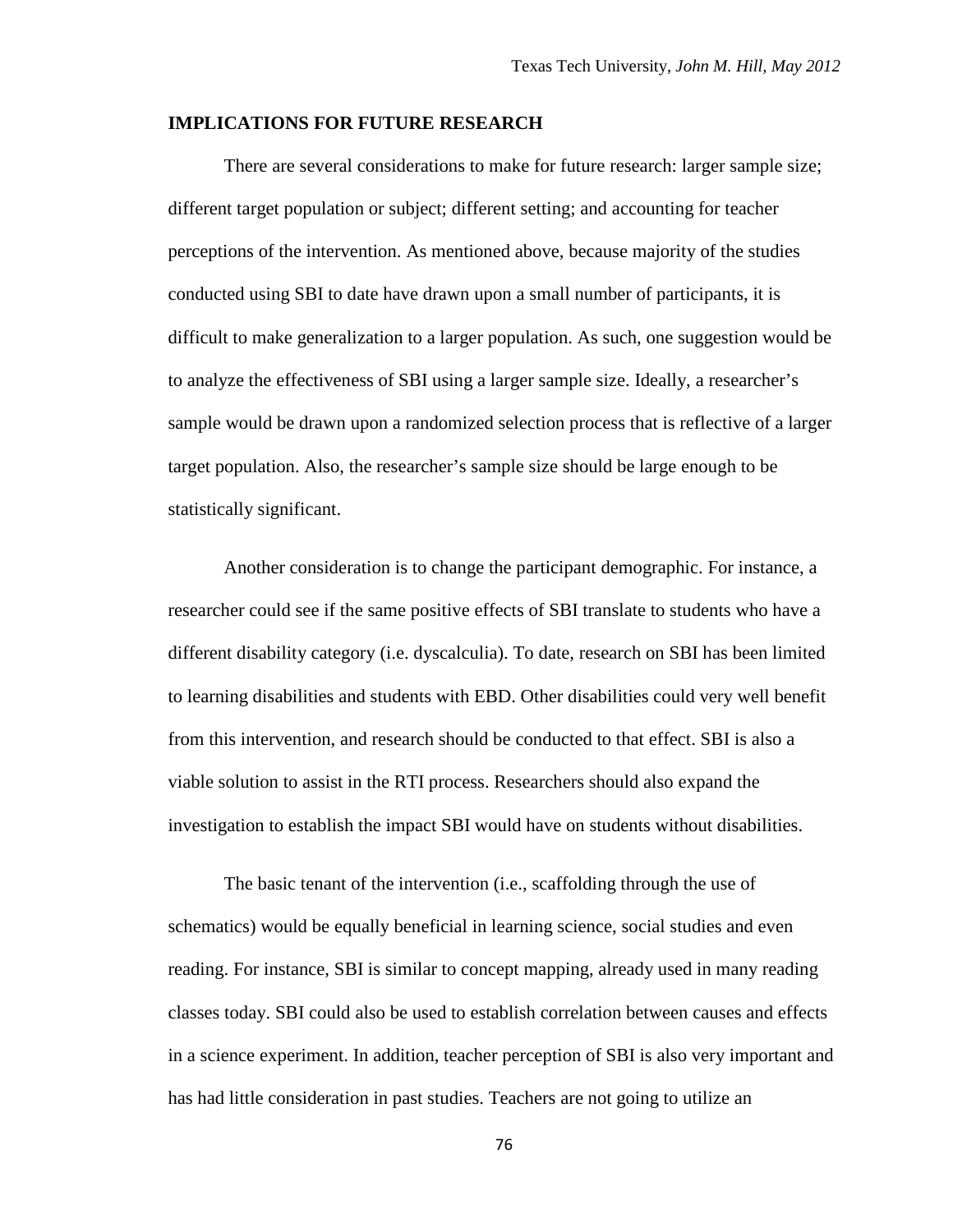intervention for which they have little understanding or confidence. A larger study could incorporate teacher insights as to whether they would actually use it in the classroom and if they thought it was effective.

Another consideration would be the integration of SBI in a regular classroom. All of the studies were conducted in resource rooms away from the general student population. For SBI to become truly marketable as an instructional strategy, research needs to be conducted on the use of the intervention in a regular classroom with all of the potential distractions present that a teacher would encounter during classroom instruction.

Also, the selection criteria utilized in this study included participants either diagnosed with EBD and/or considered at risk for failing math. However, since both student types are often integrated into the same classroom, there is relevancy to using them in this study. There were only a few issues with collecting data and intervention implementation. One issue was that one of the participants, half way through the study, missed a week of school due to an emergency in the family. Also, the nature of the emergency may have impacted the participant's ability to focus. He was very willing to continue to the work, and no notable difference was noted. The researchers of this study were very careful to monitor the participant's mental state throughout the process. As mentioned in the previous limitations section, because the intervention occurred before or after school, fatigue may have been an issue as well. This study's participants were given ample time to become alert and responsive prior to instruction. On occasion, the researchers provided breakfast to the participants if they did not eat prior to instruction.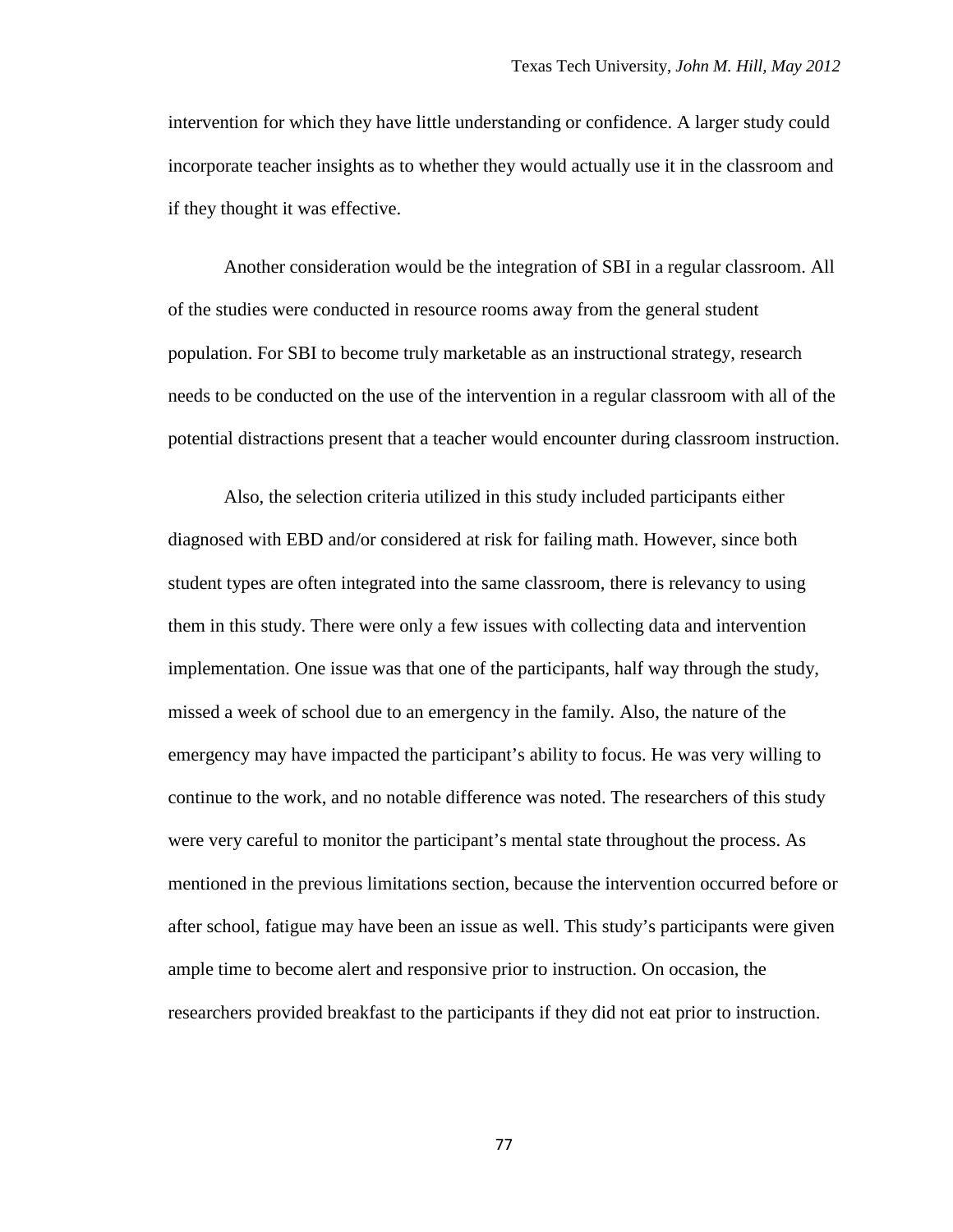Teachers should consider utilizing SBI for several reasons. Time constraints are a real issue for most teachers. They simply do not have enough time in the day to implement alternative strategies that require a lot of planning and time for implementation. Most interventions are only effective after several months of execution. With SBI, that time frame is cut down considerably. As such, a teacher could begin to see results in weeks instead of months. Also, SBI is a great tool for Tier 2 RTI response, which requires the teacher to use research-based strategies to support classroom instruction. Lastly, there are very few researched based math interventions that have proven successful for students with emotional behavioral disorders. The alternative strategies to SBI are very few.

Administrators should also consider SBI for similar reasons. SBI is much more cost effective compared to other interventions that require costly software licenses or expensive equipment. However, school principals will have to be supportive in initial expectations. As with any intervention, the results may vary depending on the student. Also, changes do not occur overnight. Instead, the student gradually builds up a knowledge base through immersion in the program. Administrators are going to have to merit the effectiveness of SBI on an individual basis to determine if it is something they want to implement on a larger scale.

# **SUMMARY**

The purpose of this study was to determine if SBI was an effective solution for students struggling with solving math word problems. The intervention session was implemented after a staggered baseline was used to determine initial student mastery. The study consisted of a baseline, intervention, and maintenance assessments, all of which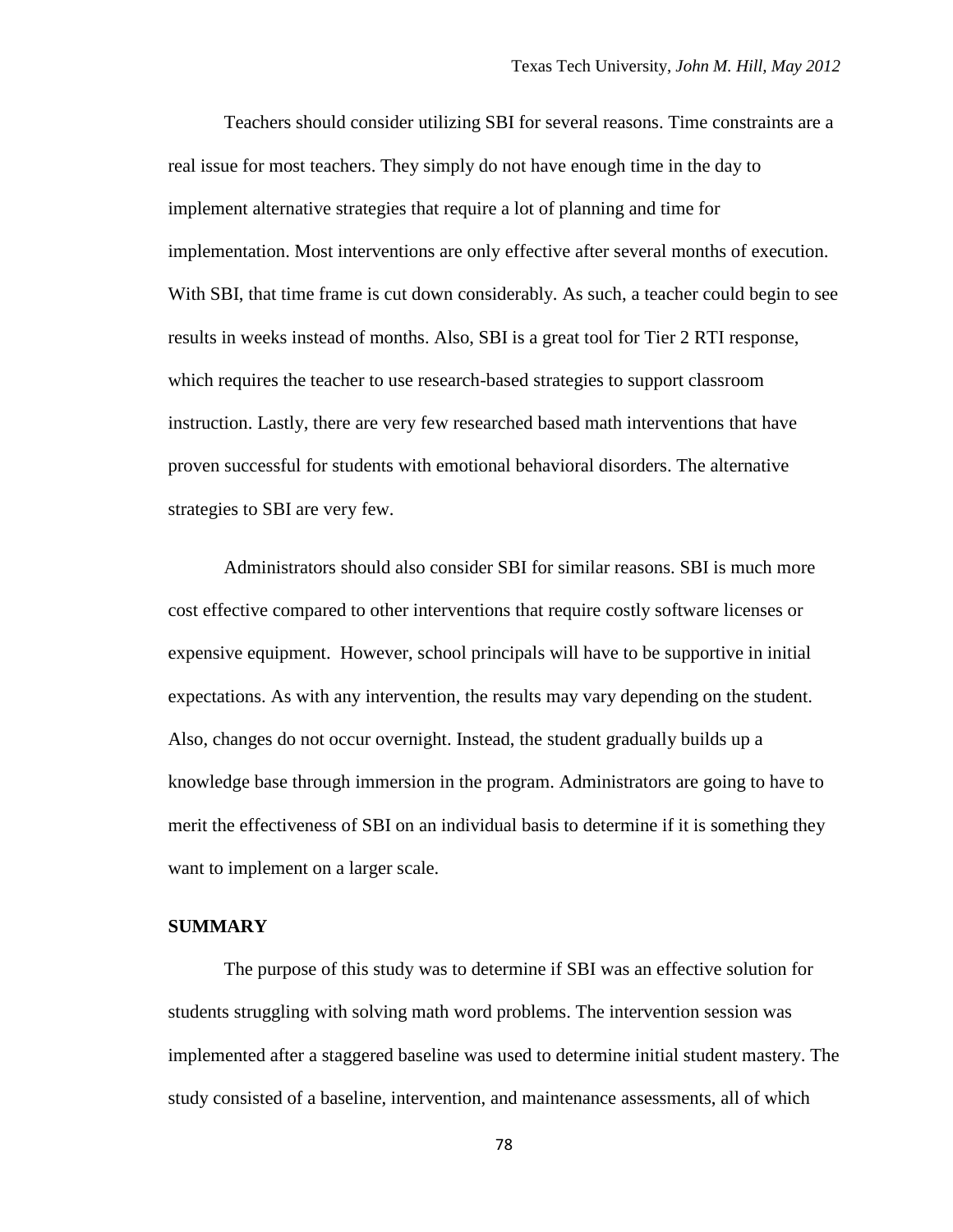contained eight questions: four multiplicative compare and four vary problems. There was no time limit associated with the assessments. During the intervention instruction, each participant received 30-45 minutes of instruction over a period of three weeks for a total of fifteen sessions. Students were provided guided instruction using premade checklists and diagrams to help them solve the word problems. The success rate of each participant was much greater than previous baseline averages. When the maintenance test was administered two weeks after the last intervention assessment, results were still similar to intervention results.

As such, the results of this study reveal that schema-based instruction is a viable intervention strategy to help students struggling with math word problems. Regardless of limitations, SBI helps struggling students process and transfer conceptual information to application in a more systematic manner. Furthermore, this strategy also assists participants in maintaining the information learned as evidenced by maintenance results. Teachers should consider this method of intervention, especially to meet the stringent requirements of Response to Intervention or as a form of differentiated classroom instruction. SBI shows a lot of promise. Educators need to continue to expand the literature on SBI to include different student populations; subjects; and duration. In the future, educators should consider conducting a SBI study involving more students in order to generalize to other settings.

This study also proved that educators must be deliberate in their instruction. They have to set specific goals and incorporate different methods to reach their students. Teachers can no longer afford to disregard or ignore other instructional avenues. They, with the support of the administrators, must seek out relevant research to help their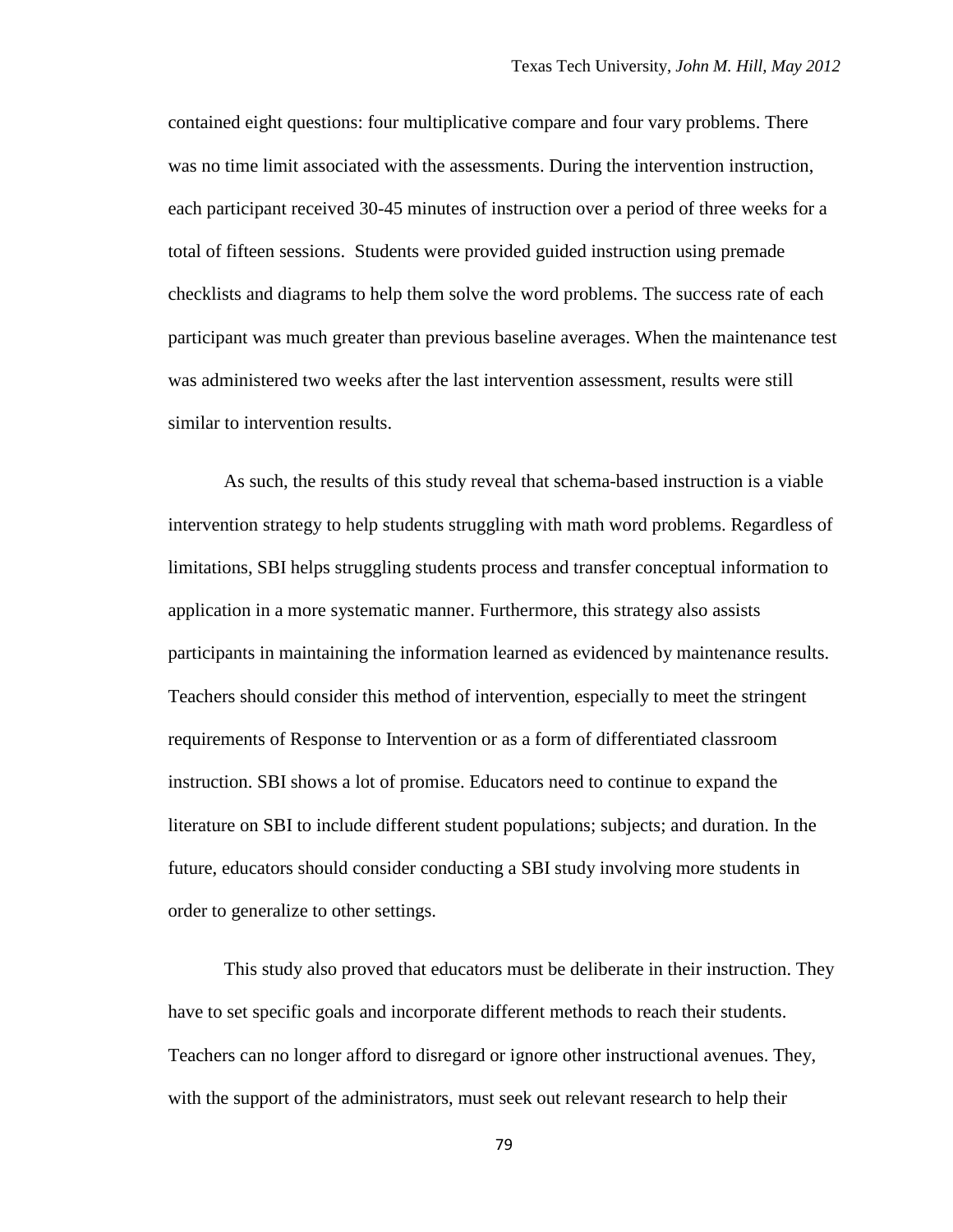student grow cognitively. There are multiple resources available to help teachers. That teacher has to be willing to take the time to find the information and use it. Each struggling student's future depends on it.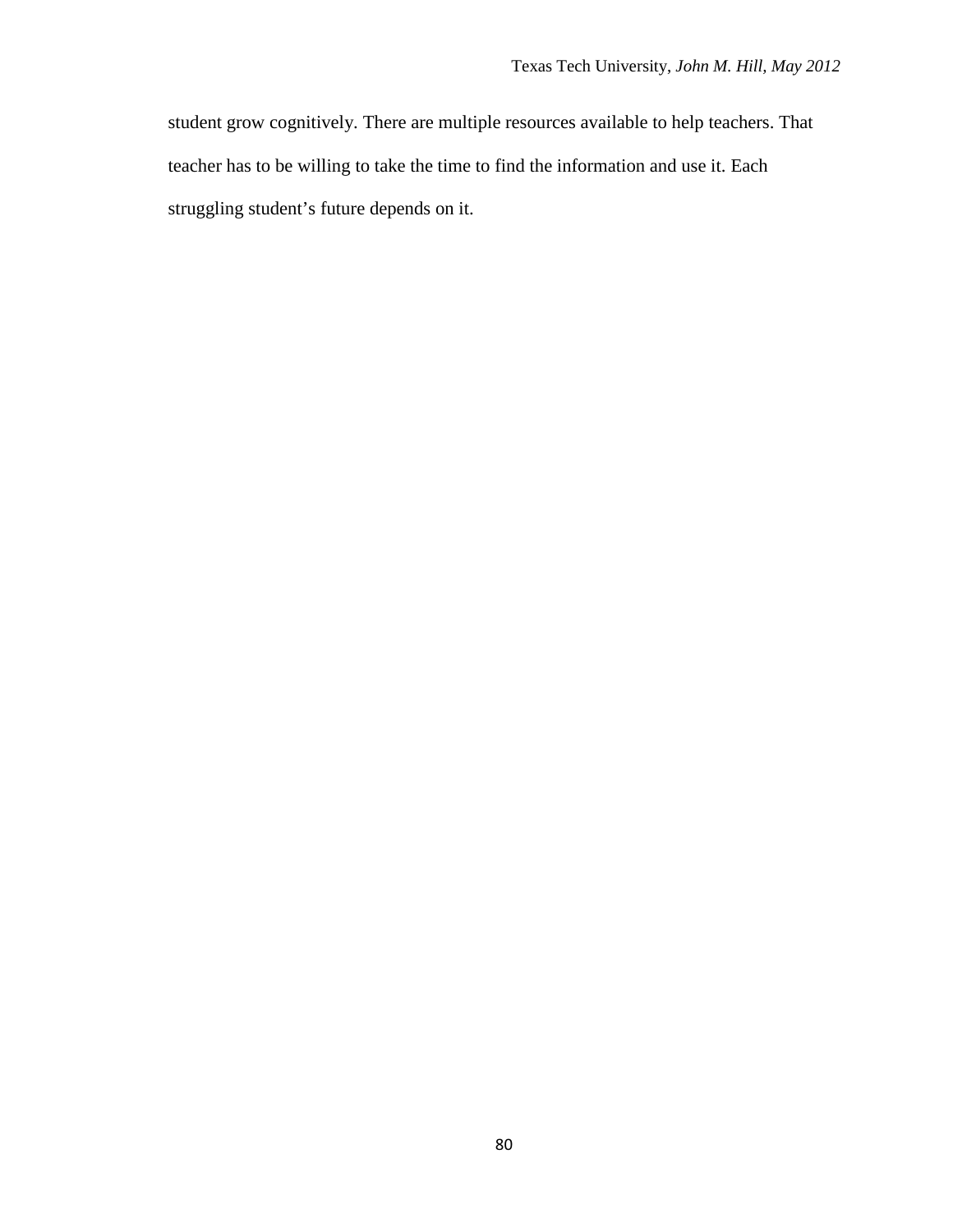#### **REFERENCES**

- Aleccia, V. (2011). Walking our talk: The imperative of teacher educator modeling. *Clearing House: A Journal of Educational Strategies, Issues and Ideas, 84*(3), 87- 90.
- Allsopp, D. H., Kyger, M. M., Lovin, L., Gerretson, H., Carson, K. L., & Ray, S. (2008). Mathematics dynamic assessment: Informal assessment that responds to the needs of struggling learners in mathematics. *TEACHING Exceptional Children, 40*(3), 6-16.
- Baker, S. D., Lang, R., & O'Reilly, M. (2009). Review of video modeling with students with emotional and behavioral disorders. *Education and Treatment of Children, 32*(3), 403-420.
- Bemak, F., Chi-Ying, R., & Siroskey-Sabdo, L. A. (2005). Empowerment groups for academic success: An innovative approach to prevent high school failure for atrisk. *Professional School Counseling, 8*(5), 377-389.
- Billingsley, G., Scheuermann, B., & Webber, J. (2009). A comparison of three instructional methods for teaching math skills to secondary students with emotional/behavioral disorders. *Behavioral Disorders, 35*(1), 4-18.
- Boardman, A. G., Arguelles, M. E., Vaughn, S., Hughes, M. T., & Klingner, J. (2005). Special education teachers' views of research-based practices. *Journal of Special Education, 39*(3), 168-180.
- Bottge, B. A., Heinrichs, M., Mehta, Z. D., & Ya-Hui, H. (2002). Weighing the benefits of anchored math instruction for students with disabilities in general education classes. *Journal of Special Education, 35*(4), 186.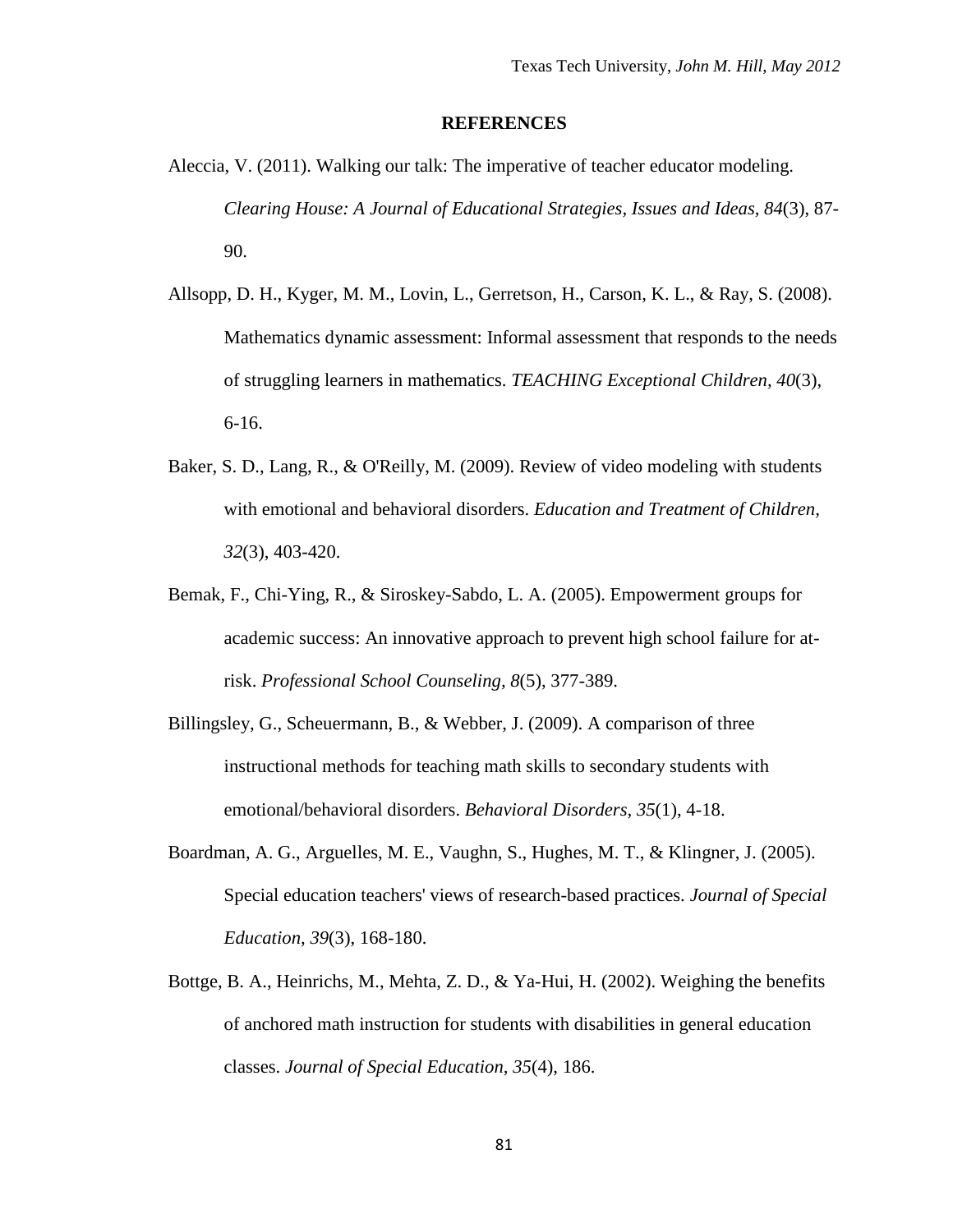- Bradley, R., Doolittle, J., & Bartolotta, R. (2008). Building on the data and adding to the discussion: The experiences and outcomes of students with emotional disturbance. *Journal of Behavioral Education, 17*(1), 4-23.
- Bullis, M., Yovanoff, P., & Havel, E. (2004). The importance of getting started right: Further examination of the facility-to-community transition of formerly incarcerated youth. *Journal of Special Education, 38*(2), 80-94.
- Calhoon, M. B., & Fuchs, L. S. (2003). The effects of peer-assisted learning strategies and curriculum-based measurement on the mathematics performance of secondary students with disabilities. *Remedial & Special Education, 24*(4), 235.
- Center for Disease Control (2001). Mental health in the United States: Health care and well being of children with chronic emotional, behavioral, or developmental problems. Washington, D.C.: U.S. Dept. of Health & Human Services, 2001, 4(31), 110-119.
- Cole, J., & Washburn-Moses, L. (2010). A special educator's guide to understanding and acquiring with inquiry-based teaching in mathematics. *Teaching Exceptional Children, Apr/May*, 242-251.
- Commerce, U. S. D. o. (1995). United States Census, from <http://www.census.gov/population/censusdata/urdef.txt>.

Cook, C. R., Gresham, F. M., Kern, L., Barreras, R. B., Thornton, S., & Crews, S. D. (2008). Social skills training for secondary students with emotional and/or behavioral disorders: A review and analysis of the meta-analytic literature. *Journal of Emotional & Behavioral Disorders, 16*(3), 131-144.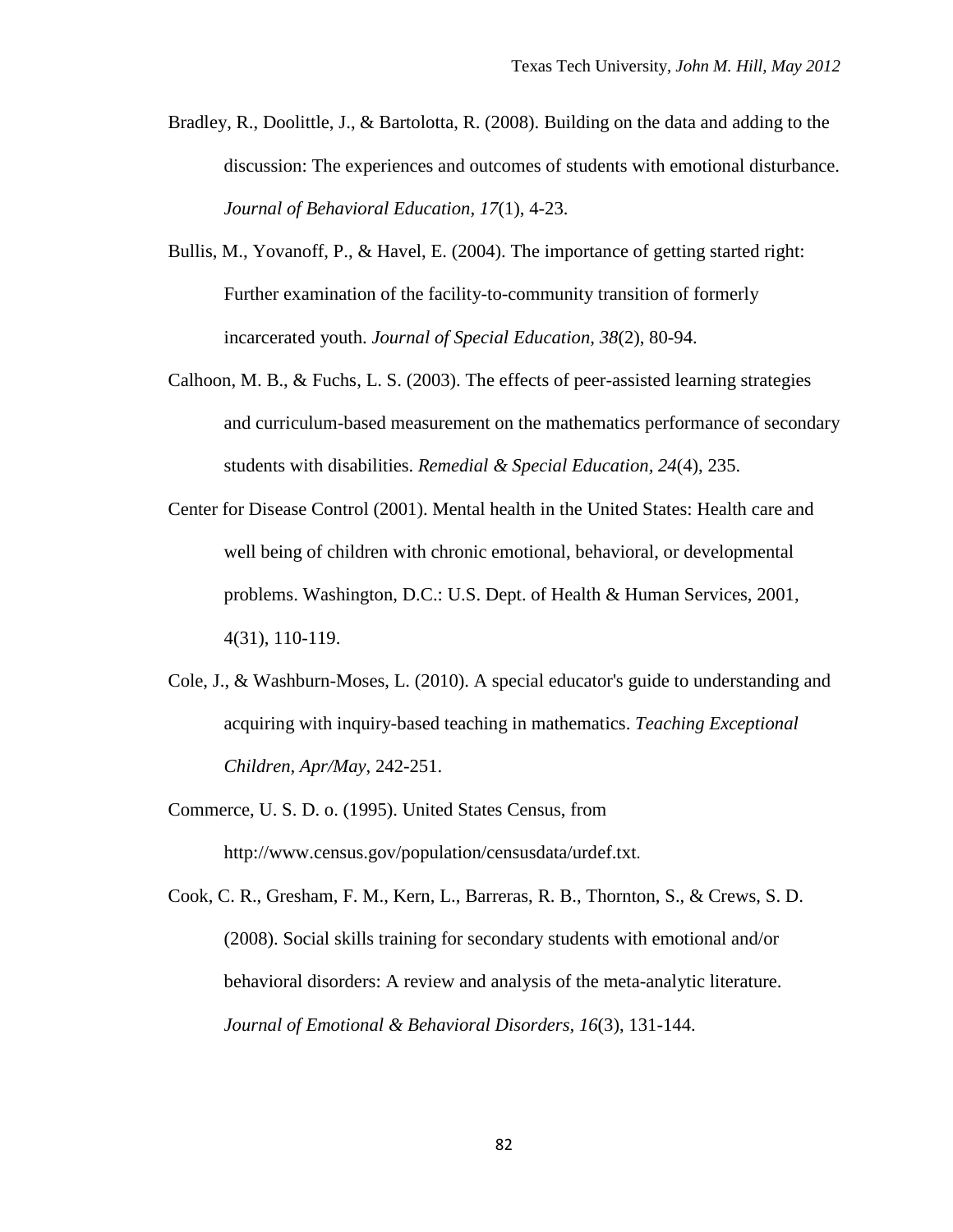- Cosgrove, M. (1995). A Study of science-in-the-making as students generate an analogy for electricity. *International Journal of Science Education, 17*(3), 295-310.
- Demographics of Juvenile Offenders. Demographics of juvenile offenders, from <http://www.tyc.state.tx.us/research/index.html>.
- Ehrlich, J. A., & Miller, J. R. (2009). A virtual environment for teaching social skills: AViSSS. *IEEE Computer Graphics and Applications, 29*(4), 10-16. doi: 10.1109/mcg.2009.57.
- Engelmann, S., & Steely, D. (2005). *Corrective mathematics: Basic fractions*. Columbus, OH: McGraw-Hill.
- Fitzpatrick, M., & Knowlton, E. (2009). Bringing evidence-based self-directed intervention practices to the trenches for students with emotional and behavioral disorders. *Preventing School Failure, 53*(4), 253-266.
- Flores, M. M., & Kaylor, M. (2007). The effects of a direct instruction program on the fraction performance of middle school students at-risk for failure in mathematics. *Journal of Instructional Psychology, 34*(2), 84-94.
- Fowler, D. (2011). School discipline feeds the "pipeline to prison." *Phi Delta Kappan, 93*(2), 14-19.
- Fowler, D.F., Lightsey, R., Monger, J., Terrazas, E., & White, L. (2007). Texas schoolto-prison pipeline: Dropout to incarceration. Austin, TX: Texas Appleseed.
- Fuchs, L. S., & Fuchs, D. (2002). Mathematical problem-solving profiles of students with mathematics disabilities with and without comorbid reading disabilities. *Journal of Learning Disabilities, 35*(6), 563.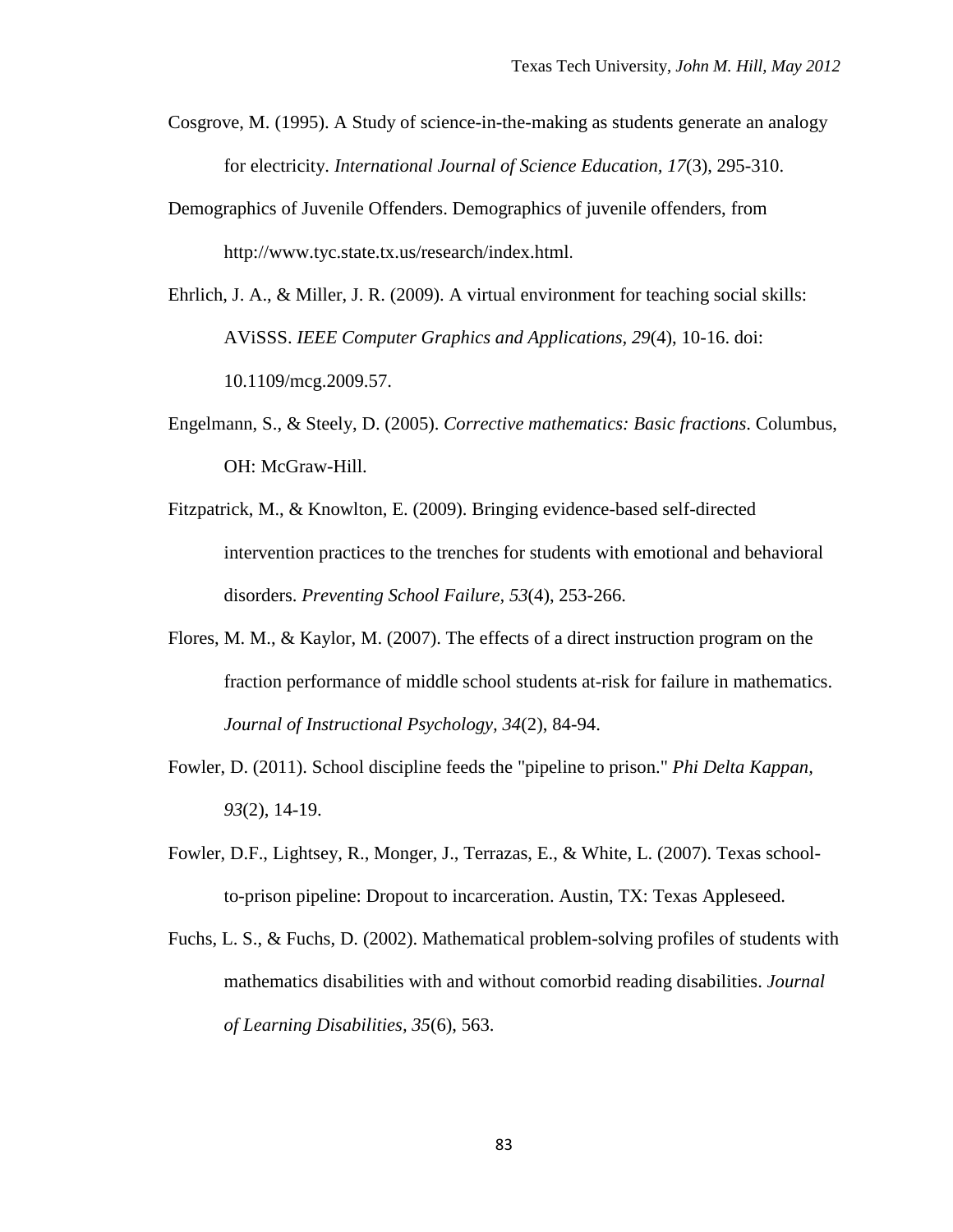- Fuchs, L. S., Fuchs, D., Prentice, K., Hamlett, C. L., Finelli, R., & Courey, S. J. (2004). Enhancing mathematical problem solving among third-grade students with schema-based instruction. *Journal of Educational Psychology, 96*(4), 635-647.
- Garcia, A. I., Jimenez, J. E., & Hess, S. (2006). Solving arithmetic word problems: an analysis of classification as a function of difficulty in children with and without arithmetic LD. *Journal of Learning Disabilities, 39*(3), 270-281.
- Gick, M. L., & Holyoak, K. J. (1980). Analogical problem solving. *Cognitive Psychology, 12*(3), 306-355. doi: 10.1016/0010-0285(80)90013-4.
- Hixon, J., & Tinzmann, M.B. (1990). Who are the "at-risk" students of the 1990s? Retrieved from [http://ncrel.org/sdrs/areas/rpl\\_essays/equity.htm.](http://ncrel.org/sdrs/areas/rpl_essays/equity.htm)
- Jitendra, A. (2007). *Solving math word problems: Teaching students with learning disabilities using schema-based instruction*. Austin, TX: Pro-ed.
- Jitendra, A., DiPipi, C. M., & Perron-Jones, N. (2002). An exploratory study of schemabased word-problem solving instruction for middle school students with learning disabilities: An emphasis on conceptual and procedural understanding. *Journal of Special Education, 36*(1), 23.
- Jitendra, A. K., & Hoff, K. (1996). The effects of schema-based instruction on the mathematical word-problem solving performance of students with learning disabilities. *Journal of Learning Disabilities, 29*(4), 422-431.
- Jitendra, A.K., George, M.P., Sood, S., & Price, K. (2010). Schema-based instruction: Facilitating mathematical word-problem solving for students with emotional and behavioral disorders. *Preventing School Failure, 54*(3), 145-151.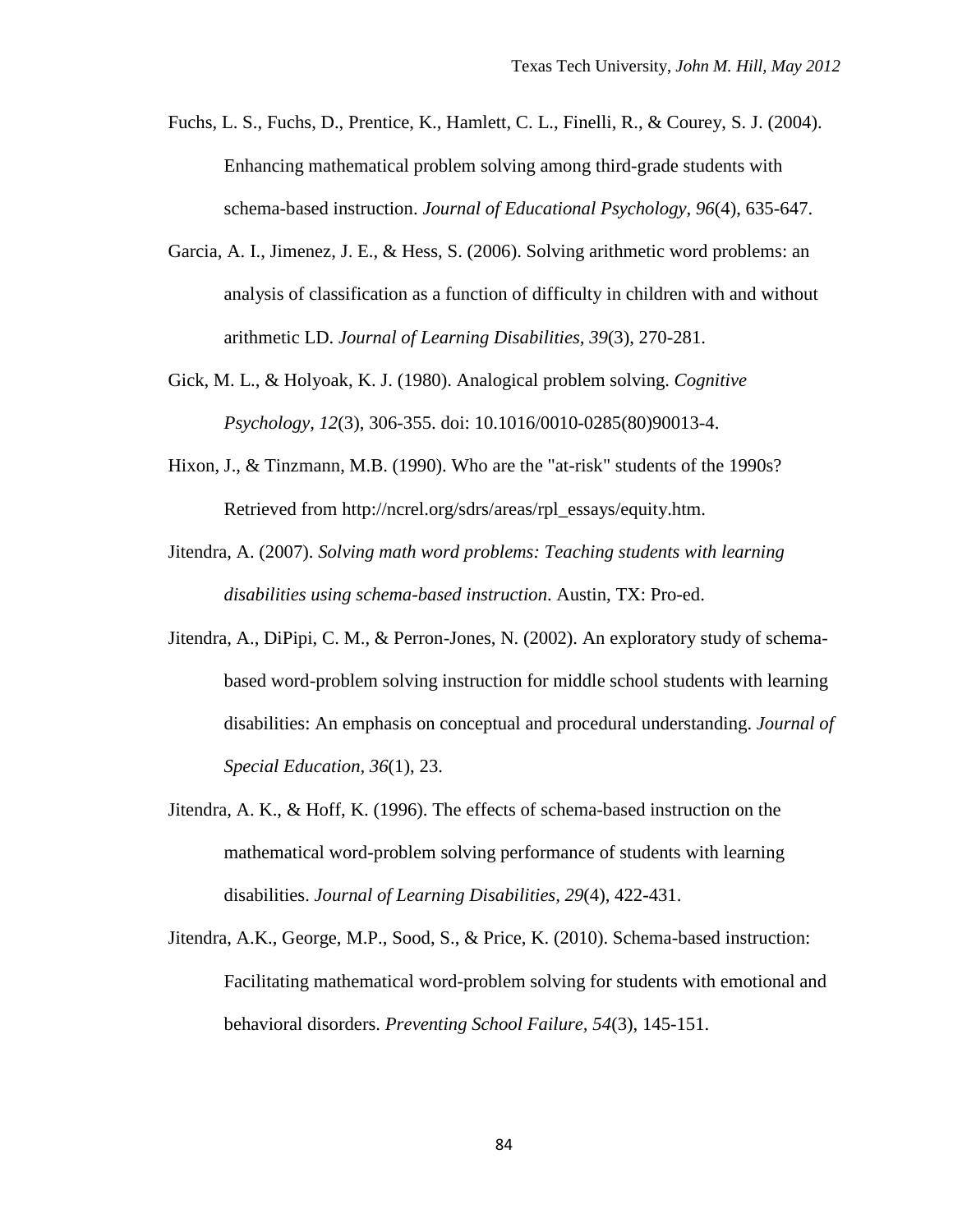- Jitendra, A. K., Hoff, K., & Beck, M. M. (1999). Teaching middle school students with learning disabilities to solve word problems using a schema-based approach. *Remedial & Special Education, 20*(1), 50.
- Jitendra, A. K., & Star, J. R. (2011). Meeting the needs of students with learning disabilities in inclusive mathematics classrooms: The role of schema-based instruction on mathematical problem-solving. *Theory Into Practice, 50*(1), 12-19.
- Jitendra, A. K., Star, J. R., Starosta, K., Leh, J. M., Sood, S., Caskie, G., . . . Mack, T. R. (2009). Improving seventh grade students' learning of ratio and proportion: The role of schema-based instruction. *Contemporary Educational Psychology, 34*(3), 250-264.
- Johnson, A.F., & Perkins, G.W. (2009). What we know about at-risk students: Important considerations for principal and counselor leadership. *NASSP Bulletin, 93(2),* 122- 134.
- Kazak, A. E., Hoagwood, K., Weisz, J. R., Hood, K., Kratochwill, T. R., Vargas, L. A., & Banez, G. A. (2010). A meta-systems approach to evidence-based practice for children and adolescents. *American Psychologist, 65*(2), 85-97. doi: 10.1037/a0017784.
- Kennedy, C. (2005). *Single-case designs for educational research*. Boston, MA: Pearson Publishers.
- Knitzer, J., & Cooper, J. (2006). Beyond integration: Challenges for children's mental health. *Health Affairs (Project Hope), 25*(3), 670-679.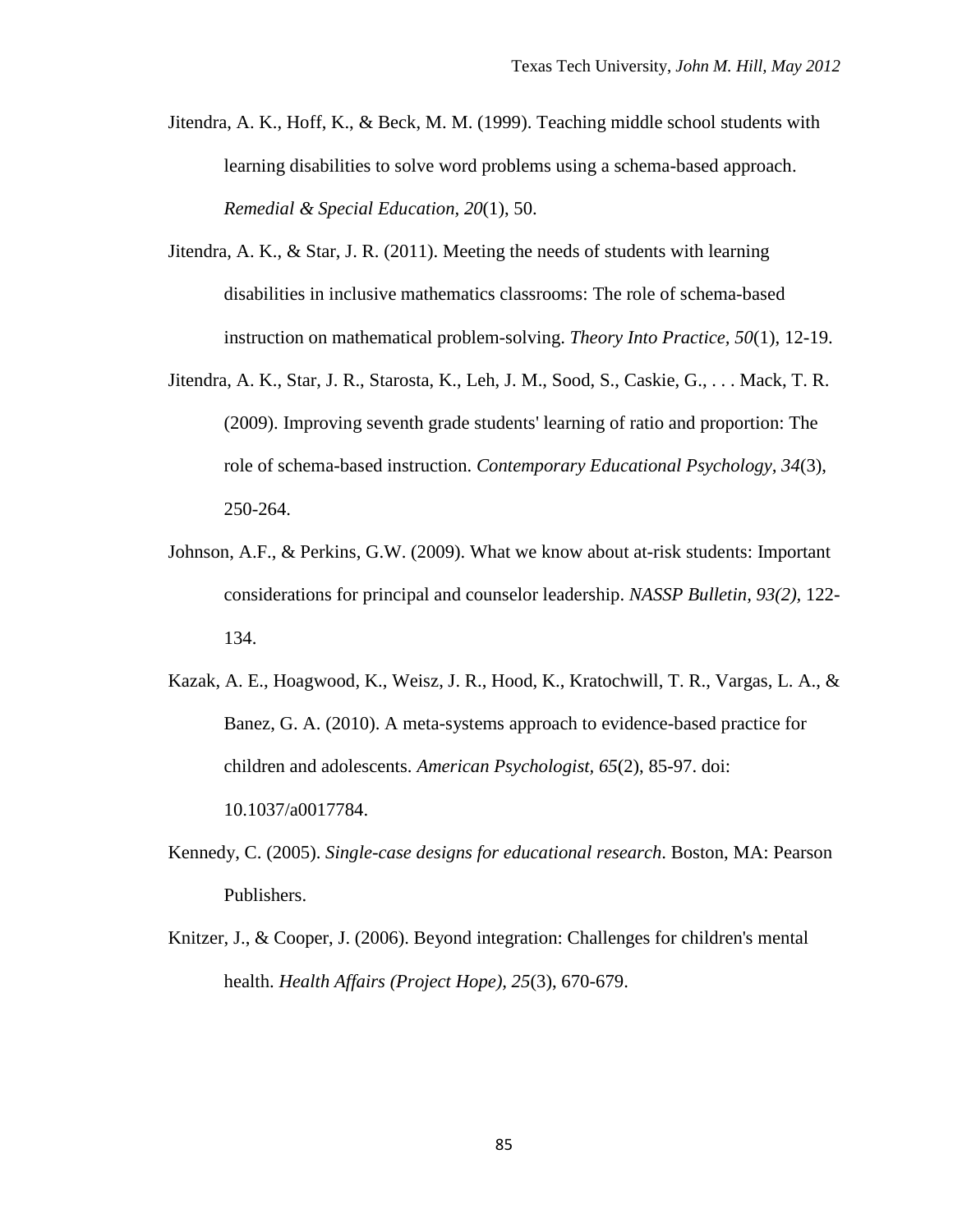- Knitzer, J., Steinberg, Z., & Fleisch, B. (1990). *At the schoolhouse door: An examination of programs and policies for children with behavioral and emotional problems*. New York: New York: Bank Street College of Education.
- Lane, K. L. (2007). Identifying and supporting students at risk for emotional and behavioral disorders within multi-level models: Data driven approaches to conducting secondary interventions with an academic emphasis. *Education and Treatment of Children, 30*(4), 135-164.
- Lane, K. L., Barton-Arwood, S. M., Nelson, J. R., & Wehby, J. (2008). Academic performance of students with emotional and behavioral disorders served in a selfcontained setting. *Journal of Behavioral Education, 17*(1), 43-62.
- Llinares, S., & Roig, A. I. (2008). Secondary school students' construction and use of mathematical models in solving word problems. *International Journal of Science and Mathematics Education, 6*(3), 505-532.
- Lopes, J. A. (2007). Prevalence and comorbidity of emotional, behavioral and learning problems: A study of 7th-grade students. *Education and Treatment of Children, 30*(4), 165-181.
- Maccini, P., & Gagnon, J. C. (2000). Best practices for teaching mathematics to secondary students with special needs. *Focus on Exceptional Children, 32*(5), 1.
- Maccini, P., Mulcahy, C. A., & Wilson, M. G. (2007). A follow-up of mathematics interventions for secondary students with learning disabilities. *Learning Disabilities Research & Practice, 22*(1), 58-74.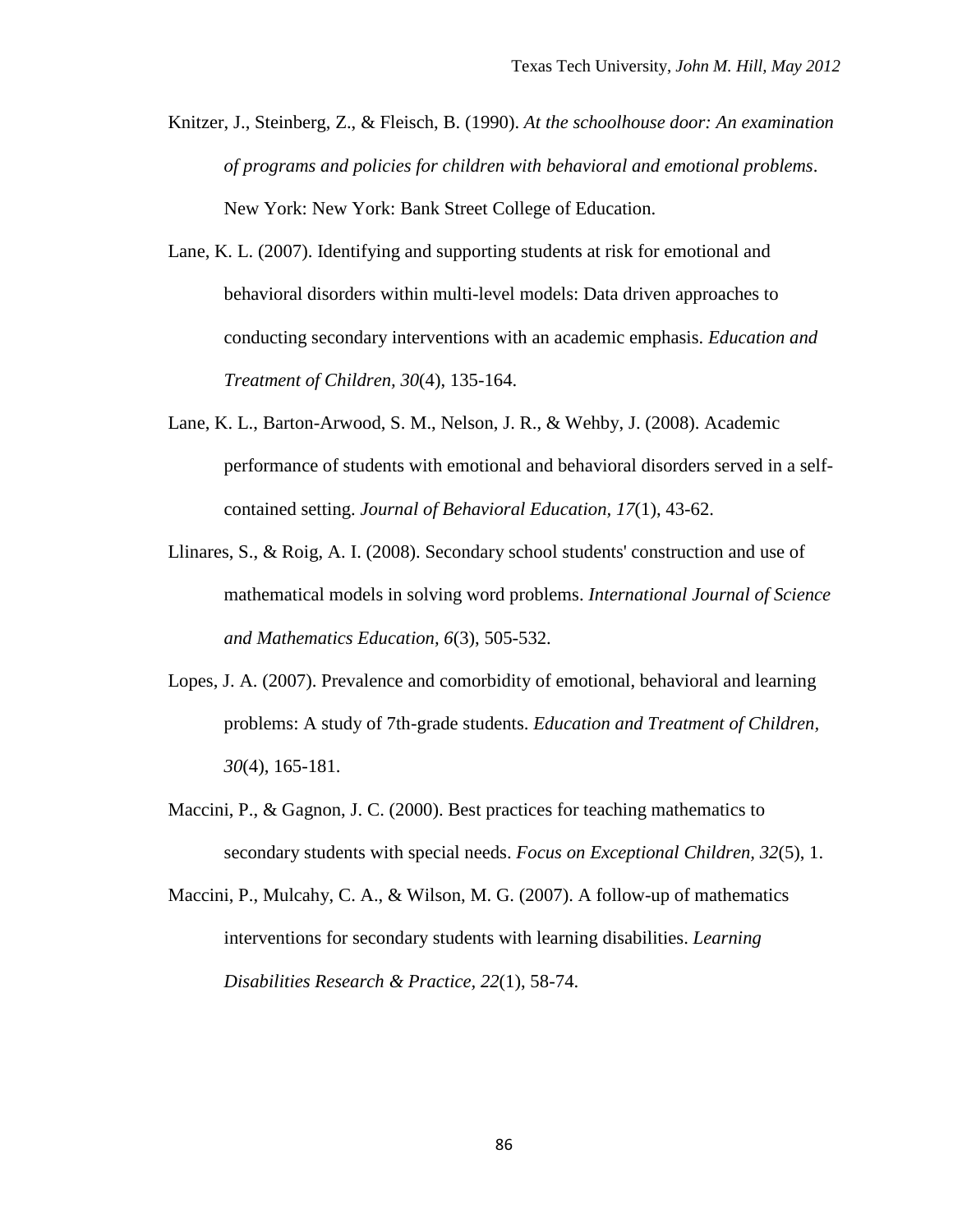- Manalo, E., & Uesaka, Y. (2006). Quantity and quality of diagrams used in math word problem solving: A comparison between New Zealand and Japanese students: Online Submission.
- Marsh, L. G., & Cooke, N. L. (1996). The effects of using manipulatives in teaching math problem solving to students with learning disabilities. *Learning Disabilities Research & Practice, 11*(1), 58-65.
- Marshall, S. (1995). *Schemas in problem solving.* New York: Cambridge University Press.
- Montague, M. (2003). *Solve it!: A practical approach to teaching mathematical problem solving skills*. Reston, VA: Exceptional Innovations.
- Montague, M., & Dietz, S. (2009). Evaluating the evidence base for cognitive strategy instruction and mathematical problem solving. *Exceptional Children, 75*(3), 285- 302.
- Mooney, P., Denny, R. K., & Gunter, P. L. (2004). The impact of NCLB and the reauthorization of IDEA on academic instruction of students with emotional or behavioral disorders. *Behavioral Disorders, 29*(3), 237-246.
- Mooney, P., Ryan, J. B., Uhing, B. M., Reid, R., & Epstein, M. H. (2005). A review of self-management interventions targeting academic outcomes for students with emotional and behavioral disorders. *Journal of Behavioral Education, 14*(3), 203- 221.
- Morris, K., & Morris, R. (2006). Disability and juvenile delinquency: Issues and trends. *Disability & Society, 21*(6), 613-627.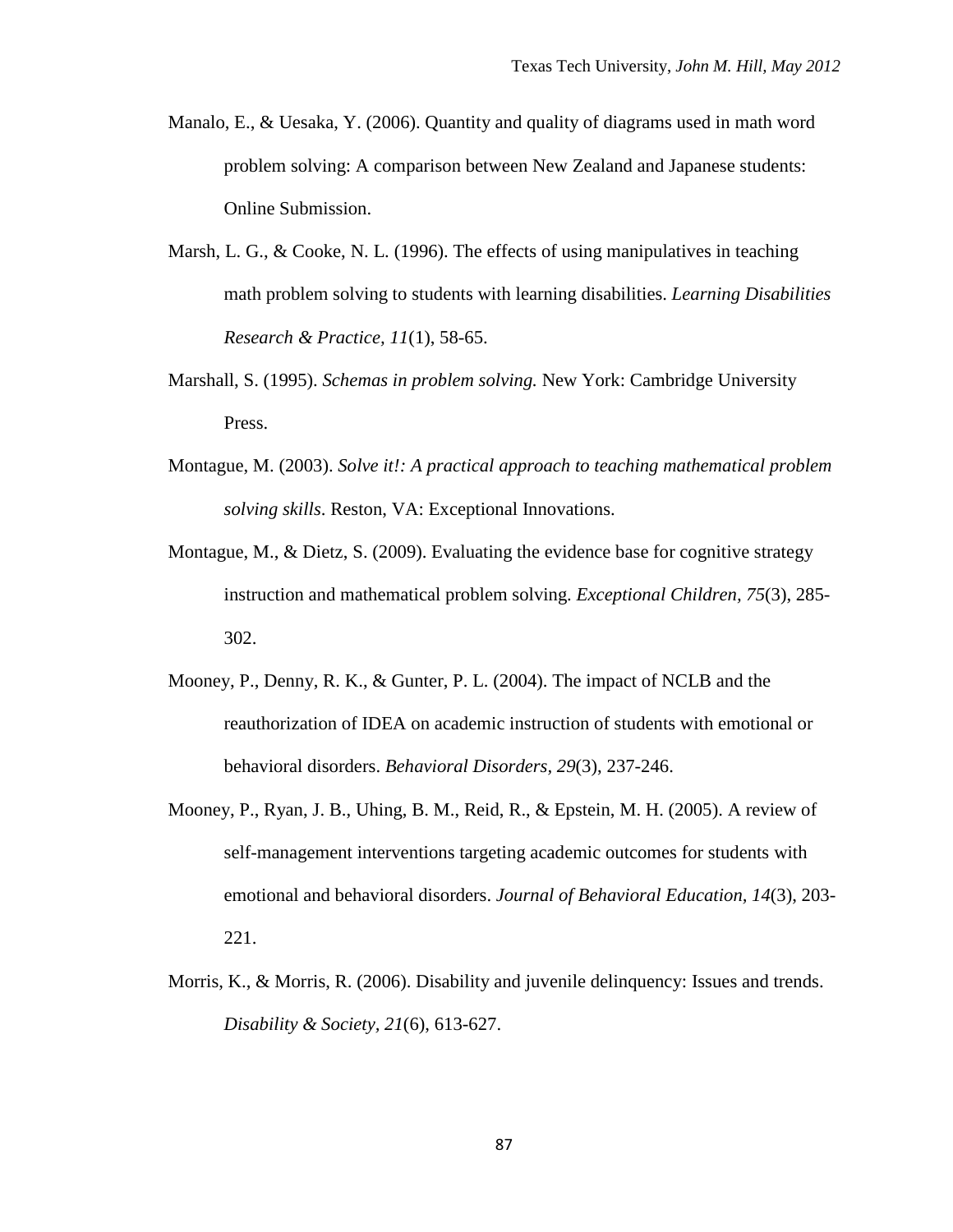- Mulcahy, C. A., & Krezmien, M. P. (2009). Effects of a contextualized instructional package on the mathematics performance of secondary students with EBD. *Behavioral Disorders, 34*(3), 136-150.
- Nelson, J. A., & Eckstein, D. (2008). A service-learning model for at-risk adolescents. *Education and Treatment of Children, 31*(2), 223-237.
- Nelson, J. R., Benner, G. J., Lane, K., & Smith, B. W. (2004). Academic achievement of K-12 students with emotional and behavioral disorders. *Exceptional Children, 71*(1), 59.
- Ornelles, C. (2007). Providing classroom-based intervention to at-risk students to support their academic engagement and interactions with peers. *Preventing School Failure, 51*(4), 3-12.
- Oswald, D. P., Best, A. M., Coutinho, M. J., & Nagle, H. A. (2003). Trends in the special education identification rates of boys and girls: A call for research and change. *Exceptionality, 11*(4), 223-237. doi: 10.1207/s15327035ex1104\_3.
- Parker, R. I., & Hagan-Burke, S. (2007). Single case research results as clinical outcomes. *Journal of School Psychology, 45*(6), 637-653.
- Pierce, C., Reid, R., & Epstein, M.H. (2004). Teacher-mediated interventions for children with EBD and their academic outcomes. *Remedial & Special Education, 25*(3), 175.
- Quinn, M. M., Rutherford, R. B., Leone, P. E., Osher, D. M., & Poirier, J. M. (2005). Youth with disabilities in juvenile corrections: A national survey. *Exceptional Children, 71*(3), 339-345.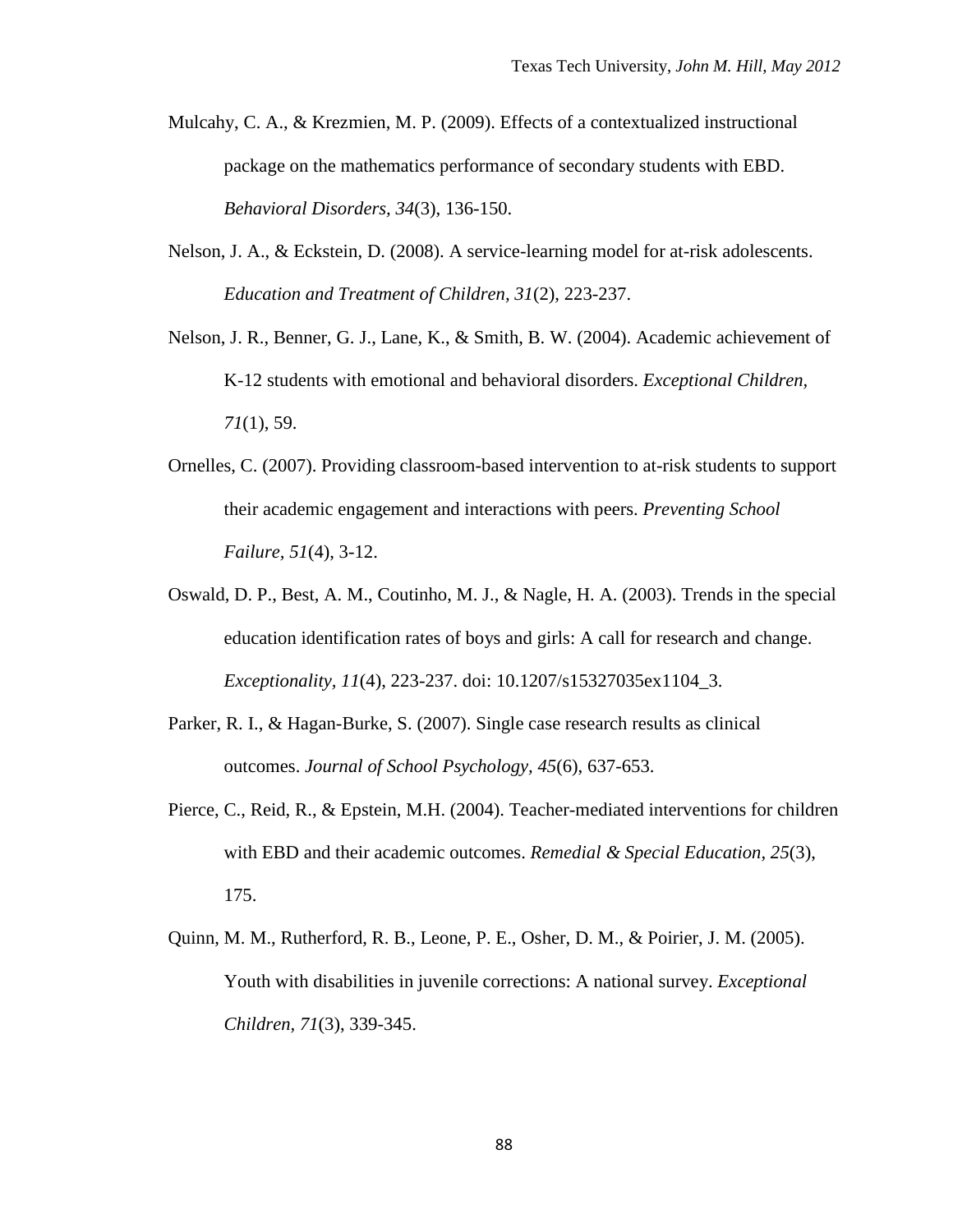- Rieg, S. A. (2007). Classroom assessment strategies: What do students at-risk and teachers perceive as effective and useful? *Journal of Instructional Psychology, 34*(4), 214-225.
- Sawka, K. D., McCurdy, B. L., & Mannella, M. C. (2002). Strengthening emotional support services: An empirically based model for training teachers of students with behavior disorders. *Journal of Emotional & Behavioral Disorders, 10*(4), 223.
- Sawtelle, V., Brewe, E., & Kramer, L. H. (2010). Positive impacts of modeling instruction on self-efficacy. *AIP Conference Proceedings, 1289*(1), 289-292. doi: 10.1063/1.3515225.
- Sterling, D. R. (2007). Methods and strategies: modeling problem-based instruction. *Science and Children, 45*(4), 50-53.
- Templeton, T., Neel, R., & Blood, E. (2008). Meta-analysis of math interventions for students with emotional and behavioral disorders. *Journal of Emotional and Behavioral Disorders*, *16*(4), 226-239.
- Test, D. W., & Ellis, M. F. (2005). The Effects of LAP fractions on addition and subtraction of fractions with students with mild disabilities. *Education and Treatment of Children, 28*(1), 11-24.

Texas Department of Education (2011).Texas Education Code.(TEC 29.081). Austin, TX. Retrieved from Texas State Legislature Online:

http://www.statutes.legis.state.tx.us/Docs/ED/htm/ED.29.htm#29.081.

Texas Youth Commission (2010). Average cost per youth per day. Retrieved from http://www.tyc.state.tx.us/research/cost\_per\_day.html.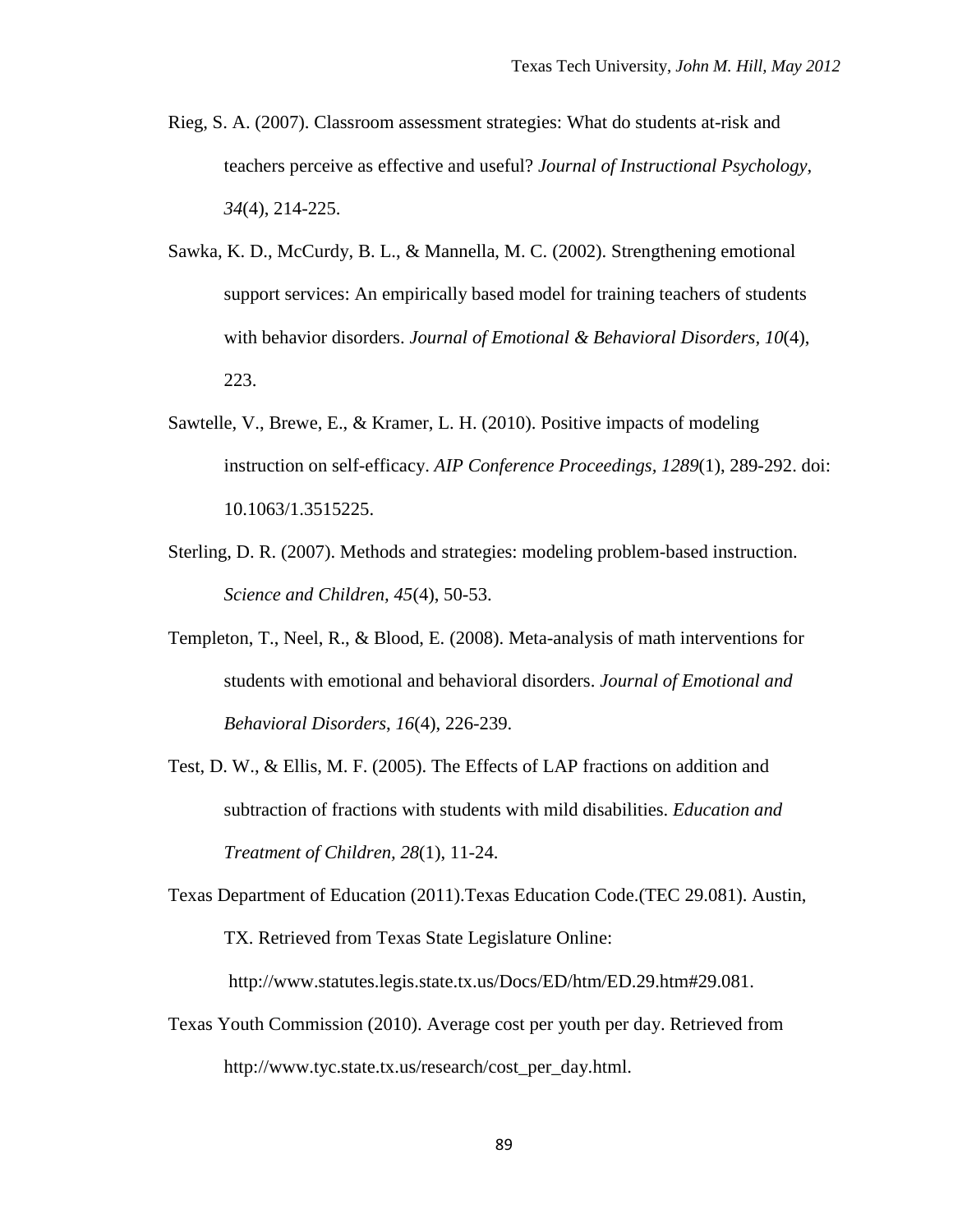- Uesaka, Y., Manalo, E., & Ichikawa, S. I. (2007). What kinds of perceptions and daily learning behaviors promote students' use of diagrams in mathematics problem solving? *Learning and Instruction, 17*(3), 322-335.
- U.S. Department of Education. (2007). National Center of Educational Statistics. Source: [http://nces.ed.gov/fastfacts/display.asp?id=64.](http://nces.ed.gov/fastfacts/display.asp?id=64)
- U.S. Department of Education (2010). The condition of education 2010. *National Center for Educational Statistics.* Washington, D.C.: Institute for Educational Sciences.
- Van Garderen, D. (2007). Teaching students with LD to use diagrams to solve mathematical word problems. *Journal of Learning Disabilities, 40*(6), 540-553.
- Van Garderen, D. (2008). Middle school special education teachers' instructional practices for solving mathematical word problems: An exploratory study. *Teacher Education & Special Education, 31*(2), 132-144.
- Wagner, M., Friend, M., Bursuck, W. D., Kutash, K., Duchnowski, A. J., Sumi, W. C., & Epstein, M. H. (2006). Educating students with emotional disturbances: A national perspective on school programs and services. *Journal of Emotional and Behavioral Disorders, 14*(1), 12-30.
- Wagner, M., Newman, L., Cameto, R., Levine, P., Sri International, M. P. C. A., & Institute of Education Sciences, W. D. C. (2006). The academic achievement and functional performance of youth with disabilities: A report from the National Longitudinal Transition Study-2 (NLTS2). NCSER 2006-3000: Online Submission.
- Walker, H., Ramsey, E., & Gresham, F. (2004). *Antisocial behavior in school: Evidenced based practices* (2nd ed.). Belmont, CA: Thomson/Wadsworth.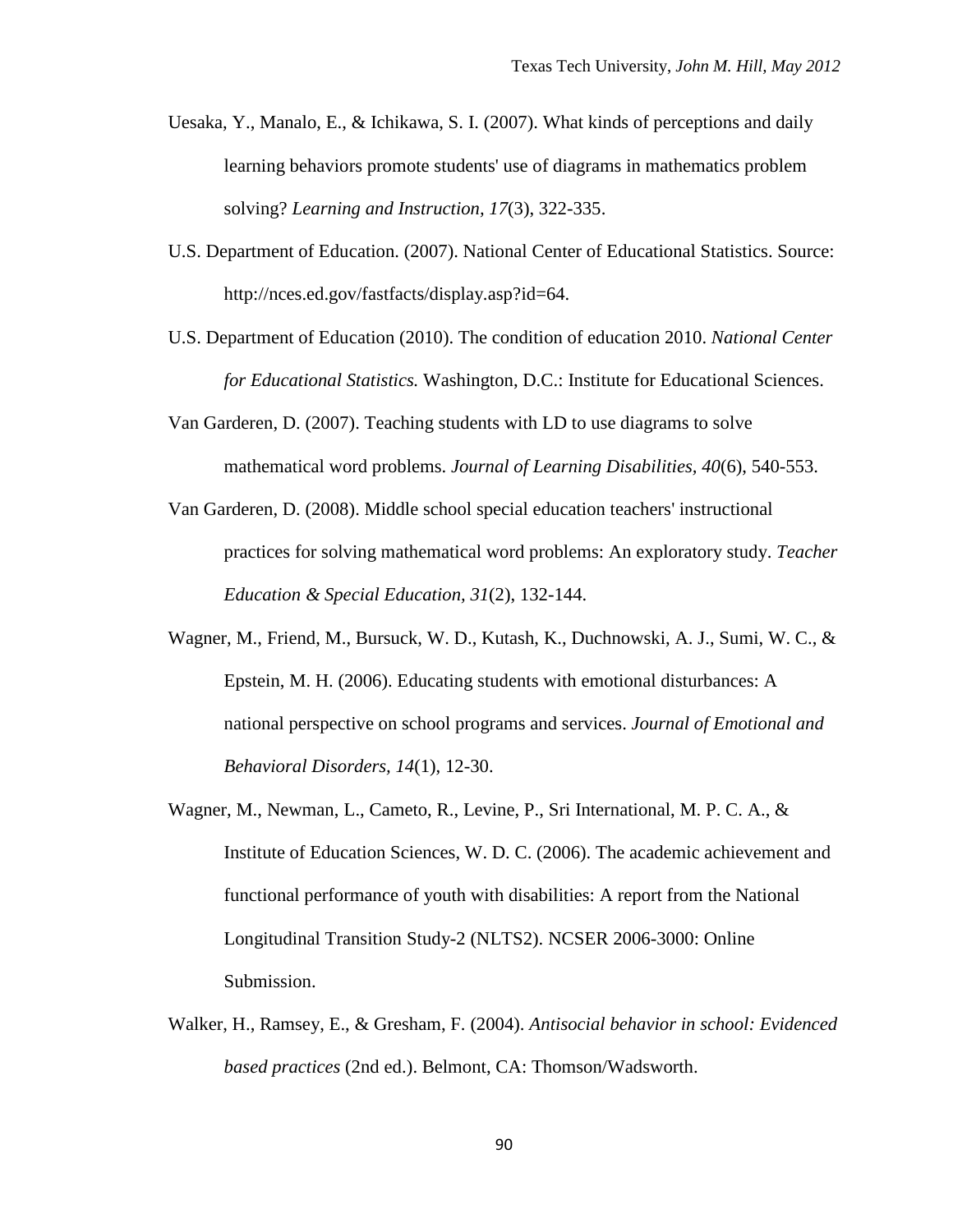- Wasburn-Moses, L., & Frager, A. M. (2009). Point-counterpoint: Can special education and general education get along? *Educational Forum, 73*(3), 215-228. doi: 10.1080/00131720902991285.
- Washburn-Moses, L. (2003). What every special educator should know about high-stakes testing. *TEACHING Exceptional Children, 35*(4), 12-15.
- Wehby, J. H., Lane, K. L., & Falk, K. B. (2003). Academic instruction for students with emotional and behavioral disorders. *Journal of Emotional and Behavioral Disorders, 11*(4), 194-197.
- Woodward, J., & Montague, M. (2002). Meeting the challenge of mathematics reform for students with LD. *Journal of Special Education, 36*(2), 89.
- Xin, Y. P. (2008). The effect of schema-based instruction in solving mathematics word problems: An emphasis on prealgebraic conceptualization of multiplicative relations. *Journal for Research in Mathematics Education, 39*(5), 526-551.
- Xin, Y. P., Jitendra, A., Deatline-Buchman, A., Hickman, W., Bertram, D., & Purdue Univ, L. I. N. (2002). A comparison of two instructional approaches on mathematical word Problem solving by students with learning problems. *Journal of Special Education, 13(8),* 49-63.
- Xin, Y. P., Jitendra, A. K., & Deatline-Buchman, A. (2005). Effects of mathematical word-problem solving instruction on middle-school students with learning problems. *Journal of Special Education, 39*, 181-192.
- Zheng, X., Swanson, H. L., & Marcoulides, G. A. (2011). Working memory components as predictors of children's mathematical word problem solving. *Journal of Experimental Child Psychology, 110*(4), 481-498. doi: 10.016/j.jecp.2011.06.001.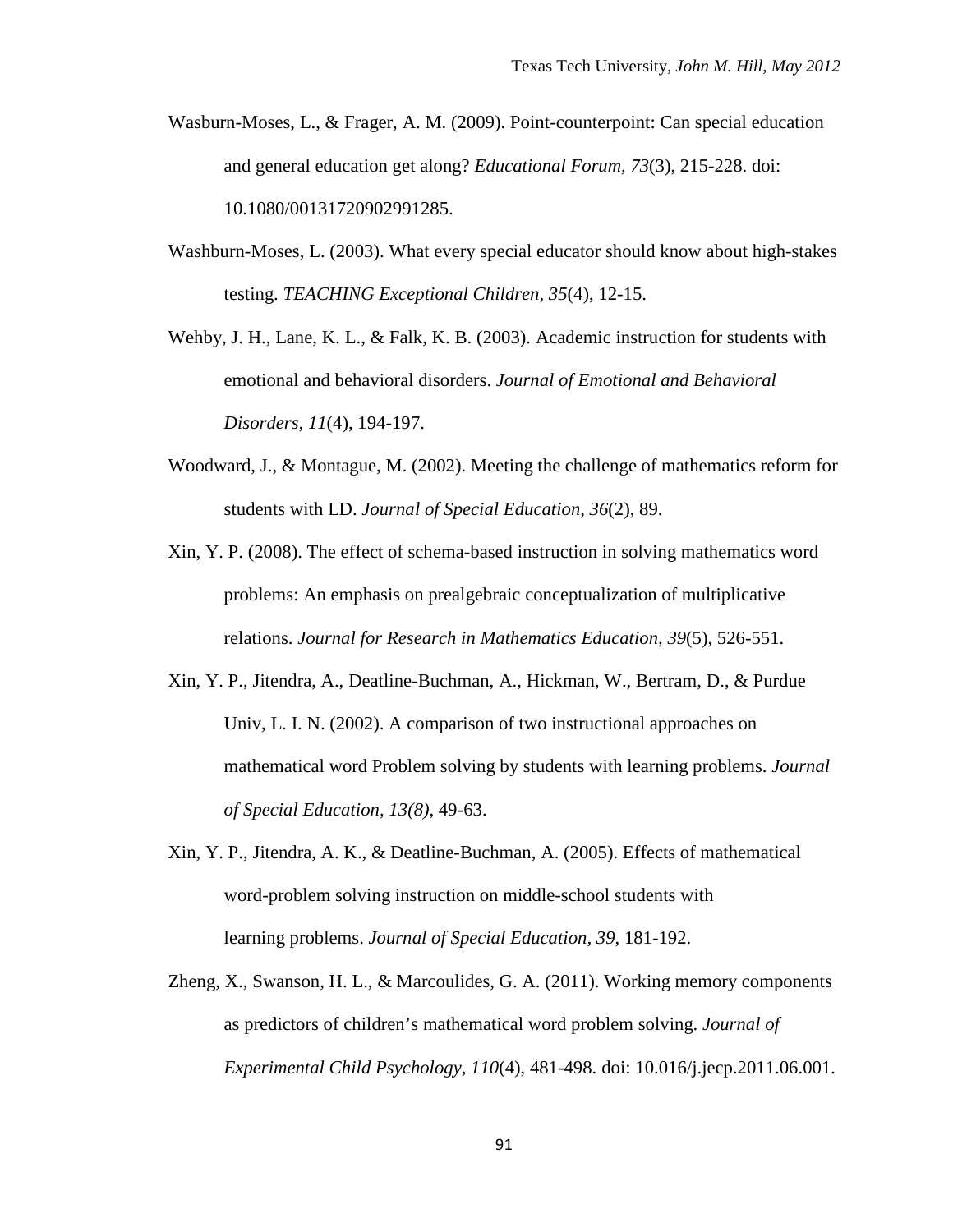# **APPENDIX A**

# **THEORETICAL FRAMEWORK**



Purpose of the study: The purpose of this study is to determine how effective SBI is as an instructional math strategy for middle school students who are struggling with analyzing, processing, and solving math word problems when encountered with two types of problems: multiplicative compare and varying.

Research Questions: First, what effect does SBI have on improving participant math scores on word problem solving questions? Second, do our participants maintain the knowledge learned of varying and multiplicative compare strategies using SBI as evidenced by probes conducted later in the study? Third, how effective is SBI in transferring SBI strategy to real world scenarios using a math interest survey (Allsopp, et. al, 2008)? Lastly, how did the participants view their own knowledge of solving word problems using SBI as evidenced by an exit survey created by the researcher?

Significance of the Study: This study is an extension of several studies that looked at SBI as an effective mathematical intervention strategy. Because educators and students are being exposed to more and more higher order questions in the form of word problems, it is imperative that the intervention addresses the specifics of this kind of deficit. Participants will be assessed using measurements created by Asha Jitendra (see Appendix) in order to ensure a higher degree of conformity between what is being taught and subsequently assessed (Jitendra, 2007). Unlike previous studies of SBI, this study is unique in that a) the participants are EBD selected from a rural West Texas population and b) the focus of the research does not specifically include additional behavioral strategies. Most often, misbehavior is a result of student disengagement. By experiencing success with SBI, inappropriate behavior should be curtailed significantly.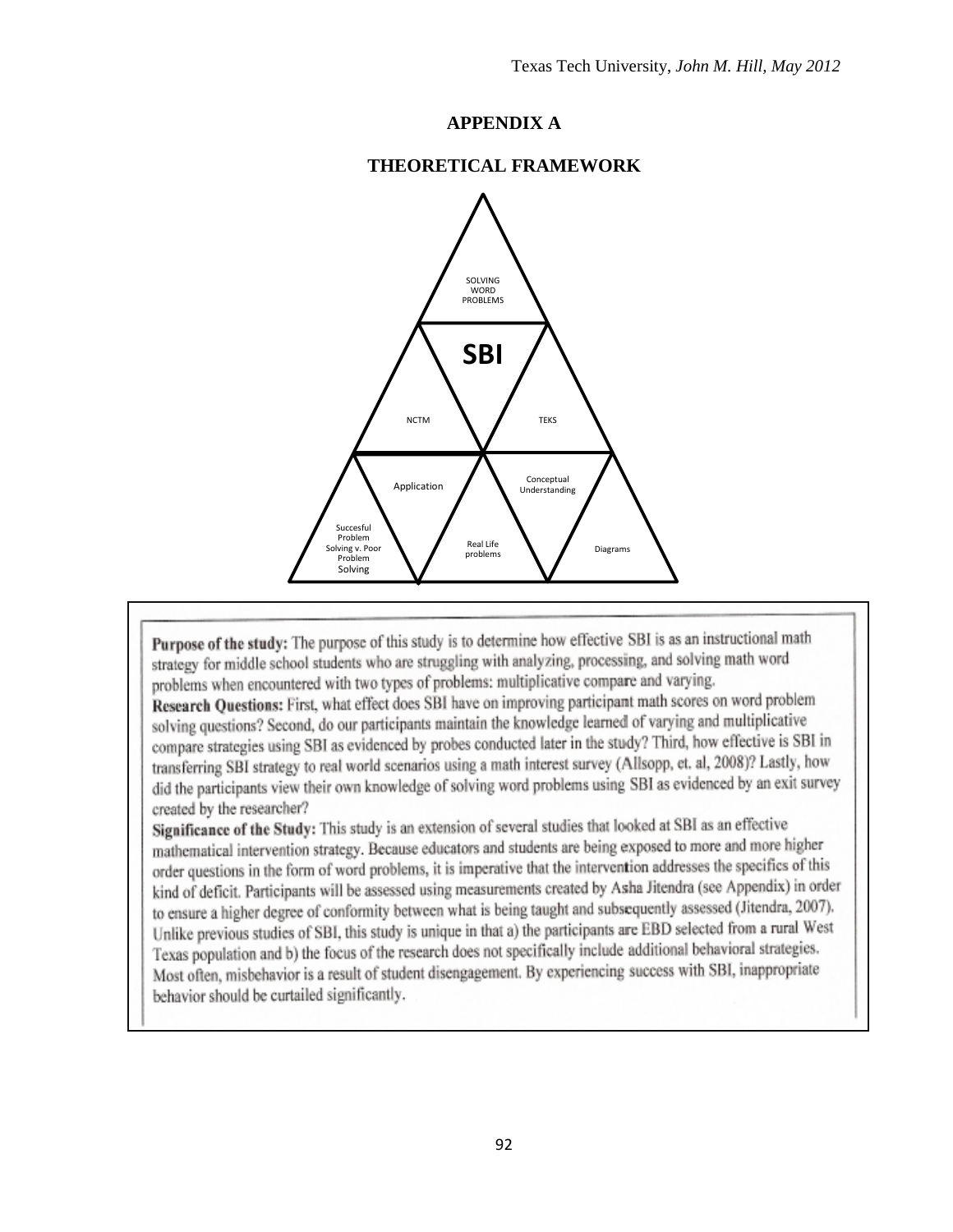Texas Tech University, *John M. Hill, May 2012*

# **APPENDIX B**

# **SCREENING TEST EXAMPLE**

**Student #\_\_\_\_\_\_\_\_\_\_\_**

# **SCREENING TEST**

# **Instructions:**

Solve the following word problems and show how you solved them.

**1. The Eiffel Tower in Paris, France is 1063ft tall. The Eiffel Tower replica in Las Vegas, Nevada is 1/20 the size of the original tower. How high is the replica?**

**Answer:** 

**\_\_\_\_\_\_\_\_\_\_\_\_\_**

**2. Carlos watched 18 Texas Rangers games this summer. His sister, also a fan, watched 1/3 as many games. How many games did his sister watch?**

**\_\_\_\_\_\_\_\_\_\_\_\_\_\_\_\_\_\_\_\_\_\_\_\_\_\_\_\_\_\_\_\_\_\_\_\_\_\_\_\_\_\_\_\_\_\_\_\_\_\_\_\_\_\_\_\_\_\_\_\_\_\_\_\_\_\_\_\_\_\_\_\_**

**Answer:**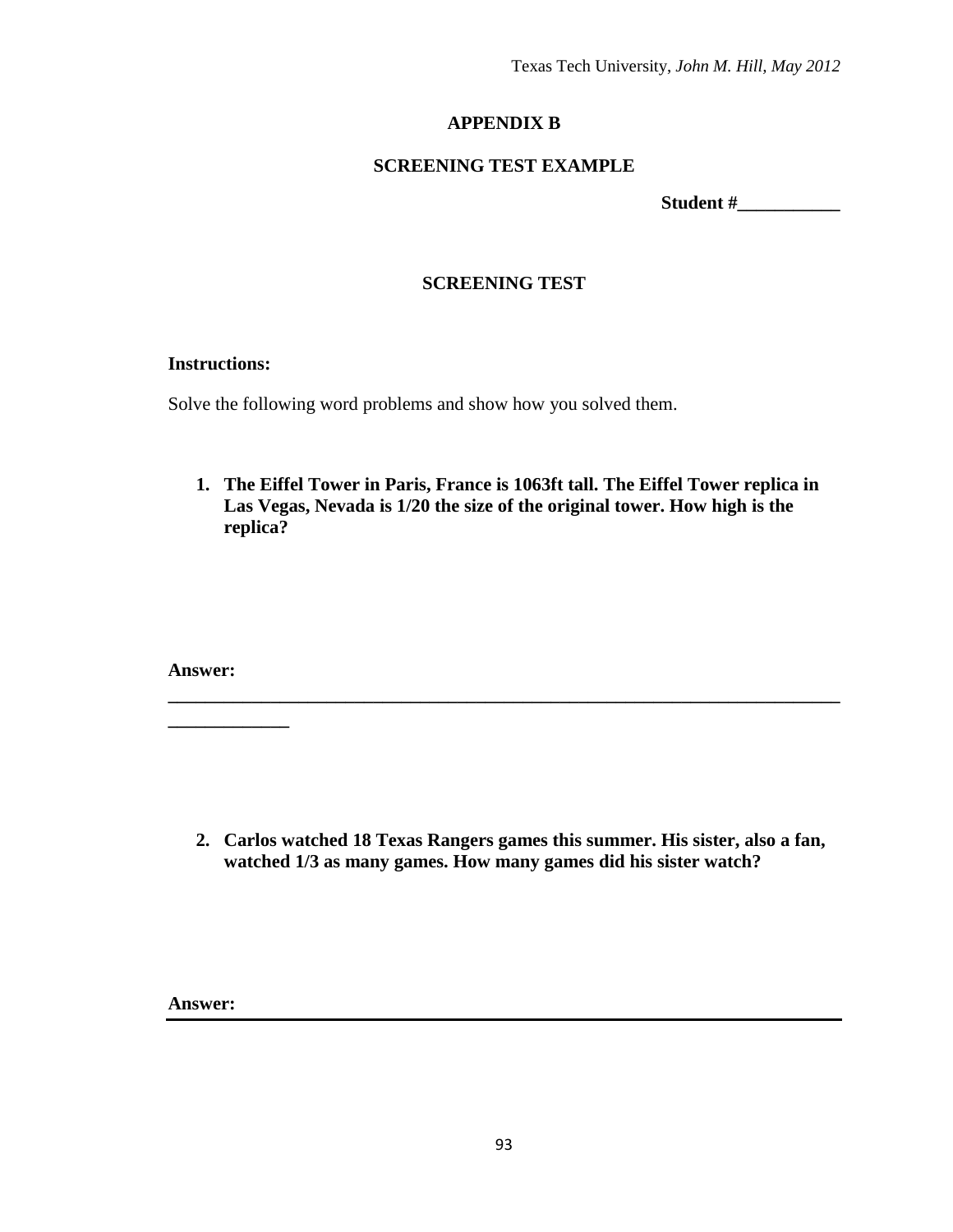# **APPENDIX C**

# **STUDENT SATISFACTION QUESTIONAIRE**

| Name:                                                                                                                                                                             | Date:                       |                 |               |              |                                |
|-----------------------------------------------------------------------------------------------------------------------------------------------------------------------------------|-----------------------------|-----------------|---------------|--------------|--------------------------------|
| <b>PARTI</b><br>Direction. You learned to solve word problems using<br>diagrams. Please circle the best answer for each item.<br>Circle only one answer and do not skip any items | <b>STRONGLY</b><br>DISAGREE | <b>DISAGREE</b> | <b>UNSURE</b> | <b>AGREE</b> | <b>STRONGLY</b><br><b>GREE</b> |
| 1. I enjoyed using the math word problem solving<br>strategy used by the instructor.                                                                                              | ı                           | 2               | з             | 4            | 5                              |
| 2. I found the diagrams to be helpful in understanding<br>and solving word problems.                                                                                              | ı                           | 2               | З             | 4            | 5                              |
| 3. I liked the word problem solving strategy because it<br>helped me get better at solving math word problems.                                                                    | ı                           | $\mathbf{2}$    | 3             | 4            | 5                              |
| 4. I would recommend using this strategy with other<br>students my age.                                                                                                           | 1                           | $\overline{2}$  | З             | 4            | 5                              |
| 5. I am going to continue to use this strategy to solve<br>word problems in my classroom.                                                                                         | ı                           | 2               | З             | 4            | 5                              |
| 6. I satisfied the overall process of the word problem<br>solving strategy                                                                                                        | ı                           | $\overline{2}$  | 3             | 4            | 5                              |

 $Part II$ <br>Direction Write down what you liked during this intervention or want to suggest for the intervention.

Note. Adapted from Jitendra, Hoff, and Beck (1999)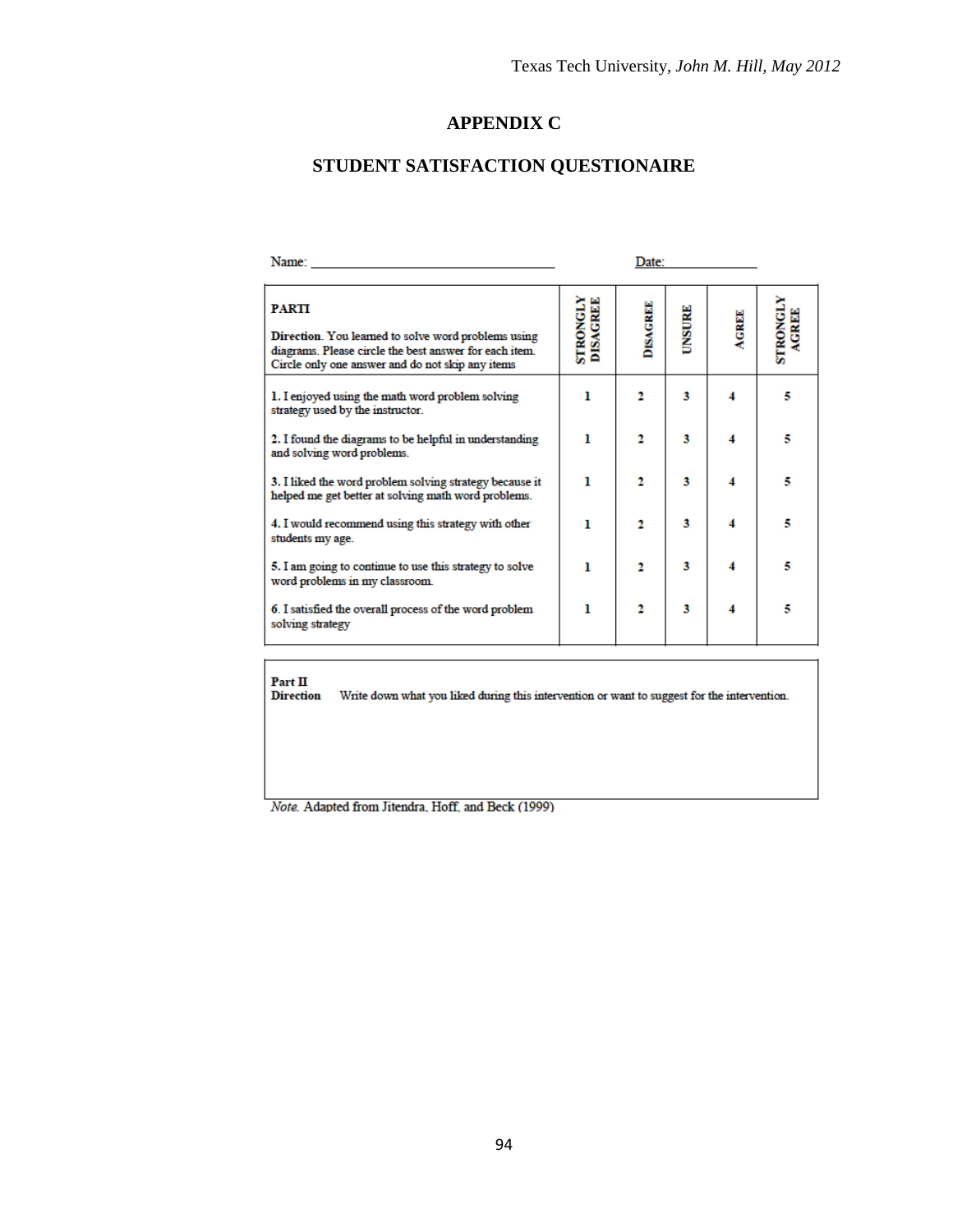# **APPENDIX D**

# **IRB APPROVAL**

TEXAS TECH UNIVERSITY Vice President for Research

June 15, 2011

**DeAnn Lechtenberger** Ed Psychology & Leadership Mail Stop: 1071

Regarding: 502936 An Analysis of Schema-Based Instruction as an Effective Math Intervention for Secondary Students Diagnosed with EBD or Classified as At-Risk

Dr. DeAnn Lechtenberger:

The Texas Tech University Protection of Human Subjects Committee has approved your proposal referenced above. The approval is effective from June 15, 2011 to May 31, 2012. This expiration date must appear on all of your consent documents.

We will remind you of the pending expiration approximately eight weeks before May 31, 2012 and to update information about the project. If you request an extension, the proposal on file and the information you provide will be routed for continuing review.

Sincerely,

Rosemary Cooper

Rosemary Cogan, Ph.D., ABPP Protection of Human Subjects Committee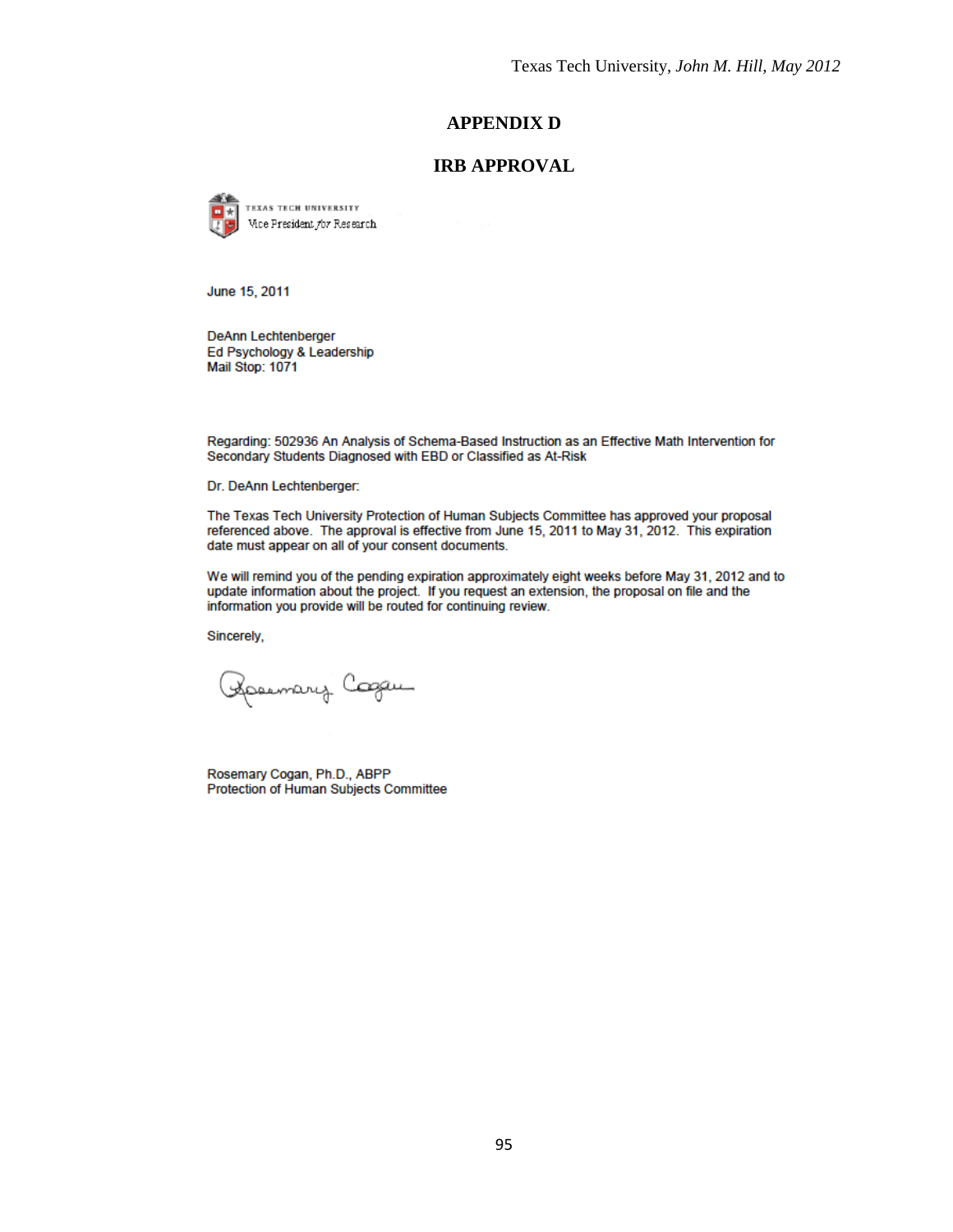# **APPENDIX E**

# **SBI PROBLEM TYPES**

#### **Multiplicative Compare/Compared Unknown**

Eric has 14 dollars. His sister has 6 times as much. How much money does his sister have?



#### Multiplicative Compare/Referent Unknown

Eric spent \$20 at a store. He spent 4 times as much as his little cousin. How much did his cousin spend?

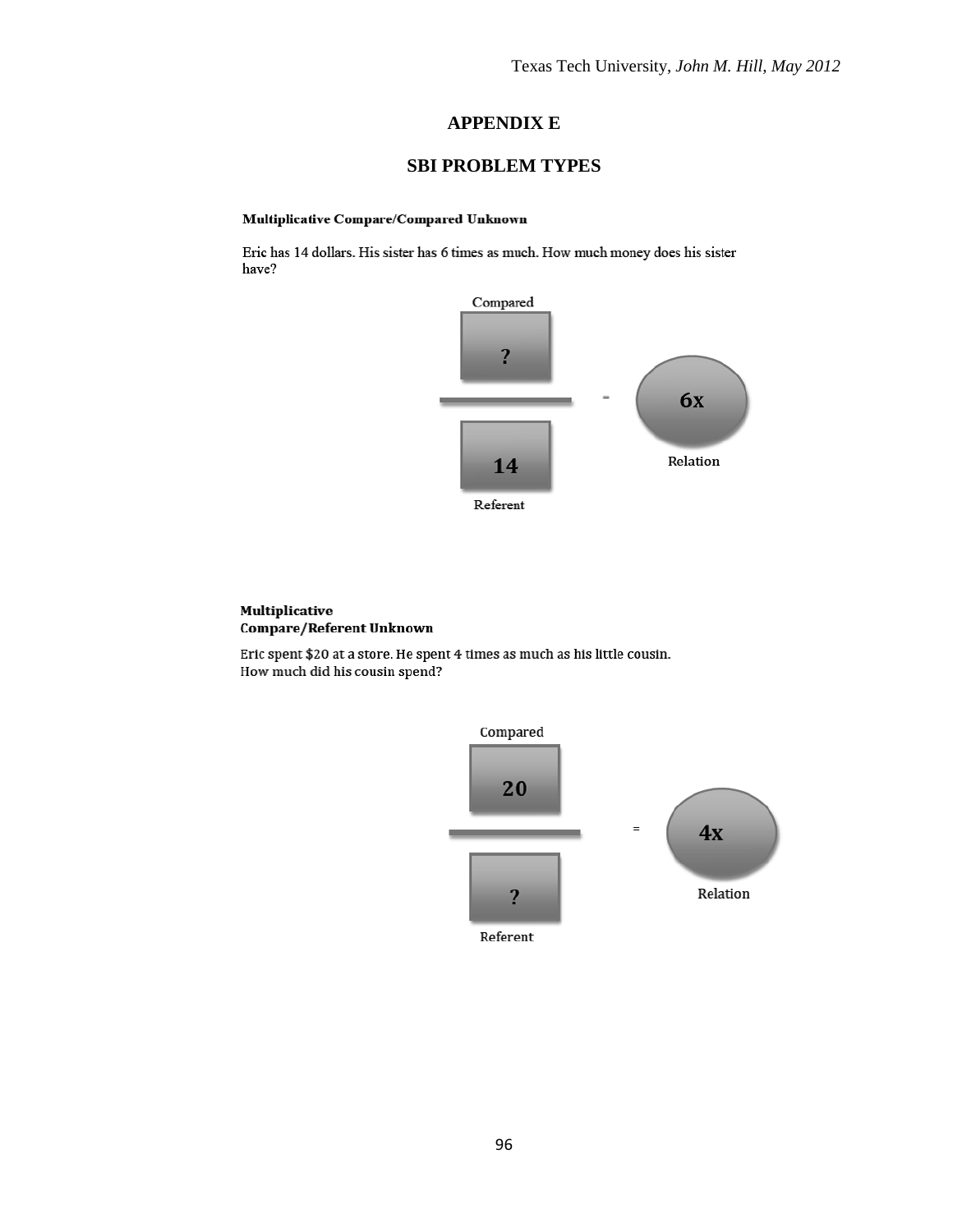## **Multiplicative Compare/Scalar Function Unknown**

Eric has 15 video games. His Uncle Garrett has 45 video games. How many times as many games does his uncle have than Eric?



## Vary/Vary Unit Unknown

The Kellog Company packs 48 boxes of cereal in each crate. How many crates will the company need to pack 720 boxes of cereal?